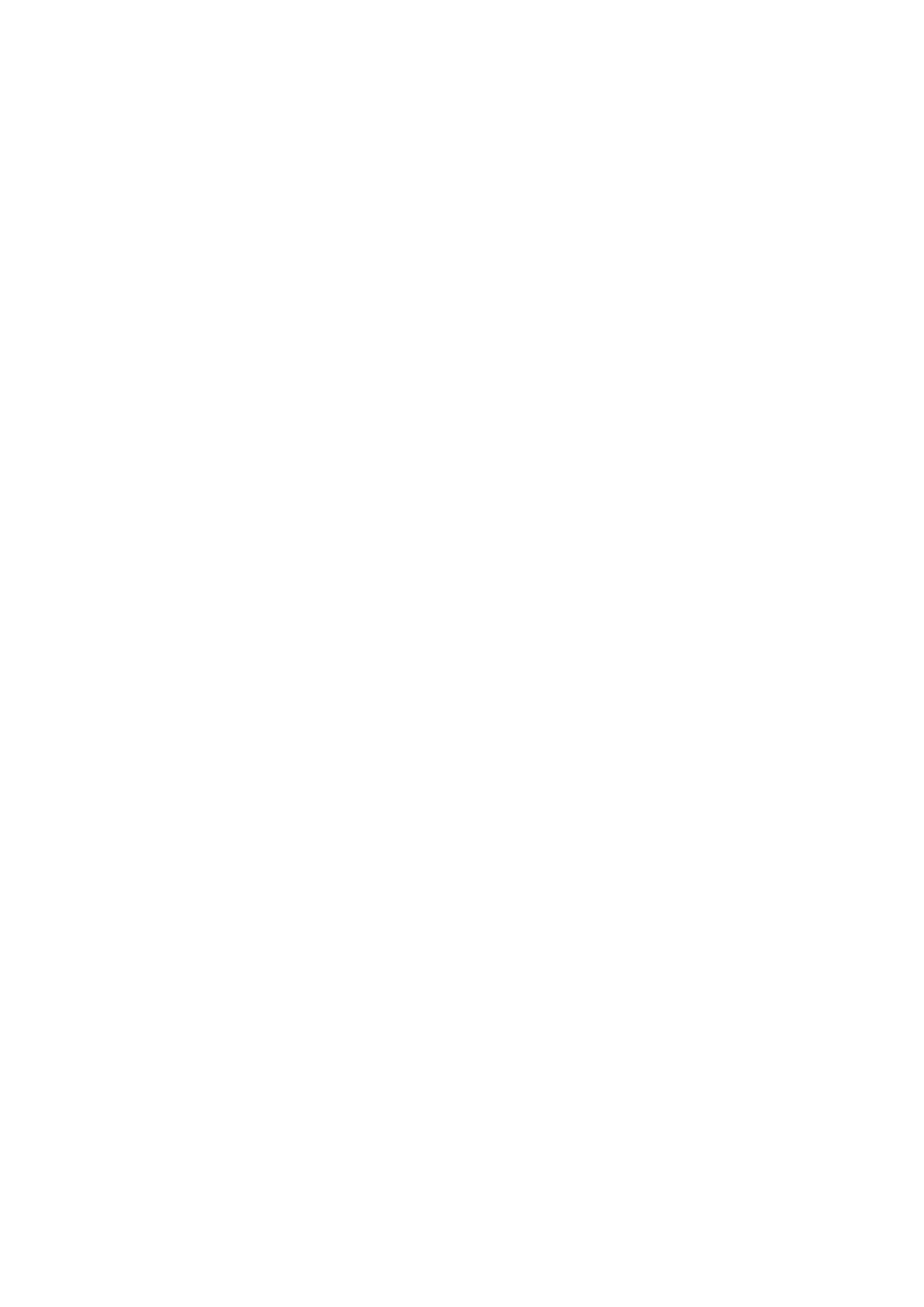# **A new asylum policy for Europe?!**

# **Opting for a rights-based approach and what this would mean**

**by** 

**Dorothea Keudel-Kaiser, Giuliana Monina,** 

**Bettina Scholdan, and Katrin Wladasch** 

**Ludwig Boltzmann Institute of Human Rights** 

June 2016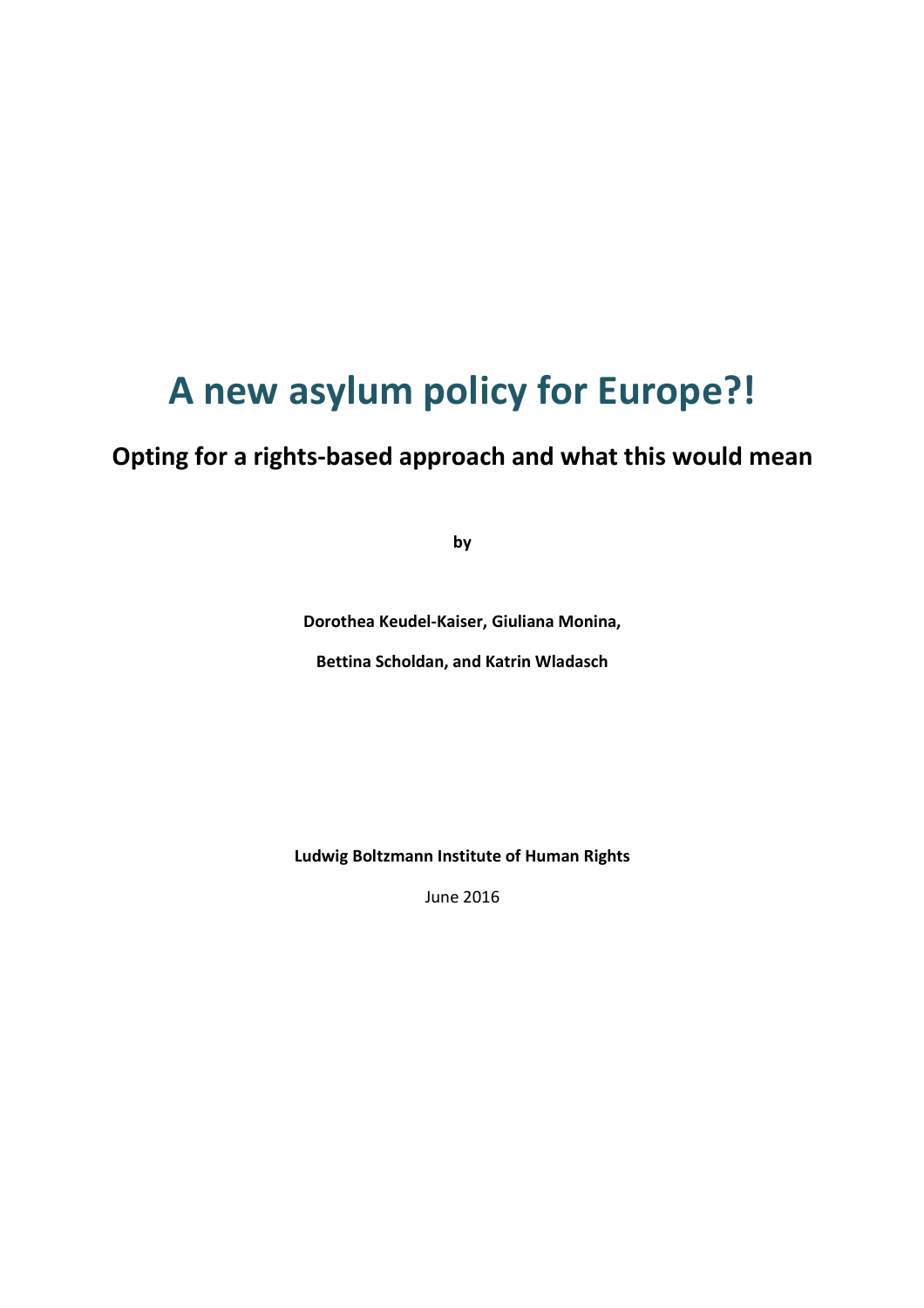© Ludwig Boltzmann Institute of Human Rights, June 2016 Freyung 6/II, A-1010 Vienna bim.office@univie.ac.at bim.lbg.ac.at

Cover: Gisela Dallamassl / beast communications Proof reading: Sam McIntosh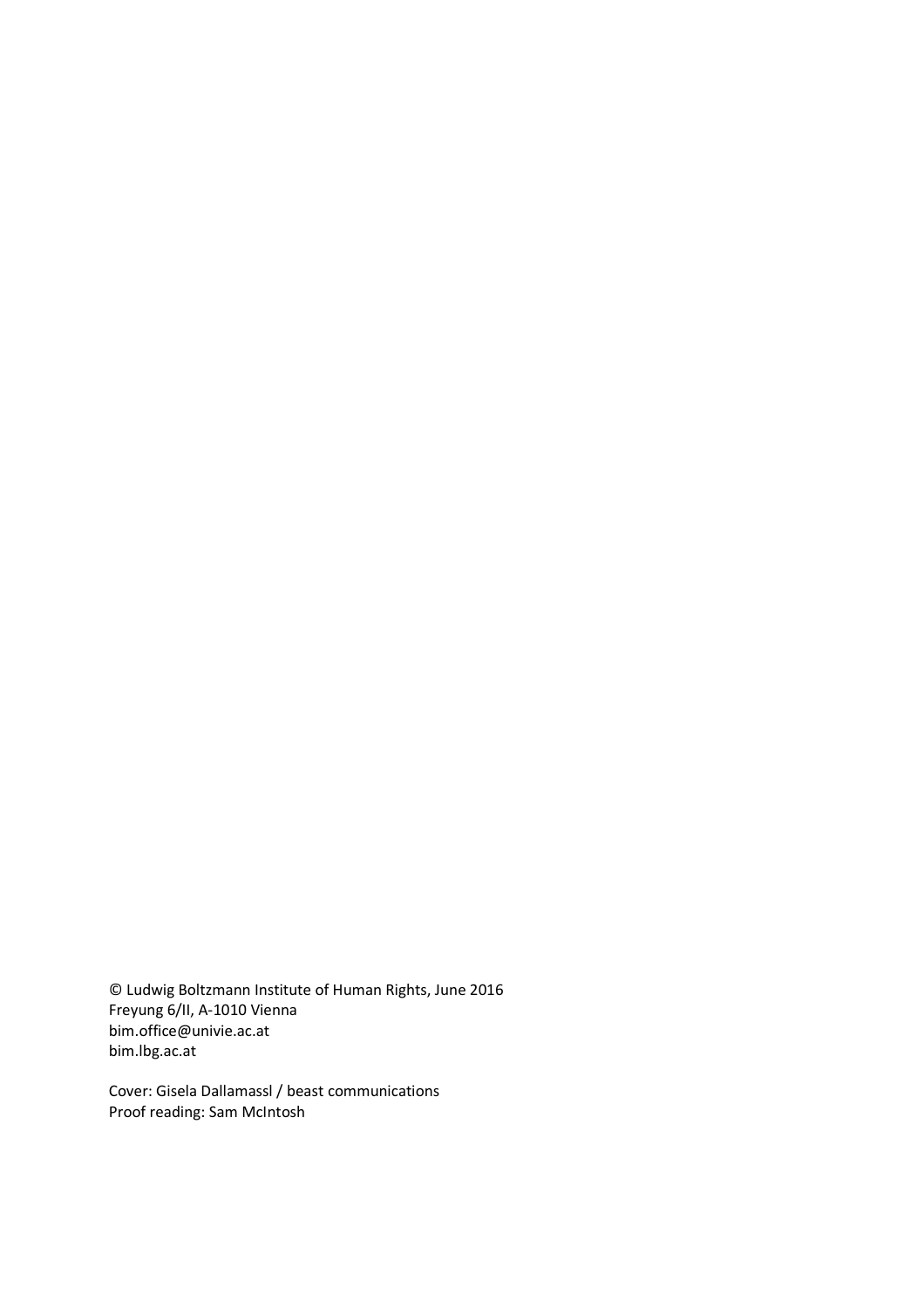# **Contents**

| 1              |     |         |                                                                      |  |  |  |  |
|----------------|-----|---------|----------------------------------------------------------------------|--|--|--|--|
| $\overline{2}$ |     |         |                                                                      |  |  |  |  |
|                | 2.1 |         |                                                                      |  |  |  |  |
|                |     |         |                                                                      |  |  |  |  |
|                |     |         |                                                                      |  |  |  |  |
|                | 2.2 |         |                                                                      |  |  |  |  |
|                |     | 2.2.1   |                                                                      |  |  |  |  |
|                |     | 2.2.2   |                                                                      |  |  |  |  |
|                |     | 2.2.3   |                                                                      |  |  |  |  |
|                |     |         |                                                                      |  |  |  |  |
|                |     |         |                                                                      |  |  |  |  |
|                |     |         |                                                                      |  |  |  |  |
|                |     |         |                                                                      |  |  |  |  |
|                |     | 2.2.4   |                                                                      |  |  |  |  |
|                |     | 2.2.5   |                                                                      |  |  |  |  |
|                | 2.3 |         |                                                                      |  |  |  |  |
|                |     | 2.3.1   | The sources of EU and EU Member States' human rights obligations 25  |  |  |  |  |
|                |     | 2.3.2   |                                                                      |  |  |  |  |
| 3              |     |         |                                                                      |  |  |  |  |
|                | 3.1 |         |                                                                      |  |  |  |  |
|                |     | 3.1.1   |                                                                      |  |  |  |  |
|                | 3.2 |         |                                                                      |  |  |  |  |
|                |     | 3.2.1   |                                                                      |  |  |  |  |
|                |     | 3.2.2   |                                                                      |  |  |  |  |
|                |     | 3.2.2.1 |                                                                      |  |  |  |  |
|                |     | 3.2.2.2 | Critical evaluation of the status quo and alternative approaches  38 |  |  |  |  |
|                |     | 3.2.3   |                                                                      |  |  |  |  |
|                |     | 3.2.4   |                                                                      |  |  |  |  |
|                |     | 3.2.4.1 |                                                                      |  |  |  |  |
|                |     | 3.2.4.2 | Critical evaluation of the status quo and alternative approaches  42 |  |  |  |  |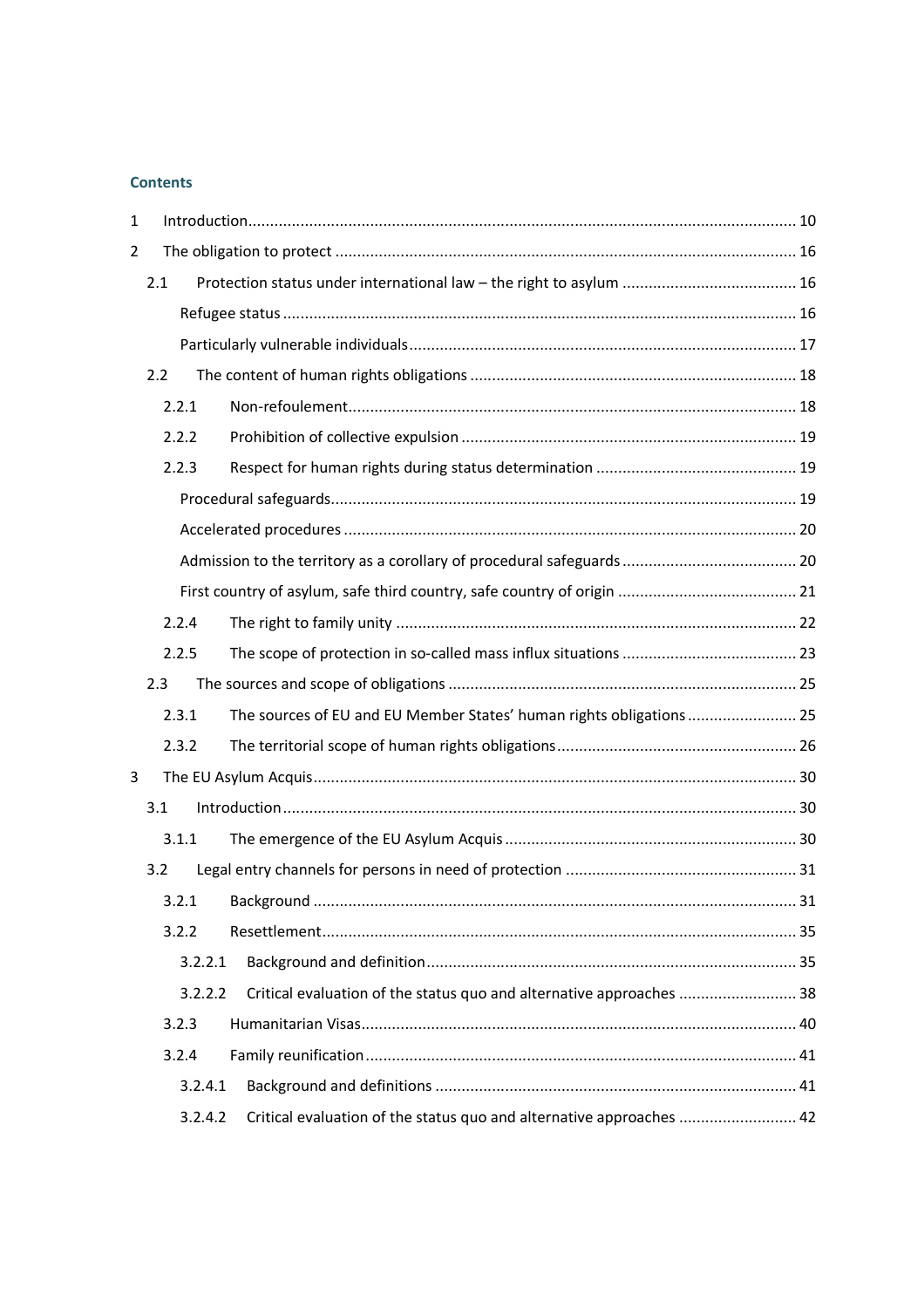|                                                                                     | 3.2.5 |         |                                                                                               |  |  |  |
|-------------------------------------------------------------------------------------|-------|---------|-----------------------------------------------------------------------------------------------|--|--|--|
|                                                                                     |       | 3.2.5.1 |                                                                                               |  |  |  |
|                                                                                     |       | 3.2.5.2 |                                                                                               |  |  |  |
| 4                                                                                   |       |         | To reform Dublin, or to go beyond Dublin? An allocation system favourable to the interests of |  |  |  |
|                                                                                     | 4.1   |         |                                                                                               |  |  |  |
|                                                                                     | 4.2   |         |                                                                                               |  |  |  |
| 5                                                                                   |       |         |                                                                                               |  |  |  |
|                                                                                     | 5.1   |         |                                                                                               |  |  |  |
|                                                                                     | 5.2   |         |                                                                                               |  |  |  |
|                                                                                     | 5.2.1 |         |                                                                                               |  |  |  |
|                                                                                     | 5.2.2 |         |                                                                                               |  |  |  |
|                                                                                     | 5.3   |         |                                                                                               |  |  |  |
|                                                                                     | 5.3.1 |         |                                                                                               |  |  |  |
|                                                                                     | 5.3.2 |         |                                                                                               |  |  |  |
| 6                                                                                   |       |         | Outlook: How to ensure human rights standards after access to asylum procedures 71            |  |  |  |
|                                                                                     | 6.1.1 |         |                                                                                               |  |  |  |
|                                                                                     | 6.1.2 |         |                                                                                               |  |  |  |
|                                                                                     | 6.1.3 |         |                                                                                               |  |  |  |
| 7                                                                                   |       |         |                                                                                               |  |  |  |
| 7.1                                                                                 |       |         |                                                                                               |  |  |  |
|                                                                                     | 7.1.1 |         |                                                                                               |  |  |  |
|                                                                                     | 7.1.2 |         |                                                                                               |  |  |  |
|                                                                                     | 7.1.3 |         |                                                                                               |  |  |  |
| 7.1.4                                                                               |       |         |                                                                                               |  |  |  |
|                                                                                     | 7.2   |         |                                                                                               |  |  |  |
| 7.3<br>Towards a more harmonised asylum system within the EU $-$ joint or supported |       |         |                                                                                               |  |  |  |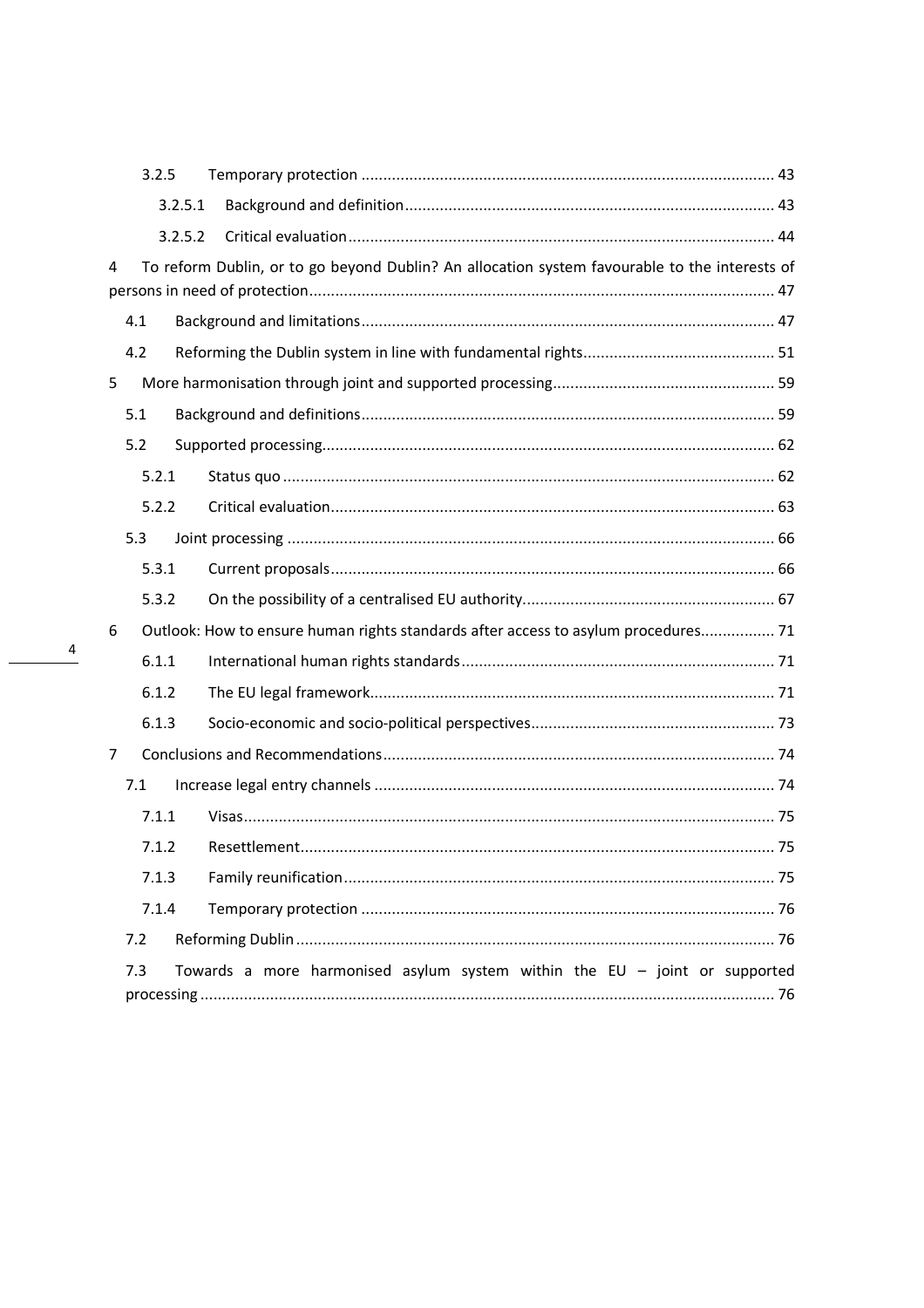#### **Executive Summary**

Being forced to flee because of war and violence or fear of persecution is one of the worst experiences one can make in a lifetime. The international community has agreed to provide for international protection in such cases by way of offering the status of a refugee and complementary forms of protection. Since the end of World War II however, there has never been a higher number of people forcibly displaced than now (about 65 Mio in 2015, not including those, who had to leave because of environmental disasters). More than four fifths of these displaced people stay in so-called "developing countries", which leads to a situation that would require solidarity and assistance from Europe.

The Common European Asylum System of the EU (CEAS) contains rules to harmonise asylum procedures, reception conditions of protection seekers, the status as well as qualification criteria for beneficiaries of international protection. Another element of the CEAS is the Dublin system, which has often been referred to as "the cornerstone" of the CEAS. However, this system – which in itself has often been criticized by human rights experts – has never been implemented in line with its formal requirements and has collapsed confronted with large groups of protection seekers and the unpreparedness of EU Member States to cope with this situation. This collapse has not come completely unexpected as the inadequacy of its application in practise had been the point of criticism by civil society and human rights experts from the very beginning.

By now it has become manifest that the European asylum system is in a situation that requires urgent and fundamental change – which can also be seen as a chance and not only as a problem. So far, the EU and its Member States have concentrated on the fight against irregular migration and asylum abuse rather than on providing international protection. This approach proofs to be not only problematic from a human rights point of view and deadly for many persons wishing to seek protection in Europe. It has also become clear that a "Fortress Europe" does not provide for a long-term solution of the global refugee crisis. Therefore, our leading question for a reform of the system and/or for creating a new system oriented on the obligation to protect is:

What would a Common European Asylum System have to look like, if we change perspective to a rightsbased approach?

When we analyse the current system from the perspective of a person seeking protection we find that

- there are very limited channels for protection seekers to arrive in the EU in a legal, safe and dignified way and thus limited possibilities to exercise the right to seek asylum,
- a few Member States at the EU external border have to manage high number of arrivals and applications,
- there are divergences in recognition rates, procedures and reception conditions at the national level,
- there is no functioning, fair and sustainable system in place for sharing the responsibility for international protection applicants among the EU Member States,
- there is a focus on border control policies rather than on guaranteeing refugees' rights and ensuring protection,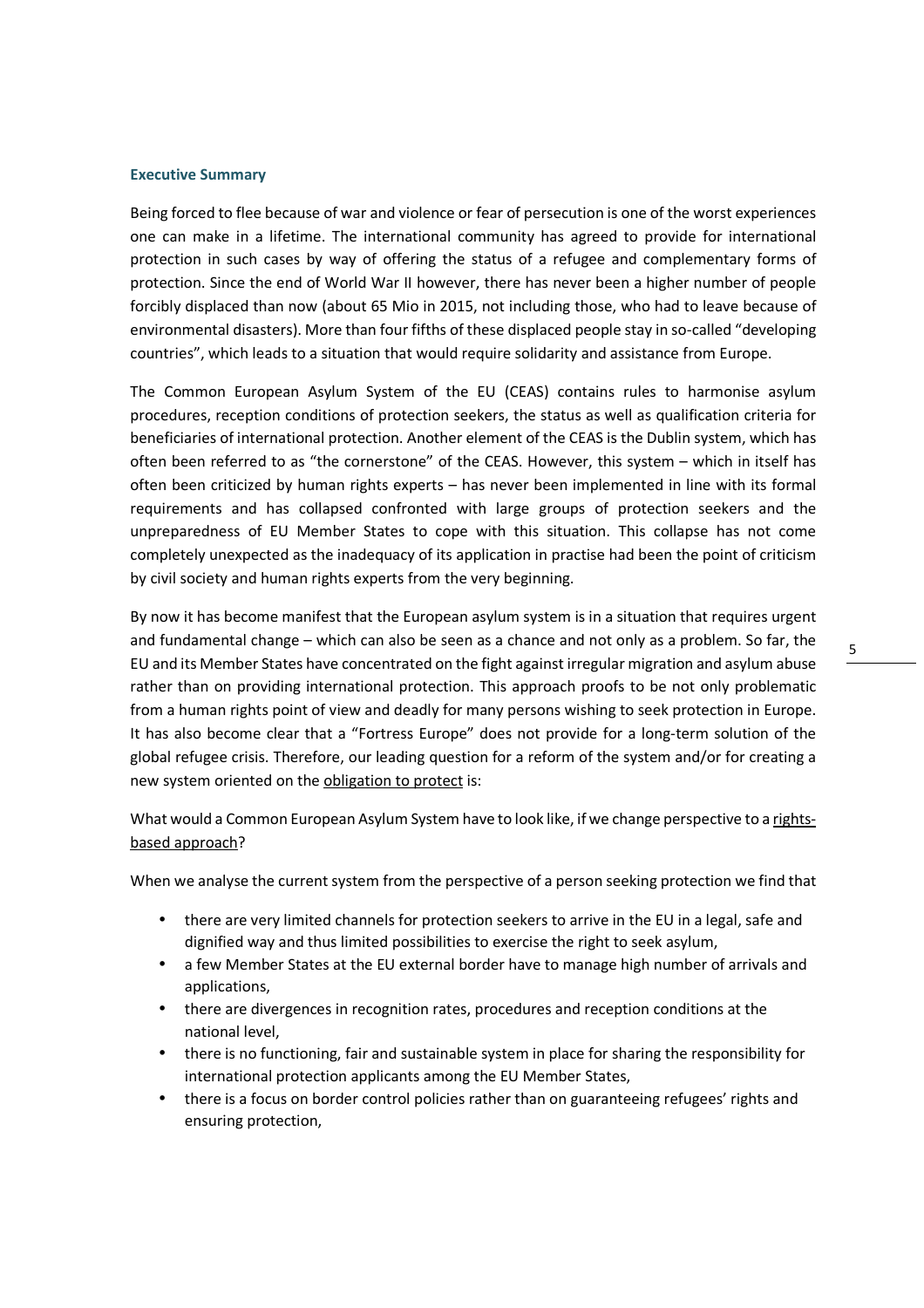• reception of applicants for international protection, who are waiting for the determination of their claim, often does not meet human rights standards.

So what has to be done?

#### Increase legal entry channels

First of all, legal entry channels for those in need of protection have to be increased to make sure that people in need of protection do not have to put their lives at risk in order to reach Europe. Increasing the legal avenues to reach the EU will not only contribute to ensure the respect of the right to asylum, but also help Member States in the fight against smuggling, as well as relieve the Member States with external borders and their reception system from most of the pressure. This could be achieved by way of:

- Lifting carrier sanctions on transport companies and visa requirements at least for those countries of origin, where there are the greatest protection needs
- Making use of humanitarian visas
- Further elaborating resettlement programmes that aim at transferring refugees from the state in which they have sought protection to a third state that admits them and in which they are granted permanent residence status
- Increasing family reunification possibilities
- Considering the possibility to apply temporary protection mechanisms in cases of emergency and in case of high numbers of arrivals

#### Common and coherent standards and practise

The Geneva Refugee Convention and international human rights treaties contain obligations to protect persons forcibly displaced that have to be guaranteed by all EU Member States. Such obligations derive also from EU sources, in particular the EU Charter of Fundamental Rights of the European Union and a number of secondary law instruments forming the Common European Asylum System.

One of the biggest challenges of the Common European Asylum System lies in the implementation of these standards, and in the wide divergences among the national asylum systems of the EU Member States in terms of recognition rates, asylum procedures and reception conditions. More harmonisation could be achieved by the following means:

#### **The creation of a centralised authority of the European Union**

In the long term the best option would be the establishment of a centralised EU authority responsible for the determination of all international protection claims lodged in the EU. This would mean that a common and uniform legal framework would have to be established.

Opting for this approach would help to ensure equal standards and high procedural safeguards. An EU authority would determine the status of an applicant according to the very same rules in each and any case and this status would then have to be recognised by all EU Member States. A uniform approach

6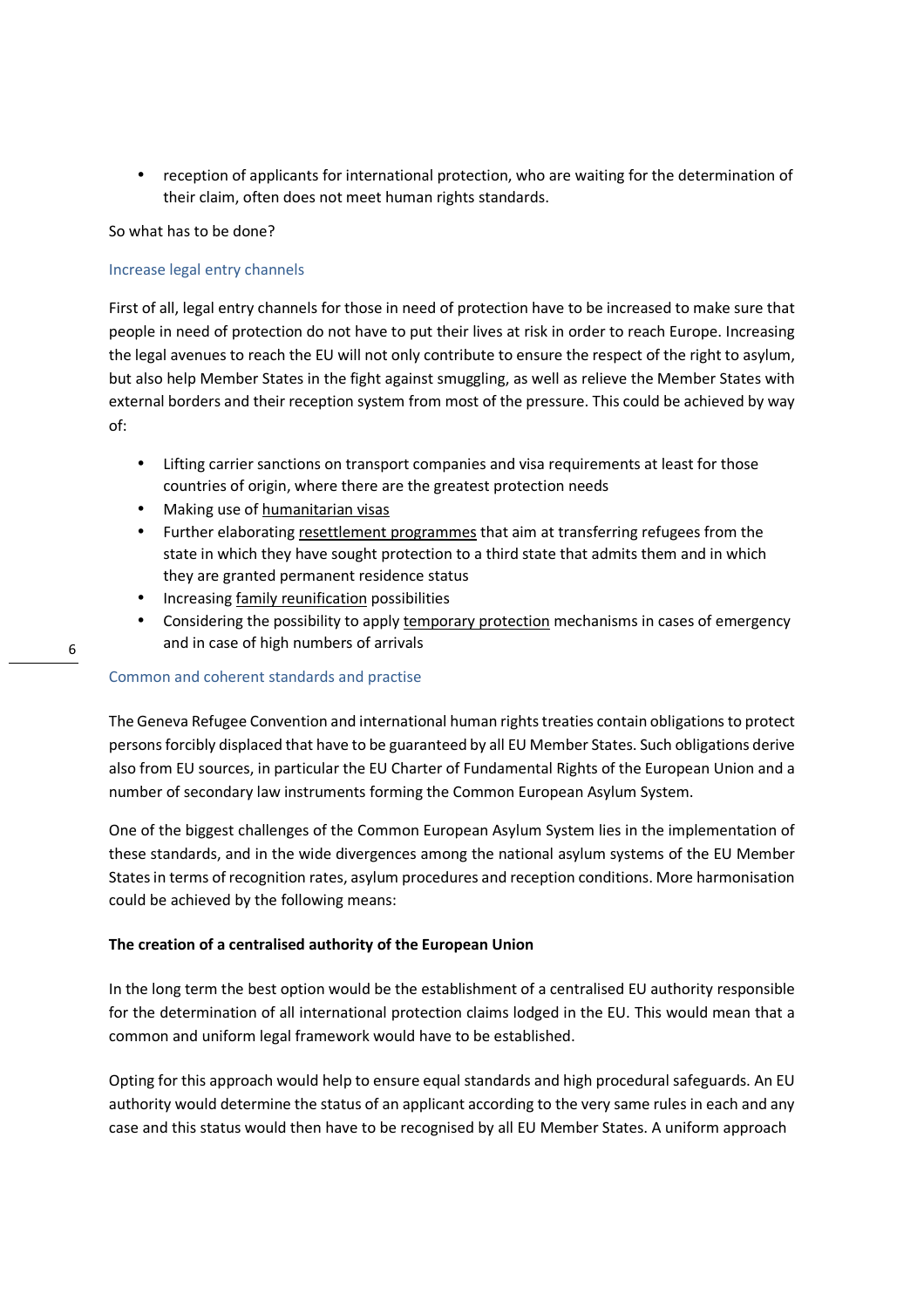would reduce the risks of a "protection lottery" and the differences in recognition rates of certain Member States compared to others.

The creation of an EU authority however requires major institutional reforms that are feasible only in the long term. Moreover, an issue of concern would be the lack of external control – at least as long as the EU is not a party to the ECHR.

#### **Supported Processing**

It is already common practice that expert teams coming from one EU Member State provide support to another Member State in selected phases of the determination procedure, such as during registration and identification. Such a practise can promote the development of a common understanding of standards. It can contribute to more convergence and harmonisation in procedures, an increase in mutual trust among the Member states and consequently serve to implement a more coherent European Asylum system "through the back-door". Opting for this mutual support would also mean to build on existing practise.

What is needed in order to really benefit from a system built upon supported processing is to ensure that standards are applied in line with the international obligation to protect. There is a clear need to monitor how decisions are made and what exactly they are based on. It might be a quite challenging task to ascertain the accountability of foreign officials. Moreover, it would still be different national legislations that would have to be applied, maintaining a margin for divergences in asylum decisions.

#### **Reforming Dublin and sharing responsibilities**

Once protection seekers have arrived in the EU, the main question is who should be responsible for processing their applications for international protection. The so-called Dublin system, which currently regulates the allocation of responsibilities among the EU Member States, has failed to establish a mechanism in line with the principle of solidarity and fair sharing of responsibility enshrined in article 80 TFEU. A fundamental reform would be the way to go. In this regard, an allocation system should

- ensure that considerations regarding the best interest of the child and family unity are absolute priorities,
- take into account the preferences of international protection seekers, e.g. verifiable and relevant substantial links such as for example evidence of past working experience, professional qualifications obtained from a certain country, knowledge of languages, and existence of local sponsor,
- apply a distribution key in combination with family criteria and verifiable preferences of the applicants,
- avoid coercive measures as much as possible and ensure that measures aimed at preventing secondary movements are in full compliance with fundamental rights, and especially with human dignity.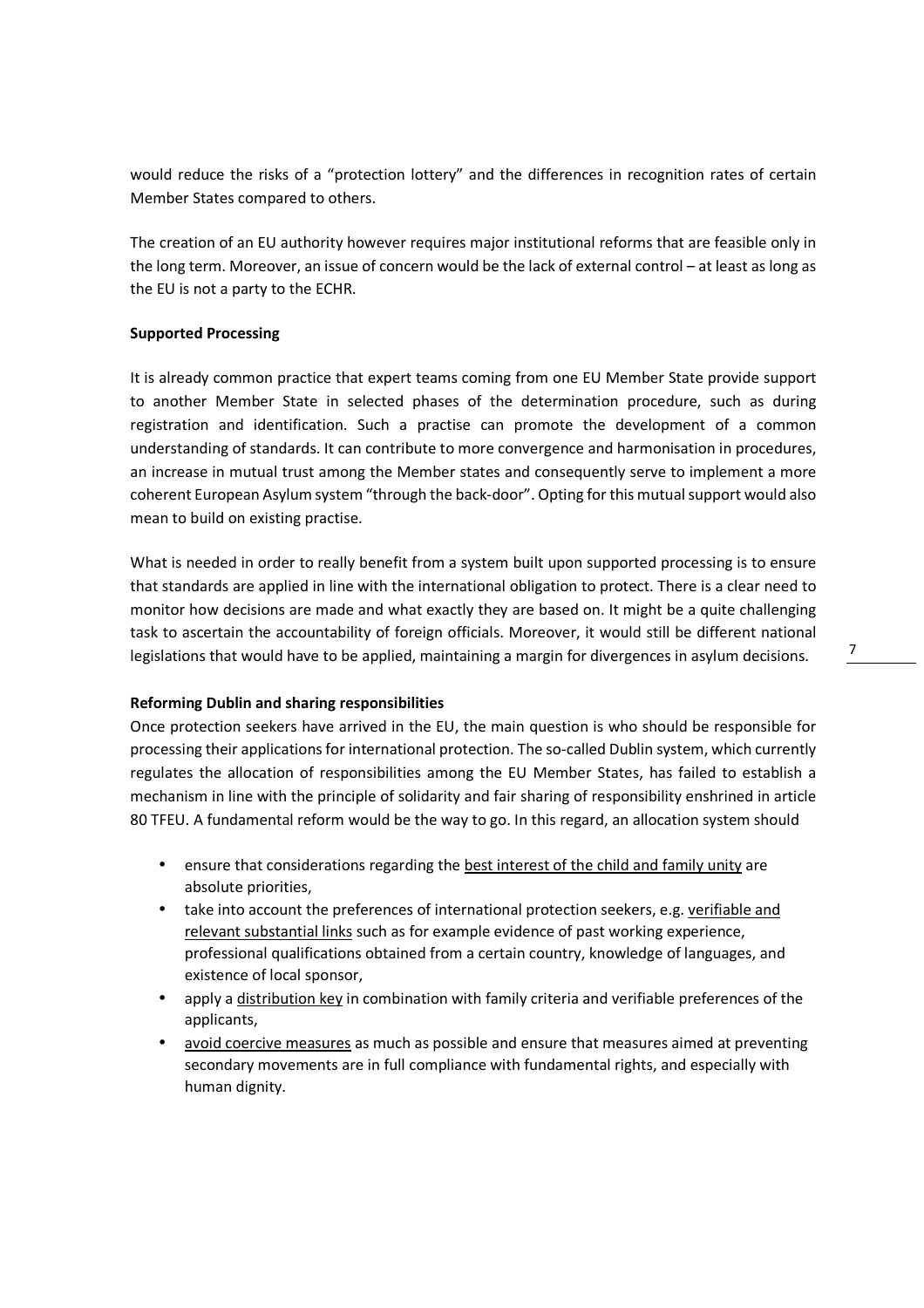#### Ensure adequate living conditions

The obligation to protect does not end with granting access to asylum procedures. It entails also the obligation

a) in the short-term perspective, to provide those who have applied for refugee status with adequate living conditions and

 b) in the long-time perspective, to provide those who have obtained refugee status or subsidiary protection with the same living conditions as the own citizens.

Providing for such adequate standards of living in a non-discriminatory and sustainable way is not only a question of willingness but also a question of socio-economic and socio-political relevance. A sharing of responsibilities also with regard to social and economic aspects will be necessary and has to be ensured at the level of the EU.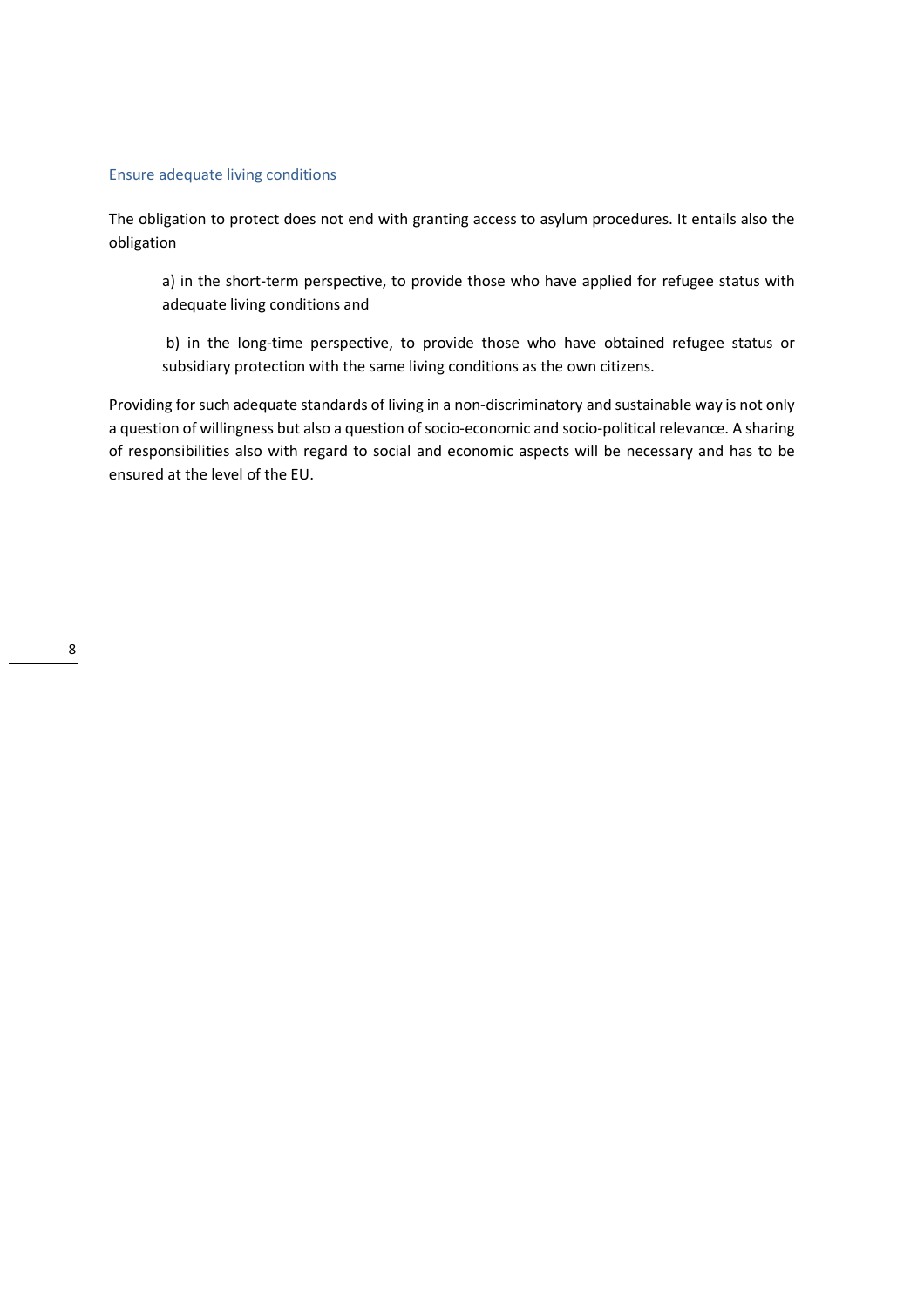## **List of abbreviations**

| <b>CEAS</b>              | Common European asylum system                                                         |
|--------------------------|---------------------------------------------------------------------------------------|
| <b>CEPS</b>              | Centre for European Policy Studies                                                    |
| <b>CJEU</b>              | Court of Justice of the European Union                                                |
| <b>UNCRC</b>             | United Nations Convention on the Rights of Child                                      |
| EASO                     | European Asylum Support Office                                                        |
| <b>ECHR</b>              | European Convention on Human Rights                                                   |
| <b>ECRE</b>              | European Council on Refugees and Exiles                                               |
| <b>ECtHR</b>             | European Court of Human Rights                                                        |
| ECJ                      | <b>European Court of Justice</b>                                                      |
| <b>EMN</b>               | <b>European Migration Network</b>                                                     |
| EU                       | <b>European Union</b>                                                                 |
| <b>EUCFR</b><br>ExComm   | Charter of Fundamental Rights of the European Union<br>Executive Committee (of UNHCR) |
| <b>FRA</b>               | European Union Agency for Fundamental Rights                                          |
| <b>ICCPR</b>             | International Covenant on Civil and Political Rights                                  |
| <b>RCD</b><br><b>RQD</b> | <b>Reception Conditions Directive</b><br>recast Qualification Directive               |
| <b>SBC</b>               | Schengen Border Code                                                                  |
| <b>TEU</b>               | Treaty on European Union                                                              |
| <b>TFEU</b>              | Treaty on the Functioning of the European Union                                       |
| <b>UNCAT</b>             | United Nations Conventions against Torture                                            |
| <b>UNHCR</b>             | United Nations High Commissioner of Refugees                                          |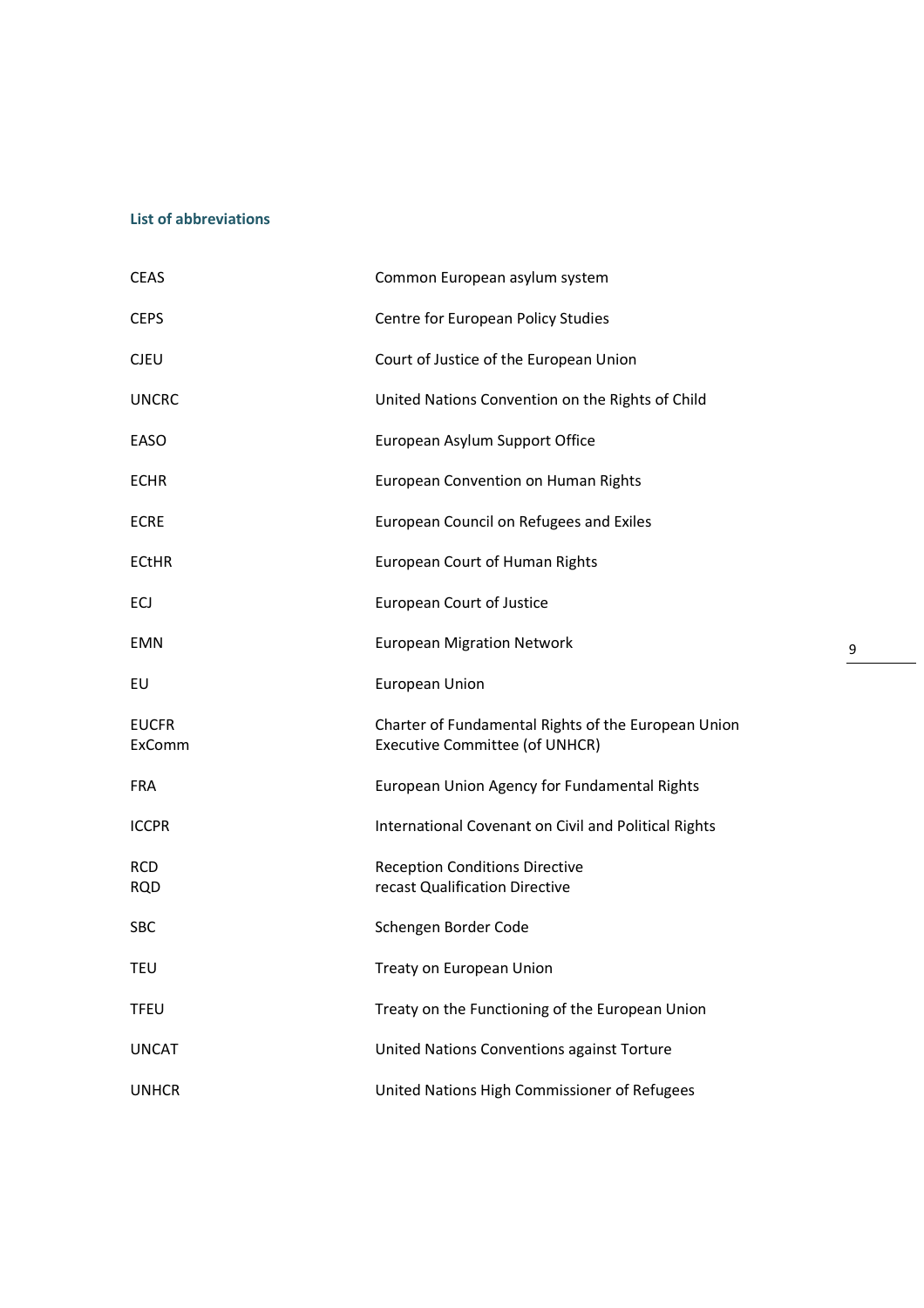# **1 Introduction**

#### *The starting point*

Every day we are confronted with news of people fleeing persecution and war; of people dying on their way to Europe; of refugees being rejected at the borders; of people being stuck in overcrowded refugee camps and reception centres in inhuman conditions; and of children being separated from their families. In the current context of massive migration, human rights are being violated in many ways.

According to the UN High Commissioner for Refugees (UNHCR), in 2015, more than 60 million persons were displaced<sup>1</sup> – the highest figure since the end of the Second World War. European countries, which are among the richest and most stable countries in the world, have only been modestly affected by these population movements compared to other regions with poorer and less stable countries. Nevertheless, European countries still today face much higher numbers of persons in need of international protection compared to previous years. Already for many years the subject of criticism for its flaws and weaknesses, the existing common European asylum system (CEAS) has turned out to be incapable of adequately dealing with this "new reality". As a result, persons in need of international protection are suffering.

The EU appears to have been unable to find an adequate answer to the current situation. Instead of opening up debate on how to guarantee that people in need receive the best possible assistance, instead of opening safe and legal entry channels, and instead of agreeing to major reforms of the CEAS to comply with human rights obligations, the EU and its Member States have gone in the opposite direction. There are three main trends:

- *States try to limit the number of asylum seekers entering their country.* This may be by: introducing guidance levels on the maximum number of asylum seekers allowed entry into a country, like in Austria; officially declaring that a country is not ready to admit asylum seekers at all, like Poland; or the temporary closing of borders, like in Hungary. This self-centred approach, and lack of solidarity, leads to those EU Member States most directly affected, such as Greece, being over-burdened and has major consequences for the lives and well-being of persons seeking protection and arriving at European borders. In direct contrast to the humanistic values the EU claims to represent, these asylum seekers are exposed to unacceptable conditions.
- *The prioritisation of security over protection.* Security in this context is understood as internal security as opposed to a broader concept of human security, and is used as a justification for limiting human rights.
- *Outsourcing the obligation to protect.* In order to prevent those who are considered not to qualify for asylum or subsidiary protection from risking their lives (and entering the territory

<sup>1</sup> T. Gaynor (2015) "2015 likely to break records for forced displacement – study", on UNHCR News website, available at: http://www.unhcr.org/news/latest/2015/12/5672c2576/2015-likely-break-recordsforced-displacement-study.html (last accessed 04.06.2016).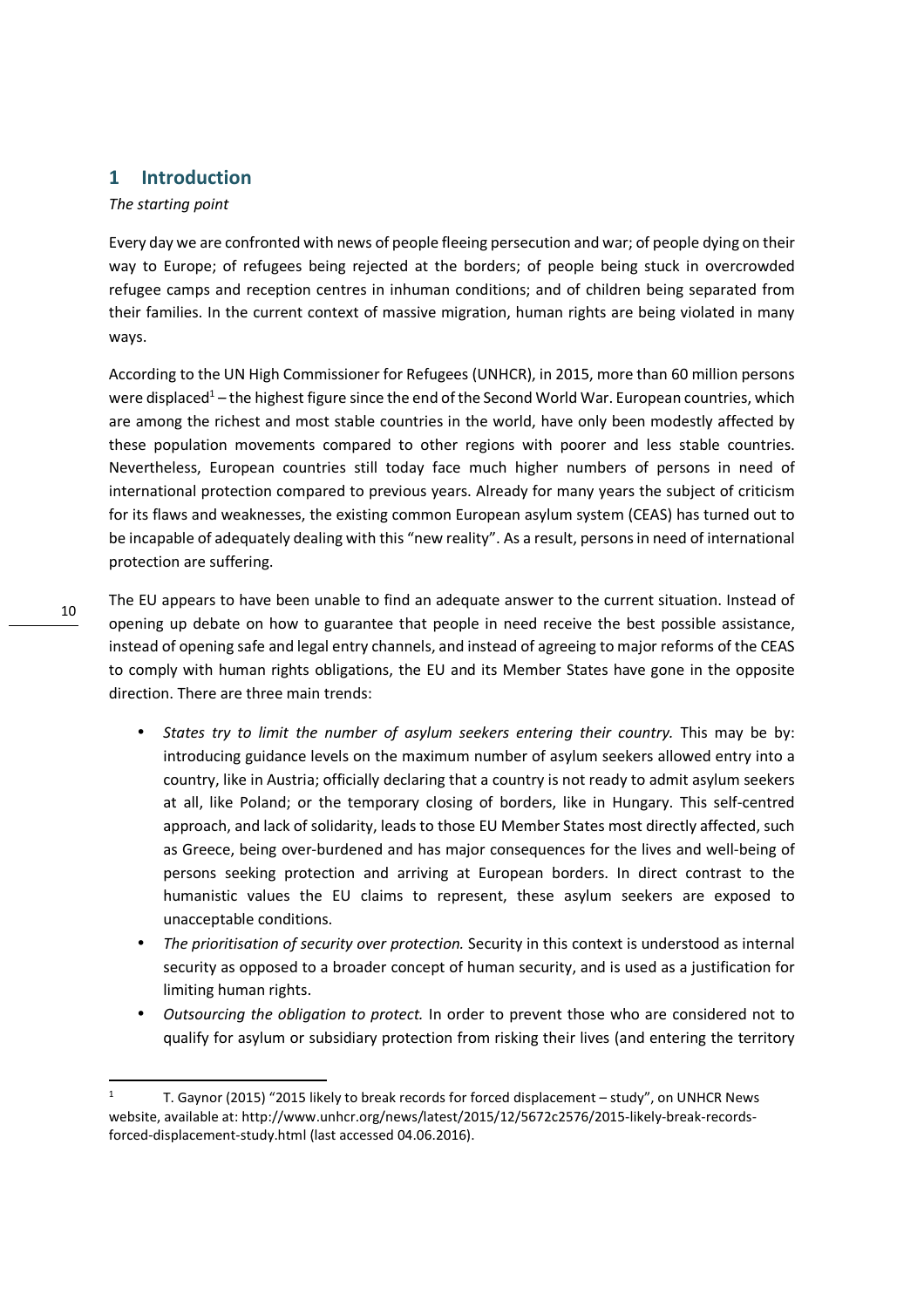of the EU) the EU is seeking ways to externalise some of its obligations, with the risk that basic human rights standards might no longer be guaranteed. The EU-Turkey agreement is the most recent example for this approach.

These developments show the EU and its Member States are increasingly ignoring their essential legal obligations towards persons in need of protection.

There are a number of principles and rights that are owed to persons in need of protection, which the EU and its Member States must respect. They stem in particular from the Convention Relating to the Status of Refugees (Geneva Refugee Convention, GRSC), but also from general human rights treaties such as the European Convention on Human Rights (ECHR), the UN International Covenant on Civil and Political Rights (ICCPR) and the UN Convention on the Rights of the Child (UNCRC). These treaties have all been ratified by all EU Member States. There are also separate obligations under EU law.

Of particular importance are the principle of *non-refoulement* (the prohibition of returning or expelling a person back to a country where they would be exposed to a real risk to life or liberty) and the right to asylum. Both of these form part of the EU Charter of Fundamental Rights (EUCFR) as laid down in Articles 18 and 19 para 2 EUCFR; the prohibition of *refoulement* is, according to the case-law of the European Court of Human Rights (ECtHR), also guaranteed by Article 3 ECHR. The right to asylum starts with the obligation to admit asylum seekers into the territory of a secure country, and ends with the long-term stabilisation of the living conditions of the refugee – so-called "durable solutions".

The tenor of the current political debate is that human rights standards have to be respected, but, given the current emergency situation, full respect is not always feasible. In spring 2016, the European Commission critised the Austrian government for its announcement to set an annual limit of asylum applications and close Austrian borders. Then Austrian chancellor Werner Faymann responded by stating that law was up to legal experts, "on a political level, we stick with our decisions"<sup>2</sup>. This position of decoupling politics from legal standards seems to counteract the rule of law as a cornerstone of democracy and thus the idea of a rights-based approach in an alarming way. The EU as well as its Member States have well-defined responsibilities towards persons in need of protection, and this obligation does not end at European borders. The EU has to meet its responsibilities at every single step of refugees' journeys, from the situation in crisis countries (1), transit countries (2), on escape routes (3) and at European borders (4), to the situation inside the EU (5).

(1) The so-called "refugee crisis" – a choice of term that speaks for itself – is partly perceived as an external event threatening the EU. It seems to be overlooked that the EU and its Member States are, at least partly and jointly responsible for the situation in crisis countries, and for the root causes of migration. It is a well-known fact that EU Member States supply arms and military equipment, which fuel the very conflicts that refugees are fleeing.<sup>3</sup> EU Member States

<sup>2</sup> http://orf.at/stories/2325441/2325442/ (last accessed 28.06.2016)

<sup>3</sup> See Caritas Europa (2016) *Migrants and Refugees have rights!*, p. 18, available at:

http://www.caritas.eu/news/migrants-and-refugees-have-rights (last accessed 04.06.2016); and E. Löschner (2016) *Flüchtlingskrise – globale Antwort: Zu den "Stakeholder" zählen auch die Waffenexporteure* (04.01.2016)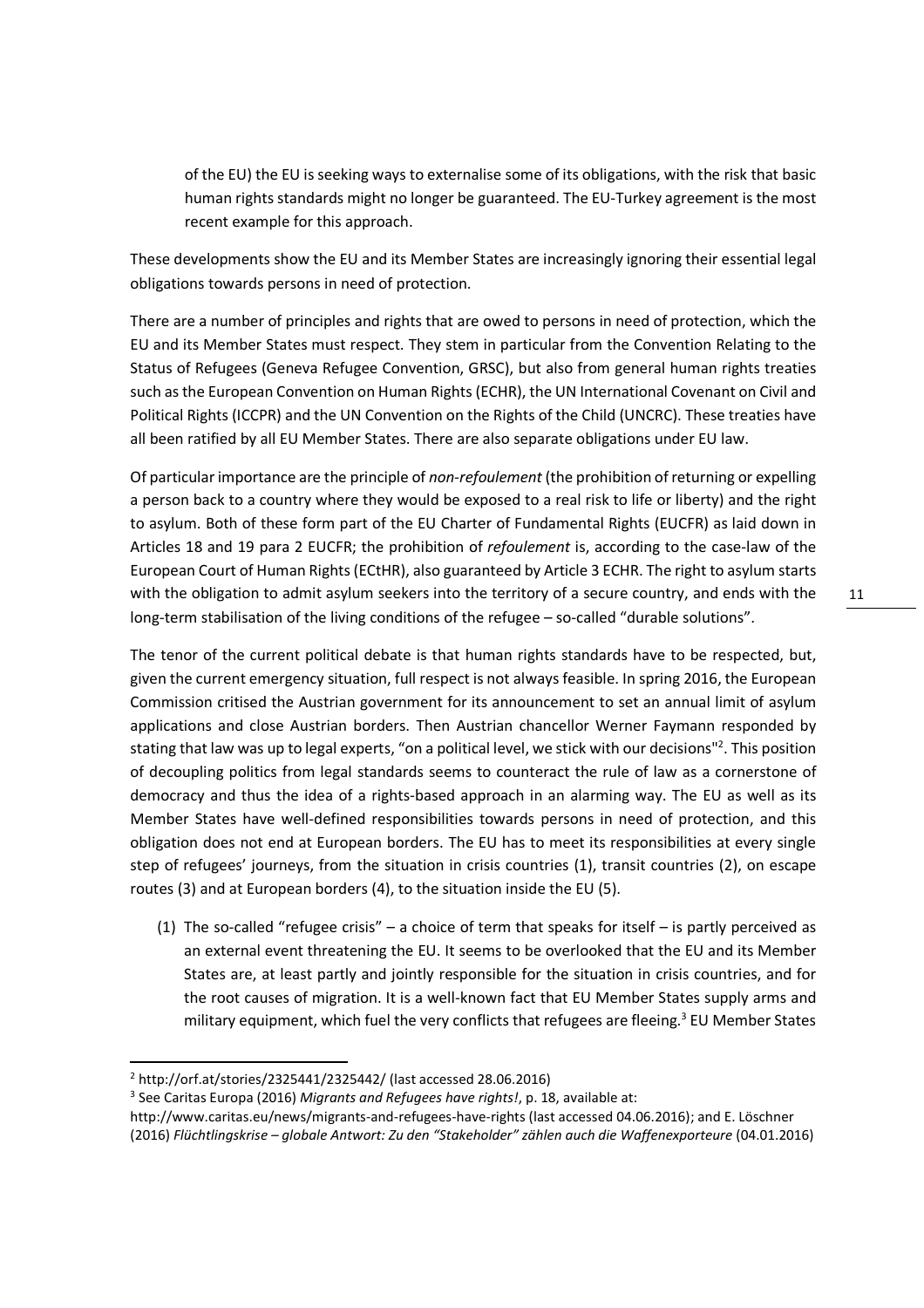have also been – and continue to be – involved in military action in a number of countries that people are fleeing from. The participation of EU Member States in military operations in Afghanistan, Libya and Iraq, for example, are seen by many as having contributed to the worsening of conflicts and the further polarisation and radicalisation of factions.<sup>4</sup>

On a general and historical level it can be argued that European countries have gained, and continue to maintain, their generally high standards of living at the expense of poorer countries, and are thus at least partly responsible for those socio-economic conditions that have resulted in, amongst other things, movement of persons suffering the consequences of the EU countries`policies.

- (2) The EU has to respect its human rights obligations and fulfil its responsibilities when it cooperates with those transit countries through which refugees pass on their way to Europe. Current EU policy is instead aimed at preventing people from coming to the EU by, amongst other measures, externalising border management- for example through the EU cooperation programmes with Libya and Morocco which entail the financing and establishment of tighter border controls.<sup>5</sup> As a result, refugees, who have fled their home countries because of conflict, are being detained in transit countries and are at risk of being exposed to inhuman treatment. With these agreements, therefore, the EU itself risks violating human rights standards. This external dimension is also called into play when the EU pre-conditions development aid on readmission clauses for failed asylum seekers.<sup>6</sup>
- (3) The EU must assume its responsibilities on the routes that asylum seekers take. The logical and very obvious step would be to create legal entry channels to the EU. This would solve many of the problems linked to unsafe passages and should therefore be the top priority. As long as people have to take irregular routes to reach safe countries, the EU must make all possible efforts to save lives.
	- a. At sea, the EU must ensure that people are not returned to unsafe countries contrary to the principle of *non-refoulement*, but are instead disembarked at safe locations inside or outside the EU. It further has to be ensured that action against smugglers does not endanger passengers' lives, and is conducted in full compliance with human right obligations. Human rights considerations should be given a central role in the conduct of joint Frontex operations.
	- b. In terms of land migration routes, the closure of borders or of whole routes, such as the Balkan route, is unacceptable because it likely leads to the violation of the right to seek asylum. Further, they leave protection seekers often stranded in living conditions in border regions which are degrading and let them be subject to the increasing use of coercive measures.

available at: http://alpinepeacecrossing.org/wp-content/uploads/2016/01/Standard-Online-4.1.16- Langfassung1.pdf (last accessed 04.06.2016).

<sup>4</sup> See Caritas Europa (2016) *Migrants and Refugees have rights!*, p.18, available at:

http://www.caritas.eu/news/migrants-and-refugees-have-rights (last accessed 04.06.2016).

<sup>5</sup> Ibid, p.30.

 $<sup>6</sup>$  Ibid, p.31</sup>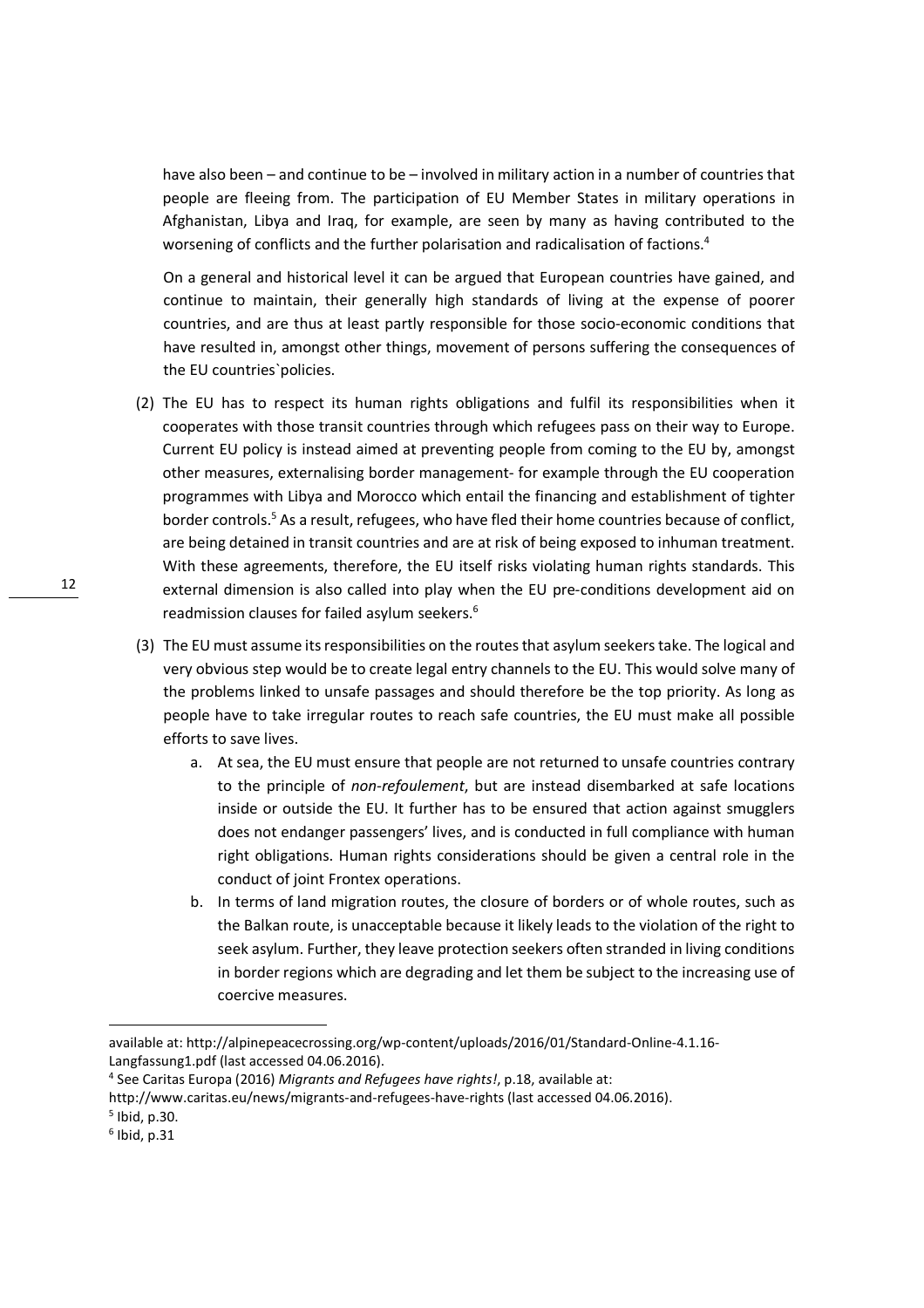- (4) When persons in need of protection arrive at European borders, the EU is obliged to provide reception conditions in line with the EU Acquis (Reception Conditions Directive – RCD) and to ensure access to fair asylum procedures. The situation that has emerged in the so-called "hotspots" in Italy and Greece has been characterised by over-crowding and an inability to provide basic security, particularly for the most vulnerable protection seekers such as women and children.<sup>7</sup> These conditions are nowhere close to fulfilling basic human rights standards. This is even truer of the situation in Turkey, to where the EU is seeking to "outsource" some of its obligations. Vis-à-vis the obligation to ensure access the closing of borders and the placing of arbitrary limits on successful asylum claims are highly problematic.
- (5) Once an asylum seeker has finally arrived within an EU Member State, which accepts his/her asylum application, his/her long journey is far from over. The obligation to protect also includes an obligation to guarantee adequate living conditions whilst procedures are being finalised.

#### *The crisis of the common European asylum system*

<u>.</u>

The CEAS, which has had major design flaws since the beginning, has failed to pass the practical test in the last few years. In fact, it has actually collapsed. Three major shortcomings of the system are apparent:

- First of all, it does not provide legal entry channels. This has resulted in thousands of people dying on their way to EU Member States, and a whole economy being built on providing irregular routes and access.
- The mechanism for allocating the responsabilities for international protection applications among EU Member States, the so-called "Dublin system", has failed to provide a solution for Member States and persons in need of protection. The current system is unable to ensure a fair and sustainable sharing of responsibilities among EU Member States, nor does it take into consideration the interests and necessities of the persons in need of protection.
- Still today there are great divergences between EU Member States in terms of reception conditions, recognition rates, and procedures and safeguards during the determination of international protection claims. Those seeking protection are effectively subject to a risk of "protection lottery".

Considering these major flaws in the European asylum system and its serious implications for human rights, the present study intends to put the perspective of those whose human rights are endangered at centre stage. It is therefore logical to start off with the "obligation to protect" as the core requirement regarding state and EU responsibility towards persons seeking protection within their sphere of influence.

<sup>7</sup> See Human Rights Watch (2016) *Greece: Refugee "Hotspots" Unsafe, Unsanitary* (19.05.2016) available at: https://www.hrw.org/news/2016/05/19/greece-refugee-hotspots-unsafe-unsanitary (last accessed, 29.5.2016).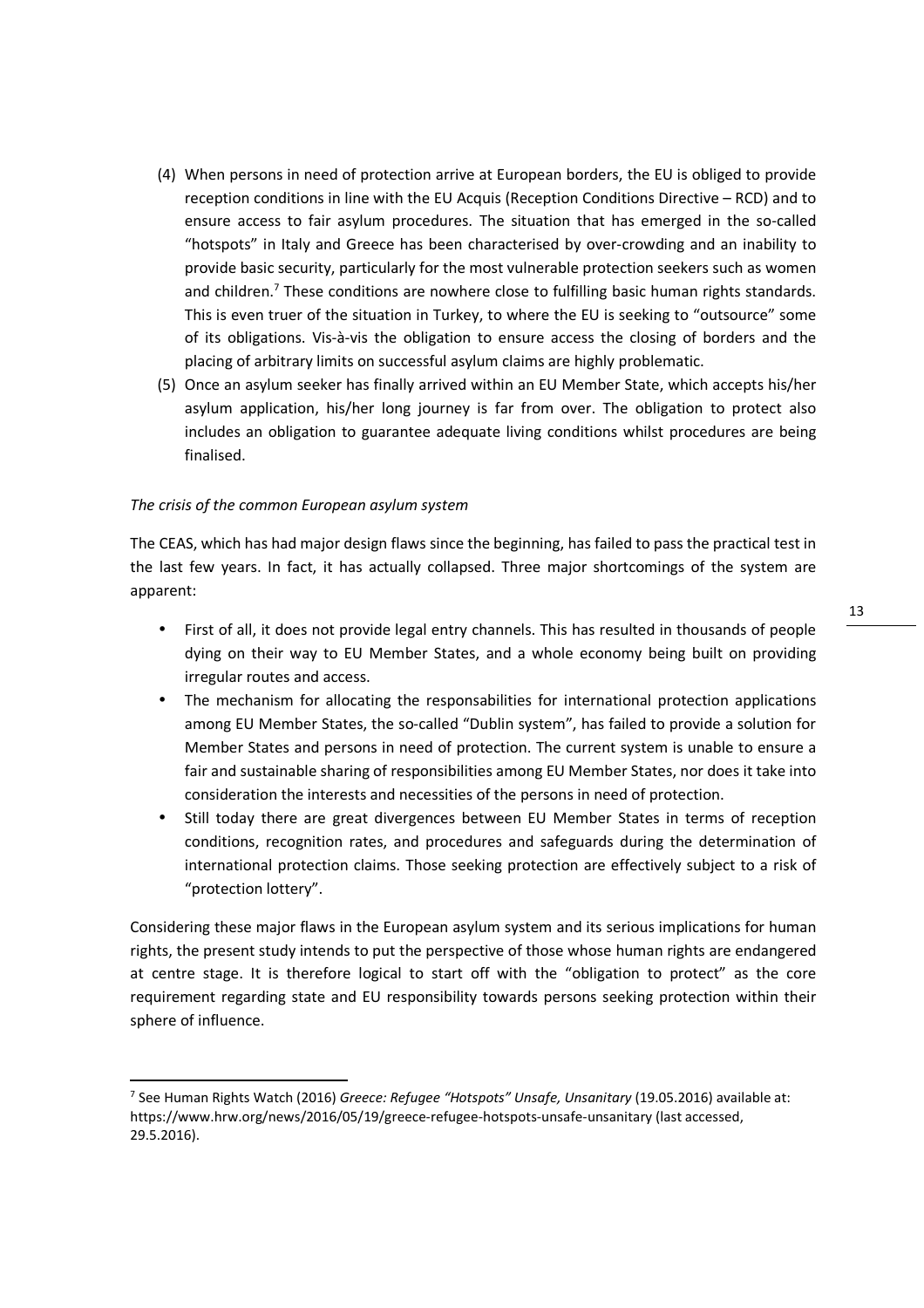The study begins by outlining the legal foundations of the obligation to protect on the international and European level, before focusing the analysis on the three above-mentioned topics: the question of how to create legal entry routes into the EU as a fundamental step towards reducing the risks on refugee routes; the issue of reforming or replacing the Dublin system; and the question of how true harmonisation within the EU can be realised through the joint processing of asylum applications. In a closing outlook we very briefly also refer to the legal as well as socio-political factors relevant to the realisation of human rights once people seeking protection have entered asylum procedures.

What the study does not cover, but would be a very interesting issue for further research, is the dimension of EU action in countries of transit, which today is too much led by security aspects and aspects of border protection rather than aspects of human rights protection. A change of approach in this regard could give a new stimulus to actual developments and might offer new perspectives for people on their flights.

#### *Acknowledgments*

This study would not have been possible without the support of a number of initiatives, national and international organisations and committed individuals.

We would like to thank respekt.net, the Austrian civil society crowdfunding platform, for their support through the "Call4Europe". The call was launched in autumn 2015 and initiated the idea to submit an outline of what we – as well as many others – felt was one of the most pressing human rights challenges Europe is facing now and in the coming years. Thanks also goes to all those people who sponsored the study via respekt.net with private funds.

In terms of the report's content, crucial contributions were made by our colleague Stephanie Krisper and by a number of European asylum experts who followed our invitation to join a focus group discussion in Vienna in April 2016. The participants in the focus group were Wolfgang Bogensberger (European Commission Representation in Austria), Ulrike Brandl (Department for International Law, University of Salzburg), Torsten Moritz (Executive Secretary, Churches' Commission for Migrants in Europe, Brussels), Kris Pollet (Senior Legal and Policy Officer, European Council on Refugees and Exiles, Brussels), Violeta Moreno-Lax (EU Asylum Law Coordinator, Refugee Law Initiative, University of London), Bernhard Schneider (Head of Migration and Legal Affairs, Austrian Red Cross, Vienna), Adriano Silvestri (Head of the Migration Department, European Agency for Fundamental Rights, Vienna), Philipp Sonderegger (independent human rights consultant, Vienna), Shana Kaninda (Senior Policy Officer, UNHCR Office Europe, Brussels), and the study authors. We thank Christoph Pinter (Head of UNHCR Austria) for discussing central issues of our study with us.

Margit Ammer could unfortunately not take part in the elaboration of the study, but developed the original concept and idea and provided final feed-back.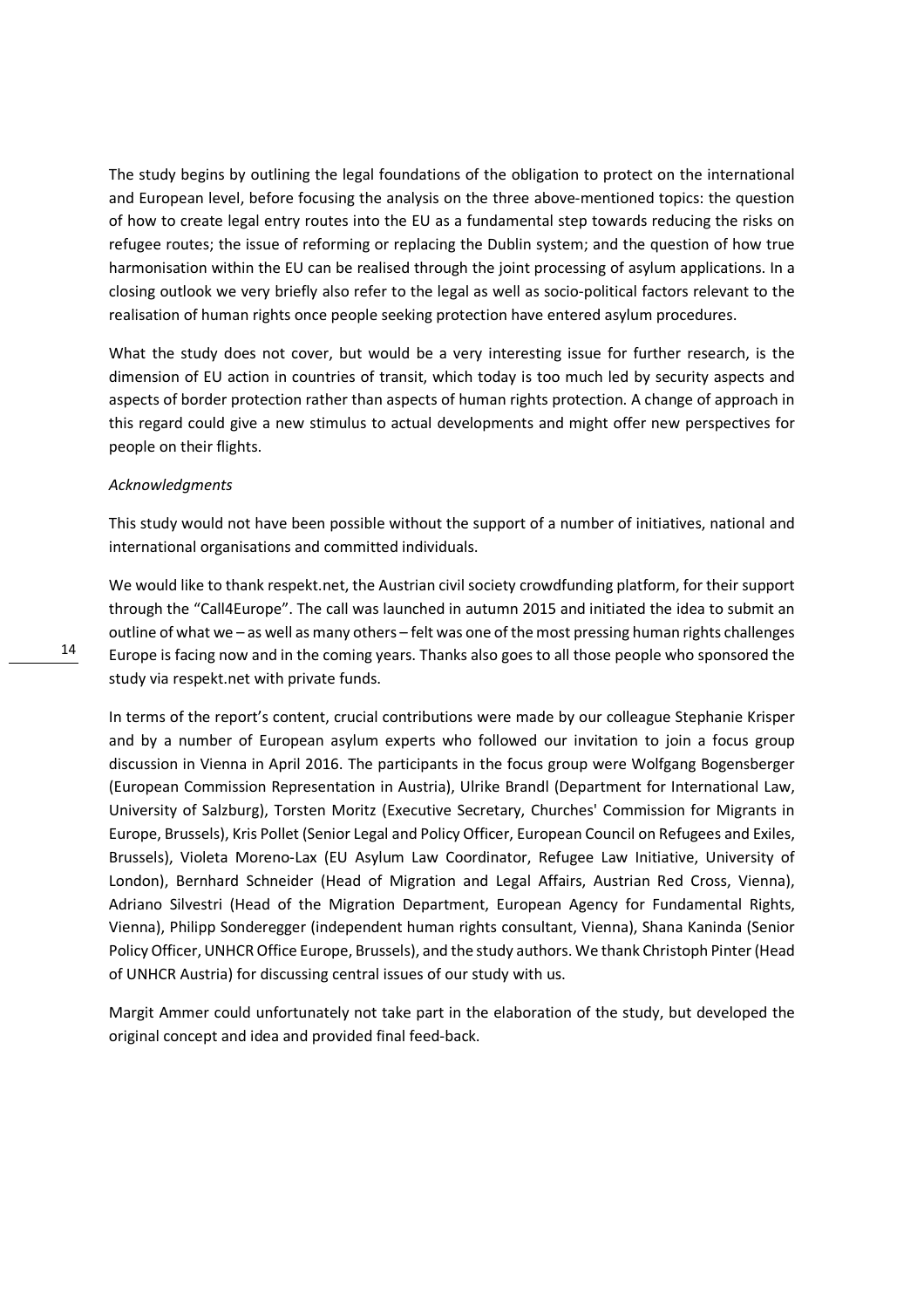Manfred Nowak and Hannes Tretter, co-directors of the Ludwig Boltzmann Institute of Human Rights, gave their valuable input and feedback based on position papers<sup>8</sup> published over the last months. Fiona Steinert initiated the process of drafting the study and was involved in editorial work on the final versions.

Thanks go to the volunteers Sarah Denzel, Adriana Davidovic and Dunia Khalil for their support in the research for the study.

<u>.</u>

15

<sup>8</sup> See for example Ludwig Boltzmann Institut für Menschenrechte (2015): *BIM Positionspapier Nr. 6, Menschenrechtliche Verpflichtungen in der aktuellen Flüchtlingssituation*, available at: http://bim.lbg.ac.at/sites/files/bim/attachments/bim\_position\_nr\_6\_24092015.pdf (last accessed 31.05.2016)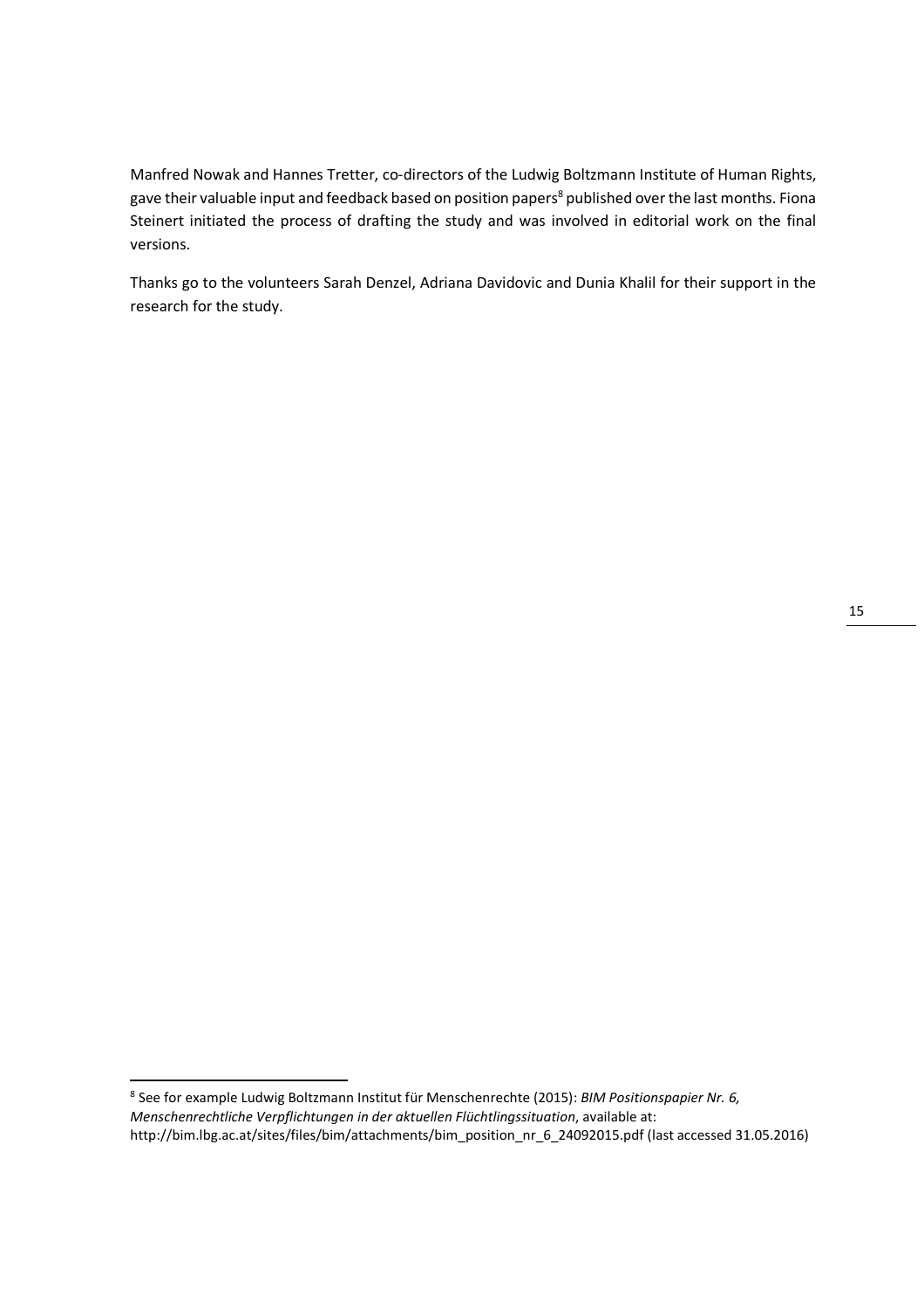# **2 The obligation to protect**

Where a state violates or cannot guarantee the fundamental human rights of its citizens or stateless persons residing on its territory, forcing them to flee abroad, international law foresees different forms of international protection.

### **2.1 Protection status under international law – the right to asylum**

## *Refugee status*

The most important form of international protection in this context is the status of "refugee". Under Article 1.A (2) of the Geneva Refugee Convention, a refugee is a person who is outside of his or her country of nationality and, owing to a well-founded fear of persecution on specific grounds, is unable or unwilling to avail him or herself of the protection of that state. The five specified grounds of persecution are: race, religion, nationality, membership of a particular social group, or political opinion.<sup>9</sup> Some persons may be excluded from refugee status under Article 1.F because of prior serious criminal conduct.<sup>10</sup> They might still benefit from an absolute prohibition on *refoulement* in certain circumstances, e.g. where it would put them at risk of being tortured.

Ultimately, international protection serves to provide surrogate protection for human rights where the state of nationality has failed in its duty towards its citizens to protect their fundamental rights. The 1951 Refugee Convention thus foresees a gradual assimilation of the rights of refugees with the rights of nationals in the state of refuge. This underlines "the fundamental purpose of the 1951 Convention [...] to provide a refugee with the "tools" to enable him or her to rebuild his or her life."<sup>11</sup>

Article 18 EUCFR guarantees the "right to asylum, with due respect for the rules of the Geneva Convention of 28 July 1951." The CJEU has so far avoided opportunities to define the meaning of Article 18 EUCFR. According to the UNHCR, the right to asylum includes "access to territories for the purpose of admission to fair and effective processes for determining status and international protection needs", ensuring refugees and asylum-seekers the exercise of fundamental rights and freedoms, and the "attainment of a secure status."<sup>12</sup>

<sup>&</sup>lt;sup>9</sup> See UNHCR (2011) Handbook and Guidelines on Procedures and Criteria for Determining Refugee Status: under the 1951 Convention and the 1967 Protocol Relating to the Status of Refugees, available at: http://www.unhcr.org/3d58e13b4.html (last accessed 04.06.2016).

 $10$  Ibidem, p.149.

<sup>11</sup> E. Lester (2011) "Article 25" in: A. Zimmermann, J. Dörschner and F. Machts (eds.) (2011) *The 1951 Convention Relating to the Status of Refugees and its 1967 Protocol: A Commentary*, Oxford: OUP, pp. 1129- 1146, p. 1131, para. 2.

<sup>&</sup>lt;sup>12</sup> UNHCR (2012) UNHCR Statement on the right to asylum, UNHCR's supervisory responsibility and the duty of States to cooperate with UNHCR in the exercise of its supervisory responsibility (issued in relation to Zuheyr Freyeh Halaf v. the Bulgarian State Agency for Refugees (C-528/11)) para. 2.2.9; available at: http://www.refworld.org/docid/5017fc202.html (last accessed 04.06.16).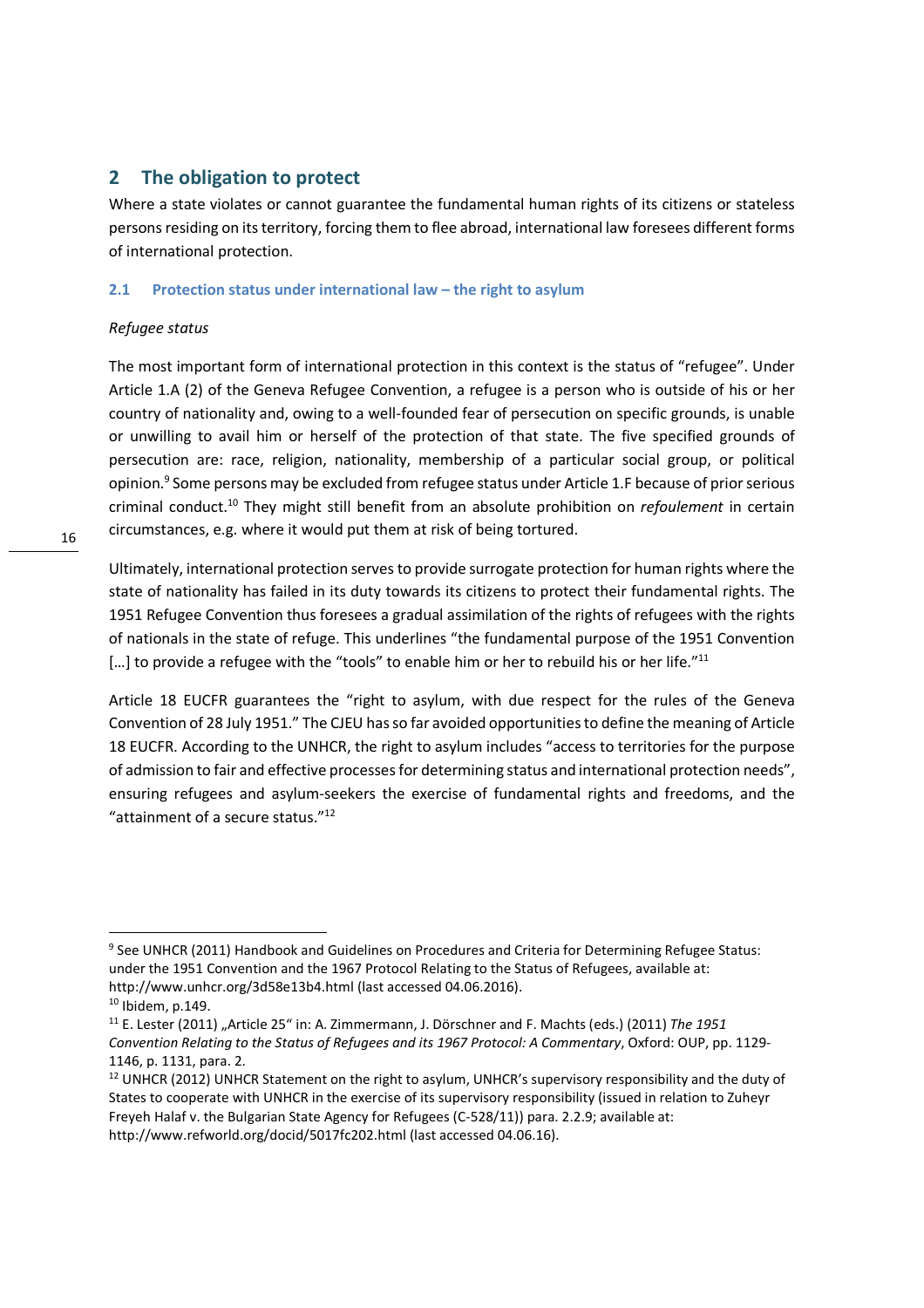In addition to Article 18 EUCFR, the right to dignity (Article 1 EUCFR), and the principle of legal certainty<sup>13</sup> also support a link between the right to asylum and the need for stability and certainty.

#### *Complementary or subsidiary protection*

(Potential) victims of severe human rights violations that are not linked to any of the five enumerated grounds of persecution will not benefit from refugee status, but may still be the beneficiaries of complementary or subsidiary protection (as defined in the recast EU Qualification Directive, see below). In particular, international and European law oblige states to refrain from returning anyone to a country where he or she faces a real risk of torture or cruel, inhuman or degrading treatment, in accordance with the principle of of *non-refoulement.*

#### *Protection under the recast EU Qualification Directive*

The recast EU Qualification Directive has adopted the definition of refugee given in the 1951 Refugee Convention, as developed by European jurisprudence.<sup>14</sup> In addition, the Directive defines persons eligible for subsidiary protection as those who face "serious harm", defined as: the "death penalty or execution",<sup>15</sup> "torture or inhuman or degrading treatment or punishment" in a country of origin,<sup>16</sup> or a "serious and individual threat to a civilian's life or person by reason of indiscriminate violence in situations of international or internal armed conflict."<sup>17</sup> The application of exclusion grounds to applicants for subsidiary protection is problematic as it undermines the absolute prohibition of *refoulement* under Article 3 ECHR.<sup>18</sup>

Under the recast Asylum Procedures Directive, refugee status and eligibility for subsidiary protection are examined in a single procedure.<sup>19</sup> The UNHCR recommends states accord the same rights to the beneficiaries of complementary protection as they do to Convention refugees.<sup>20</sup>

#### *Particularly vulnerable individuals*

<u>.</u>

Migrant arrivals often include vulnerable individuals. Women, children, survivors of torture and victims of trafficking, as well as the mentally ill, have specific needs that states must take into account. Of particular importance is the principle that primary consideration must be given to the best interests of

<sup>13</sup> ECJ/C-345/06 *Heinrich* (judgment) (10.03.2009) para. 44; ECJ/C‑158/06 *Stichting ROM-projecten v Staatssecretaris van Economische Zaken* (judgment) (21.06.2007).

<sup>14</sup> Article 10, Council Directive 2011/95/EU (13.12.2011).

<sup>15</sup> Article 15(a) Council Directive 2011/95/EU (13.12.2011).

<sup>16</sup> Article 15(b) Council Directive 2011/95/EU (13.12.2011).

<sup>17</sup> Article 15(c) Council Directive 2011/95/EU (13.12.2011); *Elgafaji v Staatssecretaris van Justice* CJEU/C-465/07 (judgment) (17.02.2009) para. 12.

<sup>18</sup> Article 17 Council Directive 2011/95/EU (13.12.2011); for a critique see C. Costello (2015) *The Human Rights of Migrants and Refugees under European Law*, Oxford: OUP, pp. 225-226.

<sup>19</sup> Article 10(2) Council Directive 2013/32/EU (26.06.2013).

<sup>20</sup> UNHCR – Division of International Protection (2012) *Summary Conclusions on International Protection of Persons Fleeing Armed Conflict and Other Situations of Violence* (20.12.2012) para. 24-26, available at: http://www.refworld.org/docid/50d32e5e2.html (last accessed 04.06.2016).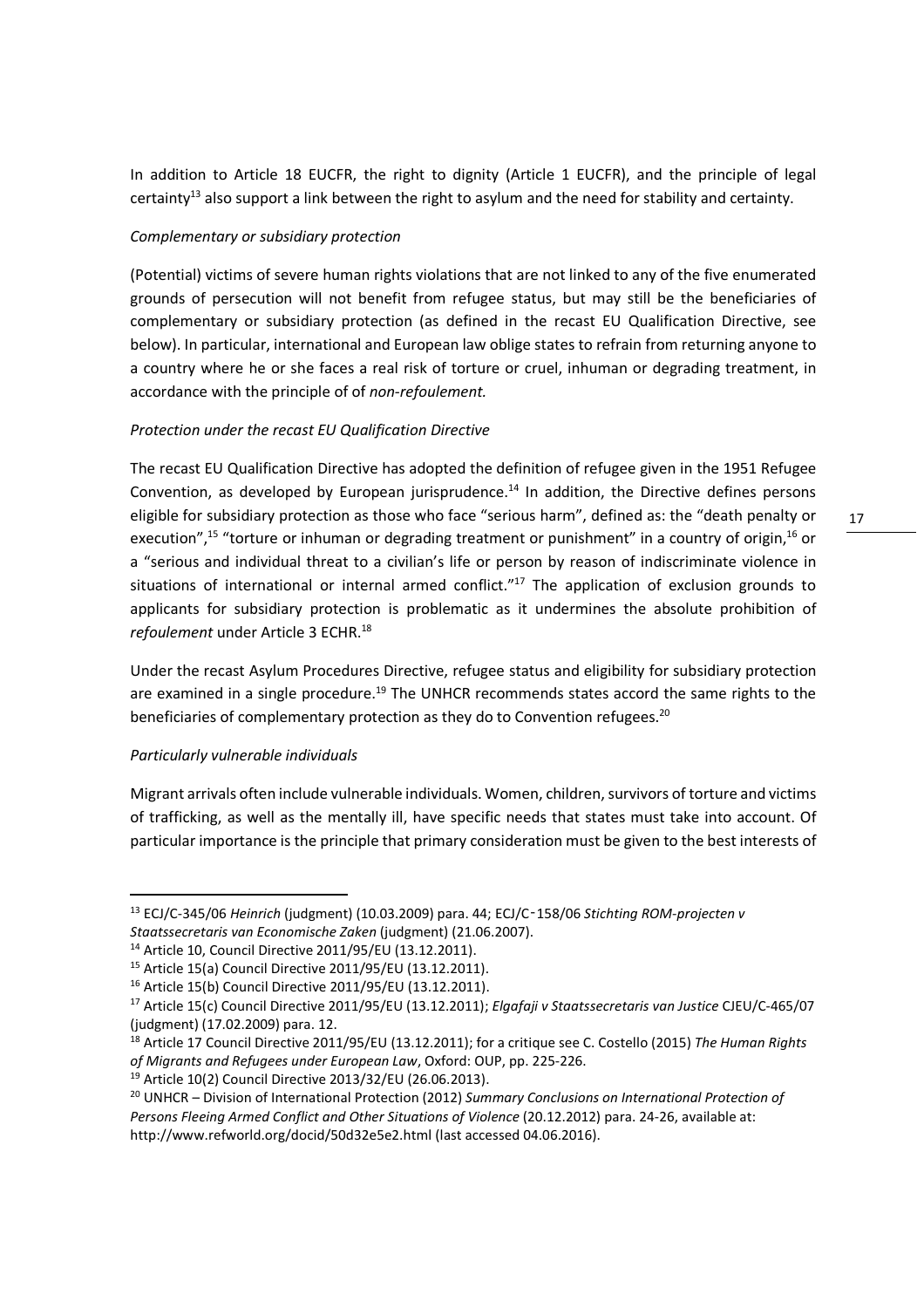any child who is affected by a decision – a principle included in Article 24 (2) EUCFR.<sup>21</sup> Children may also not be detained except "as a measure of last resort and for the shortest appropriate period of time."<sup>22</sup> The EU Asylum directives also take into account the specific needs of vulnerable persons.<sup>23</sup>

In recent times, new situations have arisen that are not adequately covered by the 1951 Refugee Convention and other instruments of international protection. What about people who due to the effects of climate change are confronted with hostile living conditions? The term "climate refugee" does exist in research, but it does not exist in the refugee definition of the 1951 Refugee Convention or other legal sources of international protection. There is hence a need to develop norms to protect individuals who flee life-threatening circumstances or are particularly vulnerable, above all so-called "climate refugees", persons forced to leave their countries because of economic destitution, and persons stranded without legal status.<sup>24</sup>

#### **2.2 The content of human rights obligations**

#### **2.2.1 Non-refoulement**

The principle of *non-refoulement* imposes a duty on states to refrain from sending back, or causing to be sent back, a person to a territory where he or she faces a risk of severe violations of fundamental human rights. Before returning someone to their country of nationality or a third country, EU Member States are obliged to verify in an individual examination whether or not to do so would give rise to a breach of the *non-refoulement* obligation under international law.

The principle is to be found in Article 33 of the 1951 Refugee Convention that prohibits expulsion (i.e. deportation) and *refoulement* (i.e. return from the border), "in any manner whatsoever", of anyone to a country "where his life or freedom would be threatened on account of his race, religion, nationality, membership of a particular social group or political opinion."<sup>25</sup> Expulsion may nevertheless be allowed where a refugee poses a danger to the security of a country of refuge. $^{26}$ 

However, Article 3 ECHR and Article 19 EUCFR contain an absolute prohibition of *refoulement* where it might lead to torture or cruel, inhuman or degrading treatment, including the death penalty, irrespective of the reason for which this treatment might be inflicted, or the conduct of the applicant. $2^7$ In principle, other severe violations of core rights enshrined in the ECHR, such as the right to life and

<sup>21</sup> Article 3(1) UNCRC; see also *R (MA and others) v Secretary of State for the Home Department* CJEU/C-648/11 (judgment) (06.06.2013) para. 59.

<sup>22</sup> Article 37 (b) UNCRC.

<sup>&</sup>lt;sup>23</sup> See, e.g., Article 20 (3) Council Directive 2011/95/EU (13.12.2011); Articles 25 and 31(7)(b) Council Directive 2013/32/EU (26.06.2013); Article 6 Dublin III Regulation.

<sup>24</sup> For a proposal, see, A. Betts (2010) "Soft Law and the Protection of Vulnerable Migrants", in: *Georgetown Immigration Law Journal*, Vol. 24, Issue 4, pp. 533-552.

<sup>&</sup>lt;sup>25</sup> Article 33 (1) 1951 Refugee Convention.

<sup>&</sup>lt;sup>26</sup> Article 33 (2) 1951 Refugee Convention.

<sup>27</sup> ECtHR - *Chahal v the United Kingdom*, Appl. no. 22414/93 (judgment) (15.11.1996); ECtHR - *Saadi v. Italy*, Appl. no. 37201/06, (Judgment) (28.04.2008) para.s 125, 138; Article 15(c) Council Directive 2011/95/EU (13. 12. 2001); *Elgafaji v Staatssecretaris van Justice* CJEU/C-465/07 (judgment) (17.02.2009).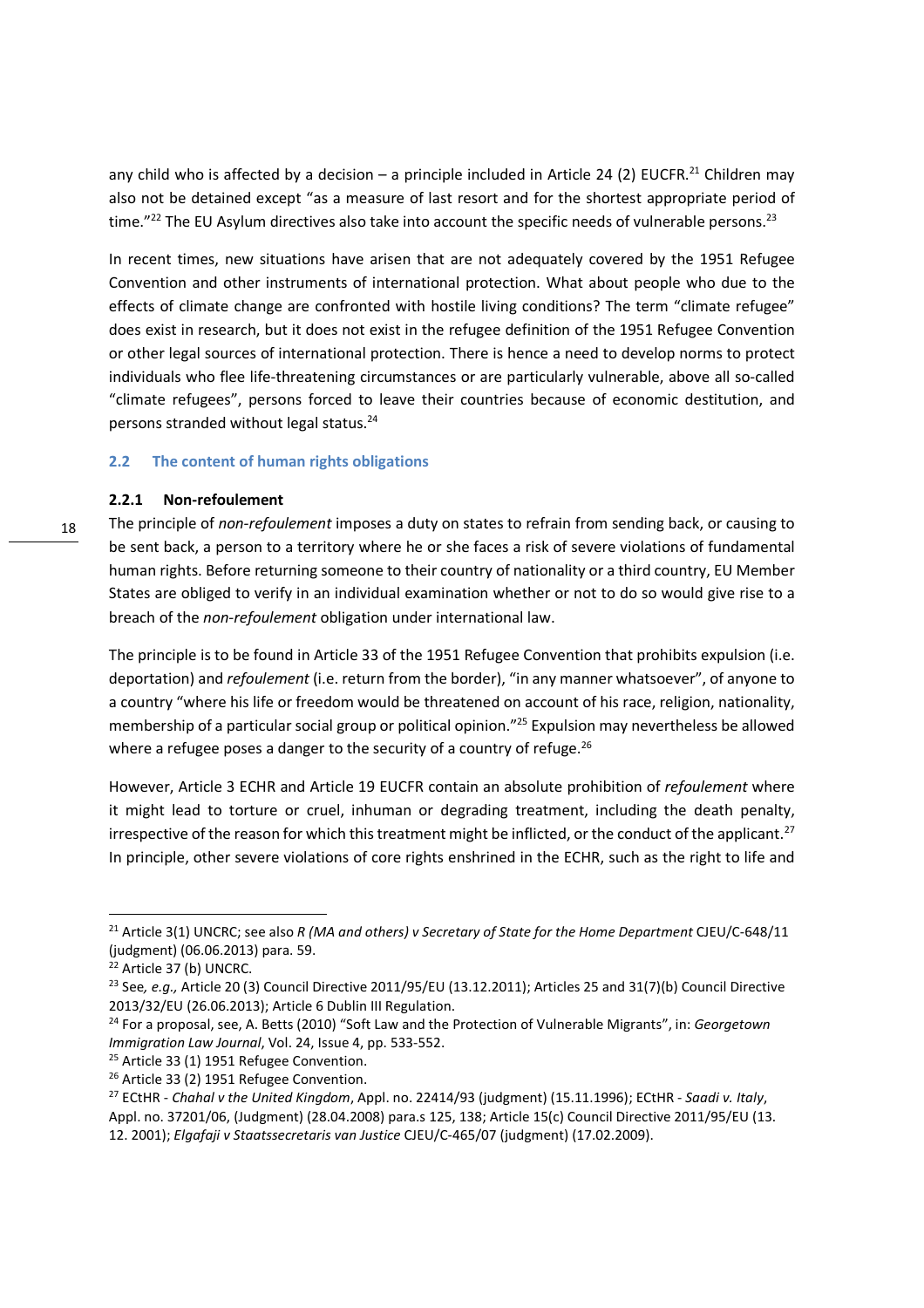the right to fair trial, may also give rise to a duty of *non-refoulement*. <sup>28</sup> Article 3 of the United Nations Convention Against Torture (CAT), Article 7 ICCPR, and Article 16 of the UN International Convention for the Protection of All Persons from Enforced Disappearance provide additional protection in this regard.

The ECtHR and the CJEU have been called upon to decide challenges to transfers under the Dublin mechanism. Both European courts found that Dublin transfers must not happen where the transferring Member State is aware of "systemic deficiencies" in the asylum procedure and reception conditions of the receiving Member State resulting in substantial grounds to believe there is a real risk of inhuman or degrading treatment within the meaning of Article 3 ECHR or 4 EUCFR.<sup>29</sup>

# **2.2.2 Prohibition of collective expulsion**

In order not to violate the prohibition of collective expulsion under Article 4 of Protocol 4 ECHR and Article 19 (1) EUCFR, any removal decision must be based on an individual examination of the particular circumstances of a foreigner, who must also have an opportunity for an effective review of any adverse decision.<sup>30</sup>

#### **2.2.3 Respect for human rights during status determination**

#### *Procedural safeguards*

<u>.</u>

The UNHCR Handbook and Executive Committee Conclusions provide important guidance on the basic procedural safeguards for ensuring fair and effective refugee status determination.<sup>31</sup> National authorities in the EU must organise their judicial systems in a way that affords the procedural rights guaranteed in the 1951 Refugee Convention,<sup>32</sup> Article 13 ECHR (right to an effective remedy)<sup>33</sup> as well as Articles 41 (right to good administration) and 47 EUCFR (procedural guarantees in administrative and judicial proceedings).<sup>34</sup> The most important safeguards derived from these sources are: the right

<sup>28</sup> ECtHR - *Othman (Abu Qatada) v. the United Kingdom*, Appl. No. 8139/09, 09.05.2012.

<sup>&</sup>lt;sup>29</sup> N.S and others v Secretary of State for the Home Department CJEU/C-411/10 (judgment) (21.12.2011); ECtHR - *M.S.S. v Belgium and Greece*, Appl. No. 30696/09 (judgment) (21.11.2011).

<sup>30</sup> ECtHR - *Hirsi Jamaa and others v Italy*, Appl. no. 27765/09 (judgment) (23.02.2012); ECtHR - *Čonka v Belgium*, Appl. no. 51564/99 (judgment) (05.02.2002); ECtHR - *Sultani v France*, Appl. No. 45223/05 (judgment) (26.09.2007) para.s 80-81.

<sup>31</sup> UNHCR (2011) Handbook and Guidelines on Procedures and Criteria for Determining Refugee Status: under the 1951 Convention and the 1967 Protocol Relating to the Status of Refugees, pp. 37-42, available at: http://www.unhcr.org/3d58e13b4.html (last accessed 04.06.2016); UNHCR ExCom Conclusion No. 8 (XXVIII) – 1977 Determination of Refugee Status, para. (e).

<sup>&</sup>lt;sup>32</sup> W. Kaelin, M. Caroni and L. Heim (2011) "Article 33 (1)", in: A. Zimmermann, J. Dörschner and F. Machts (eds.) (2011) *The 1951 Convention Relating to the Status of Refugees and its 1967 Protocol: A Commentary*, Oxford: OUP, pp. 1327-1395, p. 1356, para. 127.

<sup>33</sup> ECtHR - *Čonka v Belgium*, Appl. no. 51564/99 (judgment) (05.02.2002) para. 84.

<sup>34</sup> ECJ/C-63/08 *Pontin v. T-Comalux SA* (judgment) (29.10.2009) para.s 43-44.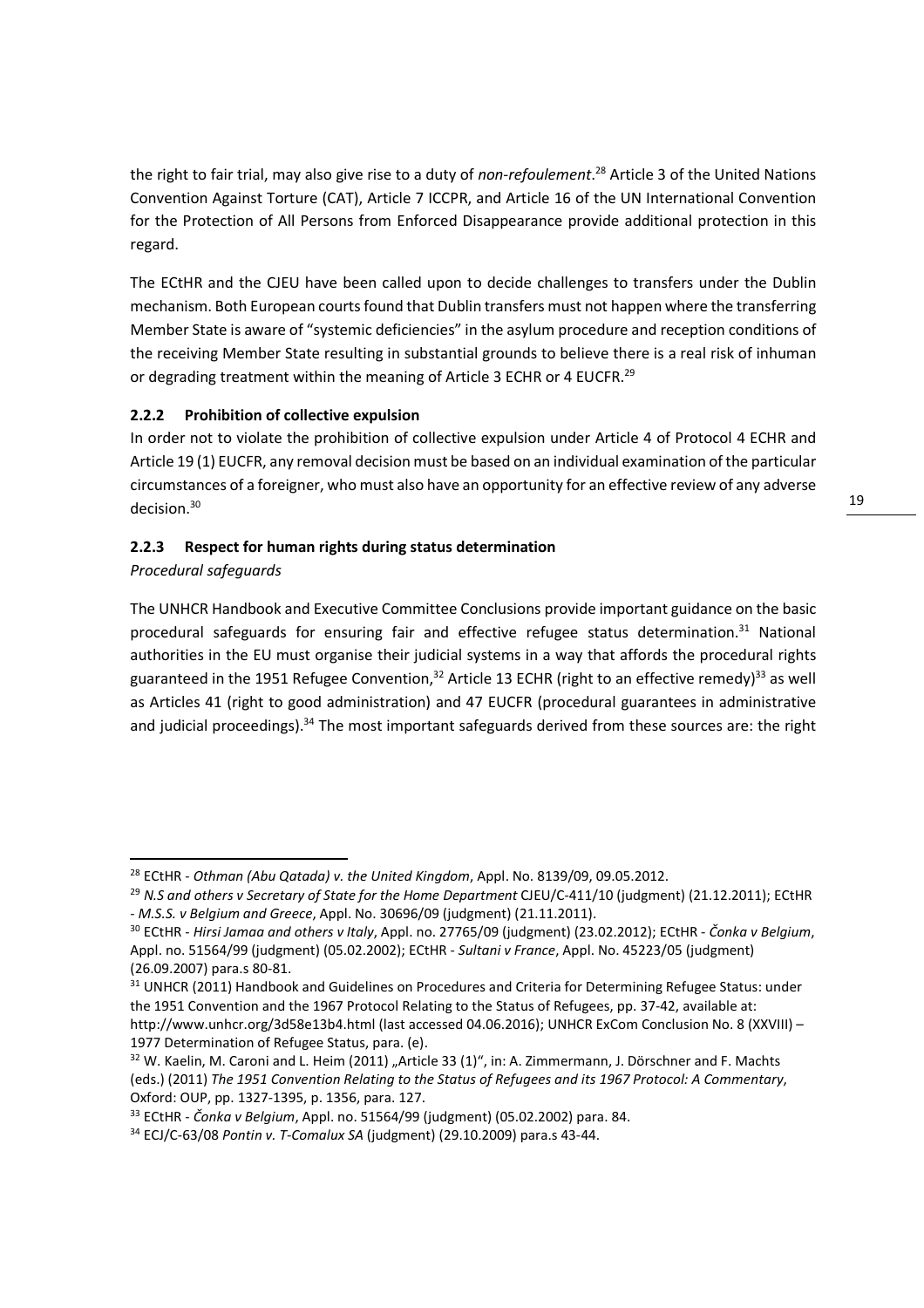to information;<sup>35</sup> the right to be heard;<sup>36</sup>; the ability to prepare and submit evidence;<sup>37</sup> access to free legal assistance and an interpreter; notification of any decision;<sup>38</sup> and sufficient time to consult with legal counsel and prepare and submit an appeal with suspensive effect.<sup>39</sup> Decisions should be made by a clearly identified, official authority, who has been trained in the relevant law.<sup>40</sup>

#### *Accelerated procedures*

Accelerated procedures are not prohibited as long as they comply with essential procedural safeguards.<sup>41</sup> Some legal issues are not appropriate for an accelerated procedure: for example, the question of an internal protection alternative, or exclusion from refugee status.<sup>42</sup> The CJEU has recently affirmed that the desire to expedite proceedings must not affect negatively the right to an effective remedy.<sup>43</sup>

#### *Admission to the territory as a corollary of procedural safeguards*

Neither the 1951 Refugee Convention nor the *non-refoulement* provisions in relevant human rights treaties explicitly oblige states to admit a protection seeker to its territory.<sup>44</sup> However, the relevant UNHCR Executive Committee Conclusions acknowledge that fair and effective procedures will be highly

<sup>37</sup> M.G. and N.R. v Staatssecretaris van Veiligheid en Justitie CJEU/C‑383/13 PPU (judgment) (10. 9. 2013) para. 32; M.M. v Minister for Justice, Equality and Law Reform CJEU/C-277/11 (judgment**)** (22. 11. 2012) para 81. <sup>38</sup> *M.M. v Minister for Justice, Equality and Law Reform* CJEU/C-277/11 (judgment**)** (22. 11. 2012) para. 88.

<sup>&</sup>lt;sup>35</sup> UNHCR (2010) UNHCR Statement on the right to an effective remedy in relation to accelerated asylum procedures, para. 14-15, available at http://www.unhcr.org/4deccc639.html (last accessed 04.06.16). <sup>36</sup> Article 41 EUCFR.

<sup>39</sup> ExCom Conclusion No. 8 (XXVIII) – 1977 *Determination of Refugee Status*, para (e)(vi); ECtHR - *Čonka v Belgium*, Appl. no. 51564/99 (judgment) (05.02.2002) para. 80-85; ECtHR - *I.M. v France*, Application No. 9152/09 (judgment) (02.05.2012) para.s 150-152; ECtHR - *Chahal v the United Kingdom*, Appl. no. 22414/93 (judgment) (15.11.1996) para. 154.

<sup>40</sup> ExCom Conclusion No. 8 (XXVIII) – 1977 *Determination of Refugee Status*, para. (e)(i) and (iii); R. Hofmann and T. Löhr (2011) "Part Six Administrative Measures, Introduction to Chapter V: Requirements for Refugee Determination Procedures", in: A. Zimmermann, J. Dörschner and F. Machts (eds.) (2011) *The 1951 Convention Relating to the Status of Refugees and its 1967 Protocol: A Commentary*, Oxford: OUP, pp. 1081-1128, p. 1126, para. 133.

<sup>41</sup> W. Kaelin, M. Caroni and L. Heim (2011) "Article 33 (1)", in: A. Zimmermann, J. Dörschner and F. Machts (eds.) (2011) *The 1951 Convention Relating to the Status of Refugees and its 1967 Protocol: A Commentary*, Oxford: OUP, pp. 1327-1395, p. 1357, para. 130; K. Wouters (2009) *International Legal Standards for the Protection from Refoulement*, Mortsel: Intersentia, p. 157; UNHCR (2010) *UNHCR Statement on the right to an effective remedy in relation to accelerated asylum procedures*, para.s 5 and 16, available at http://www.unhcr.org/4deccc639.html (last accessed 04.06.16).

<sup>&</sup>lt;sup>42</sup> W. Kaelin, M. Caroni and L. Heim (2011) "Article 33 (1)", in: A. Zimmermann, J. Dörschner and F. Machts (eds.) (2011) *The 1951 Convention Relating to the Status of Refugees and its 1967 Protocol: A Commentary*, Oxford: OUP, pp. 1327-1395, p. 1357, para. 131.

<sup>43</sup> Ghezelbash v. Staatssecretaris van Veiligheid en Justitie, CJEU/C‑63/15 (judgment) (07.06.2016), para.s 56- 57.

<sup>44</sup> K. Wouters (2009) International Legal Standards for the Protection from Refoulement, Mortsel: Intersentia, p. 147.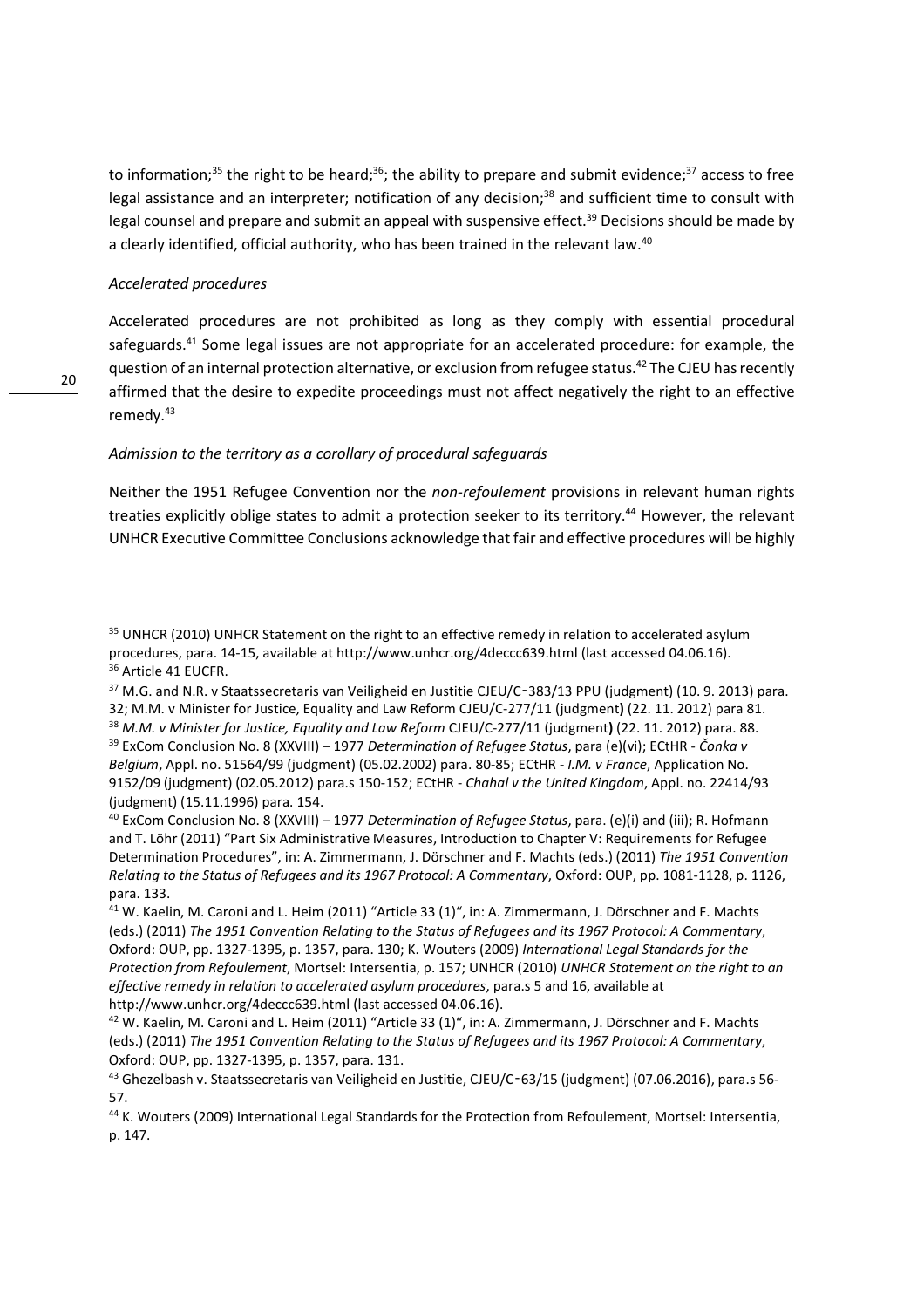unlikely where an asylum-seeker is not admitted to the territory of the deciding state.<sup>45</sup> In order to be effective, "remedies have to be materially and legally accessible." <sup>46</sup> In any case, Article 31 of the 1951 Refugee Convention prohibits the penalisation refugees on account of their "illegal" entry.

#### *First country of asylum, safe third country, safe country of origin*

The concepts of first country of asylum, safe third country and safe country of origin are codified in Section III of the recast Asylum Procedures Directive.<sup>47</sup> The concept of safe country of origin presumes that the human rights situation in law and practice is such that the country's nationals would not have a genuine claim to international protection.<sup>48</sup> The concept of first country of asylum assumes a protection seeker was recognised as a refugee or a beneficiary of complementary protection in a third country and would continue to receive such protection upon return.<sup>49</sup> The concept of safe third country supposes a protection seeker would have access to a fair and effective asylum procedure in a country of transfer.<sup>50</sup> A protection seeker must be given an opportunity to challenge these presumptions of safety in an individual examination and with an effective remedy.<sup>51</sup>

None of these concepts originate from international law itself.<sup>52</sup> They have arisen to control secondary movements of protection seekers and to avoid situations where no state agrees to assume responsibility for admitting an asylum seeker.<sup>53</sup> Overall, the determining question under international law is whether the third state in question will offer "effective protection" against *refoulement* or fundamental human rights violations.<sup>54</sup> In order to be effective, protection must not fall below the

<sup>45</sup> ExCom Conclusion No. 82 (XLVIII) – 1997 *Safeguarding Asylum*, para. (d) (iii); Excom Conclusion No. 81 (XLVIII) – 1997 *General Conclusion on International Protection*, para. (h); see also Excom Conclusion No. 99 (LV) *General Conclusion on International Protection* – 2004, para. (l)*;* R. Hofmann and T. Löhr (2011) "Part Six Administrative Measures, Introduction to Chapter V: Requirements for Refugee Determination Procedures", in: A.

Zimmermann, J. Dörschner and F. Machts (eds.) (2011) *The 1951 Convention Relating to the Status of Refugees and its 1967 Protocol: A Commentary*, Oxford: OUP, pp. 1081-1128, pp. 1103-1105, para. 53-58 (and sources in fn. 110).

<sup>46</sup> V. Moreno-Lax (2012) "Seeking Asylum in the Mediterranean: Against a Fragmentary Reading of EU Member States' Obligations Accruing at Sea", in: *International Journal of Refugee Law*, Vol. 23, Issue 2, pp. 174-220, p. 214.

<sup>47</sup> Article 35-40 Council Directive 2013/32/EU (26.06.2013).

<sup>48</sup> For a discussion of necessary safeguards see EU Fundamental Rights Agency (2016) Opinion *of the European Union Agency for Fundamental Rights* concerning an EU common list of safe countries of origin, available at: http://fra.europa.eu/sites/default/files/fra\_uploads/fra-2016-opinion-safe-country-of-origin-01-2016\_en.pdf (last accessed 04.06.2016).

<sup>49</sup> R. Hofmann and T. Löhr (2011) "Part Six Administrative Measures, Introduction to Chapter V: Requirements for Refugee Determination Procedures", in: A. Zimmermann, J. Dörschner and F. Machts (eds.) (2011) *The 1951 Convention Relating to the Status of Refugees and its 1967 Protocol: A Commentary*, Oxford: OUP, pp. 1081- 1128, p. 1116, para. 89.

<sup>50</sup> ibidem

<sup>&</sup>lt;sup>51</sup> ibidem (discussing safe country of origin concept).

<sup>52</sup> Ibidem, p. 1110, para. 71-72.

<sup>53</sup> J. van Selm (2001) *Access to Procedures "Safe Third Countries", "Safe Countries of Origin" and "Time Limits"* Geneva: UNHCR para. 5, available at: http://www.unhcr.org/3b39a2403.html (last accessed 04.06.2016).

<sup>54</sup> R. Hofmann and T. Löhr (2011) "Part Six Administrative Measures, Introduction to Chapter V: Requirements for Refugee Determination Procedures", in: A. Zimmermann, J. Dörschner and F. Machts (eds.) (2011) *The 1951*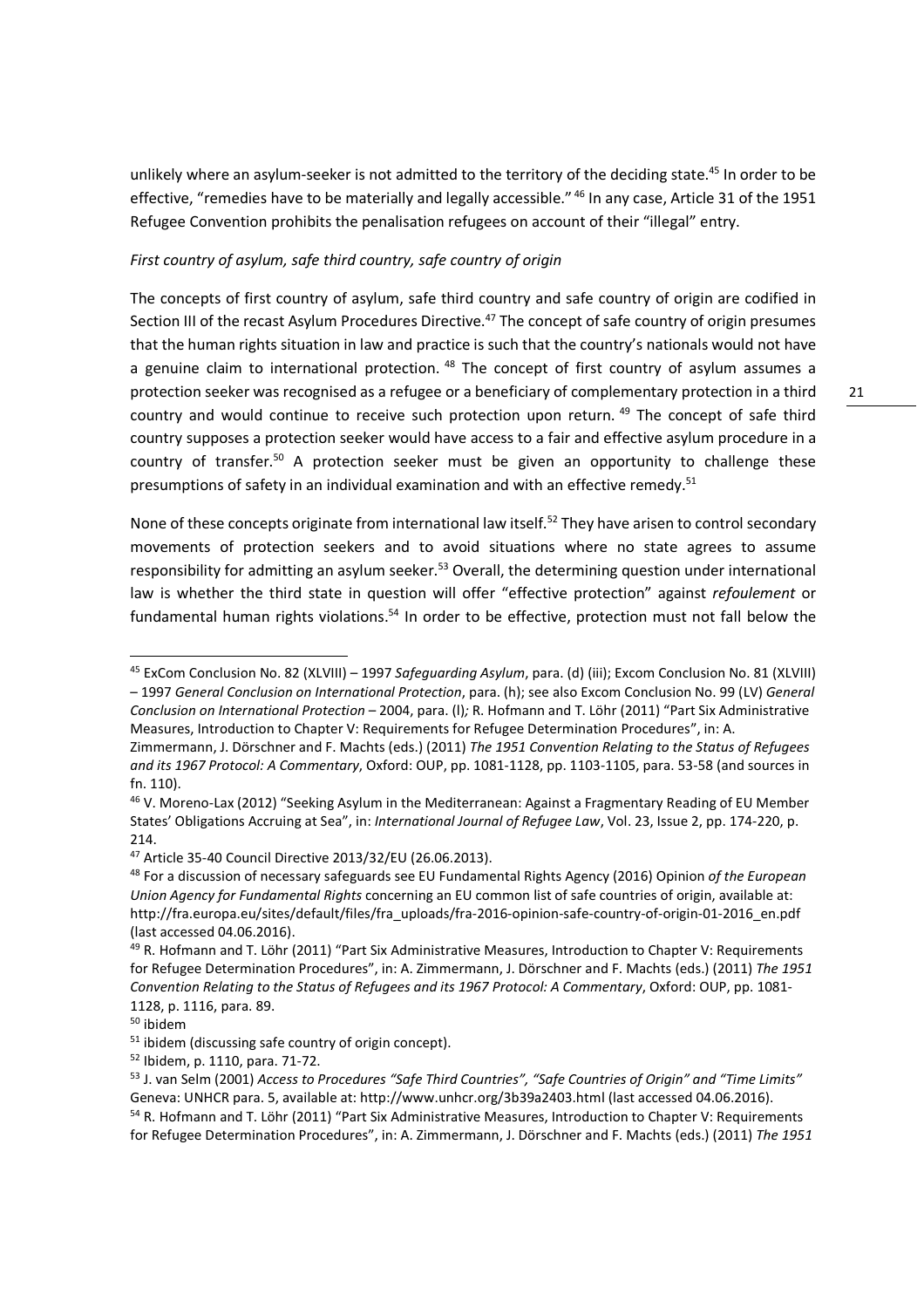human rights threshold necessary for ensuring a person would not be forced to return to a territory where he or she would be not safe ("chain *refoulement*") or would be subjected to conditions amounting to cruel, inhuman or degrading treatment. The UNHCR considers only parties to the 1951 Refugee Convention and its 1967 Protocol able to provide effective protection.<sup>55</sup>

While the 1951 Refugee Convention does not provide for the free choice of a country of asylum, there is no obligation for a protection seeker to apply for asylum in a place of transit.<sup>56</sup>

#### **2.2.4 The right to family unity**

Family unity is one of the most important elements for assisting a protection beneficiary to resume a normal life.<sup>57</sup> Although the 1951 Refugee Convention does not explicitly regulate the right to family life, the principle of family unity is specifically mentioned as an "essential right of the refugee" in the resolution of the Conference of Plenipotentiaries.<sup>58</sup> Over the years, the importance of this principle has been continuously reiterated by UNHCR.<sup>59</sup>

The principle of family unity is further guaranteed by a number of international treaties. At the European level, Article 8 ECHR and Article 7 EUCFR guarantee the right to "private and family life". In the context of the rights of the child, family unity must be read together with the principle of the best interest of the child, as laid down by the UNCRC. Article 22(2) UNCRC obliges states to trace the parents or other relatives of an unaccompanied refugee child for the purposes of family reunification, as long as this is in the child's best interest. Article 10 UNCRC asks states to deal with requests to enter or leave their territory for the purposes of reunifying children with their relatives "in a positive, humane and expeditious manner." The principle of the best interest of the child must be factored into decisions on the right to family life under the ECHR and the EUCFR.<sup>60</sup>

*Convention Relating to the Status of Refugees and its 1967 Protocol: A Commentary*, Oxford: OUP, pp. 1081- 1128, p. 1115, para. 86; S. H. Legomsky (2003) "Secondary Refugee Movements and the Return of Asylum Seekers to Third Countries: The Meaning of Effective Protection", in: *International Journal of Refugee Law*, Vol. 15, Issue 4, pp. 567-677, p. 571: see also ExCom Conclusion No. 87 (L) – 1999 *General Conclusion on International Protection*, para.s (j) and (l).

<sup>55</sup> R. Hofmann and T. Löhr (2011) "Part Six Administrative Measures, Introduction to Chapter V: Requirements for Refugee Determination Procedures", in: A. Zimmermann, J. Dörschner and F. Machts (eds.) (2011) *The 1951 Convention Relating to the Status of Refugees and its 1967 Protocol: A Commentary*, Oxford: OUP, pp. 1081- 1128, p. 1112, para. 79.

<sup>56</sup> UNHCR (1994) *Position on Readmission Agreements, "Protection Elsewhere" and Asylum Policy* (01.08.1994) available at: http://www.refworld.org/docid/3ae6b31cb8.html (last accessed 04.06.2016).

<sup>&</sup>lt;sup>57</sup> UNHCR (2012) UNHCR's Response to the European Commission Green Paper on the Right to Family Reunification of Third Country Nationals Living in the European Union (Directive 2003/86/EC) (Feb. 2012) p. 17, available at: http://www.refworld.org/docid/4f55e1cf2.html (last accessed 04.06.2016); ExCom Conclusion No. 104 (LVI) – 2005 Conclusion on Local Integration, para. n (iv).

<sup>58 1951</sup> Refugee Convention, Resolution 2198 (XXI) adopted by the UNGA, Recommendation B.

<sup>&</sup>lt;sup>59</sup> For example EXCOM Conclusions no.9 (XXVIII) on Family Reunion (1977); EXCOM Conclusions no.24 (XXXII) on Family Reunification (1981); EXCOM Conclusion no.85 (XLIX) 1998.

<sup>60</sup> ECtHR - *Nuñez v. Norway*, Appl. no. 55597/09 (judgment) (28.06.2011) para.s 78 and 84; Article 24(2) EUCFR.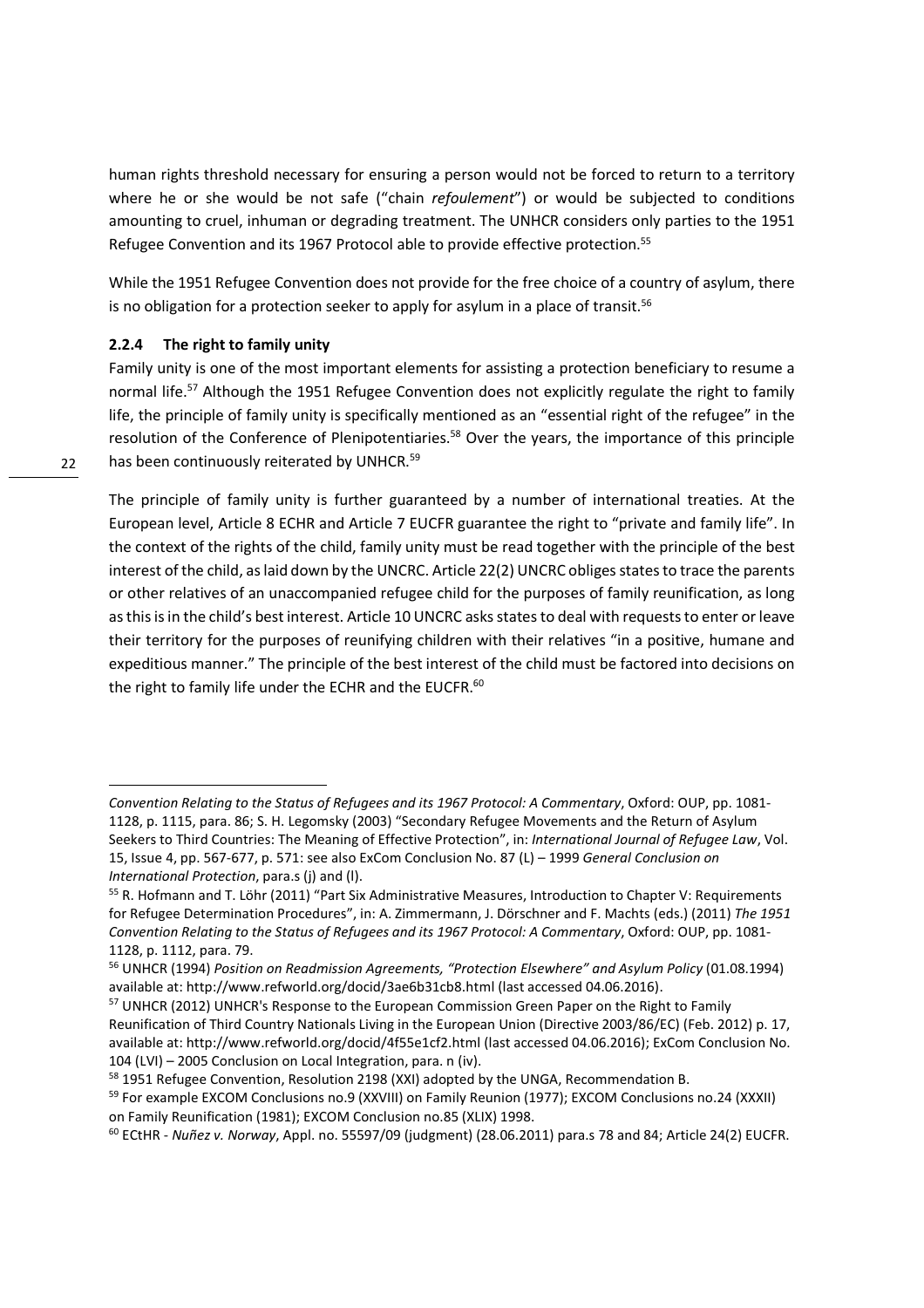According to the ECtHR States have the right to control the entry, residence, and expulsion of aliens; in doing so they must however respect the right to private and family life. Interferences with this right can raise issues under Article 8 ECHR.<sup>61</sup>

Under EU law, the recast Qualification Directive acknowledges the right to family unity. Article 23 provides for derivative protection for close family members, and, in an important step, it has also broadened the category of family members eligible for this benefit.<sup>62</sup> The importance of preserving the family unit is recognised by the Dublin Regulation (see Part 3). The Family Reunification Directive also establishes a right to family reunification and sets up more favourable conditions for refugees.<sup>63</sup> Whilst the provisions of the recast Qualification Directive and the Dublin Regulation address family members who are already in the EU territory, the Family Reunification Directive applies when family members reside outside the EU.

#### **2.2.5 The scope of protection in so-called mass influx situations**

<u>.</u>

In its Conclusion No. 100, the UNHCR Executive Committee (ExCom) defined mass influx situations as involving a rapid arrival of a large number of protection seekers, overwhelming the response capacity of the receiving states and rendering individual assessments of protection claims unfeasible.<sup>64</sup> Different measures are typically implemented in such situations, including group determinations of the need for international protection, temporary admission and burden-sharing.

In 1981, the ExCom held that States should admit refugees at least on a temporary basis, and should "[i]n all cases", "scrupulously" respect "the fundamental principle of *non-refoulement* – including nonrejection at the frontier."<sup>65</sup> In 2014, the UNHCR proposed minimum standards for so-called mass influx situations, including "protection against arbitrary or prolonged detention", "non-discriminatory, humane and dignified treatment", access to basic services, freedom of movement ("except as may be warranted by national security, public order or public health considerations"), physical security, and special care for vulnerable individuals.<sup>66</sup>

<sup>61</sup> ECtHR- *Tuquabo-Tekle and Others v the Netherlands*, Appl. no. 60665/00 (judgment) (01.03.2006) para.s 44, 47, 48 and 50.

 $62$  According to Article 23 (3) Council Directive 2011/95/EU (13.12.2011) the notion of family members now includes not only the spouse or unmarried partner and the minor children, but also "the father, mother or another adult responsible for the beneficiary of international protection whether by law or by the practice of the Member State concerned, when that beneficiary is a minor and unmarried"; *see also* Article 31 (5) Council Directive 2011/95/EU (13.12.2001) on the obligation to trace family members of unaccompanied minors.

<sup>&</sup>lt;sup>63</sup> See Chapter V of the Council Directive 2003/86/EC (22.09.2003) on the right to family reunification.

<sup>64</sup> UNHCR - ExCom Conclusion No. 100 (LV) – 2014 *Conclusion on International Cooperation and Burden and Responsibility Sharing in Mass Influx Situations*, available at: http://www.unhcr.org/41751fd82.html (last accessed 04.06.2016).

<sup>&</sup>lt;sup>65</sup> ExCom Conclusion No. 22 (XXXII) – 1981 Protection of Asylum-Seekers in Situations of Large-Scale Influx, para. II, A, 1-2.

<sup>66</sup> UNHCR (2014) *Guidelines on Temporary Protection or Stay Arrangements*, para. 6, available at: http://www.unhcr.org/cgi-bin/texis/vtx/home/opendocPDFViewer.html?docid=5304b71c9&query=%22mass influx%22 (last accessed 04.06.2016)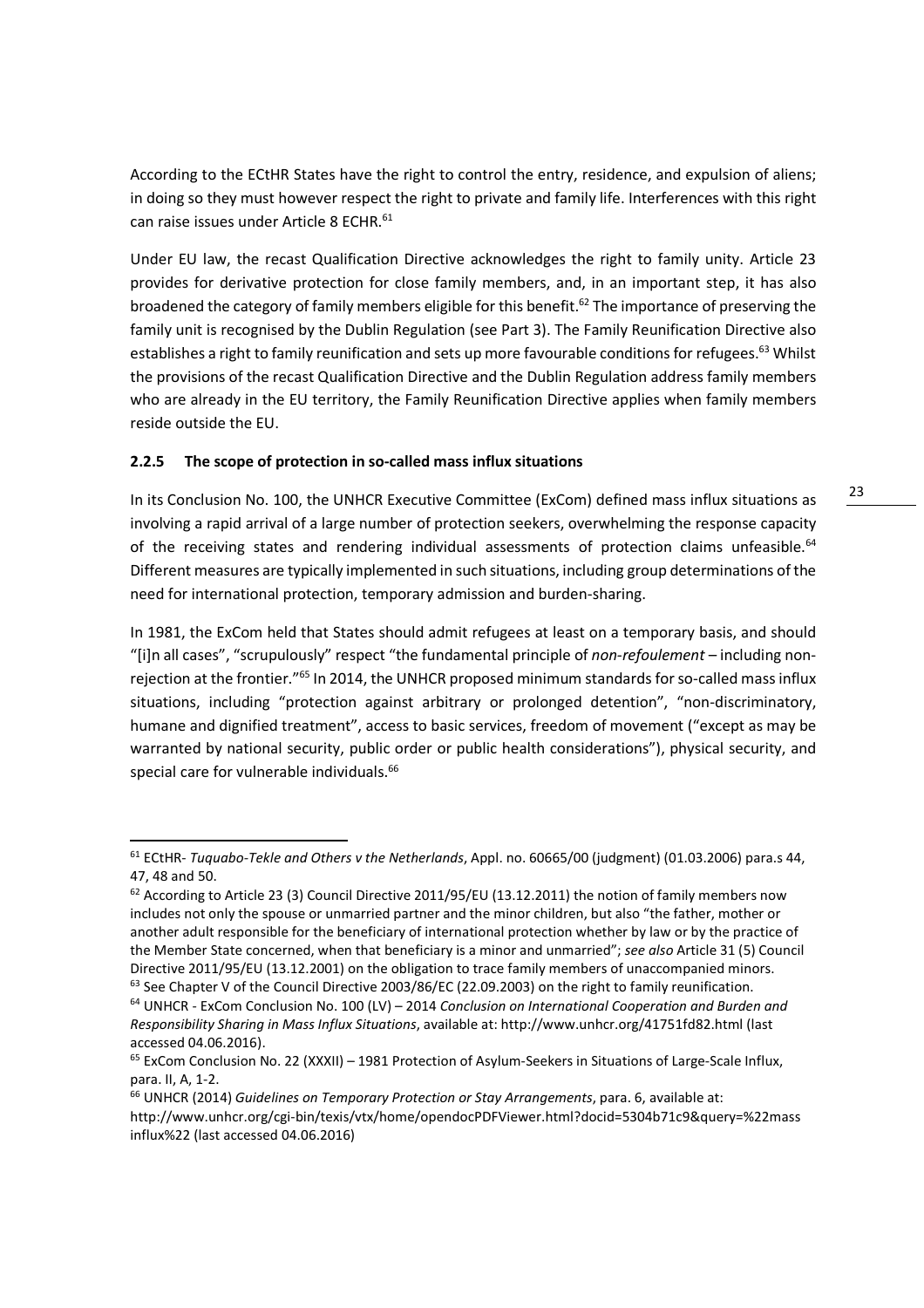States have deployed different means of group determination, including prima facie recognition and temporary protection. In a prima facie recognition procedure, a State may acknowledge refugee status of a large group of individuals, without an individual determination, where their claim to refugee status is manifest and based on similar grounds (e.g. the flight of an ethnic minority at risk of ethnic cleansing).<sup>67</sup> Such group determination is only appropriate for recognition of refugee status. "Decisions to reject," e.g. for exclusion purposes, or at cessation, "require an individual assessment."<sup>68</sup> States could also adopt a "prima facie" approach in individual procedures, functioning as "evidentiary benefit," where an individual can demonstrate he or she belongs to a particular class known to need protection.<sup>69</sup>

24

<u>.</u>

Temporary protection also recognizes the need for international protection, but does not recognize refugee status. It simply grants a right to remain on the territory of the host State, with concomitant basic rights as outlined above. The early model of temporary protection, in response to the armed conflict in the former Yugoslavia foresaw that States should conduct individual procedures to identify needs for protection, once the emergency phase had ended.<sup>70</sup> Temporary protection schemes were also used as a response where receiving States were not signatories to the 1951 Refugee Convention.<sup>71</sup> UNHCR remarked, in 2001, "that the [ExCom] Conclusion [No 22] was never intended as a substitute for standards of protection under the 1951 Convention."<sup>72</sup> It asserted its position that the 1951 Refugee Convention was adaptable to situations of mass influx, especially where the objective circumstances made the need for protection objectively and readily apparent.<sup>73</sup>

Group determination is appropriate for positive decisions, such as prima facie recognition of refugee status where this status is manifest, or temporary protection through a right to remain without status

http://www.refworld.org/pdfid/43f48c0b4.pdf, para 18

<sup>69</sup> UNHCR, Guidelines on International Protection No. 11: Prima Facie Recognition of Refugee Status, HCR/GIP/15/1, 24 June 2015, para 20, para 28 (discussing individual examination of applications for exemption from cessation), para 41-42.

<sup>67</sup> UNHCR, Guidelines on International Protection No. 11: Prima Facie Recognition of Refugee Status, HCR/GIP/15/1, 24 June 2015, para

<sup>&</sup>lt;sup>68</sup> UNHCR, Guidelines on International Protection No. 11: Prima Facie Recognition of Refugee Status, HCR/GIP/15/1, 24 June 2015, para 20, para 28 (discussing individual examination of applications for exemption from cessation); UNHCR Guidelines on the Application in Mass Influx Situations of the Exclusion Clauses of Article 1F of the 1951 Convention relating to the Status of Refugees (February 2006),

 $70$  UN High Commissioner for Refugees (UNHCR), The Scope of International Protection in Mass Influx, 2 June 1995, EC/1995/SCP/CRP.3, available at: http://www.refworld.org/docid/3ae68cc018.html [accessed 30 March 2016], para 20.

 $<sup>71</sup>$  UN High Commissioner for Refugees (UNHCR), The Scope of International Protection in Mass Influx, 2 June</sup> 1995, EC/1995/SCP/CRP.3, available at: http://www.refworld.org/docid/3ae68cc018.html [accessed 30 March 2016], para 21.

<sup>&</sup>lt;sup>72</sup> UNHCR, Protection of Refugees in Mass Influx Situations: Overall Protection Framework, 19 February 2001, para 8; see also UNHCR, Guidelines on International Protection No. 11: Prima Facie Recognition of Refugee Status, HCR/GIP/15/1, 24 June 2015, para 26.

<sup>&</sup>lt;sup>73</sup> UNHCR, Protection of Refugees in Mass Influx Situations: Overall Protection Framework, 19 February 2001, para 8.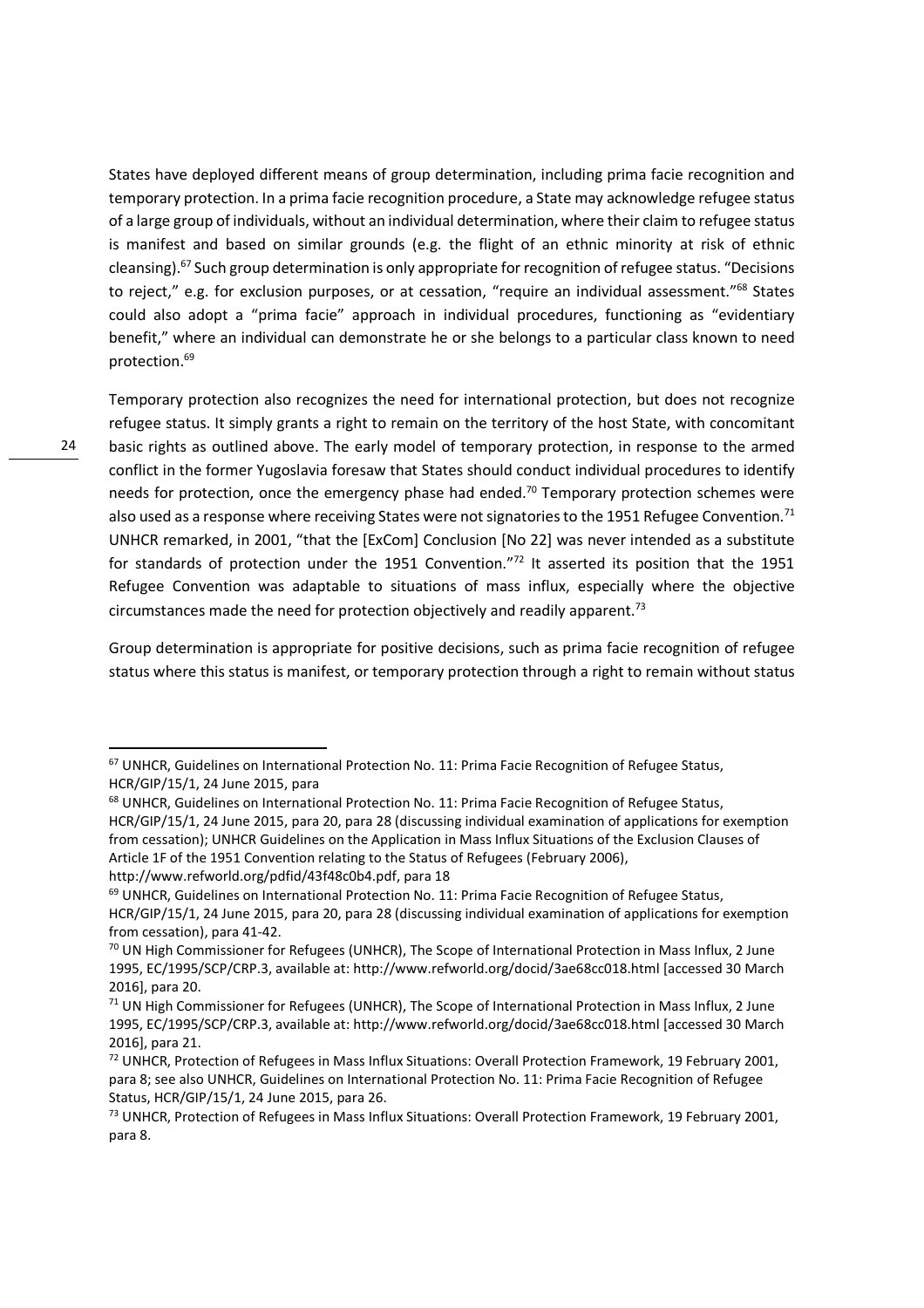determination until the emergency has been dealt with. "Decisions to reject" (e.g. for exclusion purposes or cessation) require an individual assessment.<sup>74</sup>

The ExCom encourages mechanisms for burden-sharing and international solidarity, $75$  but underlines the fact that international obligations for protection do not depend on the existence of such mechanisms.<sup>76</sup> States overwhelmed by the mass influx of protection seekers have a duty to ask for and accept assistance to fulfil their obligations.<sup>77</sup> Third states also arguably have a duty to provide assistance to refugee-hosting countries under the principle of solidarity, even though states are reluctant to accept such a duty.<sup>78</sup>

In 2001, the EU adopted a directive for a temporary protection mechanism<sup>79</sup> – which has so far not been made use of (see also Part 3.2.5 for further discussion). Article 78 (3) TFEU authorises the Council to adopt provisional measures for the benefit of a Member State faced with a sudden mass influx of third country nationals. Allocation of responsibility for examining an application for international protection is regulated under the Dublin regime – most recently the Dublin III Regulation. This is the system that collapsed with the arrival of large numbers of protection seekers in the summer of 2015.

#### **2.3 The sources and scope of obligations**

#### **2.3.1 The sources of EU and EU Member States' human rights obligations**

Under Article 78 TFEU and Article 18 EUCFR, EU legislation and policies must respect the 1951 Refugee Convention and other relevant treaties. The EU Asylum Acquis codifies many of these obligations, as interpreted by European courts, even though some provisions still fall short of international law requirements.<sup>80</sup>

In contrast to EU Member States, the EU is not party to the Council of Europe. However, it is bound in its actions by the EUCFR (Article 52). And the EUCFR defines the ECHR as the minimum standard for human rights protection in the EU (Article 53). The jurisprudence of the ECtHR is therefore relevant to interpreting obligations under the EUCFR.<sup>81</sup>

<u>.</u>

25

<sup>74</sup> UNHCR (2015) *Guidelines on International Protection No. 11: Prima Facie Recognition of Refugee Status*

<sup>(24.06.2015)</sup> para.s 20 and 28, available at: http://www.unhcr.org/558a62299.html (last accessed 04.06.2016). <sup>75</sup> UNHCR - ExCom Conclusion No. 100 (LV) – 2004 Cooperation and Burden and Responsibility Sharing in Mass Influx Situations, para. (j).

<sup>76</sup> Ibidem, Preamble, Recital 7.

 $77$  W. Kaelin, M. Caroni and L. Heim (2011) "Article 33 (1)", in: A. Zimmermann, J. Dörschner and F. Machts (eds.) (2011) *The 1951 Convention Relating to the Status of Refugees and its 1967 Protocol: A Commentary*, Oxford: OUP, pp. 1327-1395, p. 1380, para. 137.

 $78$  See A. Hurwitz (2011) The Collective Responsibility of States to Protect Refugees, Oxford: OUP, pp. 138-144.  $79$  Council Directive 2001/55/EC (20.07.2001) "on minimum standards for giving temporary protection in the event of a mass influx of displaced persons and on measures promoting a balance of efforts between Member States in receiving such persons and bearing the consequences thereof."

<sup>&</sup>lt;sup>80</sup> For a critique of the recast directives under international law, see V. Chetail, P. De Bruycker, F. Maiani (eds.) (2016) *Reforming the Common European Asylum System: The New European Refugee Law*, Leiden: Brill/Njihoff. 81 Article 52 (3) EUCFR.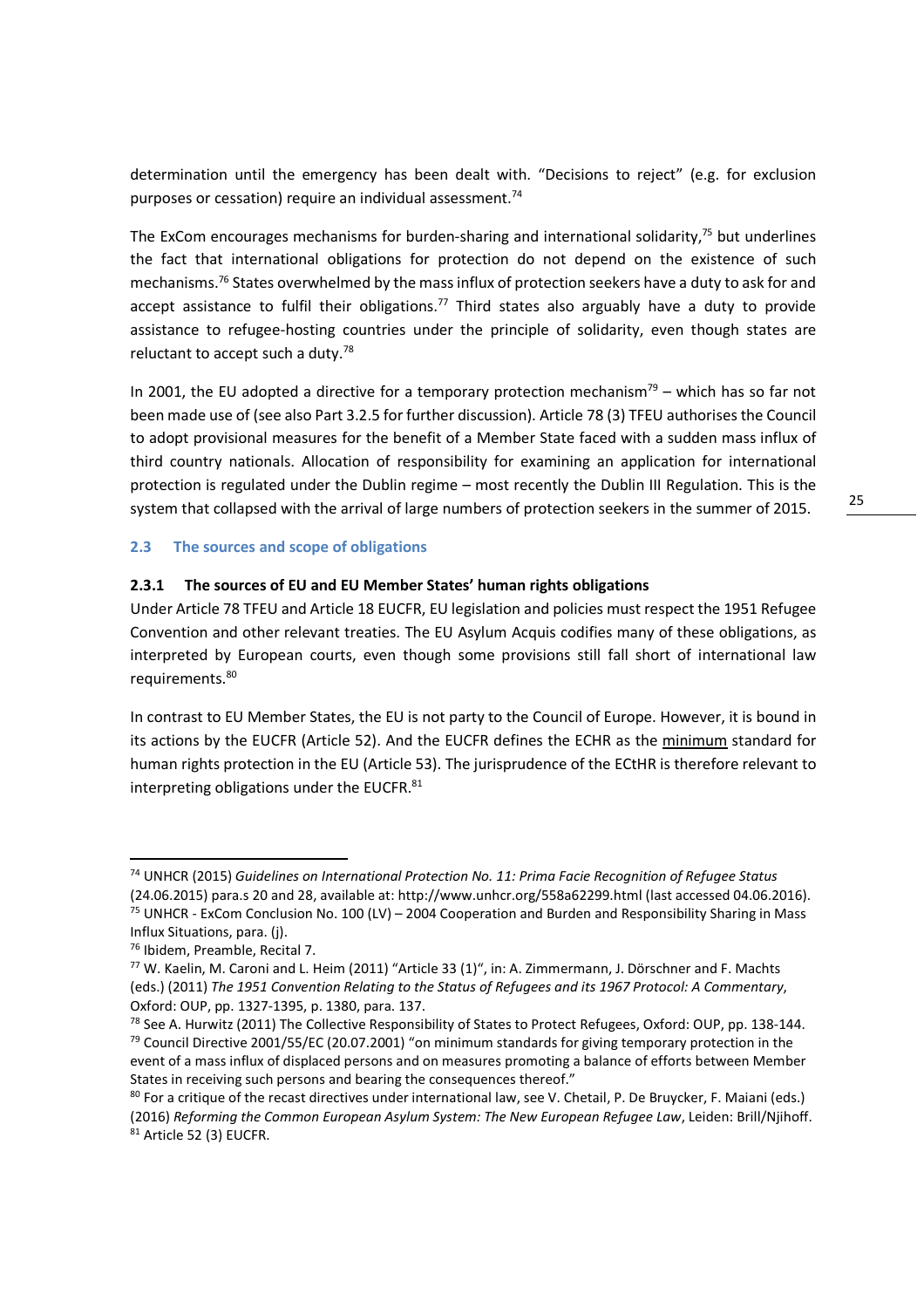Article 21 TFEU commits the EU in its external interactions to its founding principles, including "human rights and fundamental freedoms, respect for human dignity, the principles of equality and solidarity, and respect for […] international law."

EU Member States are individually bound by the human rights obligations emanating from treaties they have ratified. In particular, all Member States are parties to the ECHR and the EUCFR, and also the ICCPR, 82 CAT, 83 and the UNCRC. 84

Due to its supervisory role under Article 35 of the 1951 Refugee Convention, UNHCR position papers are considered to be persuasive guidance, $85$  and the conclusions of the UNHCR Executive Committee are indicative of states' understanding of their obligations towards refugees.<sup>86</sup>

#### **2.3.2 The territorial scope of human rights obligations**

Under international and European law, the EU and its Member States must respect the human rights of persons present on their own territory. Human rights obligations can also extend to acts occurring outside the territory, establishing so-called extraterritorial jurisdiction.

In the official view of the Commission, the EU Asylum Directives (in contrast to the Schengen Border Code) do not apply to situations on the high seas.<sup>87</sup> The Procedure Directive does not apply to requests for international protection made extraterritorially.<sup>88</sup> The EU, under Article 78 TFEU, would nevertheless be bound by its obligations under the 1951 Refugee Convention and the EUCFR, which know no territorial limitation to their application.<sup>89</sup> Arguably, Article 21 TEU provides a legal basis for an obligation on the EU to respect and ensure respect for human rights in its cooperation with states

<sup>82</sup> Article 7 ICCPR prohibits *refoulement* to serious and irreparable harm.

<sup>&</sup>lt;sup>83</sup> Article 3 CAT prohibits refoulement to torture, cruel, inhuman, or degrading treatment.

<sup>84</sup> Article 22 UNCRC provides specific protection for refugee children.

<sup>85</sup> J. McAdam (2011) "Interpretation of the 1951 Convention", in: A. Zimmermann, J. Dörschner and F. Machts, (eds.) (2011) *The 1951 Convention Relating to the Status of Refugees and its 1967 Protocol: A Commentary*, Oxford: OUP, p. 111, para. 112.

<sup>86</sup> J. McAdam (2011) "Interpretation of the 1951 Convention", in: A. Zimmermann, J. Dörschner and F. Machts (eds.) (2011) *The 1951 Convention Relating to the Status of Refugees and its 1967 Protocol: A Commentary*, Oxford: OUP, p. 112, para. 117.

<sup>87</sup> Letter of 15 July 2009 from Mr Jacques Barrot, Vice-President of the European Commission (cited in ECtHR -*Hirsi Jamaa and others v Italy*, Appl. No. 27765/09 (judgment) (23.02.2012) para. 34); see also C. Costello (2015) *The Human Rights of Migrants and Refugees under European Law*, Oxford: OUP, p. 251. <sup>88</sup> Article 3(1) Council Directive 2013/32/EU (26.06.2013).

<sup>89</sup> W. Kälin et al. (2011) "Article 33 (1)", in: A. Zimmermann, J. Dörschner and F. Machts (eds.) (2011) *The 1951 Convention Relating to the Status of Refugees and its 1967 Protocol: A Commentary*, Oxford: OUP, pp. 1327- 1395, pp. 1361-62, para.s 86-91; V. Moreno-Lax (2011) "The Extraterritorial Application of the EU Charter of Fundamental Rights: From Territoriality to Facticity, the Effectiveness Model", in: A. Zimmermann, J. Dörschner and F. Machts (eds.) (2011) *The 1951 Convention Relating to the Status of Refugees and its 1967 Protocol: A Commentary*, Oxford: OUP, pp. 1657-1683, p. 1664, para. 59.14, 59.15; M. Den Heijer (2011), *Europe and Extraterritorial Asylum*, Doctoral Thesis, Leiden University, pp. 215-216.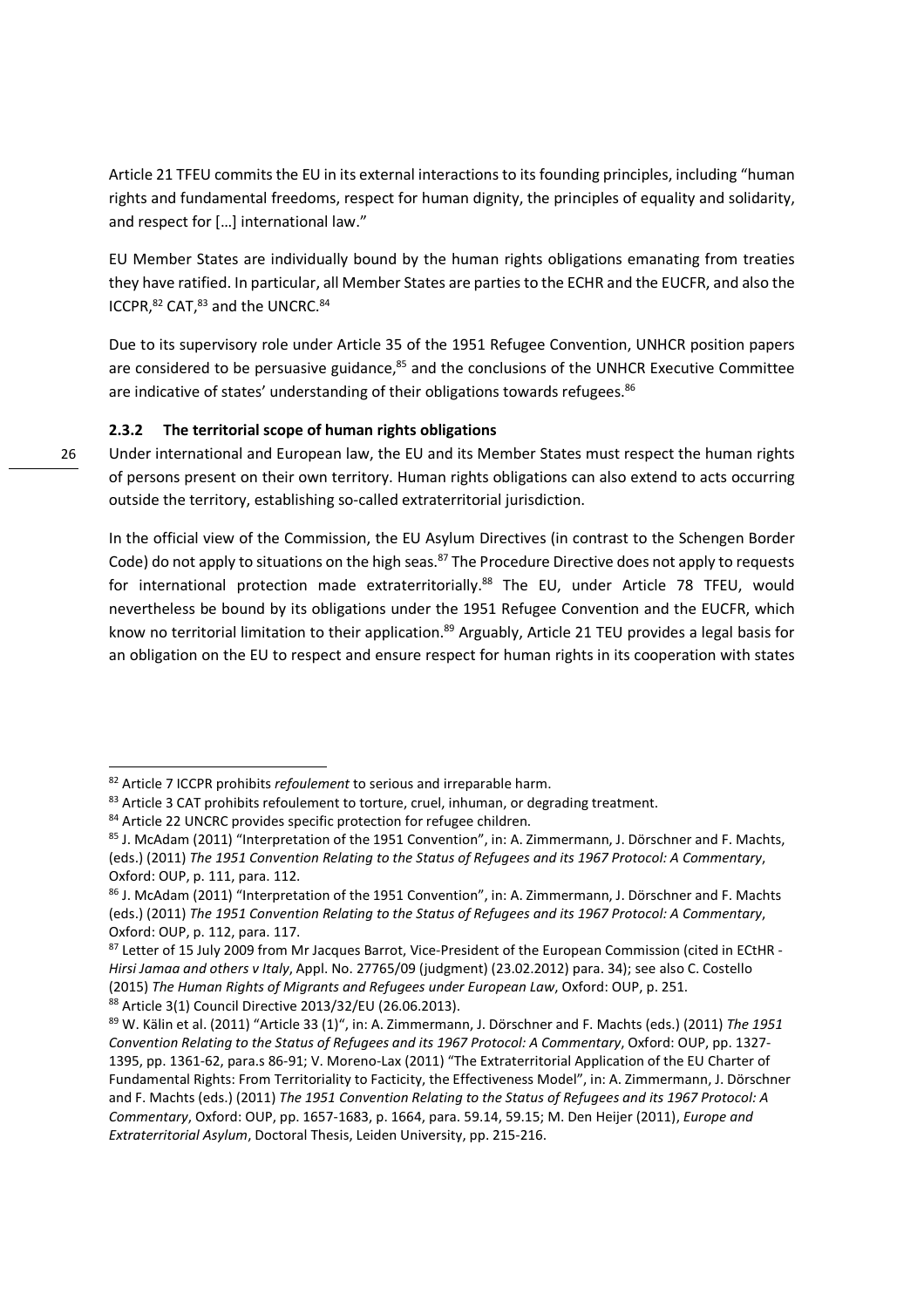adjacent to its external borders. Member States would also be bound by their independent obligations under the ECHR, the ICCPR and CAT, insofar as they have extraterritorial application.<sup>90</sup>

The ECtHR has assumed jurisdiction for extraterritorial acts, including outside the Council of Europe area, in a variety of circumstances:<sup>91</sup> where a State exercises *effective overall control* over an area, for example through occupation or strong military presence;<sup>92</sup> where a State exercises diplomatic or consular functions or public powers with the consent of the territorial State; $93$  where government agents or persons acting on behalf of the State in foreign territory had "*physical power or control*" over the applicant.<sup>94</sup> Even absent territorial control, the ECtHR has emphasized general positive obligations of Council of Europe Member States to secure the rights under the Convention at least through diplomatic means.<sup>95</sup>

In the context of international protection, the ECtHR has assumed extraterritorial jurisdiction for flag states of ships, including during maritime rescue operations on the high seas or conduct in third-state territorial waters,<sup>96</sup> and for government forces intercepting and "exercising full and exclusive control" over foreign vessels.<sup>97</sup> The European Commission of Human Rights has affirmed jurisdiction over the

<sup>90</sup> ECtHR - *Medvedyev and Others v. France*, Appl. no. 3394/03 (judgment) (29.03.2010); ECtHR - *Hirsi Jamaa and others v Italy*, Appl. No. 27765/09 (judgment) (23.02.2012); Committee Against Torture *J.H.A. v. Spain*, CAT/C/41/D/323/2007 (decision) (21.11.2008).

<sup>91</sup> For a recent summary *see* ECtHR - *Hassan v. UK,* Appl. no. 29750/09 (judgment) (16.09.2014), para 74; ECtHR - *Al-Skeini and Others v. the UK*, Appl. no. 55721/07 (judgment) (07.07.2011), para 142.See also T. Gammeltoft-Hansen (2013) *Access to Asylum, International Refugee Law and the Globalisation of Migration Control,*  Cambridge: CUP, pp. 107-112, 149-157; Sarah Miller (2009), "Revisiting Extraterritorial Jurisdiction: A Territorial Justification for Extraterritorial Jurisdiction" in *European Journal of International Law*, Vol. 20, Issue 4, pp. 1223–1246, pp. 1226-1229 (discussing the evolution of the Grand Chamber's jurisdictional tests from *Banković and Others v. Belgium and 16 Other Contracting States* (Appl. No. 52207/99) (decision) (19.02.2001) and *Issa and Others v. Turkey,* Appl. no. 31821/96 (judgment) (16.11.2004) to *Öcalan v. Turkey*, Appl. no. 46221/99 (judgment) 12.05.2005).

<sup>92</sup> *See, e.g.,* ECtHR - *Hassan v. UK*, Appl. no. 29750/09 (judgment) (16.09.2014), para 74 ; ECtHR - *Jaloud v. the Netherlands*, Appl. no. 47708/08 (judgment) (20.11.2014), para 139; ECtHR - *Al-Skeini and Others v. the UK*, Appl. no. 55721/07 (judgment) (07.07.2011); ECtHR - *Cyprus v. Turkey*, Appl. no. 25781/94 (judgment) (10.05.2001), para.s 151-152.

<sup>93</sup> ECtHR - *Hassan v. the United Kingdom* (application no. 29750/09), 16.09.2014, para 132.

<sup>94</sup> *See, e.g.,* ECtHR - *Hassan v. the United Kingdom*, Application no. 29750/09 (judgment) (16.09.2014), para 136; *see also* ECtHR - *Öcalan v. Turkey*, Appl. no. 46221/99 (judgment) (12.05.2005), para. 91. Even though jurisdiction was not at issue in that case, the ECtHR also found a violation of the right to freedom of expression where a Portuguese warship was deployed close to a Dutch vessel to effect a prohibition to enter Portuguese territorial waters for the purpose of protest. *See* M. Den Heijer (2011), *Europe and Extraterritorial Asylum*, Doctoral Thesis, Leiden University, p. 245 (discussing ECtHR - *Women on Waves and Others v. Portugal*, Appl. No. 31276/05 (judgmen Doctoral Thesis, Leiden University t) (03.02.2009).

<sup>95</sup> ECtHR – *Ilaşcu and others v. Moldova and Russia*, Appl. No 48787/99 (judgment) (08.07.2004), para 330-331; *see also* M. Den Heijer (2011), *Europe and Extraterritorial Asylum*, Doctoral Thesis, Leiden University, pp. 53-55. <sup>96</sup> ECtHR - *Hirsi Jamaa and others v Italy*, Appl. No. 27765/09 (judgment) (23.02.2012), para.s 76-82.

<sup>97</sup> ECtHR - *Medvedyev and Others v. France*, Appl. no. 3394/03 (judgment) (29.03.2010, para.s 65-67.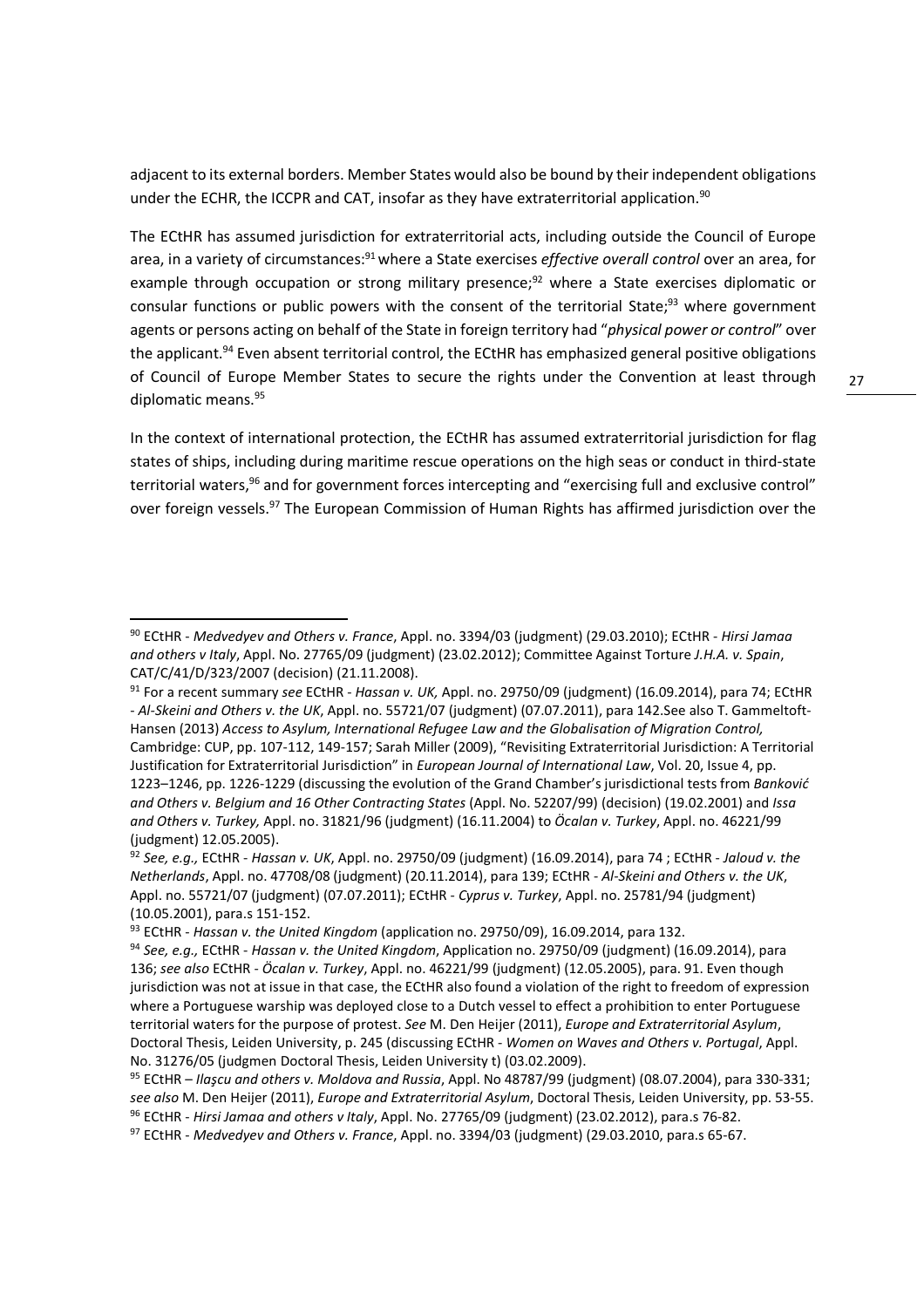actions of States towards persons present in their consular premises.<sup>98</sup> UK courts discussed ECHR obligations in the context of UK immigration liaison officials acting at a foreign airport.<sup>99</sup>

It is less clear to what extent a state has an obligation towards persons following their removal to their country of nationality or a third state.<sup>100</sup> The ECtHR found that a state cannot absolve itself of its obligations under the ECHR by concluding bilateral agreements on readmission, such as under the Dublin mechanism.<sup>101</sup> Human rights obligations may override conflicting obligations, such as extradition treaties.<sup>102</sup> Council of Europe Member States have an obligation to refrain from entering into agreements, which would require them to violate the rights of persons who have come under their jurisdiction.<sup>103</sup> In the context of detainee transfers, the ECtHR found a positive obligation to obtain additional assurances that the human rights of transferees will be respected, monitor their well-being and assist them in their legal efforts to obtain their rights.<sup>104</sup>

Another unsettled question is the extent of Member States' obligations, or, if such should be established in the future, of a mobile EU Schengen centre, regarding visa petitions of international protection seekers. The 1951 Refugee Convention presupposes a refugee is outside his or her country of origin. Where pre-clearance measures effectively prevent persons seeking protection from leaving their country of origin, without any effort to determine the validity of their claim, UNHCR has argued this contravenes a good-faith application of the 1951 Refugee Convention.<sup>105</sup> Yet, it may be difficult to present a causal link between the rejection of a visa petition and any ensuing harm to the

<sup>98</sup> ECmHR - *W.M. v. Denmark*, Appl. No. 17392/90 (decision) (14.10.1992); see also the discussion of the UK Court of Appeal judgment in *B. v. Secretary of State* (EWCA Civ 1344) in C. Costello (2015) *The Human Rights of Migrants and Refugees under European Law*, Oxford: OUP, p. 244.

<sup>99</sup> UK House of Lords R (European Roma Rights Centre and others) v. Immigration Officer at Prague Airport and Another UKHL 55 [2004] (judgment) (09.12.2004).

<sup>100</sup> K. Wouters (2009) International Legal Standards for the Protection from Refoulement, Mortsel: Intersentia, p. 164.

<sup>101</sup> ECtHR - *T.I. v. United Kingdom*, Appl. No. 43844/98 (Judgment) (07.03.2000) p. 15; see also UNHCR (1994) *Position on Readmission Agreements, "Protection Elsewhere" and Asylum Policy* (01.08.1994) available at: http://www.refworld.org/docid/3ae6b31cb8.html (last accessed 04.06.2016); on the validity of diplomatic assurances see, e.g., ECtHR - *Othman (Abu Qatada) v. the United Kingdom*, Appl. No. 8139/09, (judgment) (09.05.2012) para.s 188-189.

<sup>102</sup> Soering

<sup>103</sup> ECtHR – *Al-Saadoon and Mufdhi v. the United Kingdom*, Appl. No. 69498/08 (judgment) (02.03.2010), para.s 137-143.

<sup>104</sup> ECtHR – *Al Nashiri v. Romania*, Appl. No. 33234/12 (judgment) (18.09.2012) para. 333 -336.

<sup>105</sup> UNHCR intervention before the House of Lords in the case of European Roma Rights Centre and Others v. Immigration Officer at Prague Airport, Secretary of State for the Home Department, 28.09.2004, para 106, http://www.refworld.org/docid/41c1aa654.html; See discussion in UK House of Lords - R (European Roma Rights Centre and others) v. Immigration Officer at Prague Airport and Another UKHL 55 [2004] (judgment) (09.12.2004), para.s 26-27, 43.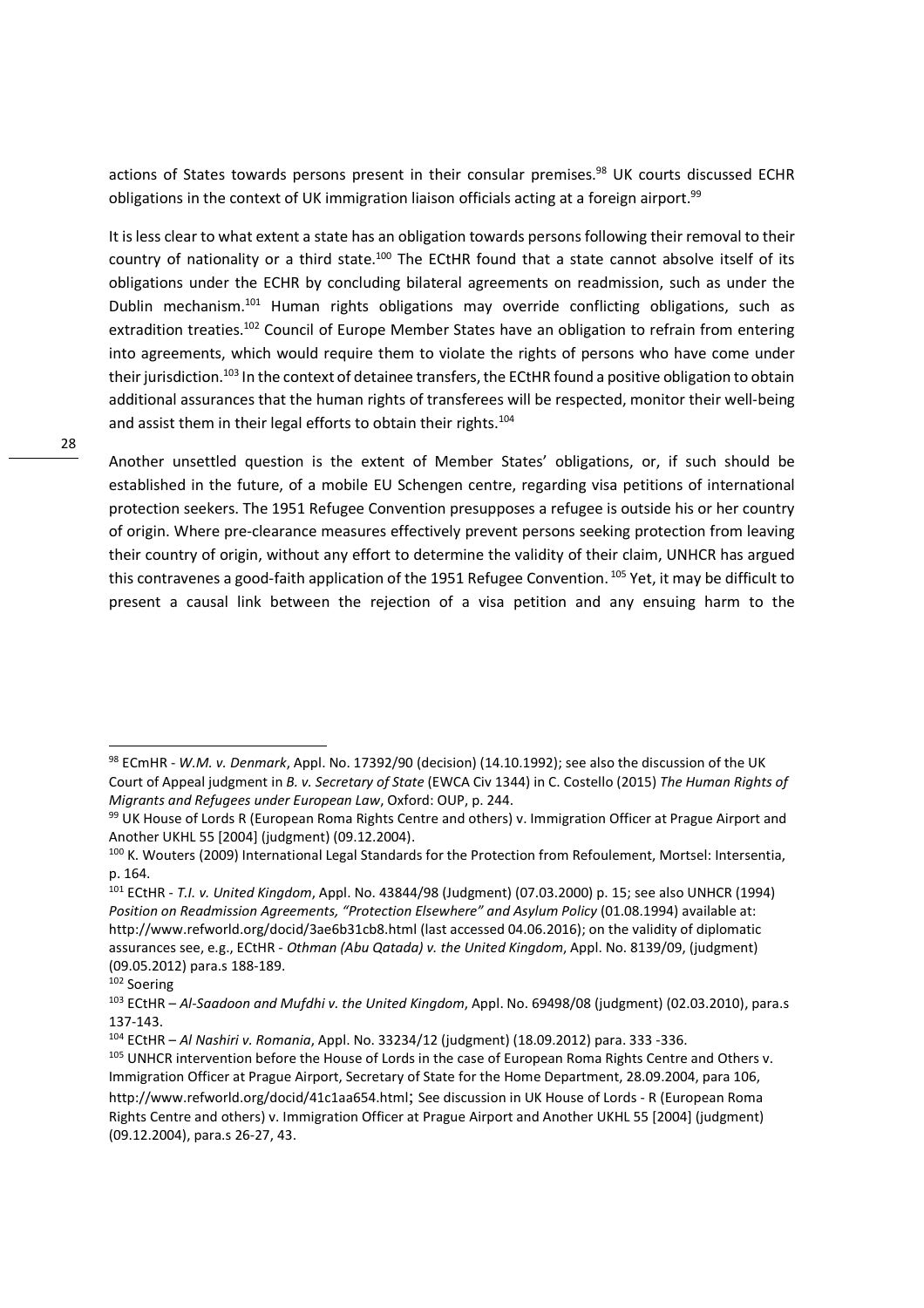applicant.<sup>106</sup> In any case, extraterritorial measures should satisfy the principle of legality.<sup>107</sup> Overall, a rights-based extraterritorial processing scheme would require a careful set-up of procedural and substantive safeguards in order to be an adequate complement to territorial processing of claims for international protection.<sup>108</sup>

<sup>&</sup>lt;sup>106</sup>UK House of Lords - R (European Roma Rights Centre and others) v. Immigration Officer at Prague Airport and Another UKHL 55 [2004] (judgment) (09.12.2004), para 21.

<sup>107</sup> M. Den Heijer (2011), *Europe and Extraterritorial Asylum*, Doctoral Thesis, Leiden University, pp. 261-262. <sup>108</sup> M. Den Heijer (2011), *Europe and Extraterritorial Asylum*, Doctoral Thesis, Leiden University, pp. 164-165, 214-217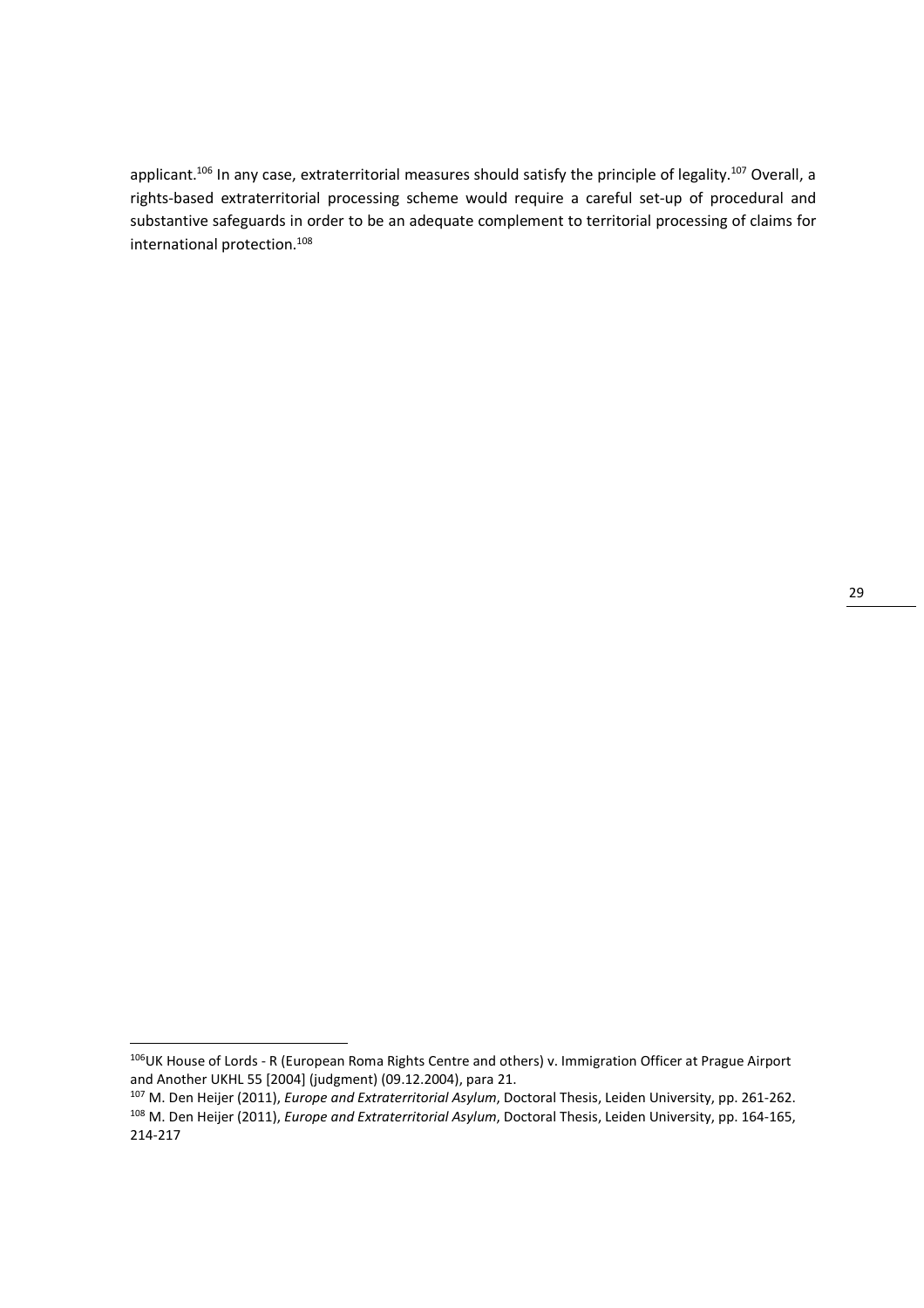# **3 The EU Asylum Acquis**

#### **3.1 Introduction**

#### **3.1.1 The emergence of the EU Asylum Acquis**

The EU Asylum Acquis is a body of agreements, directives, and regulations relating to the protection of asylum seekers and refugees in the EU.<sup>109</sup> It emerged out of twenty years of increasing cooperation on asylum policy.<sup>110</sup> The entry into force of the Treaty of Amsterdam in 1999 signed a major development conferring new competences in field of asylum, borders and immigration to the EU. Soon after the European Council agreed to work towards the establishment of a Common European Asylum System (CEAS).<sup>111</sup> The creation of the CEAS started with a first set of measures aiming at setting up "minimum standards" (1999-2004). With the objective of establishing a more harmonised system and addressing the shortcomings of the first generation of instruments, a second phase of CEAS was initiated in 2004 with the Hague Programme and concluded in June 2013 with the approval of a recast asylum package. This included the recast Asylum Procedures Directive, recast Reception Conditions Directive, the Dublin III Regulation on the allocation of responsibility for the processing of asylum claims, and a recast Eurodac Regulation on taking and sharing fingerprints. These combine with the recast Qualification Directive, already adopted in 2011.

30

The entry into force of the Lisbon Treaty in 2009 represents another key achievement. With this Treaty the establishment of the CEAS is no longer a general policy objective but a legal obligation binding upon all Member States and EU institutions. Article 78 of the Treaty for the Functioning of the European Union (TFEU) establishes that the EU shall develop a common policy on asylum in compliance with the principle of *non-refoulement*, the 1951 Refugee Convention and its Protocol, and other relevant treaties. For this purpose, article 78 (2) TFEU empowers the EU to establish a "uniform status" of asylum and subsidiary protection, "common procedures for the granting and withdrawing of uniform asylum or subsidiary protection status" as well as "criteria and mechanisms for determining which Member State is responsible for considering an application for asylum or subsidiary protection" and "standards concerning the conditions for the reception of applicants for asylum or subsidiary protection".

The Lisbon Treaty also transformed the EUCFR – which enshrines the right to asylum (Article 18) and the right to non-refoulement (Article 19) – into an instrument binding on the EU and on Member States implementing Union law.<sup>112</sup> It also gave the CJEU full jurisdiction over matters of international

<sup>109</sup> For a complete overview of relevant instruments see EU Fundamental Rights Agency (2014) *Handbook on European law relating to asylum, borders and immigration*, Luxembourg: Publications Office of the European Union, Annex 1, 2, 3, p. 266ff.

<sup>110</sup> For a history see, e.g., S. Peers (2011) *EU Justice and Home Affairs Law,* Oxford: OUP, pp. 4-93.

<sup>111</sup> European Council, Tampere European Council 15 and 16 October 1999, Presidency Conclusions, para 13.

<sup>112</sup> Article 6(1) TEU.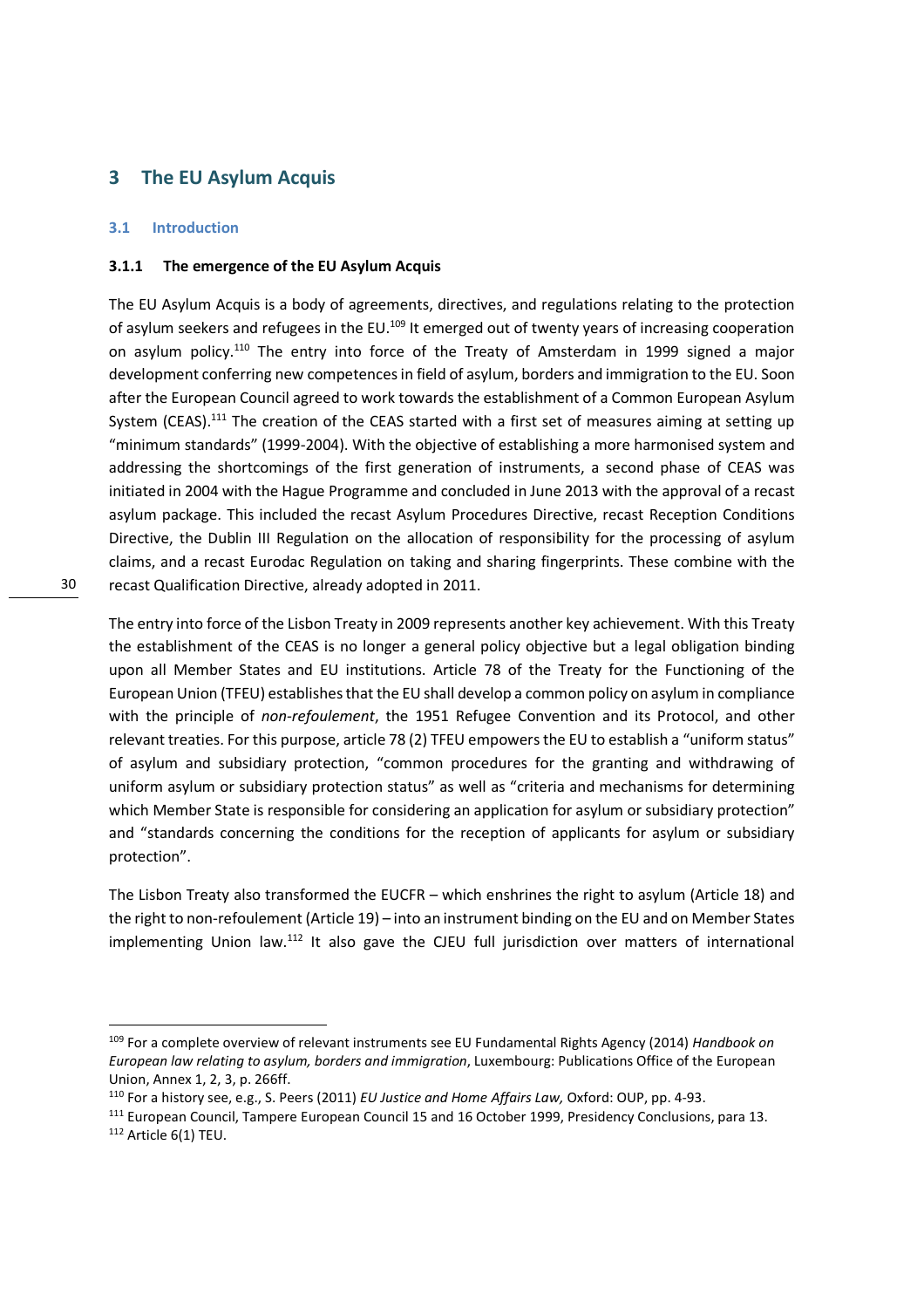protection.<sup>113</sup> Member States retain competencies in the areas of national security and law enforcement.<sup>114</sup>

In 2010, the European Commission (the Commission) established the European Asylum Support Office (EASO) to strengthen harmonisation and coordination.

Notwithstanding the positive developments seen with the entry into force of the Lisbon Treaty and the second phase of the CEAS, the most pressing issues are left untouched: such as the question of access to protection, and the need for more safe, legal and dignified pathways to the EU; the establishment of a fair responsibility-sharing mechanism; and the setting up of a truly harmonised system to meet the primary aims of the CEAS – the establishment of a "uniform status" and common procedures across the Union.

The Part below addresses each of these problematic issues in turn, trying on the one hand to identify the main challenges and on the other hand to suggest possible solutions.

#### **3.2 Legal entry channels for persons in need of protection**

#### **3.2.1 Background**

Every year thousands of people put their lives at risk crossing the Mediterranean Sea in order to reach the EU. This is largely due to the fact that, even if they qualify for refugee or subsidiary protection status, they have no other way to access the EU`s international protection procedures. The possibilities for people in need of protection to legally enter and stay in an EU Member State are extremely limited. This is however a precondition for the application of the EU Asylum Acquis, which is triggered only when applications are lodged in EU territory, at EU borders or in the territorial waters or transit zones of Member States.

The debate is not new. EU institutions and Member States have been discussing the issue of access to protection and the opportunity for more legal pathways since the Tampere Council of 1999.<sup>115</sup> With the ever more frequent tragic events in the Mediterranean, the debate has been revitalised in recent years.<sup>116</sup>

<sup>113</sup> Article 19 (3) TEU.

<sup>114</sup> Article 4(2) TEU ; Article 72 TFEU.

<sup>&</sup>lt;sup>115</sup> For a more detailed overview of the EU policies and trends concerning humanitarian visas see European Parliament – Policy Department (2014) *Humanitarian visas: option or obligation?,* p. 29 et seq., available at: http://www.europarl.europa.eu/RegData/etudes/STUD/2014/509986/IPOL\_STU%282014%29509986\_EN.pdf (last accessed 05.06.2016).

<sup>116</sup> See European Commission (2013) *Communication – On The Work Of The Task Force Mediterranean* (04.12.2013) p.12; European Commission (2015) *Communication – A European Agenda on Migration* (13.05.2015) available at:

http://ec.europa.eu/lietuva/documents/power\_pointai/communication\_on\_the\_european\_agenda\_on\_migrat ion\_en.pdf (last accessed 19.05.2016); and European Commission (2016) *Communication – Towards A Reform Of The Common European Asylum System And Enhancing Legal Avenues To Europe* (06.04.2016) available at: http://ec.europa.eu/dgs/home-affairs/what-we-do/policies/european-agenda-migration/proposal-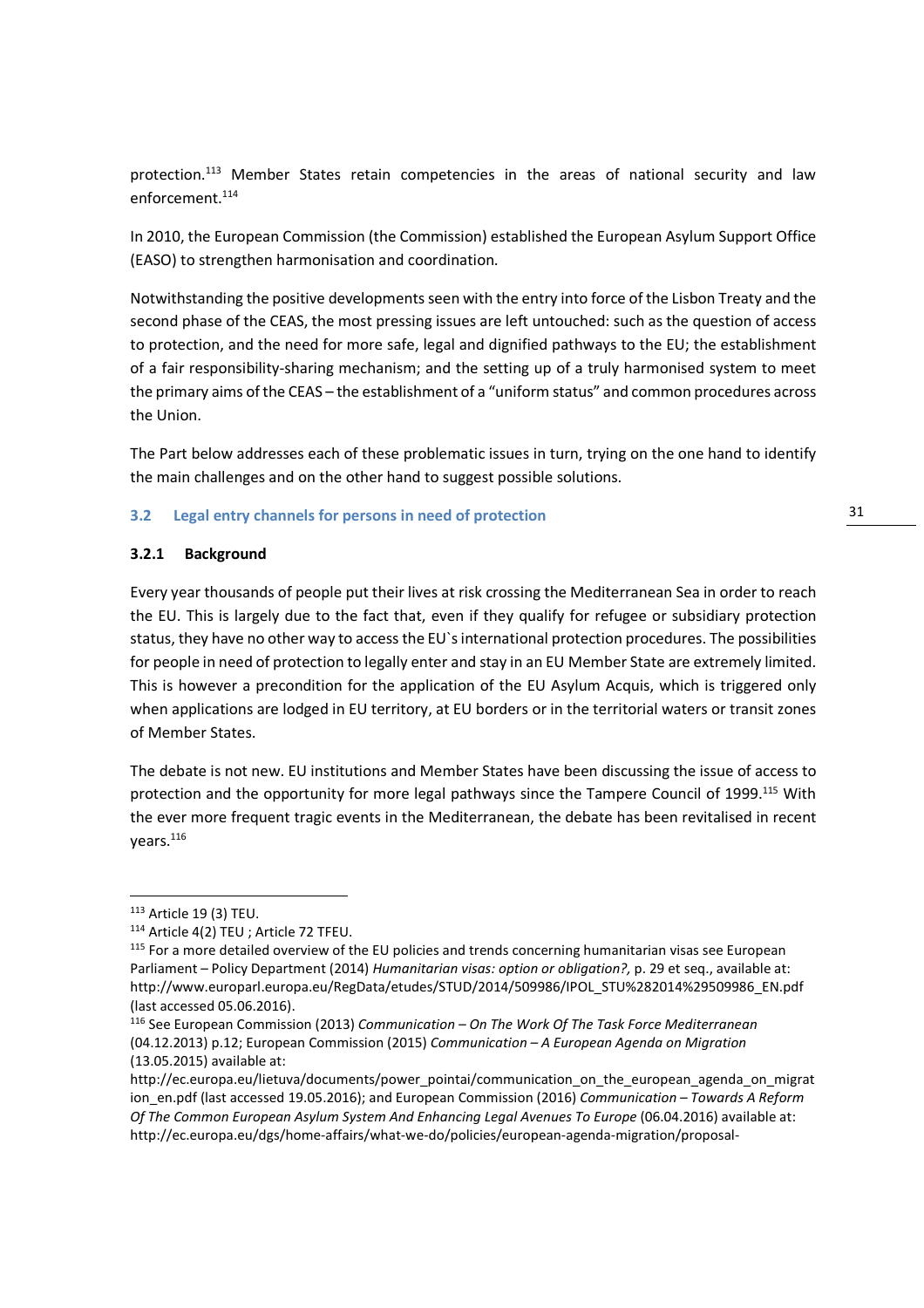Under the present EU framework, the common visa policy – which covers short-term stay up to three months – does not take into account the specific situation of those seeking international protection and makes entry into the EU extremely difficult. All citizens of refugee producing countries are required to have visas (Visa List Regulation).<sup>117</sup> The Visa Code further establishes a number of legal criteria that have to be fulfilled, such as for example having a valid passport, a completed visa application form, a recent identity photograph and other documents.<sup>118</sup> People fleeing war and persecution are often not equipped with the necessary documents. From a practical point of view, lodging a visa application in certain third countries is impossible. In some (such as Liberia, Somalia and Sierra Leone) there is no consular representation of EU Member States, whilst in others (e.g. Syria) the visa sections of embassies have been temporary closed.<sup>119</sup>

The lack of legal and safe pathways to the EU is not only caused by restrictive visa policies, but also by carrier sanctions established by the so-called "Carrier Sanctions Directive".<sup>120</sup> Despite the Schengen Borders Code, having a clause in favour of the rights of refugees and other persons seeking international protection, putting private actors, in this case airline carriers in charge of checking travel documents, makes it difficult, of not impossible, to apply these rights. $121$ 

The increasing use of "non-entrée policies" by the Member States has further aggravated the problem. There are two recent trends in this regard: On the one hand, Member States answer the "reception crisis" with the closure of their borders. The package of restrictive measures agreed on by Austria, Slovenia, Croatia, Serbia and the Former Yugoslav Republic of Macedonia, which aim to stop the migration flow along the Western Balkan migration route, has been (quite rightly) strongly criticised by human rights organisations.<sup>122</sup> These border closures have most likely led to the violation of the right to seek asylum, as protection seekers are forcibly prevented from lodging asylum claims

implementation-

package/docs/20160406/towards a reform of the common european asylum system and enhancing leg al avenues to europe - 20160406 en.pdf (last accessed 05.06.2016).

<sup>&</sup>lt;sup>117</sup> See Regulation (EC) No 539/2001 (as amended). This Regulation establishes two common lists, one including the countries whose citizens must have a visa when crossing the external borders, and the other the countries whose citizens are exempt from that requirement.

<sup>118</sup> Regulation (EC) No 810/2009 (13.07.2009) (as amended). According to the Visa Code there are three types of Schengen visas: uniform visas (article 2(3)); LTV visas article 2(4) and 25; and airport transit visas (article 2(5)). Moreover, for some TCNs a visa is required also for the simple transit through the international transit area of airports.

<sup>119</sup> See European Commission State "Notifications: Member States consular presence" (15.01.2016) available at: http://ec.europa.eu/dgs/home-affairs/e-library/documents/policies/borders-and-visas/visa-

policy/docs/20151019\_1\_annex\_28\_ms\_consular\_representation\_20\_en.xlsx (last accessed 19.05.2016). <sup>120</sup> Council Directive 2001/51/EC (28.06.2001) supplementing the provisions of Article 26 of the Convention implementing the Schengen Agreement of 14 June 1985.

<sup>121</sup> V. Moreno-Lax (2015) Europe in Crisis: Facilitating Access to Protection, (Discarding) Offshore Processing and Mapping Alternatives for the Way Forward, *Red Cross EU Office*, p. 35, available at:

http://reliefweb.int/sites/reliefweb.int/files/resources/Europe%20in%20Crisis\_Dr%20Moreno.pdf (last accessed 19.05.2016).

<sup>&</sup>lt;sup>122</sup> See, for example, the open letter by the Open Society Foundation Serbia to European leaders signed by a number of organisations working along the Western Balkan migration route, available at: http://www.fosserbia.org/sr/novosti/open-letter.html (last accessed 31.05.2016)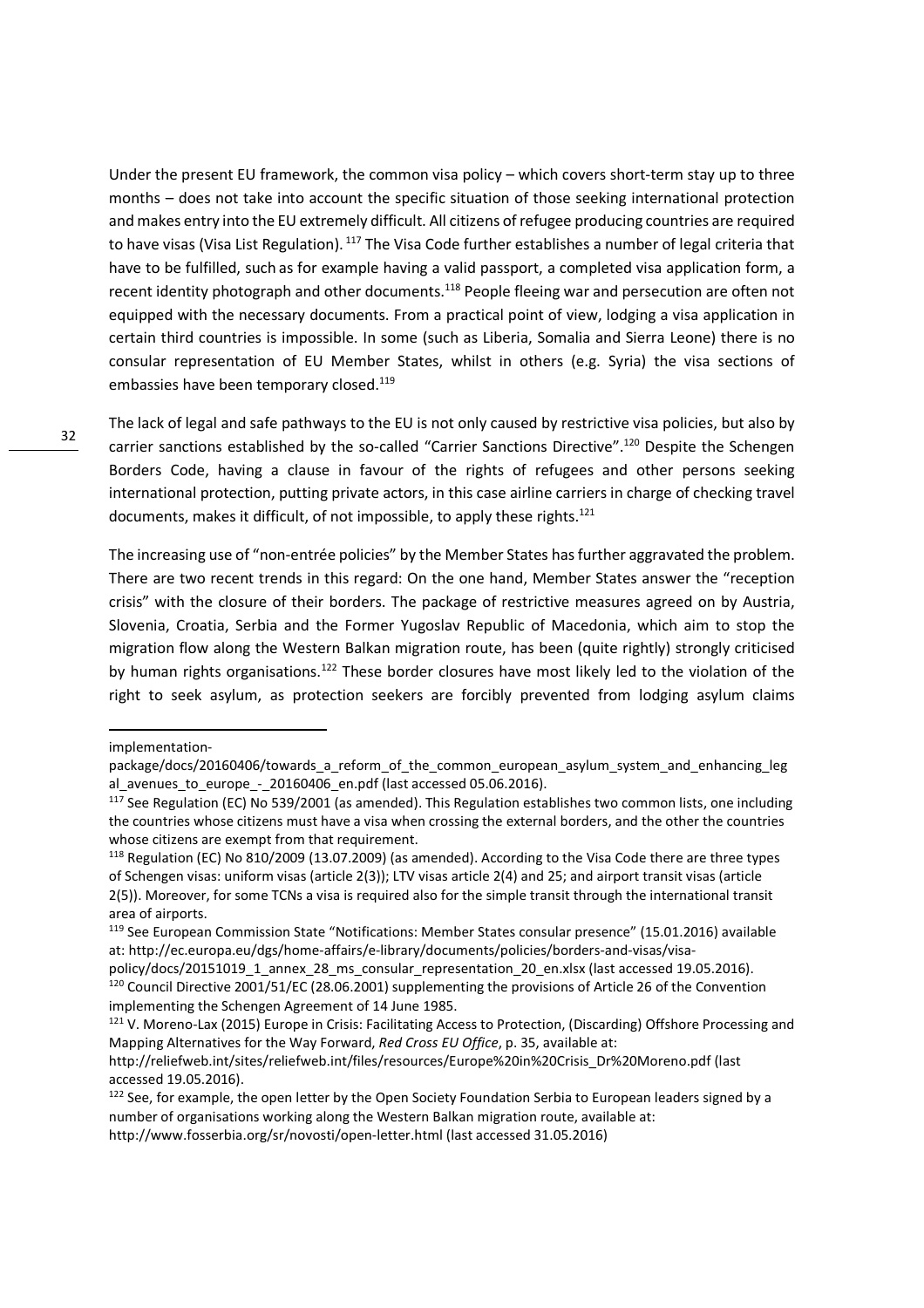anywhere but in Greece. This hardly offers effective protection. The rejection of protection seekers of certain nationalities violates the principle of non-discrimination (Article 4 1951 Refugee Convention). The border closures also leave protection seekers stranded in inadequate conditions in border regions, and have led to the use of increasingly coercive measures against them.<sup>123</sup> The policies of individual EU Member States, such as Austria, are aimed at preventing persons in need of protection from reaching their territories. In April 2016, the Austrian parliament adopted a new asylum law, allowing the government to declare a "state of emergency" when the number of asylum applications "poses a threat to public order or national security."<sup>124</sup> When a state of emergency is declared, the police are allowed to reject asylum seekers at the border, on the questionable assumption that all states neighbouring Austria are safe third countries. In our view, this law violates European and international law in several respects, particularly with regard to the right to an effective remedy, the prohibition of collective expulsion and the risk of chain refoulement.<sup>125</sup>

On the other hand, the EU is increasingly outsourcing its obligation to protect, with the aim of preventing persons in need of protection from coming to EU borders. The most recent and worrying example of this is the EU-Turkey agreement, which, according to the Commission, aims "to end the irregular migration from Turkey to the EU", to target people smugglers' business, and to remove "the incentive to seek irregular routes to the EU." 126 According to the Commission, the agreement is "in full accordance with EU and international law".<sup>127</sup> This has to be doubted. The Agreement assumes that Turkey is a safe country for protection seekers, and thus makes it possible to return protection seekers who could have applied for or had protection in Turkey.

<sup>123</sup> Human Rights Watch (2016) "Greece/Macedonia: Asylum Seekers Trapped at Border" (11.02.2016) available at: https://www.hrw.org/news/2016/02/11/greece/macedonia-asylum-seekers-trapped-border (last accessed 19.05.2016); Human Rights Watch (2016) "EU/Balkan/Greece: Border Curbs Threaten Rights" (01.03.2016) available at https://www.hrw.org/news/2016/03/01/eu/balkans/greece-border-curbs-threaten-rights (last accessed 19.05.2016).

<sup>&</sup>lt;sup>124</sup> See for example: EurActiv.com with AFP (2016) "Austria moves to block asylum seekers with tough new rules", (31.03.2016) available at: http://www.euractiv.com/section/justice-home-affairs/news/austria-movesto-block-asylum-seekers-with-tough-new-rules/ (last accessed19.05.2016); P Kingsley (2016) "Ban Ki-moon attacks 'increasingly restrictive' EU asylum policies", in: *The Guardian online* (28.04.2016) available at: http://www.theguardian.com/world/2016/apr/27/austria-set-to-bring-in-stringent-new-law-on-asylumseekers (last accessed 05.06.2016); Zeit Online (2016) "Österreich ermöglicht Grenzschließung für Flüchtlinge" (27.04.2016) available at: http://www.zeit.de/politik/ausland/2016-04/oesterreich-asyl-gesetz-verschaerfungfluechtlinge (last accessed 19.05.2016).

<sup>125</sup> See also Ludwig Boltzmann Institute of Human Rights (2016) *Stellungnahme zur geplanten Änderung des Asylgesetzes* (Statement on the proposed amendment of the asylum law) (20.04.2016) available at: http://bim.lbg.ac.at/de/artikel/aktuelles/stellungnahme-zur-geplanten-anderung-des-asylgesetzes (last accessed 05.06.2016).

<sup>&</sup>lt;sup>126</sup> See Agreement between the European Union and the Republic of Turkey on the readmission of persons residing without authorisation (16.12.2013), OJ L 134/3 (7.5.2014), and Council Decision (EU) 2016/551 (23.03.2016), OJ L 95/9 9.4.2016, which anticipated the entry into force of the Agreement to 1 June 2016. See also European Commission (2016) *Fact Sheet* – *EU-Turkey Agreement: Questions and Answers* (19.03.2016) available at: http://europa.eu/rapid/press-release\_MEMO-16-963\_de.htm (last accessed 19.05.2016). <sup>127</sup> European Commission (2016) *Fact Sheet* – *EU-Turkey Agreement: Questions and Answers* (19.03.2016)

available at: http://europa.eu/rapid/press-release\_MEMO-16-963\_de.htm (last accessed 19.05.2016).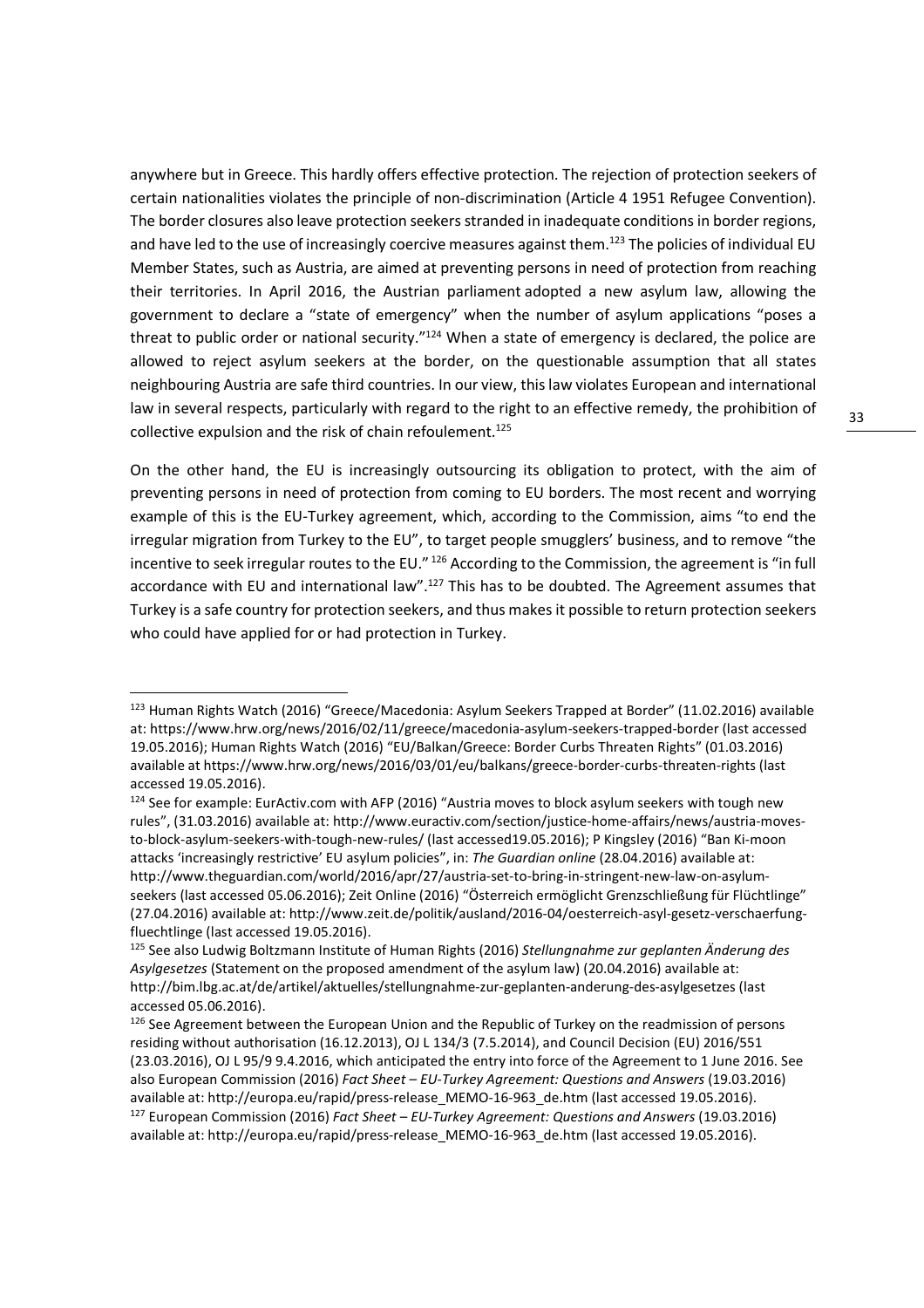There are however several reasons why Turkey cannot be said to be "safe". First, Turkey retains a geographical restriction on the application of the 1951 Refugee Convention, restricting its application to refugees originating from European countries.<sup>128</sup> Second, within Turkey there are continuing inadequacies in the treatment of protection seekers, including alleged violations of the principle of *non-refoulement*. Many sources show that the fundamental rights of refugees and migrants are not ensured there.<sup>129</sup> This was also confirmed by decision of the Greek Appeal Committee, which affirmed that Turkey cannot be considered a safe third country.<sup>130</sup> The Agreement raises further human rights issues. As it was outlined in Chapter 1, the assessment of whether a third country constitutes a first country of asylum or a safe third country requires a careful and individualised case-by-case exam, as otherwise the prohibition of collective expulsion under Article 4 of Protocol No 4 ECHR would be violated. Moreover, the implementation of the Agreeement has also resulted in the mandatory detention of all protection seekers who are screened in so-called hotspots, raising concerns that such detention is arbitrary under Article 31(2) Geneva Refugee Convention and Article 9 ICCPR, where alternatives to detention would be available. In consequence, UNHCR has withdrawn its cooperation inside the hotspots.<sup>131</sup>

As it was widely denounced, the detention conditions in hotspots in Greece are inacceptable and have been defined as "catastrophic", "unsafe" and "unsanitary".<sup>132</sup> The lack of access to legal aid and information further puts at risk the right to asylum. The fact that the EU-Turkey cooperation additionally establishes the 1:1 scheme resettling one Syrian refugee from Turkey in the EU for each Syrian refugee readmitted to Turkey from Greece is, in our view, an inadequate approach, as it barters refugees against refugees. The argument put forward by the Commission that the EU-Turkey agreement would help to prevent people from choosing dangerous journeys, and therefore help combat smuggling, is a paradox. With no attempt to tackle the root causes of migration nor to increase legal pathways to the EU, the reality is that people are left with no other choice but to choose evermore dangerous ways to try to come to Europe and resort to smugglers. With the agreement, the EU undermines its credibility as a community that embodies humanist values. The EU and its Member

<sup>&</sup>lt;sup>128</sup> Emanuela Roman, Theodore Baird, and Talia Radcliffe (2016) Why Turkey is Not a "Safe Country" available at: http://www.statewatch.org/analyses/no-283-why-turkey-is-not-a-safe-country.pdf (last accessed 10.06.2016). See also Steve Peers (2016) The final EU/Turkey refugee deal: a legal assessment, available at:

http://eulawanalysis.blogspot.co.at/2016/03/the-final-euturkey-refugee-deal-legal.html.

<sup>129</sup> See, for example, ECRE (2016) *EU-Turkey deal: trading people and outsourcing the EU's responsibilities*, available at http://www.ecre.org/eu-turkey-deal-trading-in-people-and-outsourcing-the-eus-responsibilities/ (last accessed 31.05.16); HRW (2016) Turkey: Border Guards Kill and Injure Asylum Seekers, available at: https://www.hrw.org/news/2016/05/10/turkey-border-guards-kill-and-injure-asylum-seekers.

<sup>130</sup> For a summary oft he decision see: http://www.asylumlawdatabase.eu/en/content/greece-appealscommittee-issues-decisions-turkey-safe-third-country.

<sup>&</sup>lt;sup>131</sup> Melissa Fleming, UNHCR redefines role in Greece as EU-Turkey deal comes into effect (22 March 2016) http://www.unhcr.org/en-us/news/briefing/2016/3/56f10d049/unhcr-redefines-role-greece-eu-turkey-dealcomes-effect.html.

<sup>132</sup> See for example HRW (2016) Greece: Refugee "Hotspots" Unsafe, Unsanitary, available at: https://www.hrw.org/news/2016/05/19/greece-refugee-hotspots-unsafe-unsanitary. Amnesty International, Greece: Refugees detained in dire conditions amid rush to implement EU-Turkey deal, available at: https://www.amnesty.org.uk/press-releases/greece-refugees-detained-dire-conditions-amid-rush-implementeu-turkey-deal.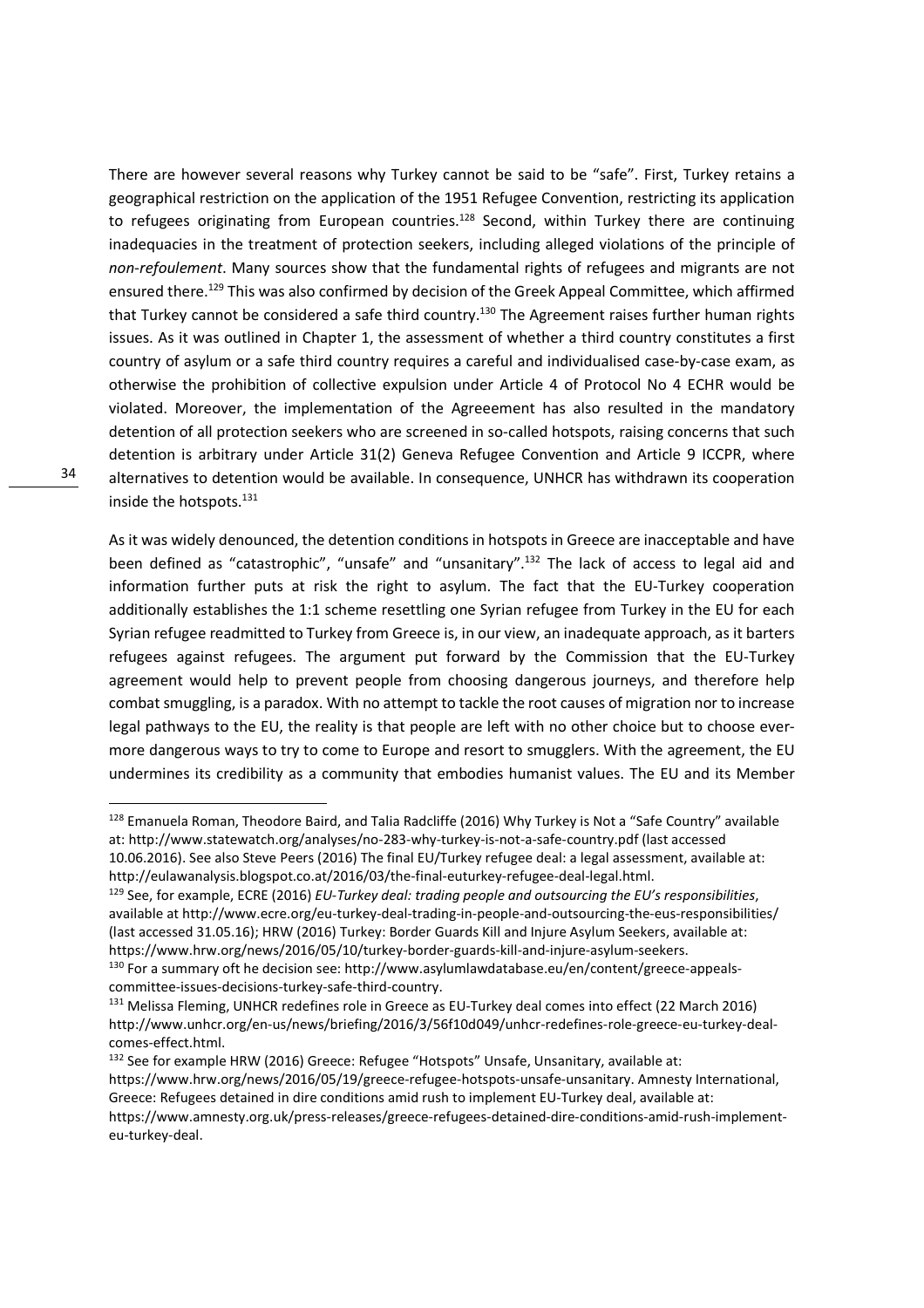States risk making themselves dependent upon Turkey and vulnerable to being pressured into making unacceptable compromises in the area of human rights protection. On several occasions in recent weeks the EU and its Member States have appeared to step back from openly criticising Turkey for violations of basic human rights such as press freedom, apparently out of a fear of jeopardising the agreement.<sup>133</sup>

As outlined above, the limitations on the territorial application of the EU instruments described above, the lack of legal channels to the EU and the "non-entrée policies" being enforced by Member States, mean that it is increasingly difficult – if not almost impossible – for international protection applicants to access the EU territory. Often, they have no other choice but to resort to smugglers, thus putting themselves at the mercy of dangerous organised crime networks and unseaworthy boats, in the attempt to reach EU shores. Too many have died this way, and there is an urgent need for action.

Some EU institutions, human rights organisations and think tanks have proposed a number of options as to how legal entry channels to the EU could be strengheten or created. The FRA has for example identified a number of existing practices that could be used to increase the possible ways for a person in need of international protection to arrive safely and legally to the EU. These range from refugeerelated schemes, such as resettlement with the UNHCR, humanitarian admissions or visas, and temporary protection; to regular mobility schemes, such as family reunification, labour and students' mobility schemes, and medical evacuation.<sup>134</sup> The discussion below primarily addresses four different legal entry channels: resettlement, humanitarian visa, family reunification, and temporary protection. The first, resettlement, is currently receiving the most attention and is the policy favoured by the Commission. The second, humatarian visa, would enable asylum seekers to legally enter the EU and apply within EU borders. The third, family reunification, would be very important from a human rights point of view, but has been widely neglected. Additionally, we look at a measure that could and should be applied in these circumstances, but currently is not: temporary protection.

#### **3.2.2 Resettlement**

<u>.</u>

#### *3.2.2.1 Background and definition*

The UNHCR defines resettlement as follows:

"**Resettlement** involves the selection and transfer of refugees from a State, in which they have sought protection, to a third State, which has agreed to admit them – as refugees – with permanent residence status. The status provided ensures protection against *refoulement* and provides a resettled refugee and his/her family or dependants with access to rights similar to

<sup>133</sup> See, for example, A Spence (2016) "EU 'sacrifices' press freedom for Turkish help" (05.05.2016): in *Politico*, available at: http://www.politico.eu/blogs/spence-on-media/2016/05/eu-sacrifices-press-freedom-for-turkishhelp-migration-refugees-crisis-turkey-deal-erdogan-boehmermann/ (last accessed 19.05.2016).

<sup>134</sup> European Agency for Fundamental Rights (2015) *Legal entry channels to the EU for persons in need of international protection: a toolbox* (Feb. 2015) available at, http://fra.europa.eu/sites/default/files/frafocus\_02-2015\_legal-entry-to-the-eu.pdf (last accessed 05.06.2016).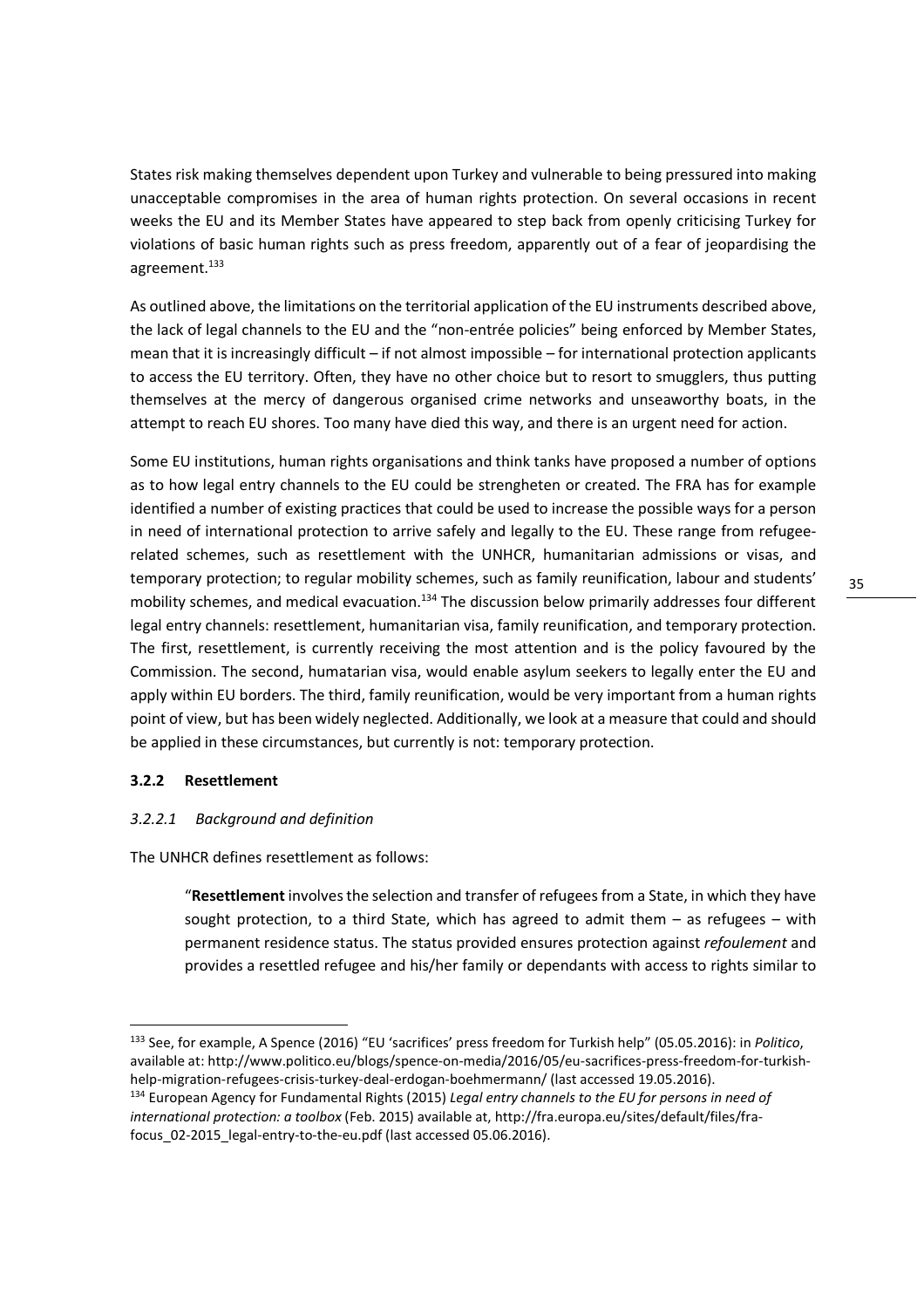those enjoyed by nationals. Resettlement also carries with it the opportunity to eventually become a naturalized citizen of the resettlement country."<sup>135</sup>

In the framework of resettlement, the consideration of an asylum application of an individual takes place "while that person is in another country outside the EU (usually a transit country)."136 The authorities of the receiving state decide whether resettlement takes place and which groups are resettled.<sup>137</sup> The assessment is usually carried out by the UNHCR.<sup>138</sup>

Resettlement as a refugee protection tool has been in use since the beginning of the last century (first implemented after the First World War). In the EU, however, it is still not widely used. According to the UNHCR, in 2015, the files of over 134,000 refugees were submitted for consideration by resettlement countries<sup>139</sup> (compared to an estimated number of  $960,000$  refugees in need of protection).<sup>140</sup> On an annual basis, only 80,000 resettlement places are globally available. In 2015, out of this number, only 8,155 places were offered by the EU.<sup>141</sup>Compared to other countries such as the US (the world's top resettlement country)<sup>142</sup> or Australia and Canada, this number is very low.

In the face of the "reception crisis", the EU made some efforts to strengthen the European resettlement policy during the last few years. In 2012, the joint Union resettlement programme was launched under the asylum, migration and integration fund. The (voluntary) programme provides EU Member States with funding for the reception and integration of mainly highly vulnerable resettled

<sup>135</sup> UNHCR (2011) *Resettlement Handbook* (revised ed.) Geneva: UNHCR, p. 3, available at:

http://www.unhcr.org/46f7c0ee2.html (last accessed 19.05.2016).

<sup>136</sup> See Centre for European Policy Studies (2015) *Enhancing the Common European Asylum System and Alternatives to Dublin* (04.08.2015) p. 11, available at: https://www.ceps.eu/publications/enhancing-commoneuropean-asylum-system-and-alternatives-dublin (last accessed 05.06.2016).

<sup>137</sup> European Agency for Fundamental Rights (2015) *Legal entry channels to the EU for persons in need of international protection: a toolbox* (Feb. 2015) p.7, available at, http://fra.europa.eu/sites/default/files/frafocus 02-2015 legal-entry-to-the-eu.pdf (last accessed 05.06.2016).

<sup>&</sup>lt;sup>138</sup> The seven categories of selection criteria are: refugees with legal or physical protection needs, victims of torture, refugees with medical needs, women and girls at risk, family reunification cases, children and adolescents at risk following a best interests determination, refugees for whom no other alternative durable solution is available. European Agency for Fundamental Rights (2015) *Legal entry channels to the EU for persons in need of international protection: a toolbox* (Feb. 2015) p. 7 available at,

http://fra.europa.eu/sites/default/files/fra-focus\_02-2015\_legal-entry-to-the-eu.pdf (last accessed 05.06.2016).

<sup>139</sup> UNHCR (undated) *Resettlement*, available at: http://www.unhcr.org/pages/4a16b1676.html (last accessed 19.05.2016).

<sup>140</sup> Red Cross EU Office (2015) *Position paper: Resettlement in the European Union* (19.06.2015) available at: http://www.redcross.eu/en/upload/documents/pdf/2015/Migration/RCEU\_Resettlement%20in%20the%20EU \_FinalJune2015.pdf (last accessed 19.05.2016).

 $\frac{1}{141}$  The biggest number of persons was resettled in Norway (2,375) followed by the UK (1,865) Sweden (1,850) and Finland (1,005). Austria resettled 760 persons, Germany 510 (Eurostat (2015) *Resettled persons – annual data*, available at:

http://ec.europa.eu/eurostat/tgm/table.do?tab=table&init=1&language=en&pcode=tps00195&plugin=1 (last accessed 05.06.2016)).

<sup>&</sup>lt;sup>142</sup> 73.000 refugees resettled in the US during 2014, which is more than 70 per cent of total resettlement admission (UNHCR (2015) *Statistical Yearbook 2014* (08.12.2015) p. 43 et seq., available at: http://www.unhcr.org/56655f4c0.html (last accessed 19.05.2016).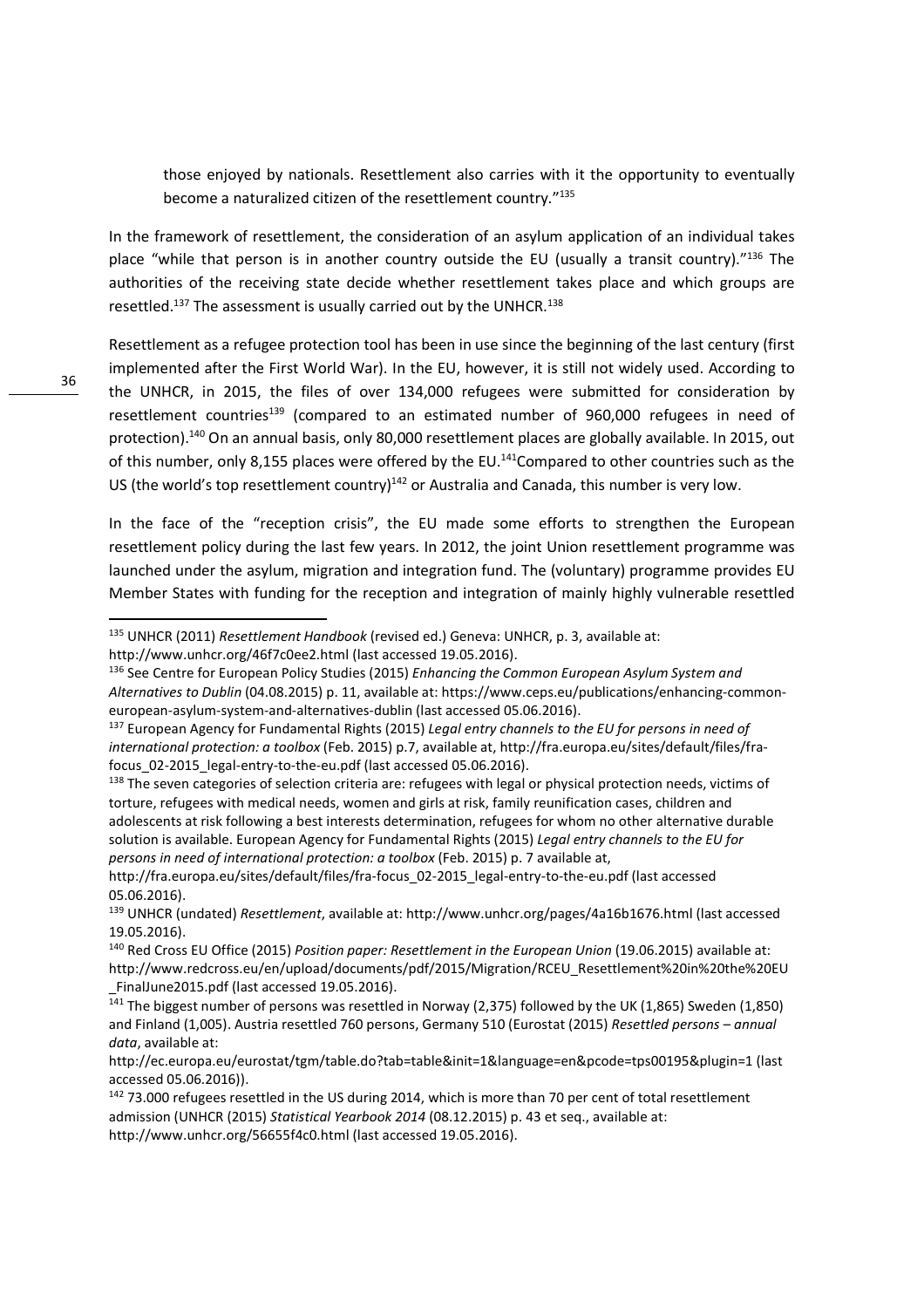refugees.<sup>143</sup> It particularly supports those countries that consider establishing long-lasting resettlement programmes. Up until today, only 15 of the 28 EU Member States provide regular refugee resettlement programmes.<sup>144</sup> The European Council and the European Commission have stated on several occasions that an increase in contributions to global resettlement efforts is necessary, along with the setting up of a voluntary pilot scheme on resettlement across the EU with the contribution of all Member States.<sup>145</sup> In response to the Commission recommendation for a European resettlement scheme in June 2015<sup>146</sup>, 27 EU Member States and other Dublin associated states agreed in July 2015 to resettle 22,504 persons in clear need of international protection within two years.<sup>147</sup> According to the Commission, as of April 2016, only 5,677 people out of the agreed 22,504 have been resettled in the EU.<sup>148</sup> This is still a very low number. The picture becomes even darker when taking into account the new EU-Turkey agreement, when it was decided to use most of the remaining places for resettlement from Turkey.<sup>149</sup> This is not only problematic in terms of the number of places available, but also with regard to human rights standards. The integration of a resettlement programme into the framework of the 1:1 scheme and the trading of persons in need of protection cannot be considered as adequate in terms of the obligation to protect. The following discusses the pros and cons of resettlement in general, without referring to the resettlement scheme, which is part of the EU-Turkey deal.

149 Ibidem, p.7.

<sup>143</sup> G Szmitt (2012) *Joint EU Resettlement Programme* (11.06.2012) available at :

http://www.resettlement.eu/sites/icmc.tttp.eu/files/COM%20Joint%20EU%20Resettlement%20Programme\_1 1.06.2012.pdf (last accessed 19.05.2016).

<sup>144</sup> Red Cross EU Office (2015) *Position paper: Resettlement in the European Union* (19.06.2015) p. 2, available at:

http://www.redcross.eu/en/upload/documents/pdf/2015/Migration/RCEU\_Resettlement%20in%20the%20EU FinalJune2015.pdf (last accessed 19.05.2016).

<sup>145</sup>See, for example, European Council (2015) *Statement* - *Special meeting of the European Council, 23 April 2015*, available at: http://www.consilium.europa.eu/en/press/press-releases/2015/04/23-special-eucostatement/ (last accessed 05.06.2016). The European Commission pointed to the importance of resettlement efforts in the Migration Agenda and the subsequent communications and reports. See, for example, European Commission (2016) *Second report on relocation and resettlement* (12.04.2016) available at:

http://ec.europa.eu/dgs/home-affairs/what-we-do/policies/european-agenda-migration/proposalimplementation-package/docs/20160412/communication\_second\_report\_relocation\_resettlement\_en.pdf (last accessed 19.05.2016).

<sup>146</sup> European Commission (2015) *Recommendation on a European resettlement scheme* (08.06.2015) available at: http://ec.europa.eu/dgs/home-affairs/e-

library/documents/policies/asylum/general/docs/recommendation\_on\_a\_european\_resettlement\_scheme\_en .pdf (last accessed 19.05.2016).

<sup>147</sup> See European Commission (2016) *First Report on relocation and resettlement* (16.03.2016) p. 16, available at: http://ec.europa.eu/dgs/home-affairs/what-we-do/policies/european-agenda-migration/proposalimplementation-package/docs/20160316/first\_report\_on\_relocation\_and\_resettlement\_en.pdf (last accessed 19.05.2016).

<sup>148</sup> European Commission (2016) *Second report on relocation and resettlement* (12.04.2016) available at: http://ec.europa.eu/dgs/home-affairs/what-we-do/policies/european-agenda-migration/proposalimplementation-package/docs/20160412/communication\_second\_report\_relocation\_resettlement\_en.pdf (last accessed 19.05.2016).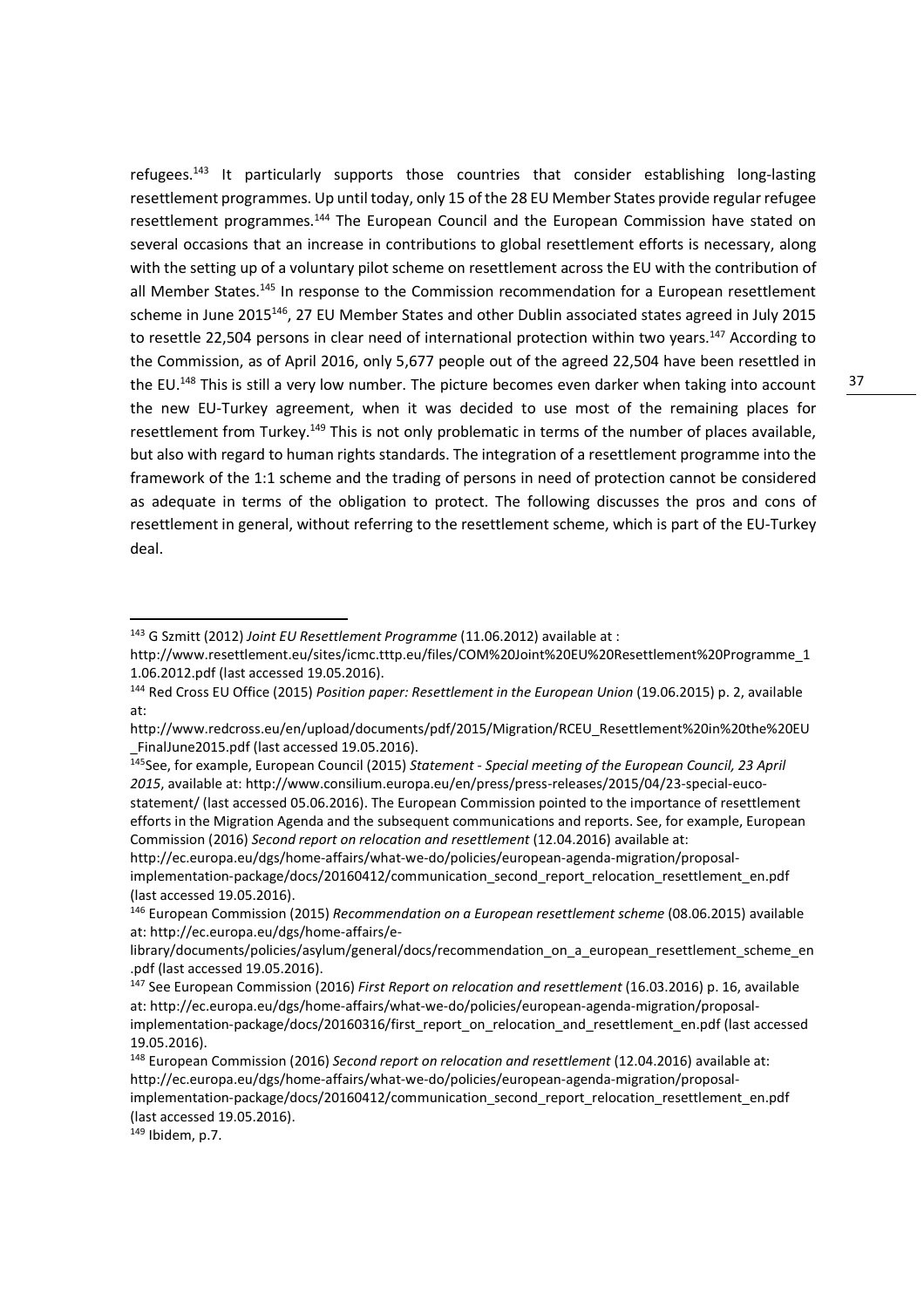#### 3.2.2.2 *Critical evaluation of the status quo and alternative approaches*

There is consensus among experts that resettlement is in general a very good and useful tool, as it provides for legal entry into the EU and offers long-term prospects for the persons in need of protection. The UNHCR ascribes three main functions of resettlement as: 1) a tool for providing international protection, 2) a durable solution for large groups of refugees, and 3) an expression of international solidarity and responsibility sharing.<sup>150</sup> The key problems lie in different aspects of the implementation of the tool in terms of criteria and procedures, and with regard to the number of places available.

Having different standards for the implementation of the CEAS in Member States is also problematic. In its second report on resettlement, the Commission points to differences between the EU Member States in selection criteria, the length of procedures, integration tools and the number of places available.<sup>151</sup> To reduce these differences, the Commission has called for an "exchange of best practices and experiences among the resettling countries."<sup>152</sup> A stronger role for the EASO in the coordination of resettlement programmes – as suggested by the Commission in the latest proposal for a transformed Asylum Agency – could also be a means of raising and aligning standards.<sup>153</sup> The EASO could ensure that there is an exchange between stakeholders of experiences and best practices.<sup>154</sup> It might be useful to go a step further and to elaborate a common European resettlement procedure with common criteria. In this regard, it would be helpful to transform the Commission's recommendation into a binding measure, as foreseen in the Migration Agenda.<sup>155</sup> Many experts advocate this, as it would help to establish EU-wide principles that comply with human rights standards.<sup>156</sup> It could also help to avoid discriminatory practices. Given the free choice of Member

<sup>150</sup> UNHCR (2011) *Resettlement Handbook* (revised ed.) Geneva: UNHCR, p. 3, available at: http://www.unhcr.org/46f7c0ee2.html (last accessed 19.05.2016).

<sup>151</sup> See European Commission (2016) *Press Release: Relocation and Resettlement: EU Member States urgently need to deliver* (16.03.2016) available at: http://europa.eu/rapid/press-release\_IP-16-829\_en.htm (last accessed 19.05.2016).

 $152$  ibidem

<sup>153</sup> European Commission (2016): Proposal for a Regulation of the European Parliament and of the Council on the European Union Agency for Asylum and repealing Regulation (EU) No 439/2010 (04.05.2016) available at: https://ec.europa.eu/transparency/regdoc/rep/1/2016/EN/1-2016-271-EN-F1-1.PDF (last accessed 19.05.2016).

<sup>154</sup> Red Cross EU Office (2015) *Position paper: Resettlement in the European Union* (19.06.2015) p. 6, available at:

http://www.redcross.eu/en/upload/documents/pdf/2015/Migration/RCEU\_Resettlement%20in%20the%20EU \_FinalJune2015.pdf (last accessed 19.05.2016).

 $155$  "If necessary this [the resettlement scheme] will be followed up with a proposal for a binding and mandatory legislative approach beyond 2016." See European Commission (2015) *Communication - A European Agenda on Migration* (13.05.2015) p.5, available at: http://ec.europa.eu/dgs/home-affairs/what-wedo/policies/european-agenda-migration/background-

information/docs/communication\_on\_the\_european\_agenda\_on\_migration\_en.pdf (last accessed 19.05.2016).

<sup>156</sup> See, for example, V. Moreno-Lax (2015) Europe in Crisis: Facilitating Access to Protection, (Discarding) Offshore Processing and Mapping Alternatives for the Way Forward, *Red Cross EU Office*, p. 33, available at: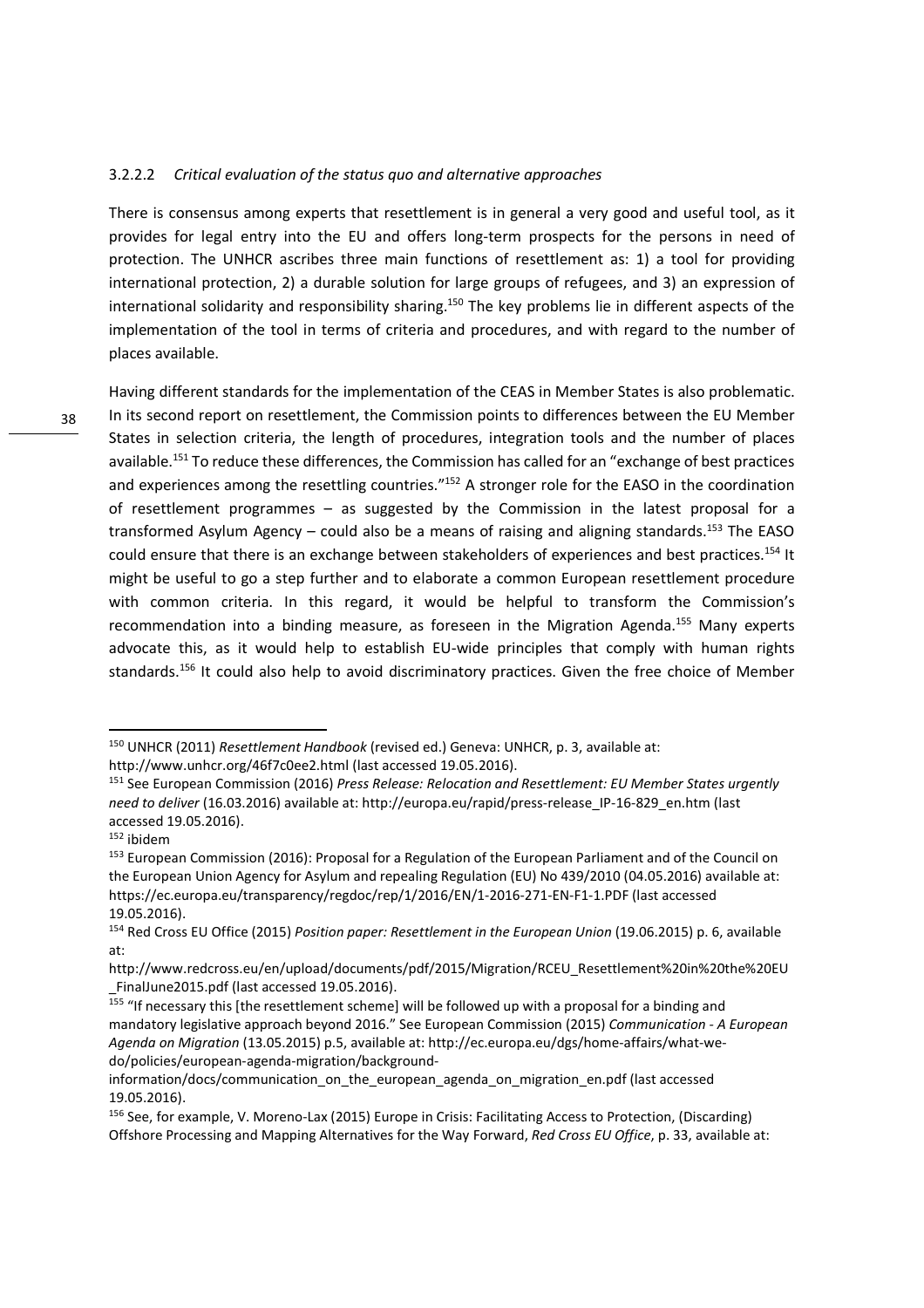States as to whom to resettle, this is one of the big challenges of resettlement. It needs to be ensured that Member States select the most vulnerable, rather than those who, in their view, are the most suitable.<sup>157</sup> The announcement by some Member States that they will only accept Christian refugees can be seen as an expression of this problem.<sup>158</sup> There is also the question of who in practice monitors the resettlement programmes and sanctions discriminatory practices. Although monitoring and safeguards are integrative parts of the UNHCR resettlement practice,<sup>159</sup> many questions remain. There is, for example, no possibility of formally raising an objection or appealing against the denial of a resettlement place where someone is not accepted for the programme.

The second problematic point is the insufficient number of resettlement places. In this regard, the transformation of the Commission's recommendations into a binding measure would be useful. It could help to enforce the implementation of the resettlement programme and raise the number of available places. Another means of reaching this goal could be to involve private sponsors. This is practice commonly used, for example, in Canada, where the private sponsorship of refugee programmes has been used since the 1970s. NGOs, churches, communities, and other affiliated groups of individuals enter into an agreement with the Canadian Department of Citizenship and Immigration, and provide the sponsored refugee with basic assistance during the first year after his or her arrival. This assistance takes the form of both material (accommodation, clothing etc.), and practical support (such as personal help to learn the language, to find employment etc.).<sup>160</sup> In some EU Member States, such as the UK, serious consideration is being given to the establishment of comparable practices.<sup>161</sup> If additional to existing resettlement arrangements, private sponsorship would offer additional places to refugees who are, for whatever reason, not coming through existing programmes. They would give the public and civil society organisations the opportunity to play a practical role in welcoming refugees. This could also have a positive effect on the integration of refugees, as well as on the general climate towards refugees in the society. There are, however, also problematic aspects to private sponsorship. One of them is that, in a certain sense, the refugee becomes dependent upon the sponsor. It needs to

http://www.unhcr.org/46f7c0ee2.html (last accessed 19.05.2016).

http://reliefweb.int/sites/reliefweb.int/files/resources/Europe%20in%20Crisis\_Dr%20Moreno.pdf (last accessed 19.05.2016).

<sup>157</sup> Centre for European Policy Studies (2015) *Enhancing the Common European Asylum System and Alternatives to Dublin* (04.08.2015) p. 12, available at: https://www.ceps.eu/publications/enhancing-common-europeanasylum-system-and-alternatives-dublin (last accessed 05.06.2016).

<sup>&</sup>lt;sup>158</sup> See, for example, the written question of the European Parliament to the Commission on this subject: Parliamentary questions (2015) "Subject: Voluntary relocation and resettlement schemes and discrimination on grounds of religion" (03.09.2015) available at:

http://www.europarl.europa.eu/sides/getDoc.do?type=WQ&reference=E-2015-012412&language=EN (last accessed 19.05.2016).

<sup>159</sup> UNHCR (2011) *Resettlement Handbook* (revised ed.) Geneva: UNHCR, Ch. 7.1, available at:

 $160$  Ibidem, p.6.

<sup>&</sup>lt;sup>161</sup> In October 2015, The British National Refugee Welcome Board presented "A Citizens' guide to private sponsorship of refugees", entailing interesting reflections and propositions on private sponsorship schemes that might serve as guidelines for an EU-wide establishment of a similar practice. RefugeesWelcome.org ((2015) *A Citizens' guide to private sponsorship of* refugees (Oct. 20156) available at http://www.refugeeswelcome.org.uk/wp-content/uploads/2015/12/Citizensguide-to-private-sponsorship-in-the-UK.pdf (last accessed 19.05.2016).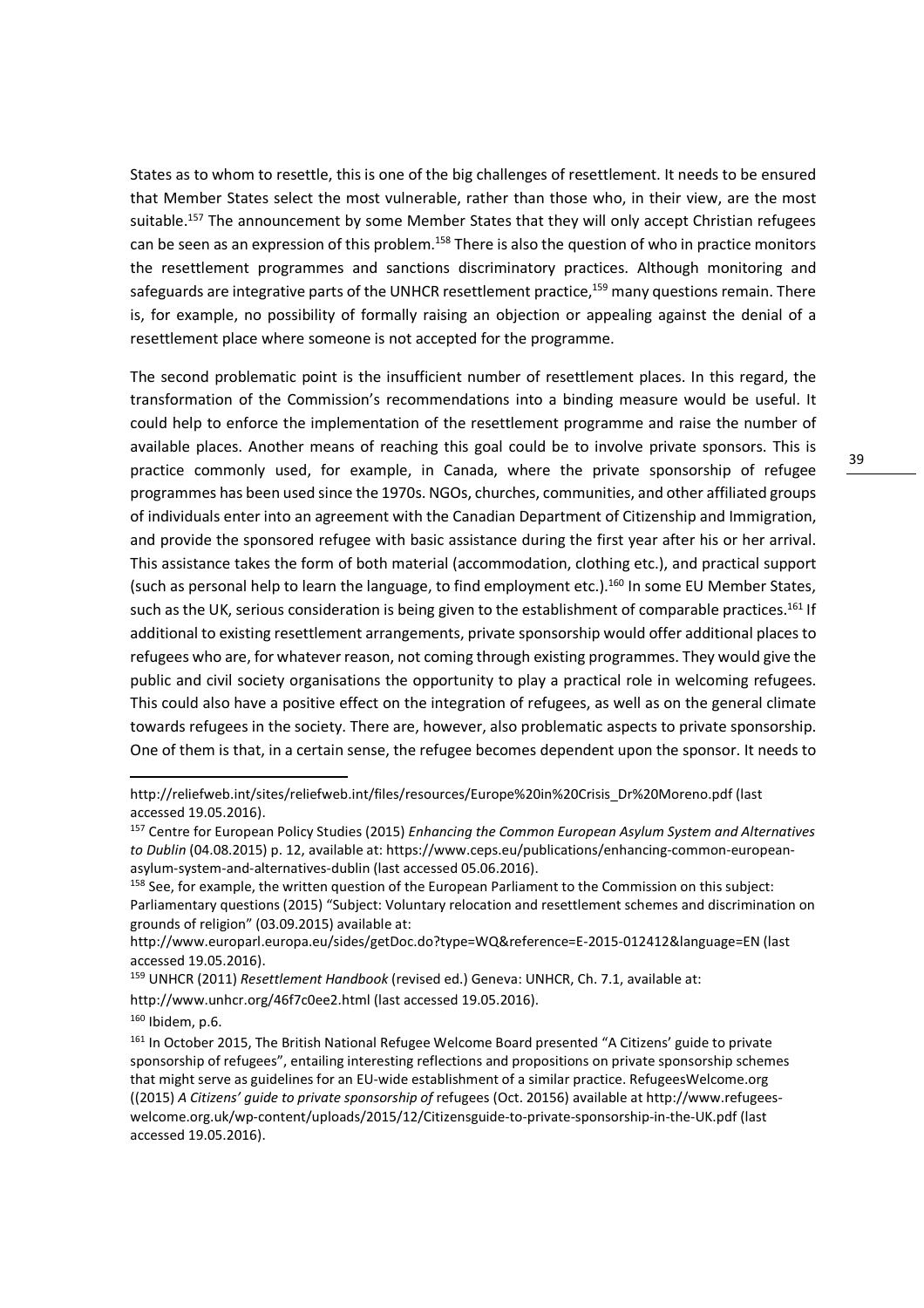be ensured that refugees can benefit from public support in the event that they are not fully integrated and independent after the first year. Another potentially problematic feature that provokes a large amount of ambivalence towards such schemes again relates to selection criteria. The advantage – and at the same time the danger – of this model is that sponsors can select the refugees they particularly want to help.<sup>162</sup> This might help to create personal links and render integration into society much easier, but there is a danger of discriminatory practices and "cherry picking." Again, it would have to be ensured that the most vulnerable persons are resettled, not just the ones who, for economic or cultural reasons are of most interest.

A similar, but slightly different option, that would help to better integrate resettled refugees into civil society, would be to make EU funding through the AMIF not only available to Member States, but also to civil society organisations, as proposed by the Red Cross EU Office.<sup>163</sup>

Furthermore Member States should consider to establish additional resettlement places specifically dedicated to emergency humanitarian situations, similarly to the humanitarian admission schemes responding to emergency situations.<sup>164</sup> Again, Canada may serve as an example with its Urgent Protection Program. Canada responds to emergency requests from the UNHCR and offers protection, through resettlement, for persons facing immediate threats to their life or safety.<sup>165</sup> Of course, these emergency programmes have to comply with the same standards as regular resettlement schemes. In our view, it is very important to establish such programmes, but in addition to already existing programmes, and additional to the current number of resettlement places set by the Commission. Moreover, such programmes have to be put into place under different conditions than is now the case under the EU-Turkey agreement.

#### **3.2.3 Humanitarian Visas**

Humanitarian visas constitute a "protected entry procedure" according to which a third country national may "approach the potential host state outside its territory with a claim for asylum or other form of international protection".<sup>166</sup> Humanitarian visas differ from resettlement, temporary protection and offshore processing, as the final determination procedure of the international protection claim is conducted within the EU territory.

<sup>&</sup>lt;sup>162</sup> This is also the situation in Canada where private sponsors may identify a refugee they wish to assist. UNHCR (2011) *Resettlement Handbook* (revised ed.) Geneva: UNHCR, p. 6, available at:

http://www.unhcr.org/46f7c0ee2.html (last accessed 19.05.2016).

<sup>163</sup> Red Cross EU Office (2015) *Position paper: Resettlement in the European Union* (19.06.2015) p. 5, available at:

http://www.redcross.eu/en/upload/documents/pdf/2015/Migration/RCEU\_Resettlement%20in%20the%20EU \_FinalJune2015.pdf (last accessed 19.05.2016).

 $164$  Ibidem, p. 4.

<sup>165</sup> UNHCR (2011) *Resettlement Handbook* (revised ed.) Geneva: UNHCR, p. 8, available at:

http://www.unhcr.org/46f7c0ee2.html (last accessed 19.05.2016).

<sup>166</sup> European Parliament (2014) Rights and Constitutional Affairs with Iben Jensen, Ulla, Humanitarian visas: option or obligation?, p. 8, available at:

http://www.europarl.europa.eu/RegData/etudes/STUD/2014/509986/IPOL\_STU(2014)509986\_EN.pdf.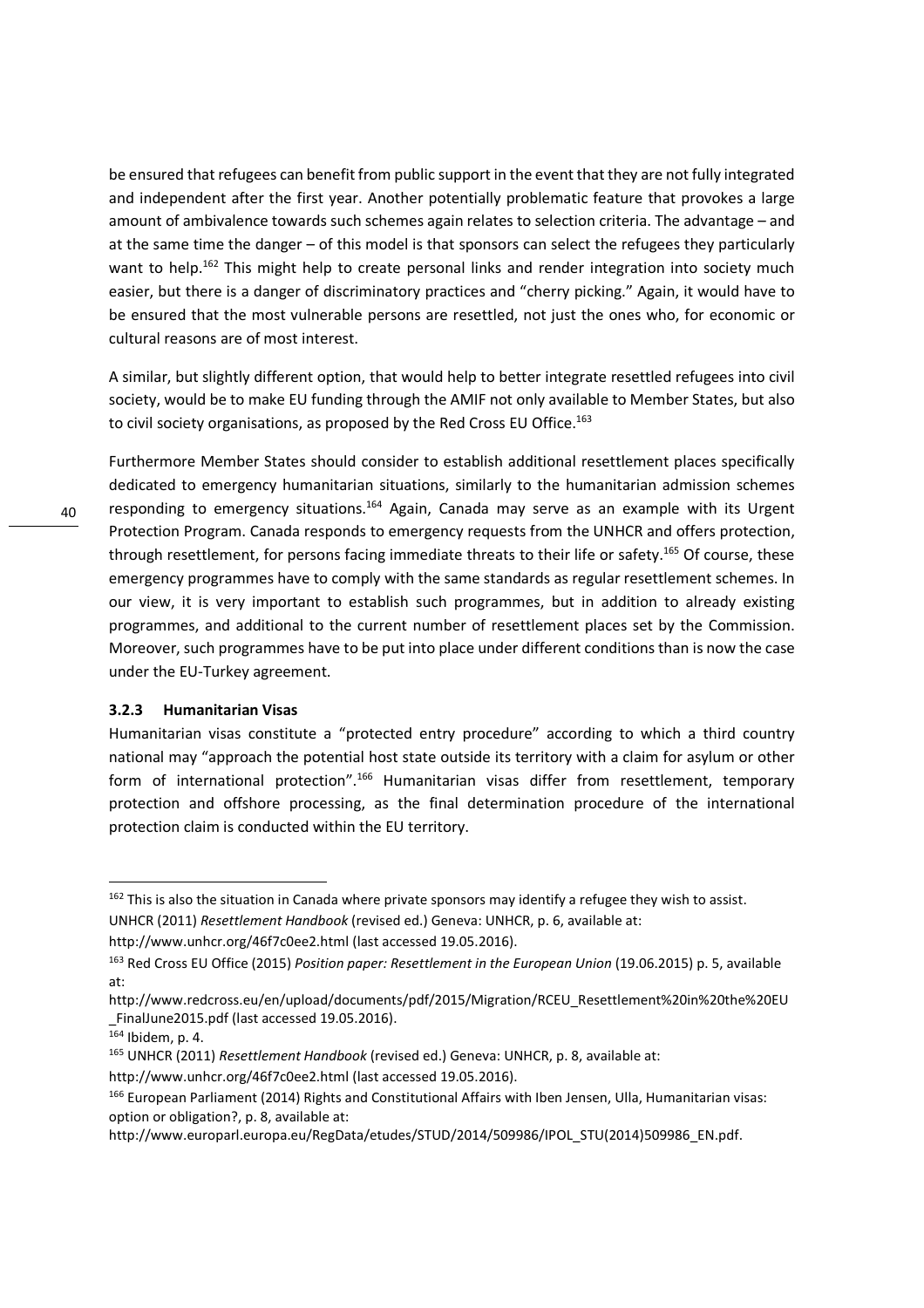As outlined above, the present EU framework concerning visas does not take into account the specific situation of those seeking international protection and makes entry into the EU extremely difficult.

The only refugee-sensitive provision is article 25 of the Visa Code, which regulates the so called "Limited Territorial Validity visas", and provides that this type of visas shall "exceptionally" be issued "when the Member State consider it necessary on humanitarian grounds, for reasons of national interest or because of international obligations" (article 25).<sup>167</sup>

The reference to "international obligations" supports the view that article 25 enables Member States to issue a visa if a person asks for asylum or is otherwise in need of international protection. However the wording "international obligations" is not included among the reasons for waiving the ordinary admissibility requirements laid down by article 19 of the Visa Code. This makes the scope of the provision remain unclear, and should be clarified.

Other problems with Limited Territorial Validity visas are the lack of a dedicated procedure,<sup>168</sup> and the poor geographic coverage for collecting/processing visa applications.<sup>169</sup>

# **3.2.4 Family reunification**

<u>.</u>

## *3.2.4.1 Background and definitions*

As recalled above, the principle of family unity is considered as an "essential right of the refugee" by the UN Conference of Plenipotentiaries adopting the 1951 Convention. For people who have fled from persecution and war, reunification with family members is the first priority.<sup>170</sup> A number of studies based on practical experiences show that family reunification is a precondition for the well-being and health of people who have experienced trauma caused by war and flight. It is also crucial for all aspects of their integration into the host society, effecting language learning, job finding and general interaction within society.<sup>171</sup>

<sup>167</sup> See Regulation (EC) No 810/2009 (13.07.2009) (as amended), Article 25.

<sup>168</sup> European Parliament (2014) Rights and Constitutional Affairs with Iben Jensen, Ulla, Humanitarian visas: option or obligation?, available at:

http://www.europarl.europa.eu/RegData/etudes/STUD/2014/509986/IPOL\_STU(2014)509986\_EN.pdf (last accessed 12.06.2016).

<sup>&</sup>lt;sup>169</sup> European Agency for Fundamental Rights (2015) Legal entry channels to the EU for persons in need of international protection: a toolbox (Feb. 2015) available at, http://fra.europa.eu/sites/default/files/frafocus 02-2015 legal-entry-to-the-eu.pdf (last accessed 05.06.2016).

<sup>170</sup> See Red Cross EU Office and ECRE (2014) *Disrupted Flight: The Realities of Separated Refugee Families in the EU,* available at:

http://www.redcross.eu/en/upload/documents/pdf/2014/Asylum\_Migration/RCEU%20ECRE%20- %20Family\_Reunification%20Report%20Final\_HR.pdf (last accessed 19.05.2016).

<sup>171</sup> Ibidem, p.5, See also European Commission (Directorate-General for Research) (2012) *Socio-Economic Research: Family Reunification Evaluation Project FARE* (June 2002) available at:

http://bookshop.europa.eu/en/family-reunification-evaluation-project-fare-pbKINA21102/ (last accessed 05.06.2016).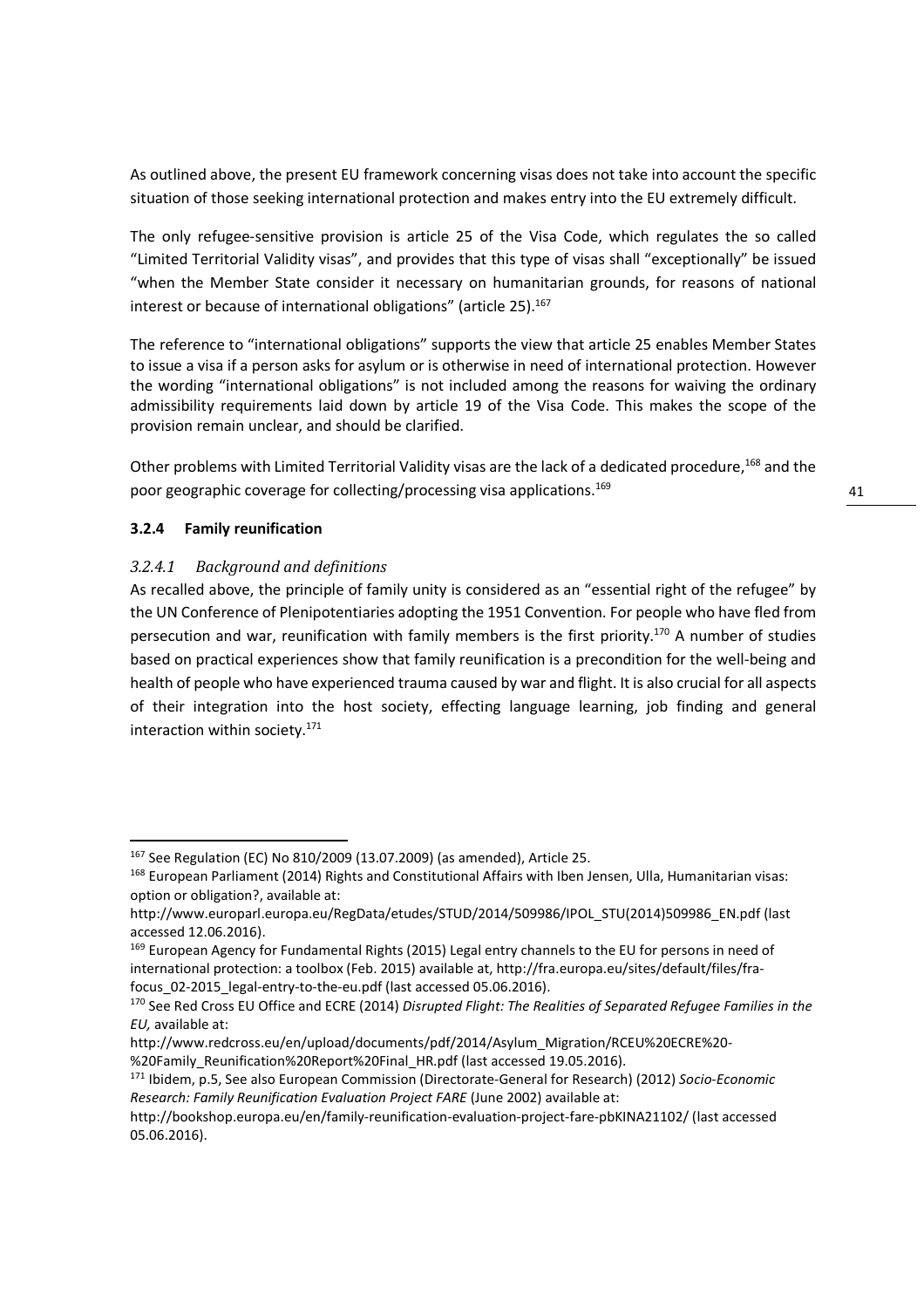Family reunification may also serve as an additional legal entry channel for international protection seekers who have a family member in EU. As we have seen above, international protection seekers may also use regular mobility schemes to access the EU territory legally.

Under EU law, the right to family reunification is regulated by Council Directive 2003/86/EC of 22 September 2003 (Family Reunification Directive).<sup>172</sup> The Family Reunification Directive applies to third country nationals holding a residence permit (so called "sponsor"), including to refugees. The Directive does not however apply to beneficiaries of subsidiary protection (article 3 (c )).

If the sponsor is a refugee, the Directive sets out more favourable conditions (Chapter V of the Directive) aiming at facilitating family unity. Just to give a few examples, the Directive allows for the possibility to extend the definition of "family member" ; sets more favourable provisions in terms of unaccompanied minors and evidentiary requirements; and under certain conditions a waiver of the requirement to prove stable and regular finances and sickness insurance, and of the minimum residence requirement.

The rights enshrined by the Family Reunification Directive may, however, be subject to various limitations, and Member States have a lot of room for manoeuvre in the application of the Directive.

In April 2014, as a result of the first implementation report<sup>173</sup> and a broad public consultation on family reunification in 2011-2012, the Commission adopted a Communication giving guidance on the application of the Family Reunification Directive.<sup>174</sup> It specifically called upon Member States not to use the margin of appreciation, which they enjoy under the Directive, "in a manner that would undermine the objective of the Directive and the effectiveness thereof."<sup>175</sup>

# *3.2.4.2 Critical evaluation of the status quo and alternative approaches*

Many institutions responded to the Commission's public consultation and the resulting Communication giving guidance on the application of the Directive, and put forward their own proposals on how effective family reunification for refugees might be achieved. We believe the most important observations and recommendations on family reunification made by NGOs and international organisations, with which we fully agree, are the following: $176$ 

<sup>172</sup> Council Directive 2003/86/EC (22.09.2003) available at: http://eur-lex.europa.eu/legal-

content/EN/TXT/PDF/?uri=CELEX:32003L0086&from=EN (last accessed 05.06.2016).

<sup>&</sup>lt;sup>173</sup>European Commission (2008) Report from the Commission to the European Parliament and the Council on the application of Directive 2003/86/EC on the right of family reunification (08.10.2008) available at: http://eur-lex.europa.eu/legal-content/EN/TXT/?qid=1424367406878&uri=CELEX:52008DC0610 (last accessed 19.05.2016).

<sup>174</sup> European Commission (2014) Communication – on guidance for application of Directive 2003/86/EC on the right to family reunification (03.04.2014).

 $175$  European Commission (2014) Communication – on guidance for application of Directive 2003/86/EC on the right to family reunification (03.04.2014), p. 3.

<sup>176</sup> The following proposals are extracted from the following publications: Red Cross EU Office and ECRE (2014): *Disrupted Flight. The Realities of Separated Refugee Families in the EU*, p. 5, available at:

http://www.redcross.eu/en/upload/documents/pdf/2014/Asylum\_Migration/RCEU%20ECRE%20- %20Family\_Reunification%20Report%20Final\_HR.pdf (last accessed 19.05.2016; See also European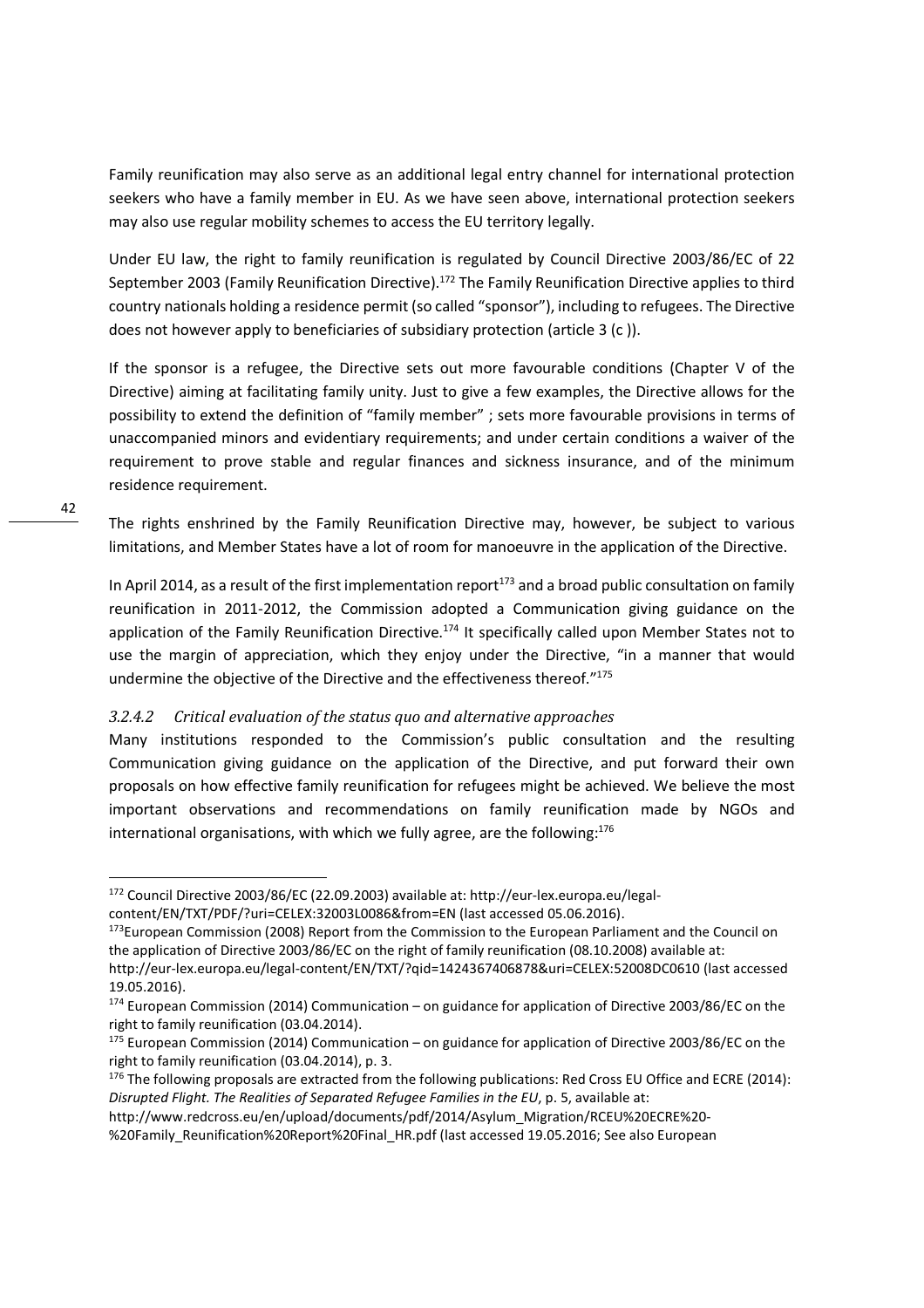Although the importance of the Directive is widely recognized, there are problems with its implementation. Experts point to a number of practical obstacles to family reunification that have to be removed: such as high application fees, the requirements for application documents that are difficult to provide, high travel costs and other costs associated with applications such as visa fees and DNA testing. Further, the income and housing conditions required by many Member States should be reconsidered – they are often set unrealistically high. A very important point is access to procedures: effective access to embassies and consulates abroad have to be ensured.

Scholars as well as UNHCR claim that the application of the Directive should be extended in two ways: 1) the beneficiaries of subsidiary protection should have the same rights as refugees; and 2) the term "family" should be interpreted in a wider sense (going beyond the "nuclear family"). "Dependency on the refugee" should not only be interpreted in the sense of financial dependency, but also in the sense of emotional and social dependency.

Experts demand rapid processing of family reunification claims for two main reasons: to avoid people risking their lives by choosing dangerous journeys; and to facilitate integration in the host country. At the same time, the individual circumstances of the applicants have to be thoroughly taken into account.

Moreover, basic fundamental rights have to be ensured throughout application procedures. The rights of the child have to be respected. Age assessment procedures, for example, should not affect the well being of children. The UNHCR *Guidelines on Determining the Best Interests of the Child* should be the point of reference.<sup>177</sup>Beneficiaries of international protection must have the possibility of being legally assisted throughout the whole procedure.

# **3.2.5 Temporary protection**

<u>.</u>

# *3.2.5.1 Background and definition*

In 2001, the EU adopted a directive for a mechanism on temporary protection, applying to all EU Member States except Denmark.<sup>178</sup> It was designed against a background of conflict in the former Yugoslavia, which led to the arrival of many persons in need of protection in the EU. Temporary

<sup>177</sup> UNHCR (2008) *Guidelines on Determining the Best Interests of the Child* (May 2008) available at: http://www.unhcr.org/4566b16b2.pdf (last accessed 19.05.2016).

lex.europa.eu/LexUriServ/LexUriServ.do?uri=OJ:L:2001:212:0012:0023:EN:PDF (last accessed 19.05.2016).

Commission (Directorate-General for Research) (2012) *Socio-Economic Research: Family Reunification Evaluation Project FARE* (June 2002) available at:

http://bookshop.europa.eu/en/family-reunification-evaluation-project-fare-pbKINA21102/ (last accessed 05.06.2016);, Caritas Europa (2016) *Migrants and Refugees have rights!*, p.31, available at:

http://www.caritas.eu/news/migrants-and-refugees-have-rights (last accessed 04.06.2016); UNHCR (2012) *Refugee Family Reunification*, available at: http://www.unhcr.org/4f54e3fb13.pdf (last accessed 19.05.2016); Caritas Europa *et al* (2012) *75 NGOs call the EU Member States and the European Commission to safeguard family life of migrants and refugees* (31.05.2016) available at:

http://www.ccme.be/fileadmin/filer/ccme/20\_Areas\_of\_Work/01\_Refugee\_Protection/120606\_- \_FamilyLife\_NGO\_statement\_75.pdf (last accessed 19.05.2016).

<sup>178</sup> Council Directive 2001/55/EC (20.07.2001) available at: http://eur-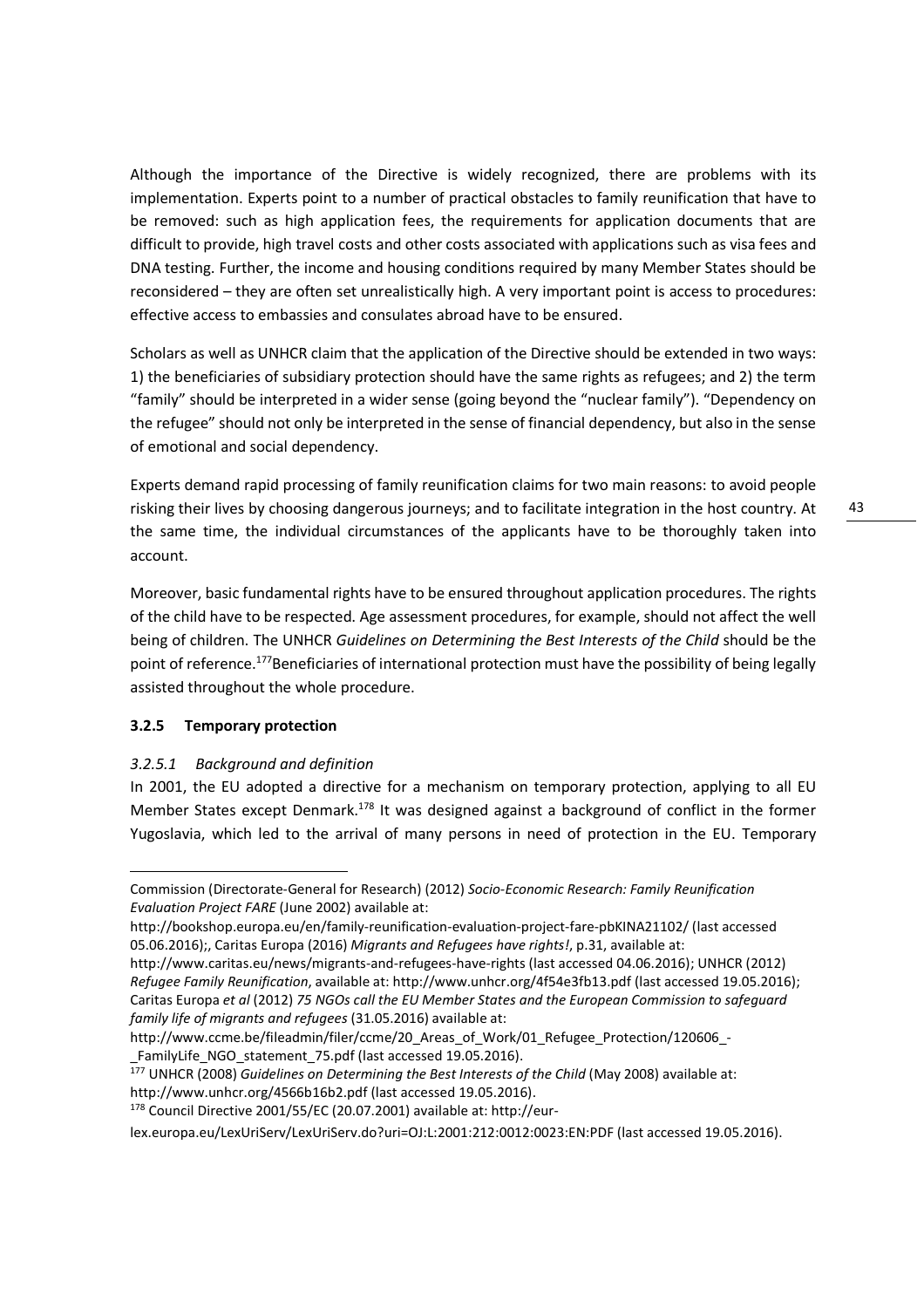protection (TP) is a procedure of an exceptional character designed for emergency situations, where a huge number of displaced persons (a so-called "mass influx") flee armed conflicts, violence or human right violations, and arrive at the same time – be it by spontaneous arrivals or evacuation programmes.<sup>179</sup> The rationale behind temporary protection is that in such emergency situations, individual refugee status determination is not immediately practicable.<sup>180</sup> It is thus replaced by a "generalised form of protection to all members of a large group".<sup>181</sup> Upon a proposal from the Commission, the European Council can establish a temporary protection regime with a qualified majority. The duration of temporary protection is foreseen to be one year. It may be extended by a maximum of two years when the reasons for the temporary protection regime persist. Member States have the duty to make access to the EU territory as easy as possible by facilitating visa obtainment.<sup>182</sup> The Directive includes a number of obligations towards the beneficiaries: the right to obtain a residence permit, access to employment, access to suitable accommodation, access to education (for minors), and the possibility of family reunification. The Directive foresees some elements of burden sharing between the Member States.<sup>183</sup>

The Directive has not yet been used. In the EU Migration Agenda, which sets out the short-term and long-term priorities of EU Asylum policies, it is not even mentioned.

#### 3.2.5.2 *Critical evaluation*

Experts and NGOs have generally welcomed the Directive and argue that it should be used. The UNHCR, the European Parliament<sup>184</sup> and civil society organisations have several times criticised the fact that it is not applied to the current situation in Europe. Many experts state that, given the high numbers of refugees, especially from Syria, who are trying to come to Europe or have already arrived, the activation of the Directive is long overdue.<sup>185</sup> The big advantage of the Directive is that it applies not

<sup>179</sup> Council Directive 2001/55/EC (20.07.2011) available at: http://eur-

lex.europa.eu/LexUriServ/LexUriServ.do?uri=OJ:L:2001:212:0012:0023:EN:PDF (last accessed 19.05.2016). <sup>180</sup> See http://www.ecre.org/topics/areas-of-work/protection-in-europe/81-temporary-protection.html (19.05.2016).

<sup>181</sup> http://www.ecre.org/topics/areas-of-work/protection-in-europe/81-temporary-protection.html (19.05.2016).

<sup>&</sup>lt;sup>182</sup> "The Member States shall, if necessary, provide persons to be admitted to their territory for the purposes of temporary protection with every facility for obtaining the necessary visas, including transit visas. Formalities must be reduced to a minimum because of the urgency of the situation. Visas should be free of charge or their cost reduced to a minimum." Article 8/3 of the Temporary Protection Directive, see Council Directive 2001/55/EC (20.07.2011) available at: http://eur-

lex.europa.eu/LexUriServ/LexUriServ.do?uri=OJ:L:2001:212:0012:0023:EN:PDF (last accessed 19.05.2016). 183 See Article 25, Directive 2001/55/EC (20.07.2011) available at: http://eur-

lex.europa.eu/LexUriServ/LexUriServ.do?uri=OJ:L:2001:212:0012:0023:EN:PDF (last accessed 19.05.2016). <sup>184</sup> See E. Giuld, C. Costello, M. Garlick and V. Moreno-Lax (2015) *Enhancing the Common European Asylum System* (Sept. 2015) p. 10, available at: https://www.ceps.eu/publications/enhancing-common-europeanasylum-system-and-alternatives-dublin (last accessed 05.06.2016).

<sup>185</sup> For this and the following, see for example, ECRE (2016) *Information Note on the Council Directive 2001/55EC*, available at: http://www.ecre.org/component/downloads/downloads/118.html (last accessed 19.05.2016); C. Orchard and D. Chatty (2014) *High time for Europe to offer temporary protection to refugees from Syria?*(02.10.2014) on *openDemocracy*, available at: https://www.opendemocracy.net/can-europe-make-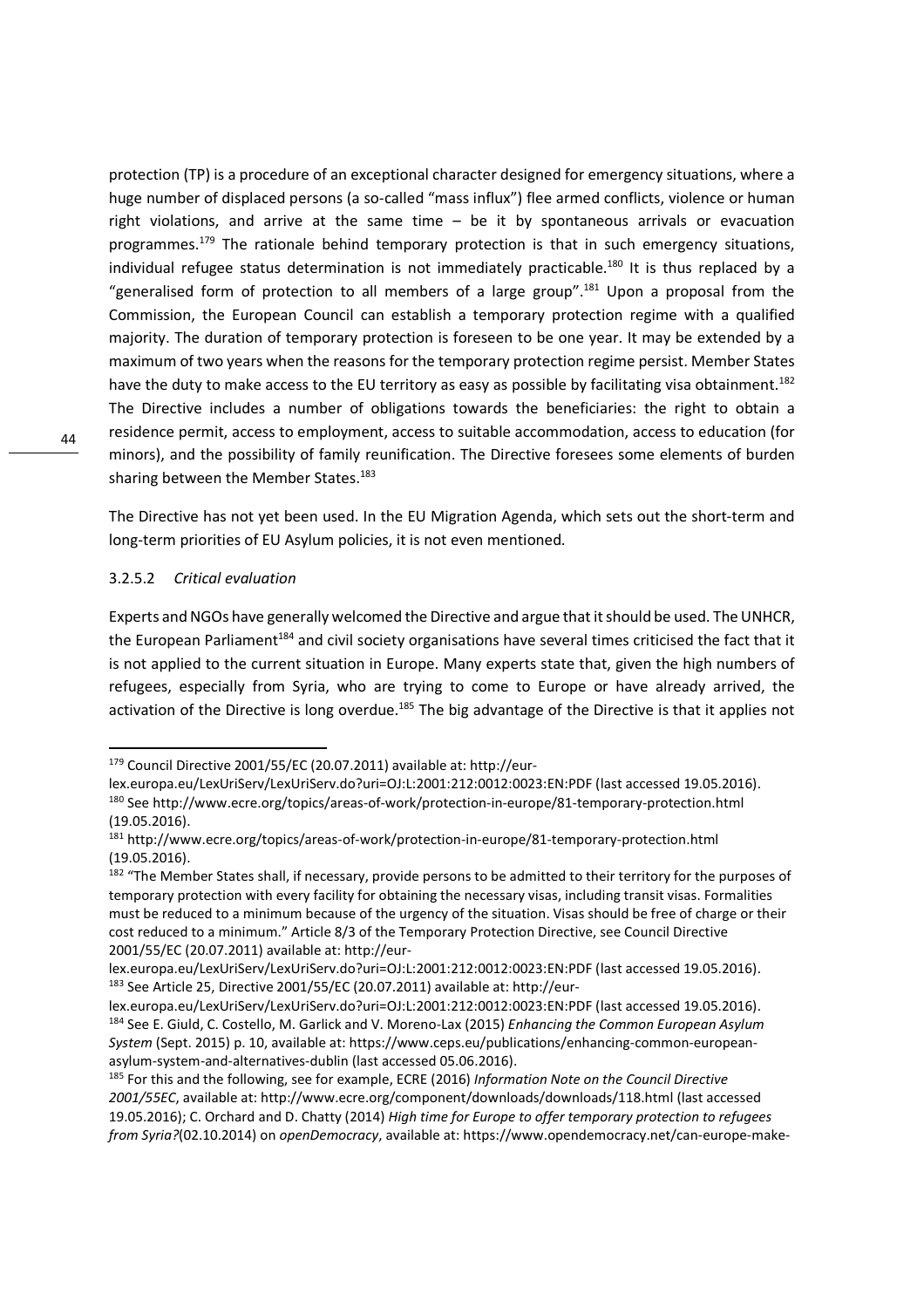only to people already in Europe, but also permits the entry of persons in need of protection to the EU via safe and legal entry channels – either through the provision of visas or through an assisted evacuation scheme. Given the broad definition of the categories of persons falling within the scope of the Directive ("displaced persons"), its use would help to protect a broad range of people, not only refugees within the meaning of the 1951 Convention. The fact that no status determination is needed would save time and resources. This would relieve the completely overburdened national asylum agencies, and would provide Member States with the necessary time for setting up a legally wellfounded and well organised registration system – instead of closing their borders. Temporary protection does not hinder refugees to seek for asylum. <sup>186</sup>Another advantage is that the programme would be launched EU-wide, thus contributing to responsibility sharing between EU Member States. Offering collective temporay protection for refugees fleeing from war and crimes against humanity would be a strong signal not only to the victims but also to the societies of EU Member States. The signal would be that temporary protection refugees will be protected and provided for a certain time, which will be used to prepare them for repatriation into safe and stable regions of their home countries, in particular by educating them in measures, procedures and techniques of reconciliation and reconstruction. Such a policy would also help to avoid a dramatic depopulation in Syria and Iraq that would aggravate the reconstruction of the region for decades. Since also many well-educated and prosperous people escaped decisive knowledge and infrastructure would be lost respectively missing.

However, there are a number of criticisms about the Directive.<sup>187</sup> First of all, while its use might help accelerate procedures, it does not help to solve the "reception crisis". Nevertheless, the precondition is that people are welcomed and accommodated by the Member States. Second, the beneficiaries of temporary protection are not granted the same rights as asylum seekers. Permission to work, for example, is limited, as is access to healthcare, which is only granted in emergency situations. However, the restriction of freedom of movement of the hosting state can be seen as an advantage in order to avoid free movement all over Europe with increasing challenges for the administration of refugees. The strongest challenge will be that people cannot stay for longer than three years with this status. It is very unlikely that people that flee to Europe from crisis regions, especially Syria, will be able to return before the expiry of this period. For this group in particular, prima facie recognition is a better tool: In a prima facie recognition procedure, a State may acknowledge refugee status of a large group of individuals, without an individual determination, where their claim to refugee status is manifest and based on similar grounds (see 2.2.5).

it/cynthia-orchard-dawn-chatty/high-time-for-europe-to-offer-temporary-protection-to (last accessed 19.05.2016); H. Tretter (2016) "Vorübergehender Schutz als möglicher Ausweg" (31.01.2016) *Die Presse*, available at: http://diepresse.com/home/recht/rechtallgemein/4915957/Fluchtlingskrise\_Vorubergehender-Schutz-als-moglicher-Ausweg (last accessed 19.05.2016). See also H. Tretter (ed.), *Temporary Protection für bosnische Flüchtlinge in Europa*, Volume I and II (2000, 2005) on the various functioning models of TP in several European states.

<sup>&</sup>lt;sup>186</sup> Artciel 17 Temporary Protection Directive: Persons enjoying temporary protection must be able to lodge an application for asylum at any time.

<sup>187</sup> For a critical evaluation of the Directive see, for example, ECRE (2016) *Information Note on the Council Directive 2001/55EC*, available at: http://www.ecre.org/component/downloads/downloads/118.html (last accessed 19.05.16).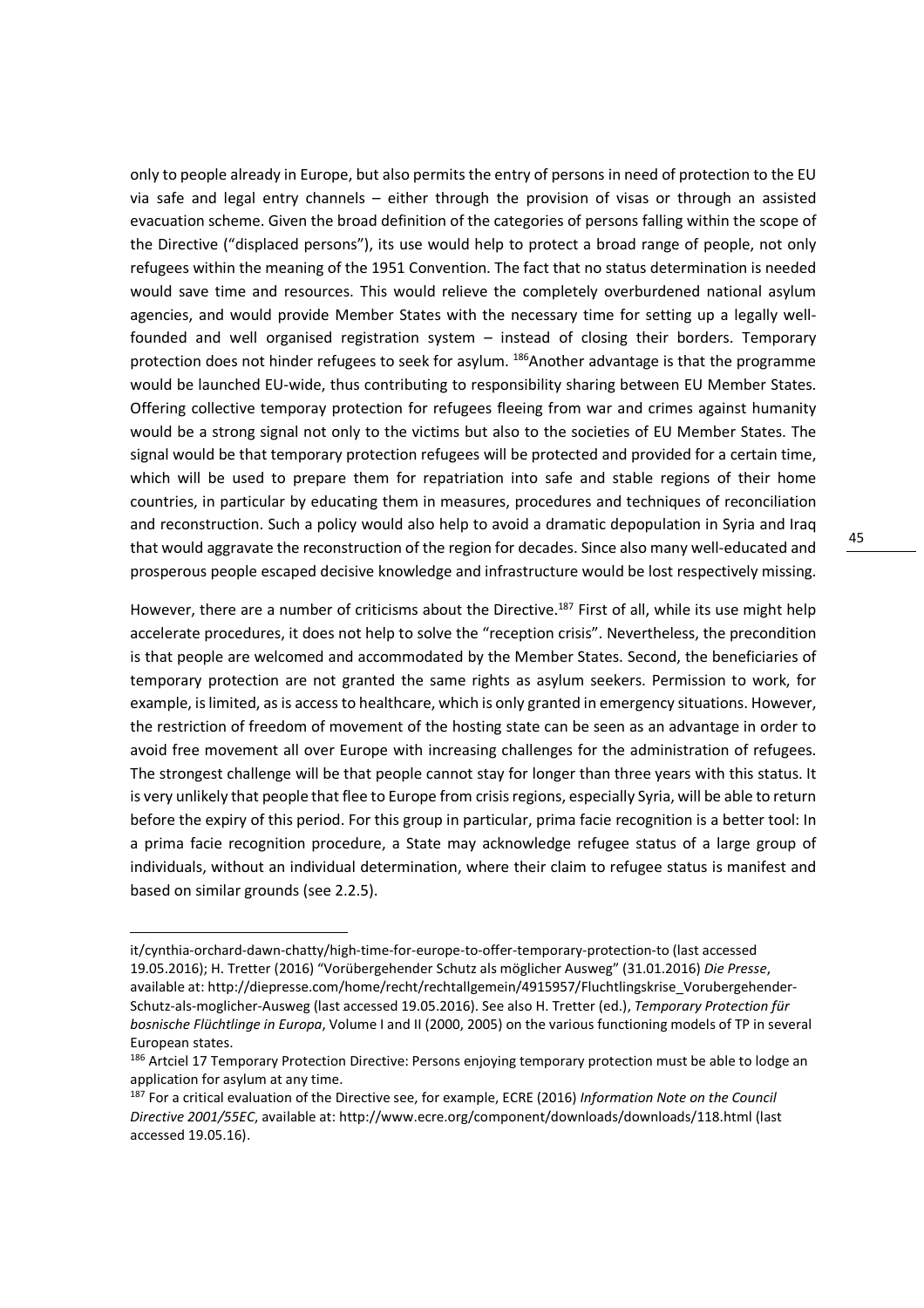Generally, the temporary protection status may mean even more uncertainty for people who are not able to return to their countries of origin, in terms of their being able to build a new life in Europe. Another problematic aspect could be the fact that the Directive does not include provisions on procedures. This might lead to differences between different EU Member States. The Directive also does not provide for the possibility of an appeal where temporary protection is denied.<sup>188</sup> On the other hand, taking into account the total collapse of the Dublin system with its strict and non-negotiable state obligations, the margin of appreciation which the Directive is offering to EU Member States might be a chance to encourage them to make common cause, to take over responsibility for TP refugees and to develop flexibly proper procedures and programmes which are in accordance with the standards of the Directive *and* with the legal and general framework of the hosting state.

<sup>188</sup> ECRE (2016) *Information Note on the Council Directive 2001/55EC*, available at: http://www.ecre.org/component/downloads/downloads/118.html (last accessed 19.05.2016).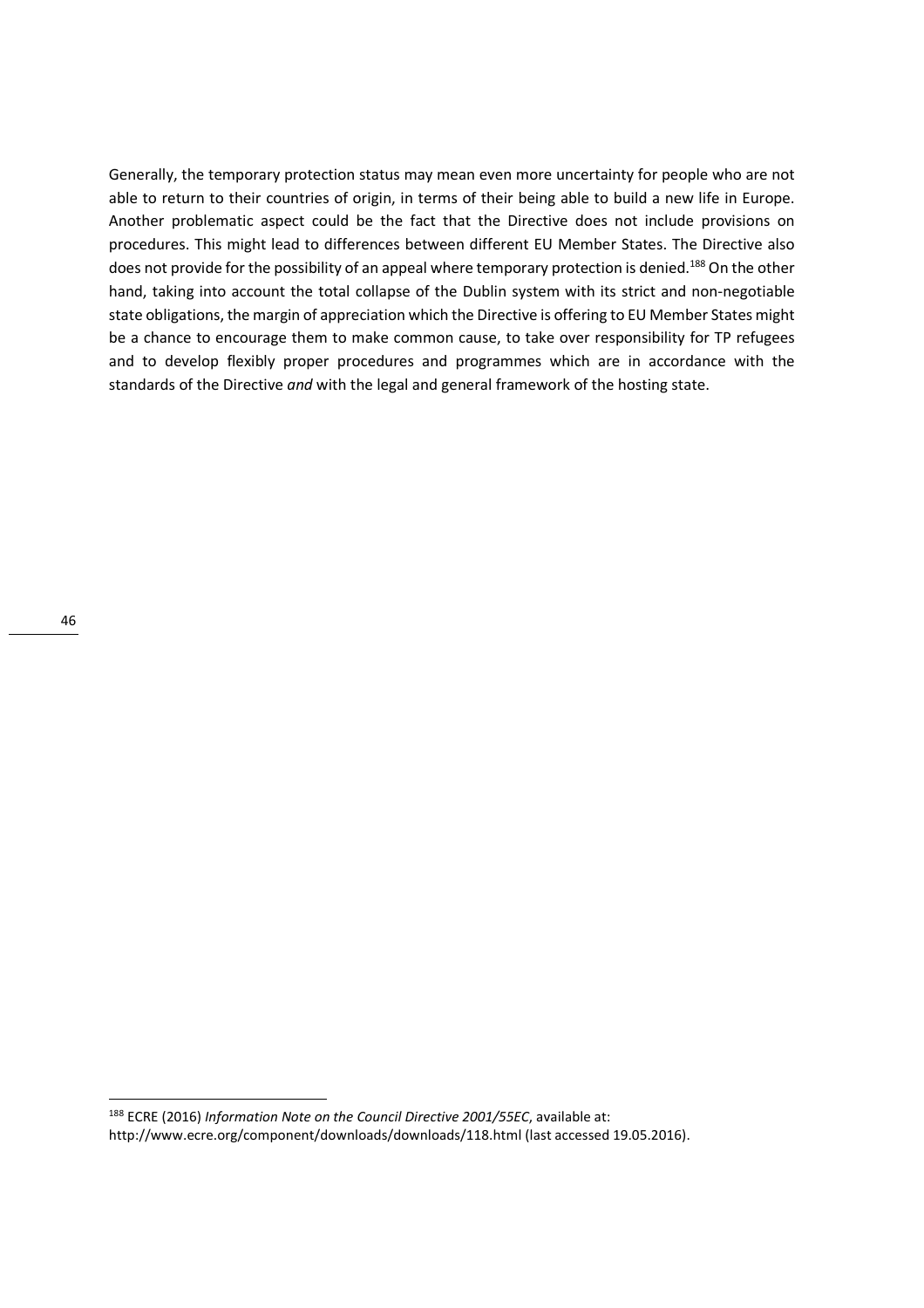# **4 To reform Dublin, or to go beyond Dublin? An allocation system favourable to the interests of persons in need of protection**

The so-called "Dublin system" has been subject to unanimous criticism from civil society organisations and academics, and there have been a series of key judgments from European and national courts revealing associated human rights abuses. However, the EU and its Member States have so far missed the opportunity to fundamentally rethink the system, leaving it unequipped to cope with today's migration realities in a way that is human rights oriented. After briefly describing the background of and the flaws in the Dublin system, we will present a number of elements that should be taken into account to better protect the fundamental rights of persons in need of protection.

## **4.1 Background and limitations**

The issue of allocating responsibility for international protection applications – first governed by the Dublin Convention,<sup>189</sup> and subsequently the Dublin II Regulation – is today regulated by the Dublin III Regulation.<sup>190</sup> This entered into force in all EU Member States, and all four Schengen associated countries, on 1 January 2014. The Dublin system works in parallel to the Eurodac.<sup>191</sup> a large-scale database storing the biometric data (fingerprints) of asylum seekers and migrants who have been apprehended in connection with irregular border crossings.

Civil society organisations and academics $192$  agree that Dublin has intrinsic flaws that require urgent and comprehensive reform. We share the following concerns.

# *Lack of harmonisation: a protection lottery*

<u>.</u>

The Dublin system is based on the use of the so-called "safe country" concept. This is the presumption that all EU Member States should be considered "safe", and offer the same level of protection. This presumption has proven to be widely wrong. The strong divergences in recognition rates, procedures and safeguards enjoyed by protection seekers during the determination of claims in different Member States, tell us that even today asylum-seekers entering the EU are subject to a "protection lottery".

European and domestic courts have played a key role in revealing the inconsistencies of the "safe country" concept. After the ECtHR`s leading judgment *M.S.S. v. Belgium and Greece*<sup>193</sup> opened the way,

<sup>&</sup>lt;sup>189</sup> Convention Determining the State Responsible for Examining Applications for Asylum lodged in one of the Member States of the European Communities ("Dublin Convention") (15.06. 1990) OJ C 254 , pp. 1-12.

<sup>190</sup> European Parliament and Council Regulation (EU) No 604/2013 (26.07.2013) p. 31–59.

<sup>&</sup>lt;sup>191</sup> European Parliament and Council Regulation (EU) No 604/2013 (26.07.2013) p. 1–30.

<sup>192</sup> JRS, Protection Interrupted (n 68); S. Fratzke (2015) *Not Adding Up: The Fading Promise of Europe's Dublin System* Brussels: Migration Policy Institute Europe; European Parliament – Policy Department (2014) New approaches, alternative avenues and means of access to asylum procedures for persons seeking international protection (Oct. 2014) available at:

http://www.europarl.europa.eu/RegData/etudes/STUD/2014/509989/IPOL\_STU%282014%29509989\_EN.pdf (last accessed 18.05.2016).

<sup>193</sup> ECtHR – *M.S.S. v Belgium and Greece*, Appl. No. 30696/09 (judgment) (21.11.2011).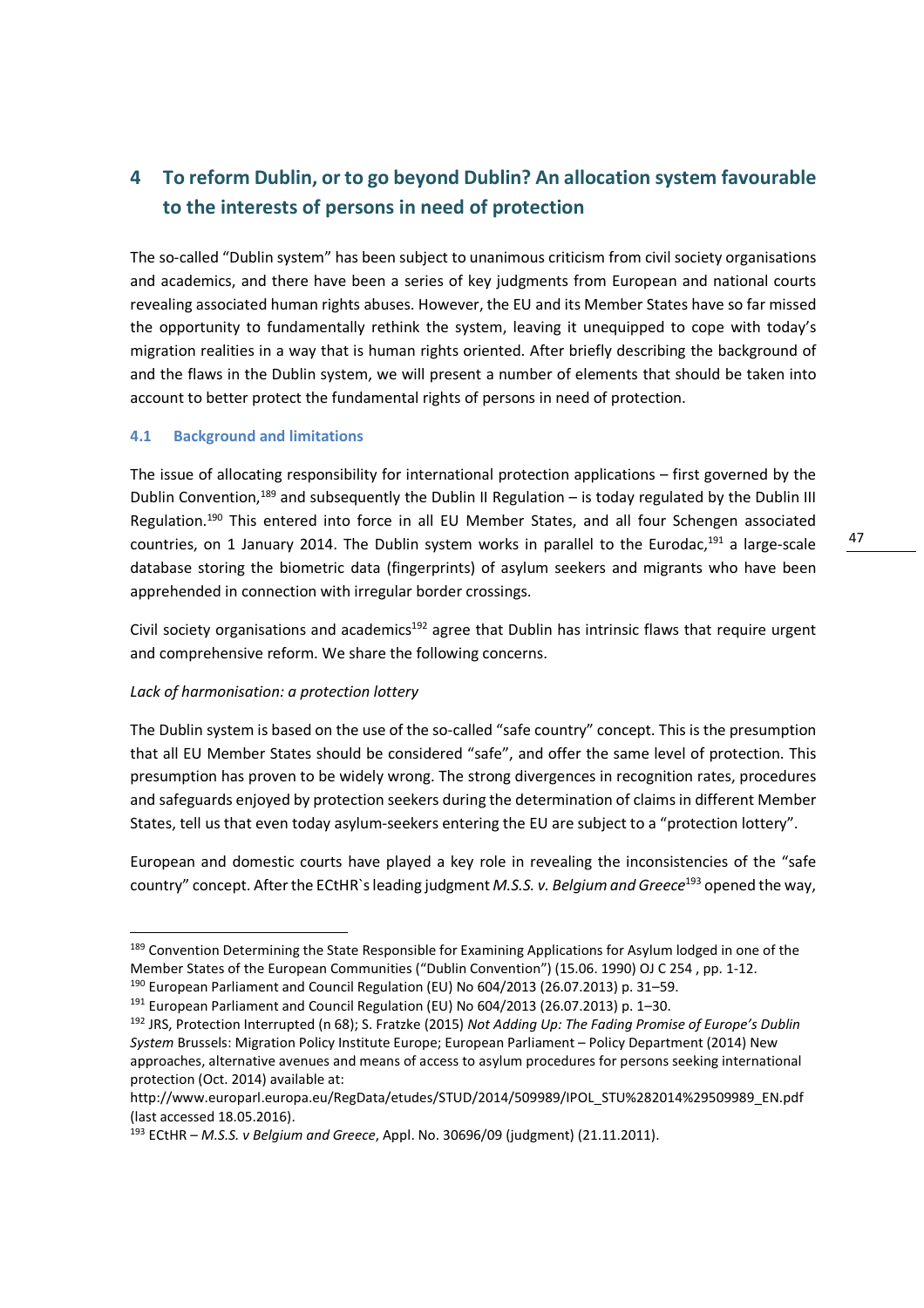a series of domestic and European judgments found Dublin transfers to certain Member States in violation of Article 3 ECHR or Article 4 EUCFR, due to the deficiencies of asylum procedures and reception conditions in the receiving countries.<sup>194</sup>

#### *Family unity criteria are too rarely applied*

The practical application of the "Dublin criteria" is particularly problematic. The Dublin III Regulation set up a number of hierarchical criteria for determining responsibility for applications for international protection. The primary criteria to be taken into considerations are those based on the best interest of any children (Article 8) and on family unity (Articles 9-11). These are followed by the criteria of issuance of residence documents or visas (Article 12), and the criteria of irregular entry or stay (Article 13). In addition to the abovementioned criteria, the Regulation further identifies: the "dependency" criterion (Article 16), a "discretionary" and a "humanitarian" clause (Article 17). These provide tools for MSs to further preserve family unity, offer protection to particularly vulnerable persons, and more in general mitigate the rigidity of the Dublin criteria.

The practical application of the criteria rarely respects this hierarchy. In particular, the recent evaluation of the Dublin III Regulation confirmed that the family unity criteria – the first in the hierarchy, and the only one to take into account the protection seekers' perspective – are too rarely applied. It also showed that the procedures for evaluating family connections are widely ineffective in practice.<sup>195</sup>

## *Uneven distribution: the lack of solidarity with key border states*

Contrary to the requirement that the interests of children and family unity are given precedence, Member States place a disproportionate emphasis on irregular entry and stay.<sup>196</sup> This has put particular pressure on the domestic systems of the Member States at the EU's external borders, which, due to their geographical location, are the main entry points into the EU. As a result, the system fails to ensure a fair and sustainable sharing of responsibilities amongst the EU Member States. This perceived unfairness at the heart of the Dublin rules has in practice encouraged both applicants *and* Member

<sup>194</sup> ECtHR – *Tarakhel v. Switzerland*, Appl. No. 29217/12 (judgment) (04.11.2014); *N.S v United Kingdom and M.E v Ireland* CJEU/C-411/10 and C-493/10 (decision) (21.12.2011). For a better overview on this topic see: European Legal Network on Asylum (2015) *Information Note Dublin transfers post-Tarakhel: Update on European case law and practice* (Oct 2015).

<sup>195</sup> European Commission (DG Migration and Home Affairs) (2016) *Evaluation of the Implementation of the Dublin III Regulation – Final Report* (18.03.2016) p. 31, available at: http://ec.europa.eu/dgs/homeaffairs/what-we-do/policies/asylum/examination-of-

applicants/docs/evaluation\_of\_the\_implementation\_of\_the\_dublin\_iii\_regulation\_en.pdf (last accessed 05.06.2016).

<sup>&</sup>lt;sup>196</sup> This has been again confirmed by the latest evaluation of the Dublin III Regulation. European Commission (DG Migration and Home Affairs) (2016) *Evaluation of the Implementation of the Dublin III Regulation – Final Report* (18.03.2016) p. 27, available at: http://ec.europa.eu/dgs/home-affairs/what-wedo/policies/asylum/examination-of-

applicants/docs/evaluation\_of\_the\_implementation\_of\_the\_dublin\_iii\_regulation\_en.pdf (last accessed 05.06.2016).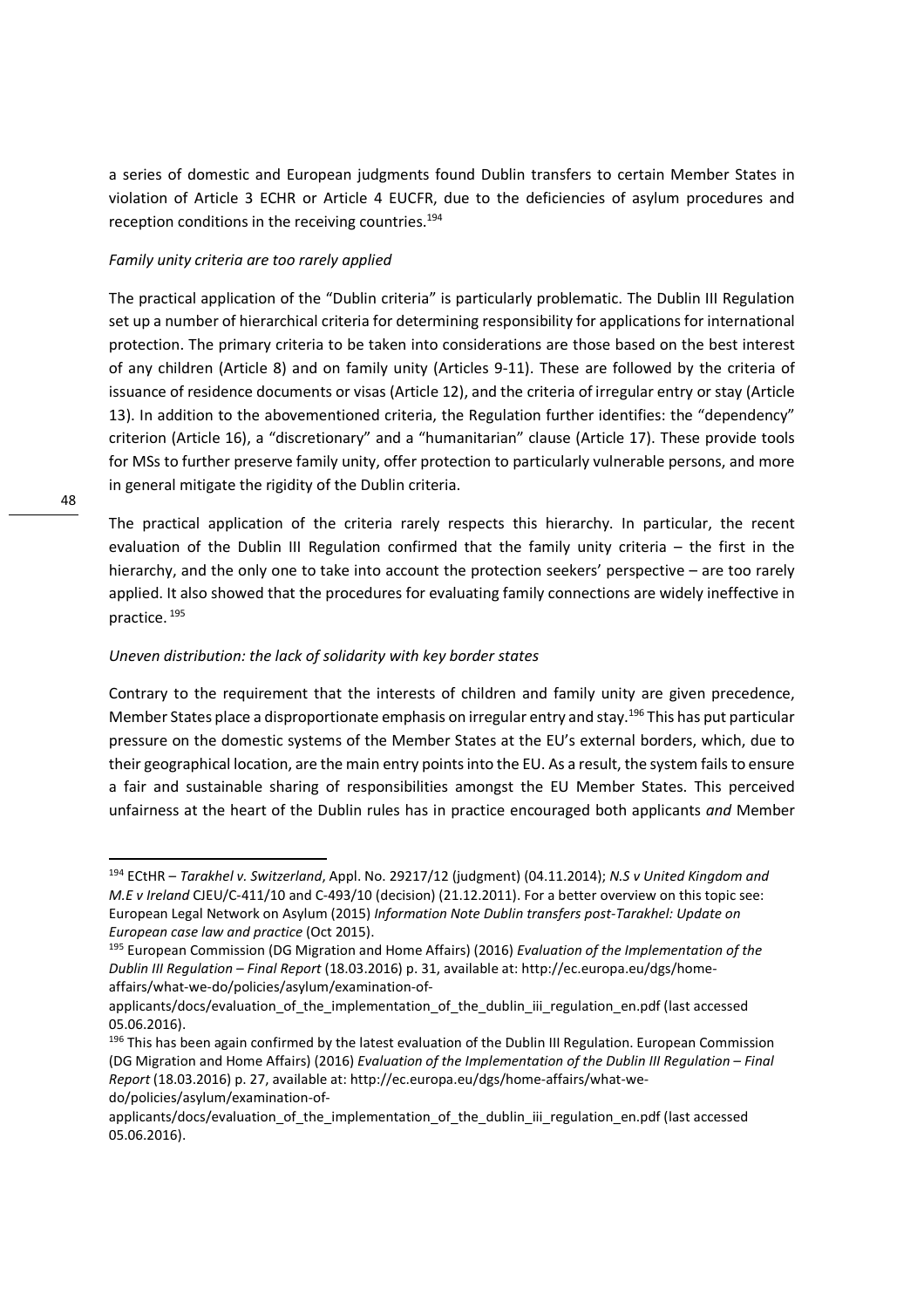States to "circumvent the system".<sup>197</sup> Lately, many Member States have resorted to a "wave through approach" while others have introduced temporary internal border controls and fences.

#### *Coercion*

<u>.</u>

The Dublin system is inherently and ever-increasingly linked to the wide use of coercion, such as detention, forced transfers from one Member State to another, and forced fingerprinting.<sup>198</sup> Considering the inherent vulnerability of protection seekers, these measures should be reduced as much as possible, as they may not only raise problems from a fundamental rights point of view, but are also likely to have a detrimental effect on the overall functioning of the system, affecting applicant cooperation and encouraging secondary movements and legal challenges to Dublin transfers.<sup>199</sup> As is widely pointed out in the literature,<sup>200</sup> in the long run such coercive approaches have repercussions for the applicants' chances to integrate and rebuild a new life. This not only has negative consequences for the applicant's future, but it also has negative implications for the host Member State, upon which the applicant is more likely to continue to be dependent financially.

#### *No proper mechanism to cope with emergency situations*

Finally, recent developments have demonstrated that the system is unequipped to deal with emergency situations and a sudden increase in arrivals. As a reaction to the recent large-scale arrivals, the Commission has adopted a new intra-EU emergency relocation mechanism,<sup>201</sup> and a so-called "hotspots approach". So far, however, the practical implementation of the relocation mechanism has been largely unsatisfactory. As of April 2016, out of the 160,000 applicants initially anticipated, only 1,145 had been relocated. This clearly illustrates that the measure has not found much favour among

<sup>&</sup>lt;sup>197</sup> Maiani, F. The Dublin III Regulation: A New Legal Framework for a More Humane System?, in: Chetail, V. De Bruycker,P and Maiani,F (2016): Reforming the Common European Asylum System: The New European Refugee Law, Brill/Nijhoff, p. 108.

<sup>198</sup> European Commission (2015) Commission *Staff Working Document on Implementation of the Eurodac Regulation as regards the obligation to take fingerprints* (27.5.2015). For an analysis on the obligation to fingerprint from a fundamental rights perspective see: FRA (2015) *Fundamental rights implications of the obligation to provide fingerprints for Eurodac* (May 2015, available at:

http://fra.europa.eu/sites/default/files/fra\_uploads/fra-2015-fingerprinting-focus-paper\_en.pdf (last accessed 05.06.2016).

<sup>&</sup>lt;sup>199</sup> Maiani, F, The Dublin III Regulation: A New Legal Framework for a More Humane System?, in: Chetail, V, De Bruycker,P and Maiani,F (2016): Reforming the Common European Asylum System: The New European Refugee Law, Brill/Nijhoff, p. 110.

<sup>&</sup>lt;sup>200</sup> ECRE, Sharing Responsibility for Refugee Protection in Europe: Dublin Reconsidered, March 2008, at 25-29; Amnesty International, Lives adrift. Refugees and migrants in peril in the central Mediterranean, September 2014, p. 60; Jesuit Refugee Service, Rescued What Next? Protection Seekers Stranded In Sicily, October 2014; S. Fratzke, Not Adding Up: The Fading Promise of Europe's Dublin System, cit, pp. 20 e 25. For a wider perspective, see also T.A. Aleinikoff (2015) *Policy Brief From Dependence to Self-Reliance: Changing the Paradigm in Protracted Refugee Situations*, (May 2015) Washington DC: Migration Policy Institute. 201 Council Decision (EU) 2015/1601 (22.09.2015); and Council Decision (EU) 2015/1523 (14.09.2015).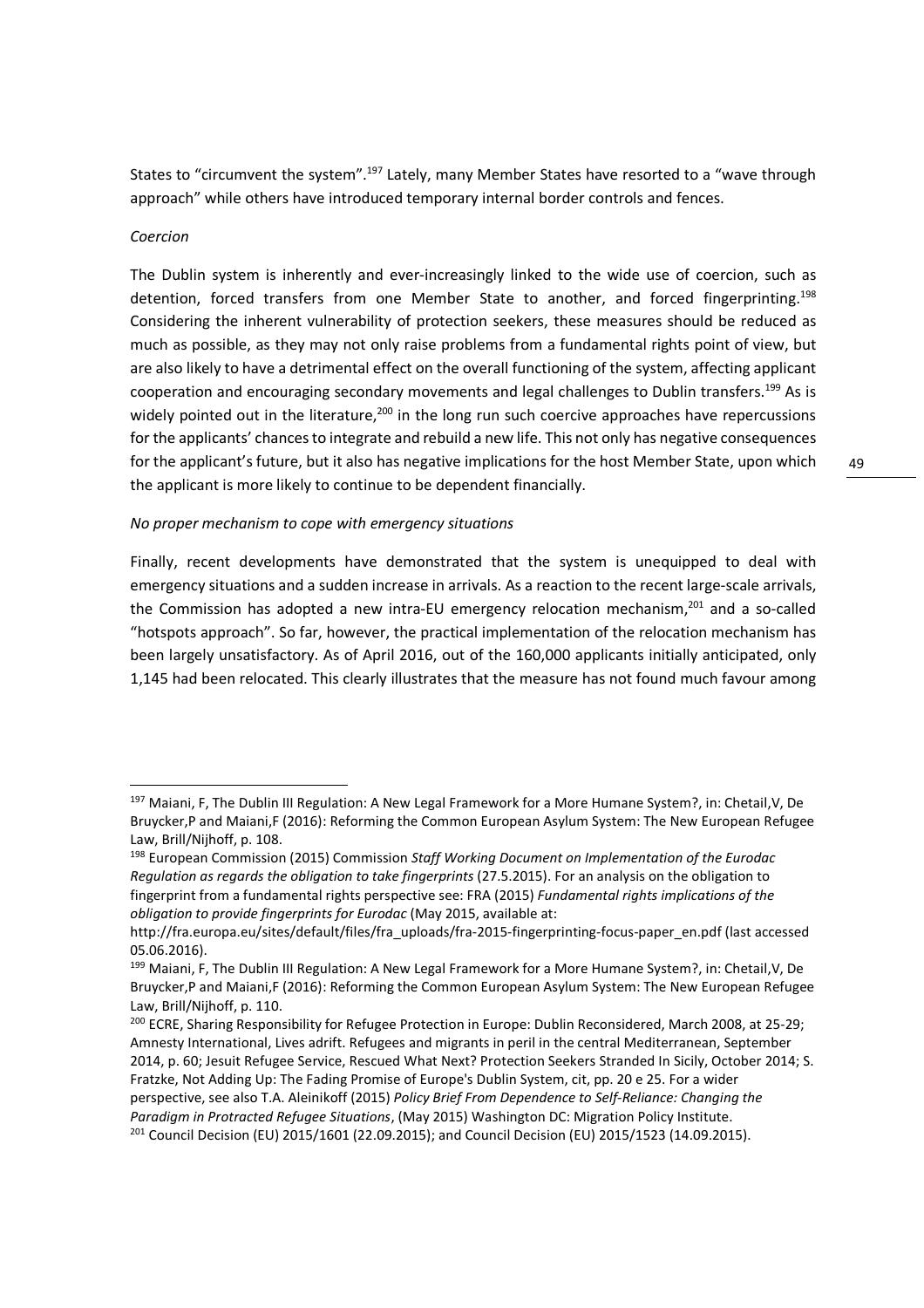Member State, some of whom have requested temporary suspensions,<sup>202</sup> have decided not to participate at all,<sup>203</sup> or have even challenged it before the CJEU.<sup>204</sup>

Moreover, the mechanism seems to repeat the same mistakes of Dublin in so far as it does not take into account the applicants' preferences.<sup>205</sup> This has resulted in significant numbers of migrants refusing to cooperate with authorities for the purpose of fingerprinting,<sup>206</sup> as well as in migrants being detained in closed centres in inadequate conditions. Similar concerns can be raised for so-called "hotspots", which have been criticised by civil society organisations for having an unclear legal basis, for having grossly inadequate reception conditions and inadequate opportunities to access procedures.<sup>207</sup>

All of these factors have had serious repercussions on the overall functioning of the Dublin system, as well as long-lasting consequences on the level of mutual trust between Member States. They therefore require urgent action.

<sup>&</sup>lt;sup>202</sup> This is for example the situation of Austria. Austria benefits from a temporary suspension of the relocation of up to 30 per cent of applicants allocated to Austria under Council Decision (EU) 2015/1601. As a consequence Austria has a one year suspension for the relocation of 1 065 persons. Austria however should still be relocating (and submitting pledges for) the remaining allocations.

<sup>203</sup> European Commission (2016) *Second report on relocation and resettlement* (12.04.2016) p. 3, available at: http://ec.europa.eu/dgs/home-affairs/what-we-do/policies/european-agenda-migration/proposalimplementation-package/docs/20160412/communication\_second\_report\_relocation\_resettlement\_en.pdf (last accessed 19.05.2016).

<sup>204</sup> *Slovakia v Council* C-643/15 (15.01.2016); *Hungary v Council* C-647/15 (15.01.2016); see also Z. Vikarska (2015) "The Slovak Challenge to the Asylum-Seekers' Relocation Decision: A Balancing Act" (29.12.2015) in *EU Law Analysis*, available at: http://eulawanalysis.blogspot.co.at/2015/12/the-slovak-challenge-to-asylumseekers.html (last accessed 05.06.2016).

<sup>205</sup> V. Moreno-Lax (2015) Europe in Crisis: Facilitating Access to Protection, (Discarding) Offshore Processing and Mapping Alternatives for the Way Forward, *Red Cross EU Office*, p. 14, available at:

http://reliefweb.int/sites/reliefweb.int/files/resources/Europe%20in%20Crisis\_Dr%20Moreno.pdf (last accessed 19.05.2016).

<sup>&</sup>lt;sup>206</sup> Italian Parliamentary Commission for the Protection and Promotion of Human Rights (2016) "Report on Centres for Identification and Expulsion [Rapporto Sui Centri Di Identificazione Ed Espulsione]" (Feb, 2016) p. 22, available at:

https://www.senato.it/application/xmanager/projects/leg17/file/repository/commissioni/dirittiumaniXVII/rap porto\_cie.pdf (last accessed 05.06.2016).

<sup>&</sup>lt;sup>207</sup> See European Council on Refugees and Exiles (ECRE) and the European Legal Network on Asylum (ELENA) *letter to the Commissioner for Migration, Home Affairs and Citizenship, European Commission (25.01.2016)* available at :

http://www.accem.es/ficheros/documentos/pdf\_noticias/2016\_pdf/ELENA%20letter%20relocationhotspots%20EC.pdf (last accessed 05.06.2016); and European Parliament – Policy Department *On the frontline: the hotspot approach to managing migration* (May 2016) available at:

http://www.europarl.europa.eu/RegData/etudes/STUD/2016/556942/IPOL\_STU(2016)556942\_EN.pdf (last accessed 05.06.2016).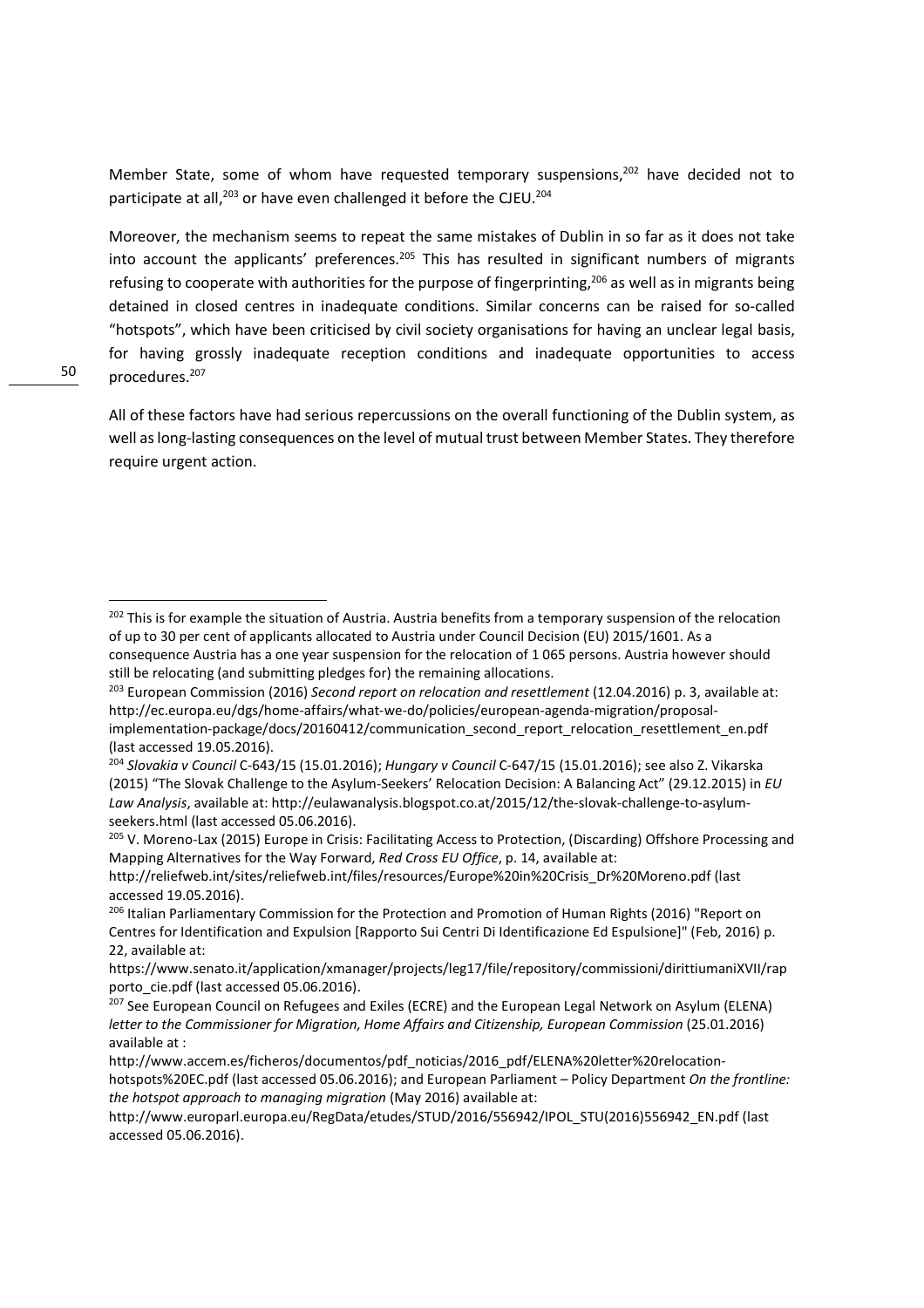#### **4.2 Reforming the Dublin system in line with fundamental rights**

<u>.</u>

The above mentioned relocation measures put forward by the Commission are only temporary measures aimed at coping with an emergency situation.<sup>208</sup> They do not address the more profound concerns attaining to the Dublin system. For years, civil society, academia and think-thanks have presented different ideas on how to change the Dublin system.<sup>209</sup> They argue that there is a need to radically reform the present situation by rethinking the system from its foundations.<sup>210</sup>

The Commission appears to have taken up some of this criticism in its Communication of April 2016, which initially tabled two different options for reforming the Dublin system.<sup>211</sup> The first would have aimed at supplementing the current system with a corrective fairness mechanism. The second would have set up a new system for allocating asylum applications in the EU based on a distribution key. Perhaps unsurprisingly, when putting forward a proposal for a recast Dublin Regulation (Dublin IV proposal), $^{212}$  the Commission opted for the less ambitious option, i.e. "corrective fairness option", $^{213}$ 

<sup>208</sup> Council Decision (EU) 2015/1601 (22.09.2015); and Council Decision (EU) 2015/1523 (14.09.2015).  $209$  Amongst others the following studies have been conducted: European Parliament – Policy Department (2010) *What system of burden-sharing between Member States for the reception of asylum seekers?* (22.01.2010) available at: http://www.europarl.europa.eu/RegData/etudes/etudes/join/2010/419620/IPOL-LIBE\_ET(2010)419620\_EN.pdf (last accessed 05.06.2016); European Parliament – Policy Department (2014) *New approaches, alternative avenues and means of access to asylum procedures for persons seeking international protection* (Oct. 2014) available at:

http://www.europarl.europa.eu/RegData/etudes/STUD/2014/509989/IPOL\_STU%282014%29509989\_EN.pdf (last accessed 18.05.2016); and European Commission (2013) *Study on the Feasibility and legal and practical implications of establishing a mechanism for the joint processing of asylum applications on the territory of the EU* (13.02.2013) available at: http://ec.europa.eu/dgs/home-affairs/e-

library/documents/policies/asylum/common-procedures/docs/jp\_final\_report\_\_final\_en.pdf (last accessed 05.06.2016).

<sup>&</sup>lt;sup>210</sup> For a comprehensive overview of the alternative approaches to the Dublin system see: R. Williams (2015) *Beyond Dublin: A Discussion Paper for the Greens/EFA in the European Parliament* (18.03.2015) available at: http://www.greens-efa.eu/fileadmin/dam/Documents/Policy\_papers/Beyond\_Dublin\_paper\_final.pdf (last accessed 05.06.2016).

<sup>211</sup> European Commission (2016) *Communication – Towards A Reform Of The Common European Asylum System And Enhancing Legal Avenues To Europe* (06.04.2016) available at: http://ec.europa.eu/dgs/homeaffairs/what-we-do/policies/european-agenda-migration/proposal-implementation-

package/docs/20160406/towards\_a\_reform\_of\_the\_common\_european\_asylum\_system\_and\_enhancing\_leg al\_avenues\_to\_europe\_-\_20160406\_en.pdf (last accessed 05.06.2015).

 $212$  European Commission (2016) Proposal for a Regulation establishing the criteria and mechanisms for determining the Member State responsible for examining an application for international protection lodged in one of the Member States by a third-country national or a stateless person (recast) (04.05.2016) available at: http://ec.europa.eu/dgs/home-affairs/what-we-do/policies/european-agenda-migration/proposalimplementation-package/docs/20160504/dublin\_reform\_proposal\_en.pdf (last accessed 05.06.2016).

<sup>&</sup>lt;sup>213</sup> European Commission (2016) Proposal for a Regulation establishing the criteria and mechanisms for determining the Member State responsible for examining an application for international protection lodged in one of the Member States by a third-country national or a stateless person (recast) (04.05.2016) available at: http://ec.europa.eu/dgs/home-affairs/what-we-do/policies/european-agenda-migration/proposalimplementation-package/docs/20160504/dublin\_reform\_proposal\_en.pdf (last accessed 05.06.2016)..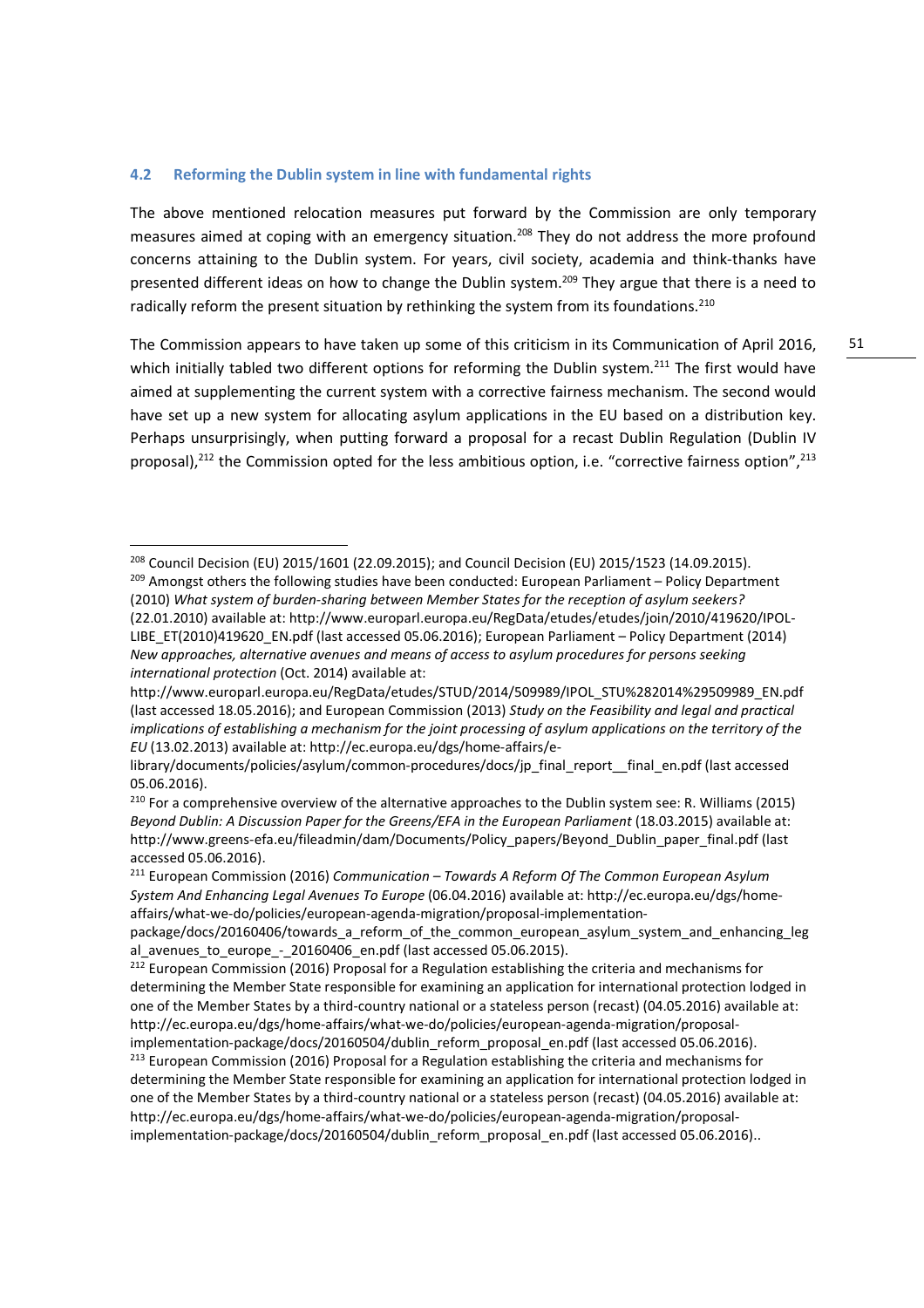and for a series of amendments aimed at "streamlining the Dublin Regulation and improving its efficiency".

It is, of course, too early to draw any conclusions. However, we believe that the following should be taken into account in any future reform of the Dublin system in order for it to be compatible with fundamental rights.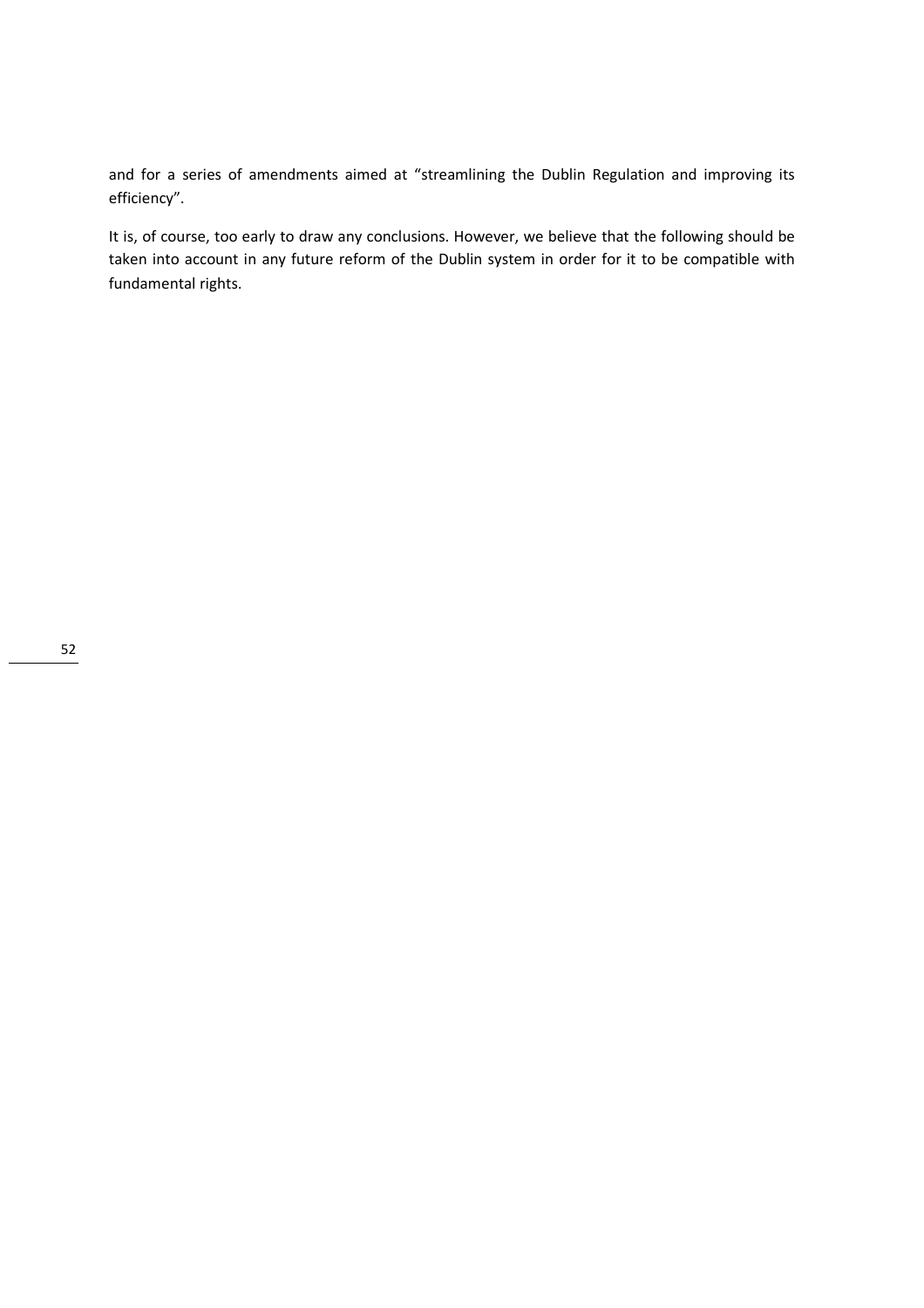# *1. Make the best interests of the child and family unity considerations an absolute priority*

In light of the UNCRC, Article 8 ECHR, and Article 24 EUCFR, any future allocation system must give primary consideration to the best interest of the child in the case of both accompanied and unaccompanied minors. Minors are particularly vulnerable and their situation must be given special consideration.

Provided that it is in the best interest of the child, Member States should always reunite children with their families. In the absence of a family member or a relative, and in cases of multiple applications, responsibility should be allocated according to the CJEU judgment in *MA and others*: <sup>214</sup> i.e. the Member State where the unaccompanied minor is physically present – where he/she most recently applied – should be responsible. Transferring unaccompanied minors from one state to another runs counter to the best interest of the child as it further delays access to procedures and, therefore, the care and attention children need. In this regard, the latest proposal of the Commission is problematic as it suggests that in such situations "the Member State of *first* application" should be responsible for an unaccompanied minor, "unless this is not in the best interests of the minor". This ignores the CJEU judgment in *MA and others*.<sup>215</sup> Moreover, we believe that the Commission should go back to its 2014 proposal<sup>216</sup> that when an unaccompanied minor has not yet applied in the Member State where he/she is physically present, the authorities should be under an obligation to "inform" the child of the possibility of applying for international protection there, and give him/her an "effective opportunity" to apply.

Similarly, in accordance with Article 8 ECHR and Article 7 EUCFR, any new mechanism for the allocation of responsibilities amongst Member States should give absolute priority to the right to respect for private and family life. In this regard, we welcome the May 2016 Dublin IV proposal, to extend the definition of family members to sibling/s of the applicant and family relations formed after leaving the country or origin but before arrival in EU territory. However, further steps should include: closer monitoring to ensure the correct application of the family unity criteria; facilitating family tracing procedures; and more realistic evidentiary requirements for proving family connections.

# *2. Priority given to verifiable individual preferences*

<u>.</u>

As established by the 1979 recommendation of the Executive Committee, refugee's preferences "as regards the country in which he wishes to seek asylum […] should as far as possible be taken into

http://ec.europa.eu/transparency/regdoc/rep/1/2014/EN/1-2014-382-EN-F1-1.Pdf (last accessed 05.06.2016).

<sup>&</sup>lt;sup>214</sup> R (MA and others) v Secretary of State for the Home Department CJEU/C-648/11 (judgment) (06.06.2013). <sup>215</sup> R (MA and others) v Secretary of State for the Home Department CJEU/C-648/11 (judgment) (06.06.2013). <sup>216</sup> European Commission (2014) Proposal for a Regulation a Regulation of the European Parliament and of the Council amending Regulation (EU) No 604/2013 as regards determining the Member State responsible for examining the application for international protection of unaccompanied minors with no family member, sibling or relative legall present in a Member State (26.06.2014) available at: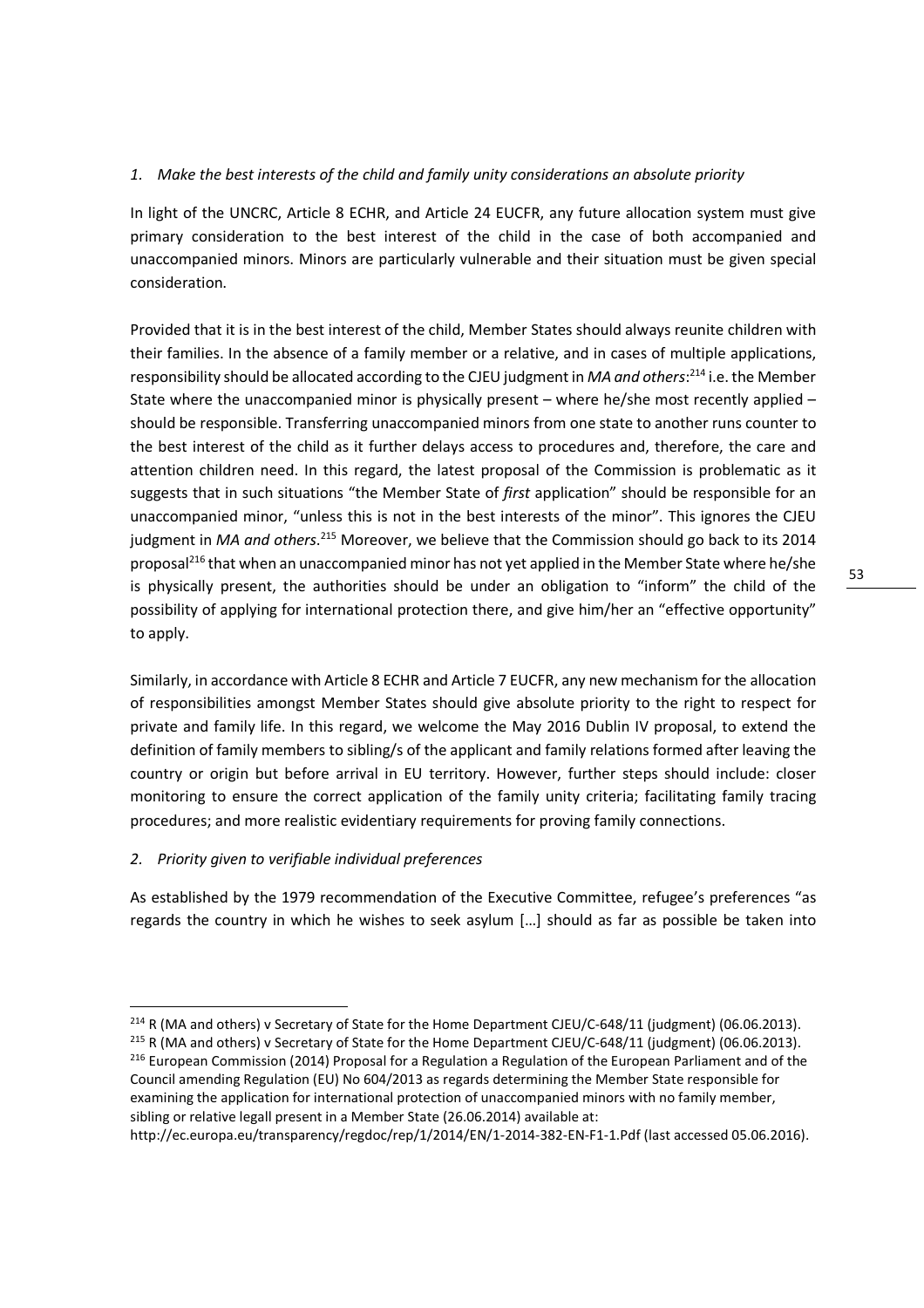account."<sup>217</sup> On the basis of this recommendation, a consortium of NGOs proposed to allocate responsibility according to the "free choice" of the asylum seeker,<sup>218</sup> with the aim of establishing a more "equitable, solidarity-based system of sharing responsibility". According to this proposal, the Member State responsible will be the one where the applicant voluntarily decides to lodge an application.<sup>219</sup> While this approach would certainly overcome the problem of coercion, it would, however, not necessarily solve the issue of the fair sharing of responsibilities amongst Member States. This could entail the risk that Member States would engage in a "race to the bottom", voluntarily worsening standards in terms of procedures and reception conditions, in order not to become the main destination country.

In contrast, we find the approach recently proposed by the International Institute of Humanitarian Law, under the symbolic name "Athens Regulation", very interesting.<sup>220</sup> Their model would be to align the allocation of responsibility for the international protection of applicants with the general principles for the determination of jurisdiction used in civil, commercial and criminal matters. The determination of jurisdiction in asylum procedures would therefore be identified on the basis of the "material connection of a situation or a person with the State's legal order and territory, and the need to ensure an efficient and speedy development of the legal procedure". Similar to the free choice model, this approach tries to remove coercion, however it does so by identifying *objective, verifiable and genuine* links between the applicant and a particular Member State. As "relevant substantial links" the author mentions the presence of family members or relatives, evidence of past work experience, professional qualifications obtained from a certain country, knowledge of languages, or the existence of a local sponsor. The authors suggest that such links should be identified with the support of asylum liaison officers and EASO experts. Only when there are no substantial links should a mandatory quota approach – based upon the reception capacity of each Member State – be applied.

We support this proposal and believe that objective, verifiable and genuine links, such as those proposed by the International Institute of Humanitarian Law, could represent a valid alternative to current practice.

#### *3. A distribution key subsidiary to family and other applicants' links*

<sup>&</sup>lt;sup>217</sup> Excom Conclusion No. 15 (XXX) - 1979 Refugees without an Asylum Country;, UNHCR (2001) Revisiting the Dublin Convention: Some Reflections by UNHCR in Response to the Commission Staff Working Paper (19.01.2001) p. 5.

<sup>218</sup> Pro Asyl (ed.) *Memorandum – Allocation of refugees in the European Union: for an equitable, solidaritybased system of sharing responsibility* (Mar. 2013) available at https://www.proasyl.de/wp-

content/uploads/2013/03/Memorandum\_Dublin\_engl.pdf (last accessed 05.06.2016).

<sup>&</sup>lt;sup>219</sup> See Excom Conclusion No. 15 (XXX) - 1979 Refugees without an Asylum Country;, UNHCR (2001) Revisiting the Dublin Convention: Some Reflections by UNHCR in Response to the Commission Staff Working Paper (19.01.2001) p. 5; also UN Human Rights Council (2015) Report of the Special Rapporteur of Human Rights for Migrants A/HRC/29/36, § 66.

<sup>&</sup>lt;sup>220</sup> M. Di Filippo (2016) *Policy Brief - From Dublin to Athens: A Plea for a Radical Rethinking of the Allocation of Jurisdiction in Asylum Procedures* (Jan. 2016) available at http://statewatch.org/news/2016/feb/eu-fromdublin-to-athens-reforming-dublin-reg-1-16.pdf (last accessed 05.06.2016).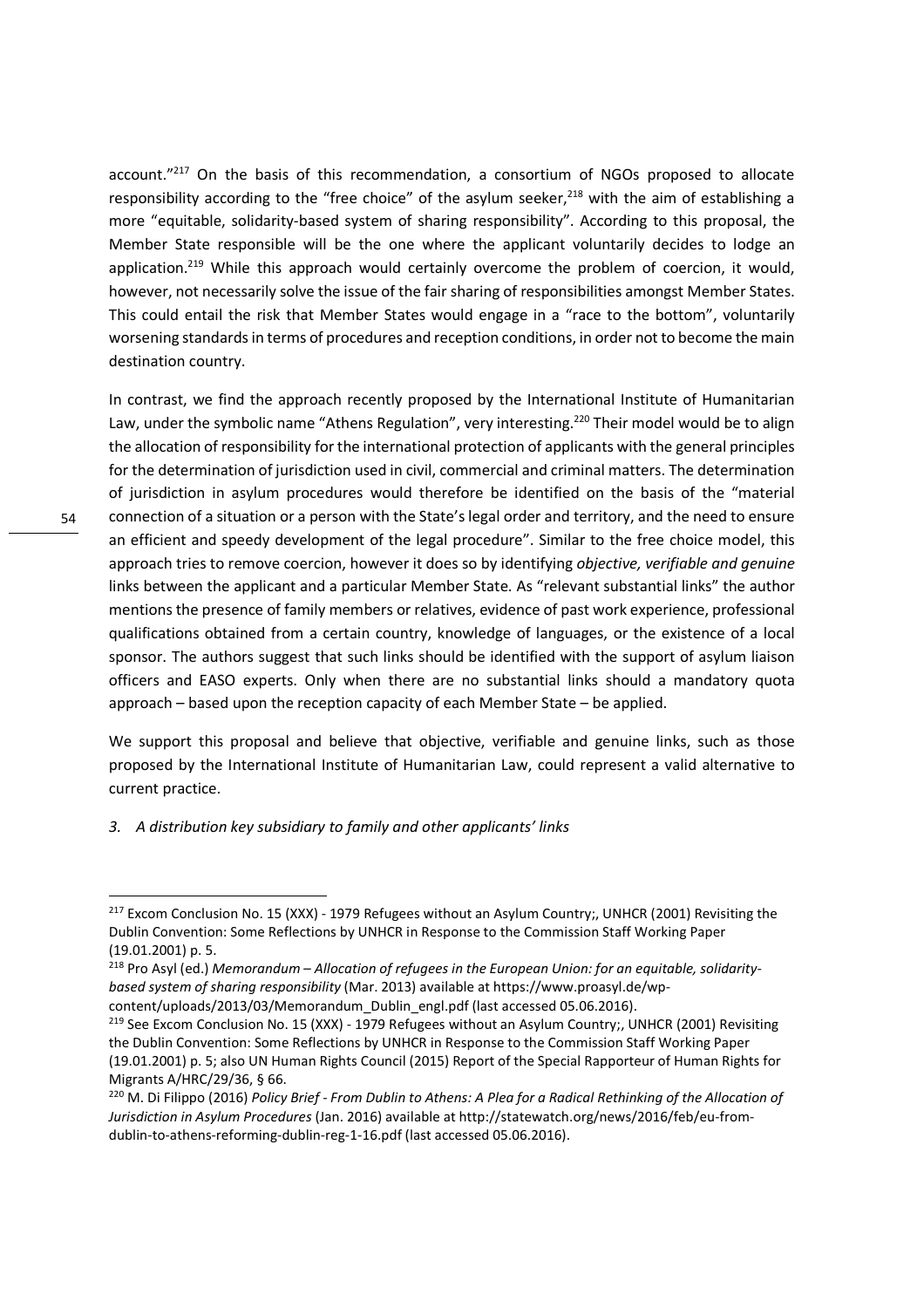In order to ensure that a new system is fairer not only for applicants but also for Member States, family unity criteria and criteria based on other verifiable individual preferences could be combined with a quota approach or a distribution key. These would be applied where an applicant has no substantial link to an EU Member State, or if the Member State concerned is already disproportionally burdened.<sup>221</sup>

A *pure* distribution key approach risks reproducing the same mistakes of the present system, by not properly taking into consideration the applicants' perspective. This would, again, risk encouraging secondary movements and poorer cooperation between applicants and authorities: for example as has been the case with fingerprinting in the emergency relocation scheme.<sup>222</sup>

However a *subsidiary* distribution key approach applying where an applicant has no substantial link to an EU Member State, or if the Member State concerned is already disproportionally burdened could mitigate this problem.<sup>223</sup>

There are a number of proposals as to the factors that should be taken in consideration in a possible distribution key. Some of these are based on the German model (population size, size of the Member State territory, and GDP).<sup>224</sup> Others, such the one used by the Commission in the emergency relocation mechanism, introduce some variations (the size of the population; GDP; average number of spontaneous asylum applications; number of resettled refugees per one million inhabitants over the period 2010-2014; unemployment rate).<sup>225</sup> It is not the purpose of this study to outline a viable distribution key. However we share the view of the European Parliament that any distribution key should be "based on appropriate indicators relating to Member States' reception and integration capacities, such as Member States' GDP, population and surface area and beneficiaries' best interest and integration prospects".<sup>226</sup>

<sup>221</sup> M. Di Filippo (2016) *Policy Brief - From Dublin to Athens: A Plea for a Radical Rethinking of the Allocation of Jurisdiction in Asylum Procedures* (Jan. 2016) available at http://statewatch.org/news/2016/feb/eu-fromdublin-to-athens-reforming-dublin-reg-1-16.pdf (last accessed 05.06.2016).

<sup>&</sup>lt;sup>222</sup> Italian Parliamentary Commission for the Protection and Promotion of Human Rights (2016) "Report on Centres for Identification and Expulsion [Rapporto Sui Centri Di Identificazione Ed Espulsione]" (Feb, 2016) p. 22, available at:

https://www.senato.it/application/xmanager/projects/leg17/file/repository/commissioni/dirittiumaniXVII/rap porto cie.pdf (last accessed 05.06.2016).

<sup>&</sup>lt;sup>223</sup> M. Di Filippo (2016) *Policy Brief - From Dublin to Athens: A Plea for a Radical Rethinking of the Allocation of Jurisdiction in Asylum Procedures* (Jan. 2016) available at http://statewatch.org/news/2016/feb/eu-fromdublin-to-athens-reforming-dublin-reg-1-16.pdf (last accessed 05.06.2016).

<sup>&</sup>lt;sup>224</sup> The German distribution key is based on three criteria: E. R. Thielmann (2003) "Between Interests and Norms: Explaining Burden-Sharing in the European Union" in: *Journal of Refugee Studies*, Vol. 16, No. 3, pp253- 273, available at: http://personal.lse.ac.uk/thielema/Papers-PDF/JRS-16-3-BS-Interests-Norms.pdf (last accessed 05.06.2016).

<sup>225</sup> For a detailed analysis see International Centre for Migration Policy Development (2014) *An Effective Asylum Responsibility-Sharing Mechanism* (Oct. 2014) available at:. http://www.icmpd.org/fileadmin/ICMPD-Website/ICMPD\_General/Publications/2014/ICMPD\_TP\_Responsiblity\_Sharing\_October\_FINAL.pdf (last accessed 05.06.2016).

<sup>&</sup>lt;sup>226</sup> European Parliament (2012) Resolution on enhanced intra-EU solidarity in the field of asylum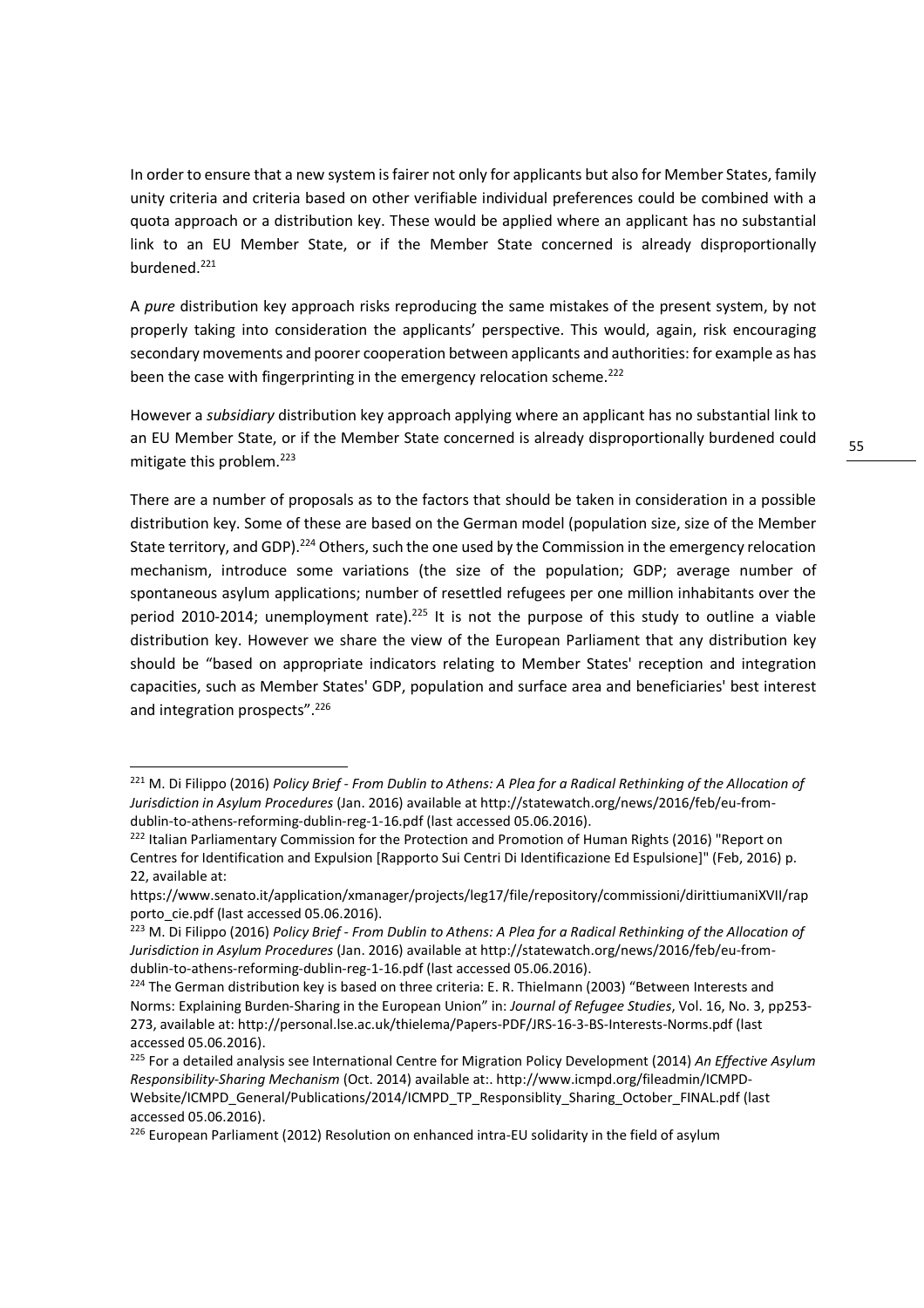In order to motivate Member States to participate in such a mechanism, the introduction of financial compensation for the Member States carrying most of the burden could be considered.<sup>227</sup> In particular, Member States under particular pressure should be eligible for receiving more financial resources, including from the Asylum and Migration Fund.

Finally, one should not forget that any new system for the allocation of responsibility would have to be coordinated with a wider reform of legal entry channels into the EU (see chapter 3.2.). As shown by the emergency relocation mechanism, the "hotspot approach" cannot work if Member States with external borders remain the main point of access into the EU. There is therefore an urgent need to increase legal pathways into the EU so that applicants do not continue to arrive only at the EU's southern borders. If legal pathways were increased considerably, Member States with external borders and their reception systems would be significantly relieved, with positive consequences for the overall functioning of the system, and, of course, for the lives of thousands of applicants who could benefit from more humane and dignified reception conditions.

# *4. Reduce coercion and establish common procedures and reception conditions in conformity with fundamental rights*

Coercive measures, such as detention and forced fingerprinting, should be reduced as much as possible. It has been pointed out by many NGOs and scholars<sup>228</sup> that the only credible way to minimise secondary movements across the EU is to take applicants' family and substantial links more into consideration, and to enhance processing capacity and reception conditions in all Member States. This would help ensure that the rights of international protection applicants and beneficiaries are respected in all Member States. The same approach has been recommended by the UN Special Rapporteur on the Human Rights of Migrants, François Crépeau, who affirmed: "Standardizing reception conditions and refugee status determination procedures throughout the European Union should be a top priority, in order to avoid "asylum dumping" and stress on the countries that offer better conditions."<sup>229</sup>

In this regard, differences between Member States – in terms of the outcome of procedures, recognition rates, the international protection status granted, and reception conditions – should be urgently addressed. The need for the better harmonisation of procedures could be addressed through

<sup>(2012/2032(</sup>INI)) (11.09.2012) § 47.

<sup>&</sup>lt;sup>227</sup> J. C. Hathaway and R. A. Neve (1997) "Making International Refugee Law Relevant Again: A Proposal for Collectivized and Solution-Oriented Protection", in: *Harvard Human Rights Journal*, Vol. 10 , pp. 115-211, available at: http://repository.law.umich.edu/cgi/viewcontent.cgi?article=2621&context=articles (last accessed 05.06.2016); on tradable quotas see J. Fernández-Huertas Moraga and H. Rapoport (2014) *Discussion Paper Tradable Refugee-Admission Quotas and EU Asylum Policy* (Nov. 2014) available at: http://ftp.iza.org/dp8683.pdf (last accessed 05.06.2016).

<sup>228</sup> European Parliament – Policy Department (2014) *New approaches, alternative avenues and means of access to asylum procedures for persons seeking international protection* (Oct. 2014) available at: http://www.europarl.europa.eu/RegData/etudes/STUD/2014/509989/IPOL\_STU%282014%29509989\_EN.pdf (last accessed 18.05.2016).

<sup>&</sup>lt;sup>229</sup> UN Human Rights Council (2015) Report of the Special Rapporteur of Human Rights for Migrants A/HRC/29/36, § 66.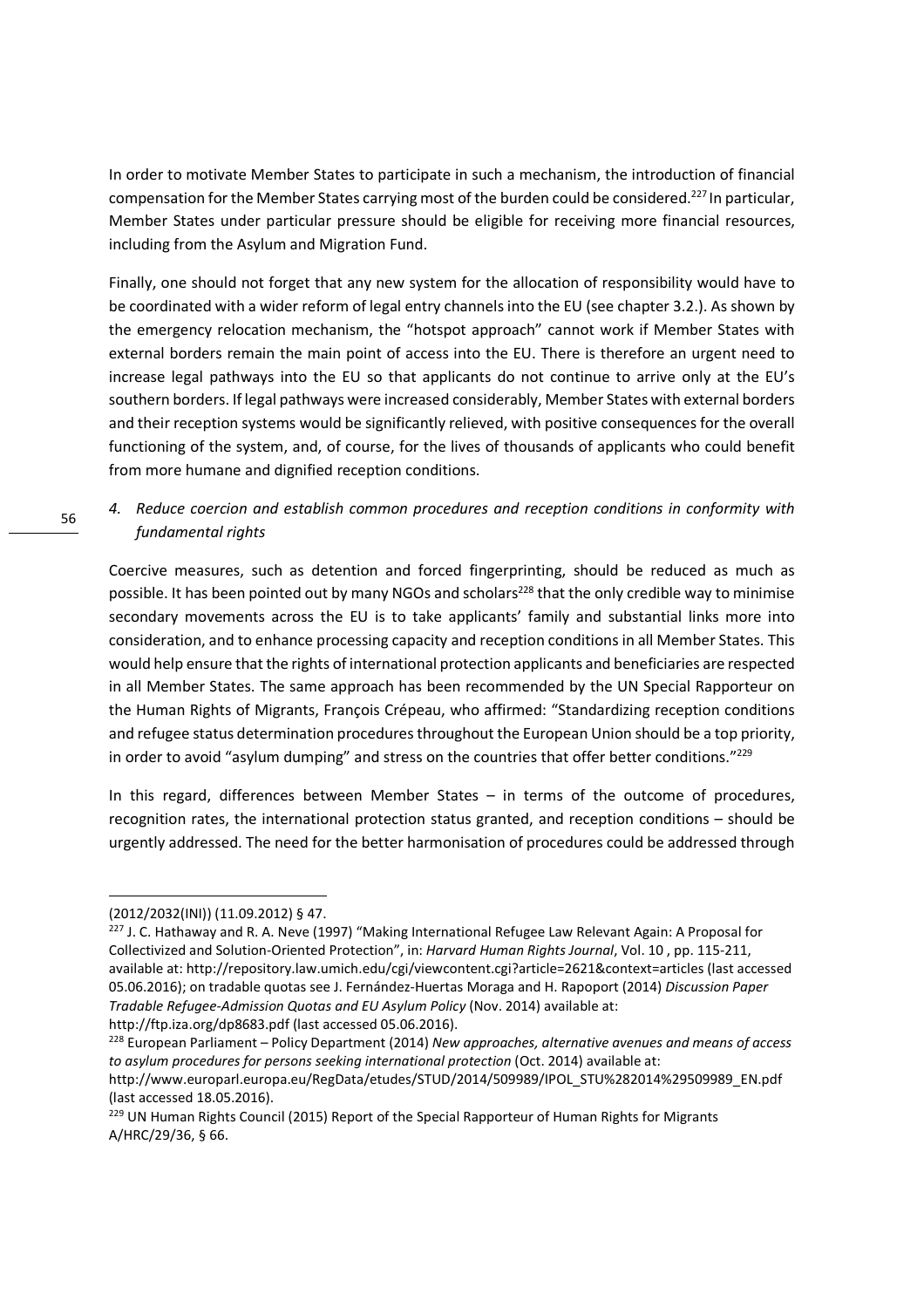legislative harmonisation, closer monitoring, an increase in the use of supported processing, and, in the long term, centralisation at the EU level of the determination procedures.

As for the reception conditions, urgent steps need to be taken to improve the situation in hotspots, and, more generally, in overburdened Member States. In this regard, more support to EU front-line Member States is required. Although Greece and Italy are being supported in the identification of protection seekers through the hotspot approach, still today they remain responsible for the applicants' reception, processing and returns.

More generally, any measures aimed at preventing secondary movements should be in full compliance with fundamental rights, and especially with human dignity. In this last regard, the latest Commission's proposals raise serious and fundamental rights issues. These include proposals to introduce an *obligation* upon protection seekers to apply for protection in the Member State of first irregular entry sanctioned with a curtailment of material reception rights and accelerated processing procedures where applicants fail to comply with such an obligation. This is of even greater concern where existing reception conditions in certain Member States are already incompatible with fundamental rights. Moreover, as established by the CJEU in its judgment *Cimade and Gisti*, <sup>230</sup> international protection applicants are entitled to the full benefit of the RCD, including from a Member State that seeks to transfer an applicant to another Member State pursuant the Dublin procedure.

# *5. Mutual recognition of positive asylum decisions, transfers of international protection and increased mobility rights*

Finally, another proposal advanced by various scholars and NGOs to mitigate the coercive effects of the current system aims to increase the mobility rights of the beneficiaries of international protection. Under the present system, it is still very difficult for refugees and the beneficiaries of subsidiary protection to take up residence in another EU Member State, due to the demanding conditions set by the Long Term Residence Directive<sup>231</sup> and the gaps in framework concerning the transfer of international protection and the mutual recognition of asylum decisions.

We therefore share the view that the mutual recognition of positive asylum decisions and "transfers of international protection"<sup>232</sup>could improve the present anomalous situation in which the system

231 Council Directive 2003/109/EC (25.11.2003) (as amended) available at: http://eur-lex.europa.eu/legalcontent/EN/TXT/?qid=1461153836175&uri=CELEX:02003L0109-20110520 (last accessed 05.06.2016). <sup>232</sup> ECRE (2014), Mutual recognition of positive asylum decisions and the transfer of international protection status within the EU. Discussion Paper, avalaible at:

http://www.asylumlawdatabase.eu/sites/www.asylumlawdatabase.eu/files/aldfiles/ECRE-

<u>.</u>

%20Mutual%20recognition%20and%20transfer%20of%20status%20within%20EU%20.pdf (last accessed 31.05.2016) See also Centre for European Policy Studies (2015) Enhancing the Common European Asylum System and Alternatives to Dublin (04.08.2015) p. 39, available at:

<sup>&</sup>lt;sup>230</sup> Cimade and Groupe d'information et de soutien des immigrés (GISTI) v Ministre de l'Intérieur, de l'Outremer, des Collectivités territoriales et de l'Immigration, CJEU/C-179/11 (judgment) (27.09.2012).

https://www.ceps.eu/publications/enhancing-common-european-asylum-system-and-alternatives-dublin (last accessed 05.06.2016); S. Peers (2012) "Transfer of International Protection and European Union Law", in: International Journal of Refugee Law, Vol. 24, No. 3, pp. 527–560; European Parliament – Policy Department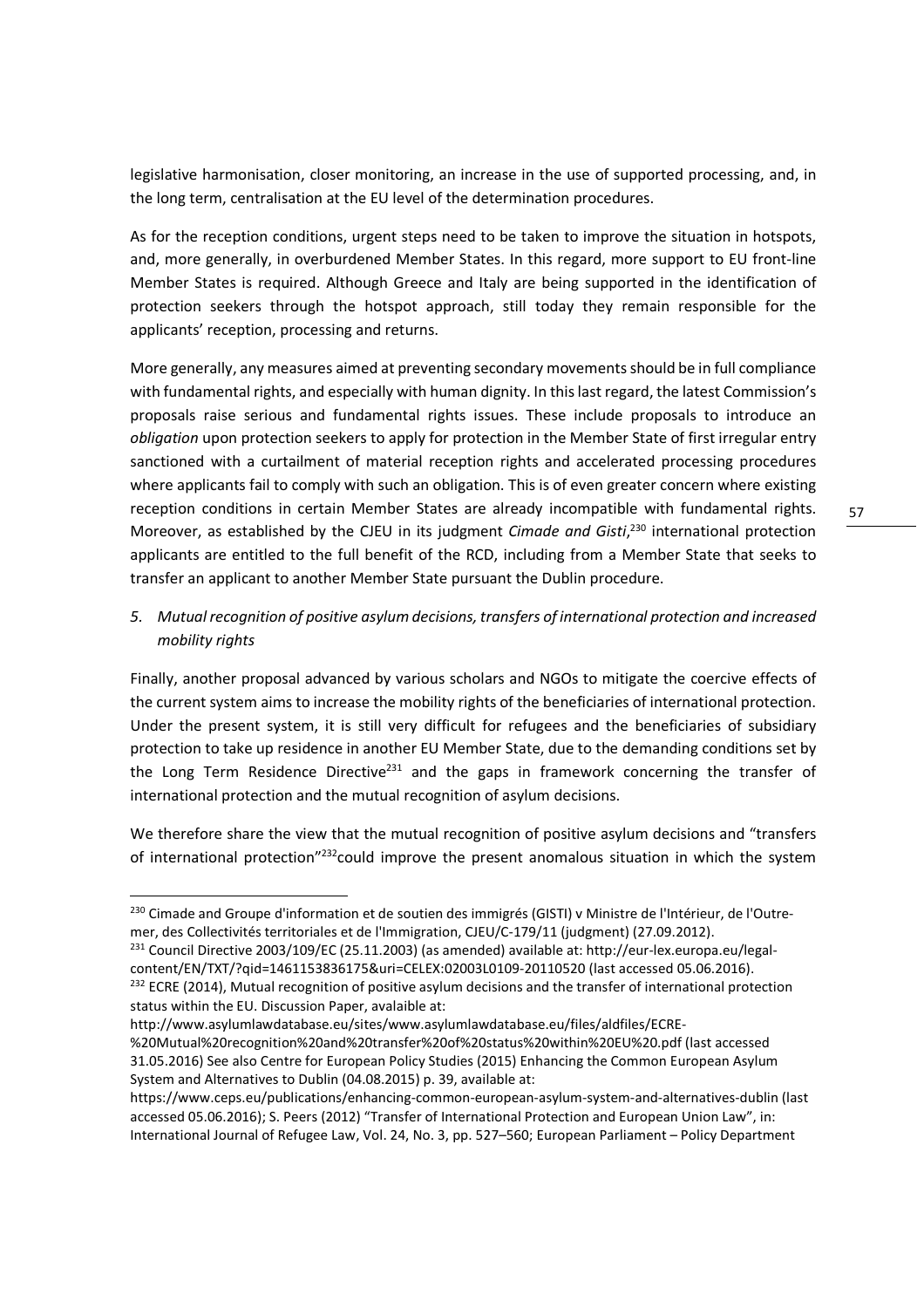recognises negative decisions but remains silent on the mutual recognition of positive decisions, and does not facilitate the free movement of beneficiaries. As will be seen below, this would be a way of not only introducing a de facto corrective fairness mechanism into the Dublin criteria, but it would also be a step forward in the realisation of the promises set out in the TFEU: i.e. the establishment of "a uniform status for asylum for nationals of third countries, valid throughout the Union" (Article 78 TFEU).

<sup>(2014)</sup> New approaches, alternative venues and means of access to asylum procedures for persons seeking international protection (Oct. 2014) pp. 57-58, available at:

http://www.europarl.europa.eu/RegData/etudes/STUD/2014/509989/IPOL\_STU%282014%29509989\_EN.pdf? utm\_content=buffer17527&utm\_medium=social&utm\_source=twitter.com&utm\_campaign=buffer (last accessed 05.06.2016); See also L. Egesberg, J. van Selm,, E. Tsolakis and J. Doomernik (2004) Study on The transfer of protection status in the EU, against the background of the common European asylum system and the goal of a uniform status, valid throughout the Union, for those granted asylum (25.06.2004) European Commission, available at http://bookshop.europa.eu/en/study-on-the-transfer-of-protection-status-in-the-euagainst-the-background-of-the-common-european-asylum-system-and-the-goal-of-a-uniform-status-validthroughout-the-union-for-those-granted-asylum-pbNE6104872/ (last accessed 05.06.2016)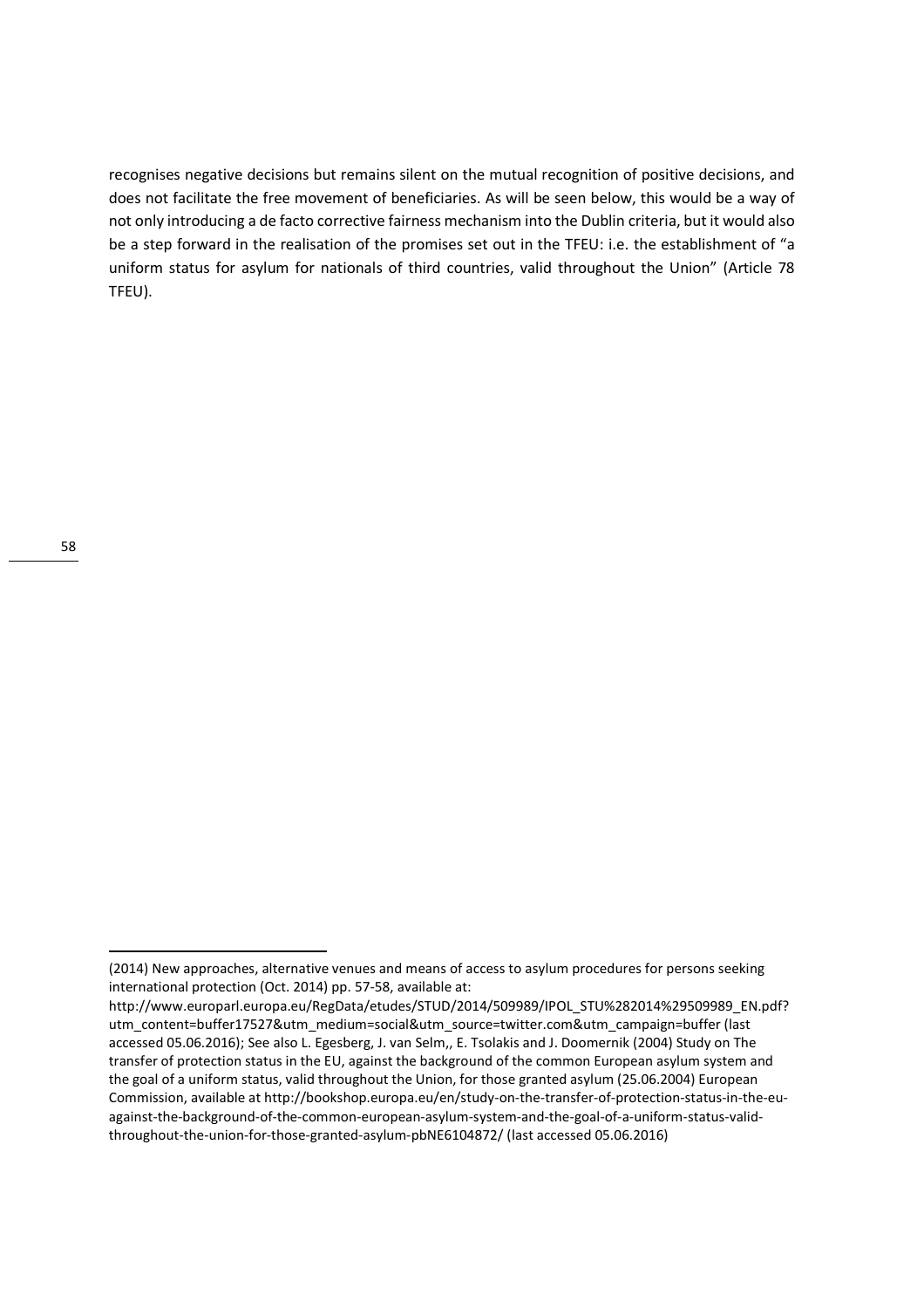# **5 More harmonisation through joint and supported processing**

#### **5.1 Background and definitions**

.<br>-

As described above, one of the big challenges of the CEAS is the very different implementation of the EU Acquis in different EU Member States, and the resulting wide divergences among national asylum systems in terms of recognition rates, procedures and reception conditions. This problem has recently been recognised by the Council of the European Union, which, in its conclusion on the convergence of asylum decision practices, noted "considerable differences […] between Member States in terms of the outcome of procedures, the recognition rates and the international protection status granted".<sup>233</sup> Despite the fact that the Lisbon Treaty has empowered the EU to go beyond "minimum standards", the recast Asylum Procedures Directive continues to allow Member States to retain a wide degree of flexibility to set lower standards in some key areas, such as special procedures, safe country concepts, and the right to legal aid.<sup>234</sup> The divergences in recognition rates amongst Member States are particularly worrisome. For example, whilst the average recognition rate for Eritreans across EU Member States in 2014 was around 80 per cent, the figure decreases dramatically for Greece (50 per cent) and France (only 26 per cent). In the second quarter of 2015, the UK also only recognised 34 per cent.<sup>235</sup> Similarly there are divergences in the *type* of status granted to applicants of the same nationalities, which can vary significantly depending on national policies. For example, in 2015 Syrian nationals were normally granted refugee status in certain countries (Germany, UK), and subsidiary protection status in others (Sweden). Further, despite improvements brought about by the recast APD, the current EU-wide system still provides for a high degree of complexity and a large number of special procedures – regular, accelerated, prioritised, admissibility, border, as well as special rules on subsequent applications – that Member States *may* decide to implement through national legislation. All this certainly increases the margin for an "asylum protection lottery" across Member States.

There are various ways in which better harmonisation could be achieved. One approach, based on the assumption that the main problem lies in the incorrect implementation of existing standards, would be to *strengthen the Commission's monitoring and enforcement policy* with a more extensive use of infringement procedures and strategic litigation. This was in fact the approach preferred by EU institutions in the aftermath of the adoption of the second phase of the CEAS.<sup>236</sup> The Commission

<sup>233</sup> Council of the European Union (2016) *Draft Conclusions on convergence in asylum decision practices* (18.03.2016) available at: http://data.consilium.europa.eu/doc/document/ST-7255-2016-INIT/en/pdf (last accessed 05.06.2016).

<sup>&</sup>lt;sup>234</sup> S. Peers (2013) "The second phase of the Common European Asylum System: A brave new world – or lipstick on a pig?" in: *Statewatch.org* (08.04.2013) p. 15.

<sup>&</sup>lt;sup>235</sup> Asylum Information Database (2015) Annual Report 2014/2015 Common asylum system at a turning point: Refugees caught in Europe's solidarity crisis (31.08.2015) p. 21.

<sup>&</sup>lt;sup>236</sup> The European Council's Strategic Guidelines set up: "The full transposition and effective implementation of the CEAS is an absolute priority. This should result in high common standards and stronger cooperation, creating a level playing field where asylum seekers are given the same procedural guarantees and protection throughout the Union. It should go hand in hand with a reinforced role for the European Asylum Support Office (EASO) particularly in promoting the uniform application of the acquis. Converging practices will enhance mutual trust and allow to move to future next steps." See European Council (2014) Conclusions adopted on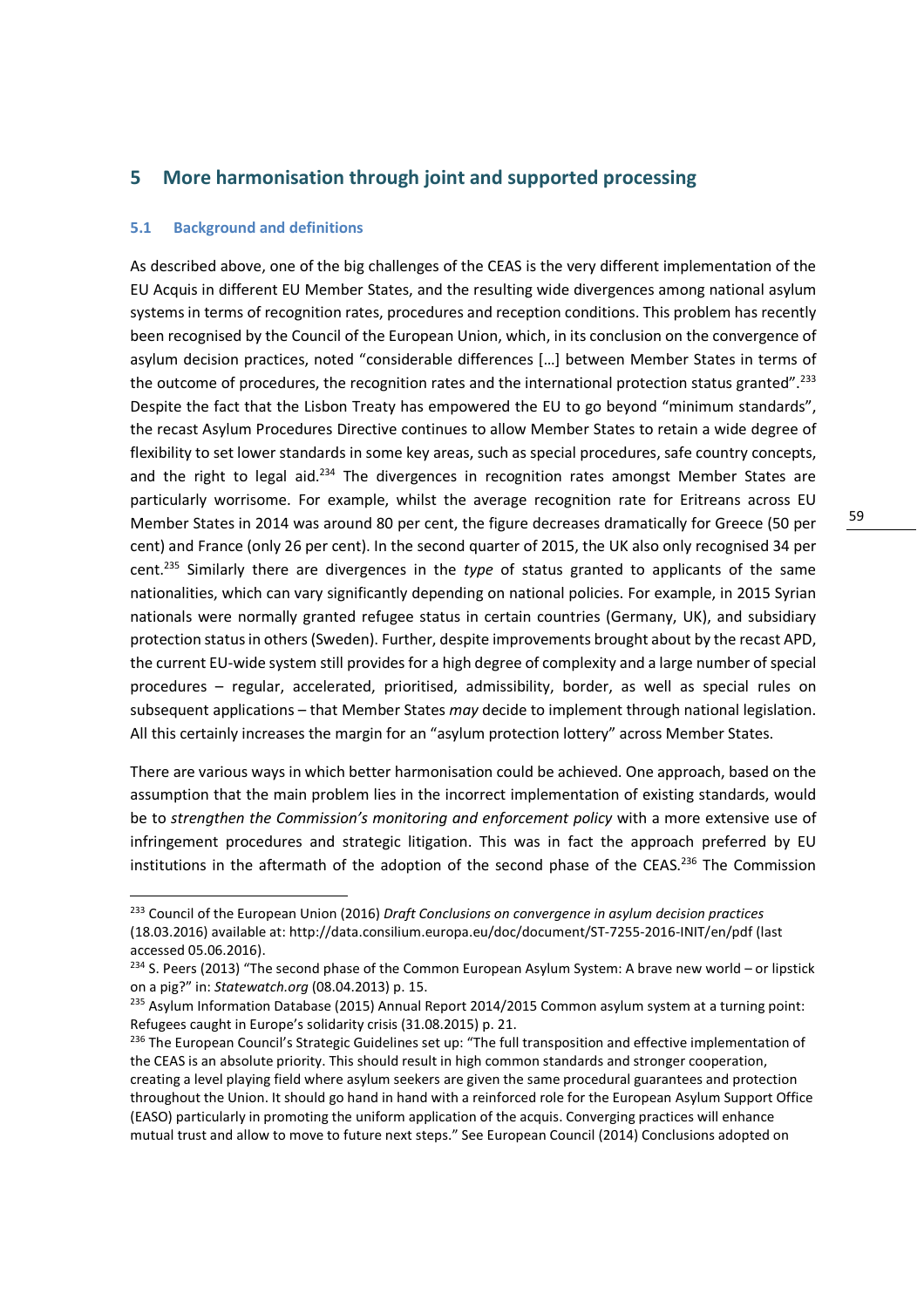appears to have recently taken this up by launching a considerable number of infringement procedures since the adoption of the Strategic Guidelines.<sup>237</sup>

Stepping up the monitoring phase may not be enough, however. The *adoption of further legislation in the form of regulations* may be an additional way to ensure greater convergence between the asylum systems of EU Member States. This appears to be a path favoured by the Commission, which has promised legislative proposals for reforming the Asylum Procedures and Qualification Directives. Indeed, the Commission mentioned the possibility of transforming this through regulations in its Communication of April 2016.<sup>238</sup> Legislative harmonisation could have a positive effect on the overall coherence of the CEAS. However, it is important to avoid the downgrading of human rights standards in the process of harmonization. Future legislation must remain in compliance with the 1951 Refugee Convention, international human rights law obligations, as well as the EUCFR and the jurisprudence of the European courts.

Another way to achieve better harmonisation could be through supported or joint processing. We agree that the joint processing of asylum applications is "an important tool in achieving more convergence of decision-making and addressing the current disparities between the EU Member States."<sup>239</sup> At least since the set-up of the "Hague programme" ("Strengthening Freedom, Security and Justice in the European Union")<sup>240</sup> in 2004, many ideas of what joint processing could look like have been discussed in EU Member States, and within EU institutions, international organisations and think tanks etc.<sup>241</sup> In 2013, the Commission published a study on "the feasibility and legal and practical

<sup>26/27</sup> June 2014: Strategic Guidelines, §7. The Agenda on Migration sets out the same goal and promises that the Commission will support this with "a new systematic monitoring process, to look into the implementation and application of the asylum rules and foster mutual trust". See European Commission (2015) Communication – A European Agenda on Migration (13.05.2015) available at: http://ec.europa.eu/dgs/home-affairs/what-wedo/policies/european-agenda-migration/background-

information/docs/communication\_on\_the\_european\_agenda\_on\_migration\_en.pdf (last accessed 18.05.2016).

 $237$  EU Commission Infringements of EU Home Affairs Law: Asylum Infringements, available at: http://ec.europa.eu/dgs/home-affairs/what-is-new/eu-law-and-

monitoring/infringements\_by\_policy\_asylum\_en.htm (last accessed 19.05.2016).

<sup>238</sup> European Commission (2016) *Communication – Towards A Reform Of The Common European Asylum System And Enhancing Legal Avenues To Europe* (06.04.2016) available at: http://ec.europa.eu/dgs/homeaffairs/what-we-do/policies/european-agenda-migration/proposal-implementation-

package/docs/20160406/towards\_a\_reform\_of\_the\_common\_european\_asylum\_system\_and\_enhancing\_leg al avenues to europe - 20160406 en.pdf (last accessed 05.06.2015).

<sup>239</sup> ECRE (2013) *Enhancing Intra-EU solidarity tools to improve quality and fundamental rights protection in the Common European Asylum System*, p. 37, available at:

http://www.emnbelgium.be/sites/default/files/publications/intra-eu\_solidarity\_-\_full\_paper1.pdf (last accessed 31.05.2016).

<sup>&</sup>lt;sup>240</sup> The Hague Porgamme had included as key measure "a common European asylum system with a common procedure and a uniform status for those who are granted asylum or protection by 2009." See: EurActiv.com (2005) *Hague programme – JHA programme 2005-10* (19.05.2005) available at:

http://www.euractiv.com/section/security/linksdossier/hague-programme-jha-programme-2005-10/#eaaccordion-background (last accessed 18.05.2016).

<sup>241</sup> European Parliament – Policy Department (2014) *New approaches, alternative avenues and means of access to asylum procedures for persons seeking international protection* (Oct. 2014) p. 9, available at: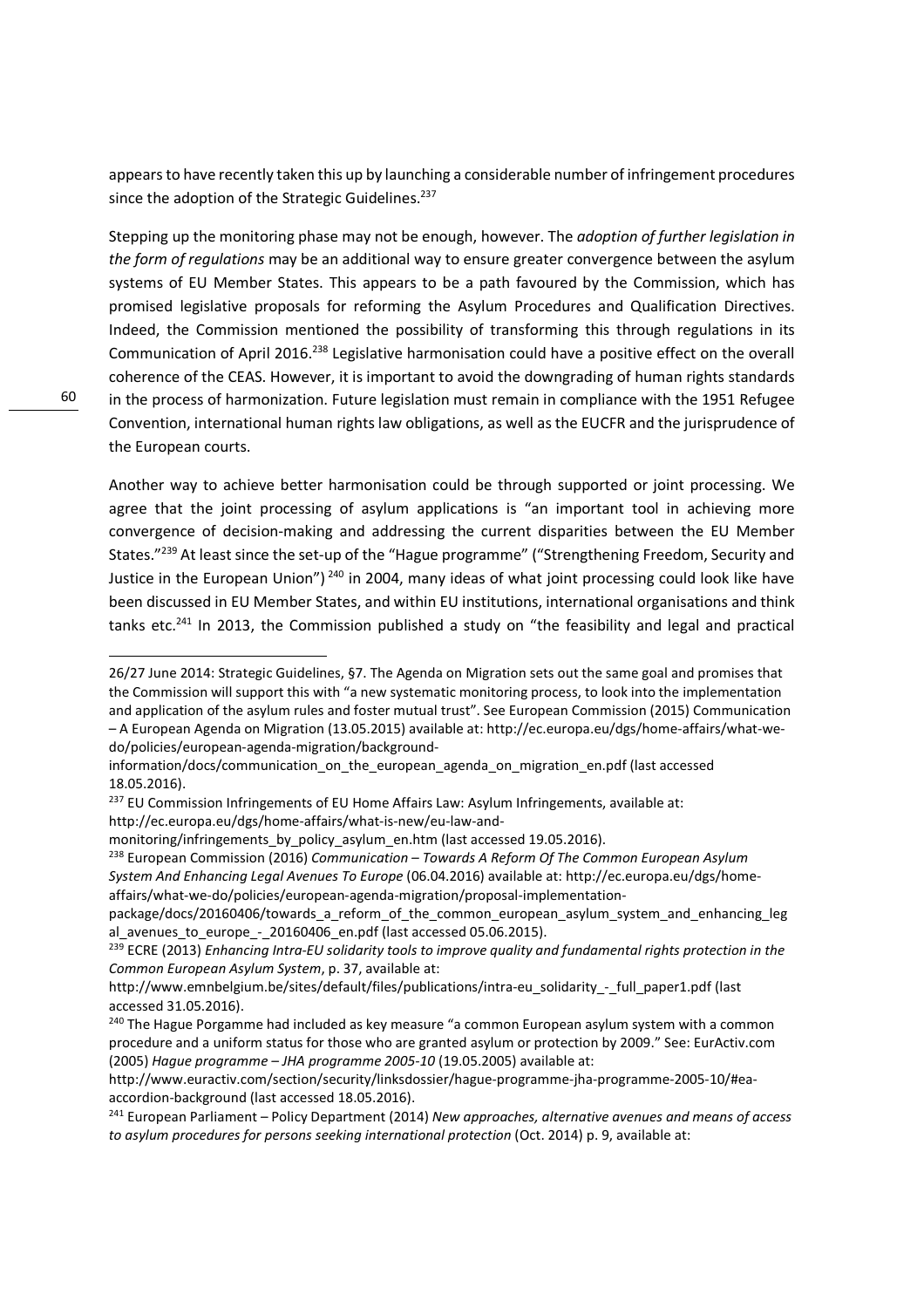implications of establishing a mechanism for the joint processing of asylum application on the territory of the EU", based on interviews and workshops with key stakeholders and Member States etc.<sup>242</sup>

The study explores different options for joint processing, categorised in the following way:

- "supported processing", where "the processing […] of asylum applications is conducted jointly by officials of two or more Member States, under the coordination of the European Asylum Support Office (EASO), in support of another Member State in crisis or with a view to preventing a crisis"; and
- "joint processing" in the real sense, defined as "an arrangement under which all asylum claims inside the EU are processed jointly by an EU authority assuming responsibility for both preparation and decision on all cases, as well as subsequent distribution of recognised beneficiaries of international protection".<sup>243</sup>

There are also considerations of realising supported processing outside Europe. The Commission has referred to this possibility, for example, in its communication on the Task Force Mediterranean in 2013.<sup>244</sup> Here it stressed that processes outside Europe should always be "without prejudice to the existing right of access to asylum procedures in the EU."245 Human rights organisations claim that, if externally supported processing is to be further considered, there is a need for a full assessment of "its implications for the protection of the fundamental rights of the individuals whose asylum applications would be processed in such a system."<sup>246</sup> They stress that, whereas joint processing inside the EU already raises many legal questions, joint processing outside the EU brings with it even greater difficulties. Who would conduct the processing of asylum applications? How can it be guaranteed that

.<br>-

http://www.europarl.europa.eu/RegData/etudes/STUD/2014/509989/IPOL\_STU%282014%29509989\_EN.pdf (last accessed 18.05.2016).

<sup>&</sup>lt;sup>242</sup> European Commission (2013) Study on the Feasibility and legal and practical implications of establishing a mechanism for the joint processing of asylum applications on the territory of the EU (13.02.2013) p. 16, available at: http://ec.europa.eu/dgs/home-affairs/e-library/documents/policies/asylum/commonprocedures/docs/jp\_final\_report\_\_final\_en.pdf (last accessed 19.05.216).

<sup>243</sup> ibidem

<sup>244</sup> European Commission (2013) *Communication – on the work of the Task Force Mediterranean* (04.12.2013) para. 2.4, available at: http://ec.europa.eu/dgs/home-affairs/what-is-

new/news/news/docs/20131204 communication on the work of the task force mediterraneanen.pdf (last accessed 19.05.2016).

<sup>&</sup>lt;sup>245</sup> The Commission proposed that EASO, FRA and Frontex and, where relevant, UNHCR, ILO or IOM, should be involved in the execution.

<sup>246</sup> See, for example ECRE (2014) *An Open and Safe Europe – What Next?*, p. 20, available at: http://ecre.org/component/downloads/downloads/844.html (last accessed 19.05.2016).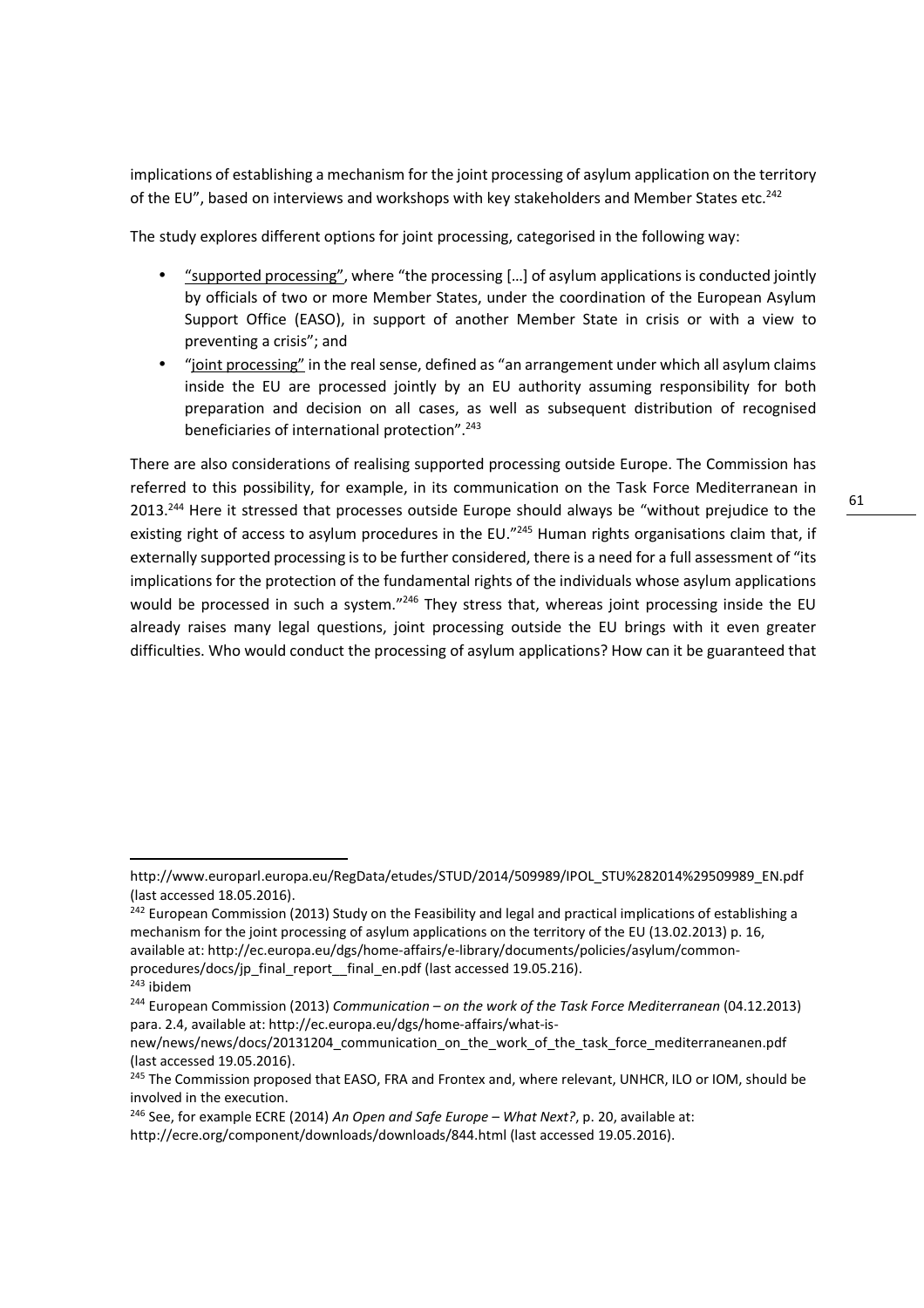procedural safeguards will be observed? <sup>247</sup> It is questionable whether supported processing outside Europe would comply with the 1951 Refugee Convention or other international human rights.<sup>248</sup>

The following considerations are limited to joint processing inside the EU. We adopt the Commissions differentiation between "supported" and "joint processing".

#### **5.2 Supported processing**

#### **5.2.1 Status quo**

.<br>-

The key institution regarding the envisaged harmonisation of the CEAS, and the strengthening of supported processing, is the European Asylum Support Office (EASO). This was established in 2010, and took up its responsibilities in 2011.<sup>249</sup> Its main task is to enhance practical cooperation amongst Member States on asylum-related matters, and to assist Member States in implementing their obligations under the CEAS. Additionally, it provides ad hoc support to Member States whose asylum and reception systems are under particular pressure – as is now the case in Greece. Examples for the first category of cooperation are the "pilot projects testing aspects of joint processing"<sup>250</sup> that the EASO started in 2014. The core feature of these projects is that expert teams from EU Member States provide support for selected phases of national processes, such as interviewing claimants or the identification of people with medical needs.<sup>251</sup> Up until now, there is not much information available on these projects. Based on information provided by stakeholders, experts have stated that the projects have probably had a positive impact, mainly due to the opportunity for sharing experiences and good practices.<sup>252</sup> An example of ad hoc projects aimed at helping Member States under particular pressure

<sup>247</sup> Ibidem, see also: UNHCR (2013) *Draft Proposal for a Central Mediterranean Initiative: EU Solidarity for rescue at sea, protection and comprehensive responses* (16.10.2013) p. 7, available at:

http://www.refworld.org/pdfid/52c172f84.pdf (last accessed 19.05.2016). For a discussion, see, for example, G. Madeline (2015) "The Potential and Pitfalls of Extraterritorial Processing of Asylum Claims" (Mar. 2015) *Migration Policy Newsroom*, available at: http://www.migrationpolicy.org/news/potential-and-pitfallsextraterritorial-processing-asylum-claim (last accessed 05.06.2016).

<sup>&</sup>lt;sup>248</sup> ECRE (2013) Enhancing Intra-EU solidarity tools to improve quality and fundamental rights protection in the Common European Asylum System, p. 37, available at:

http://www.ecre.org/component/downloads/downloads/688.html (last accessed 18.05.2016).

<sup>249</sup> Regulation (EU) No 429/2010 (19.05.2010) available at: http://eur-

lex.europa.eu/LexUriServ/LexUriServ.do?uri=OJ:L:2010:132:0011:0028:EN:PDF (last accessed 19.05.2016). <sup>250</sup> Guild et al. (2014) *New approaches, alternative avenues and means of access to asylum procedures for persons seeking international protection* (Oct. 2014) p. 49, available at:

http://www.europarl.europa.eu/RegData/etudes/STUD/2014/509989/IPOL\_STU%282014%29509989\_EN.pdf (last accessed 18.05.2016).

<sup>&</sup>lt;sup>251</sup> M. Garlick (2014) Strengthening refugee protection and meeting challenges: The European Union's next steps on asylum, in: *MPI Policy Brief Series*, Issue No 5, p. 7. To avoid "political, legal, linguistic and financial questions", the scope of the cooperation is limited. See European Parliament – Policy Department (2014) *New approaches, alternative avenues and means of access to asylum procedures for persons seeking international protection* (Oct. 2014) p. 49, available at:

http://www.europarl.europa.eu/RegData/etudes/STUD/2014/509989/IPOL\_STU%282014%29509989\_EN.pdf (last accessed 18.05.2016).

<sup>252</sup> Guild et al. (2014) *New approaches, alternative avenues and means of access to asylum procedures for persons seeking international protection* (Oct. 2014) p. 48, available at: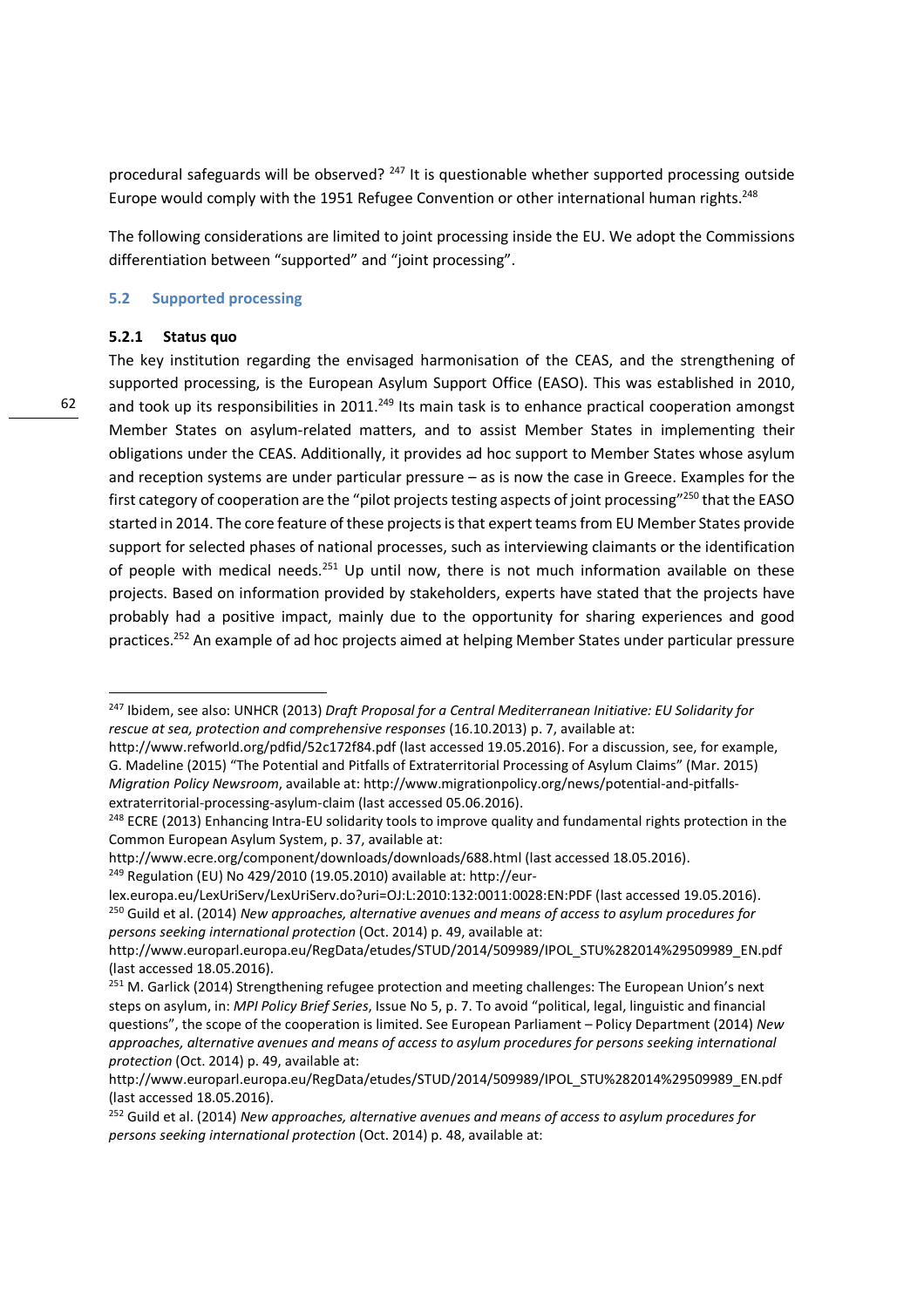are the hotspots recently implemented in Greece and Italy.<sup>253</sup> In this last context, the main task of EASO is to support national authorities "to help to fulfil their obligations under EU law and swiftly identify, register and fingerprint incoming migrants."<sup>254</sup> Additionally, EASO helps to implement the relocation scheme by assisting the process of matching potential beneficiaries with Member States.

Since the Commission published the Agenda on Migration, the strengthening of the EASO has moved to the centre of debate. The Commission has suggested in its latest proposal a regulation on the European Union Agency which would transform the EASO into a fully-fledged European Union Agency for Asylum.<sup>255</sup> This envisaged transformation includes an enhanced mandate and expanded tasks, such as: ensuring a greater convergence in the assessment of applications for protection across the Union; strengthening practical cooperation between EU Member States; promoting Union law and operational standards; and operating the new "reference key" (see chapter 4). The role of the agency in operational support will also be expanded, including through the establishment of expert support teams (minimum 500 persons). The proposal does not, however, include the transfer of competency for conducting asylum procedures and decision-making from Member States to the supranational level (see chapter 3.2).

# **5.2.2 Critical evaluation**

.<br>-

In general, experts stress the positive effects of supported processing. These include:<sup>256</sup>

- The exchange of ideas and good practices. Officials who interact can learn from each other, and this contributes to a common understanding and a harmonisation of approaches.
- The support of Member States by (EU) delegations can help enhance the standard of asylum systems, and improve consistency in asylum decision-making. It can thus contribute to better compliance with international standards.

63

http://www.europarl.europa.eu/RegData/etudes/STUD/2014/509989/IPOL\_STU%282014%29509989\_EN.pdf (last accessed 18.05.2016).

<sup>253</sup> See, for example, European Commission (2016) *Second report on relocation and resettlement* (12.04.2016) available at: http://ec.europa.eu/dgs/home-affairs/what-we-do/policies/european-agendamigration/proposal-implementation-

package/docs/20160412/communication\_second\_report\_relocation\_resettlement\_en.pdf (last accessed 19.05.2016); European Commission (2015) Communication – *Progress Report on the Implementation of the hotspots in Italy*.

<sup>254</sup> See European Commission (undated) *The Hotspot Approach to Managing Exceptional Migratory Flows* http://ec.europa.eu/dgs/home-affairs/what-we-do/policies/european-agenda-migration/backgroundinformation/docs/2\_hotspots\_en.pdf (last accessed 19.05.16).

<sup>&</sup>lt;sup>255</sup> European Commission (2016) Proposal for a Regulation of the European Parliament and of the Council on the European Union Agency for Asylum and repealing Regulation (EU) No 439/2010 (05.05.2016) available at http://ec.europa.eu/dgs/home-affairs/what-we-do/policies/european-agenda-migration/proposalimplementation-package/docs/20160504/easo\_proposal\_en.pdf (last accessed 19.05.2016).

<sup>256</sup> See, for example Guild et al. (2014) *New approaches, alternative avenues and means of access to asylum procedures for persons seeking international protection* (Oct. 2014) available at:

http://www.europarl.europa.eu/RegData/etudes/STUD/2014/509989/IPOL\_STU%282014%29509989\_EN.pdf (last accessed 18.05.2016).; M. Garlick (2014) Strengthening refugee protection and meeting challenges: The European Union's next steps on asylum (June 2014) in: *MPI Policy Brief Series*, Issue No 5, p. 7.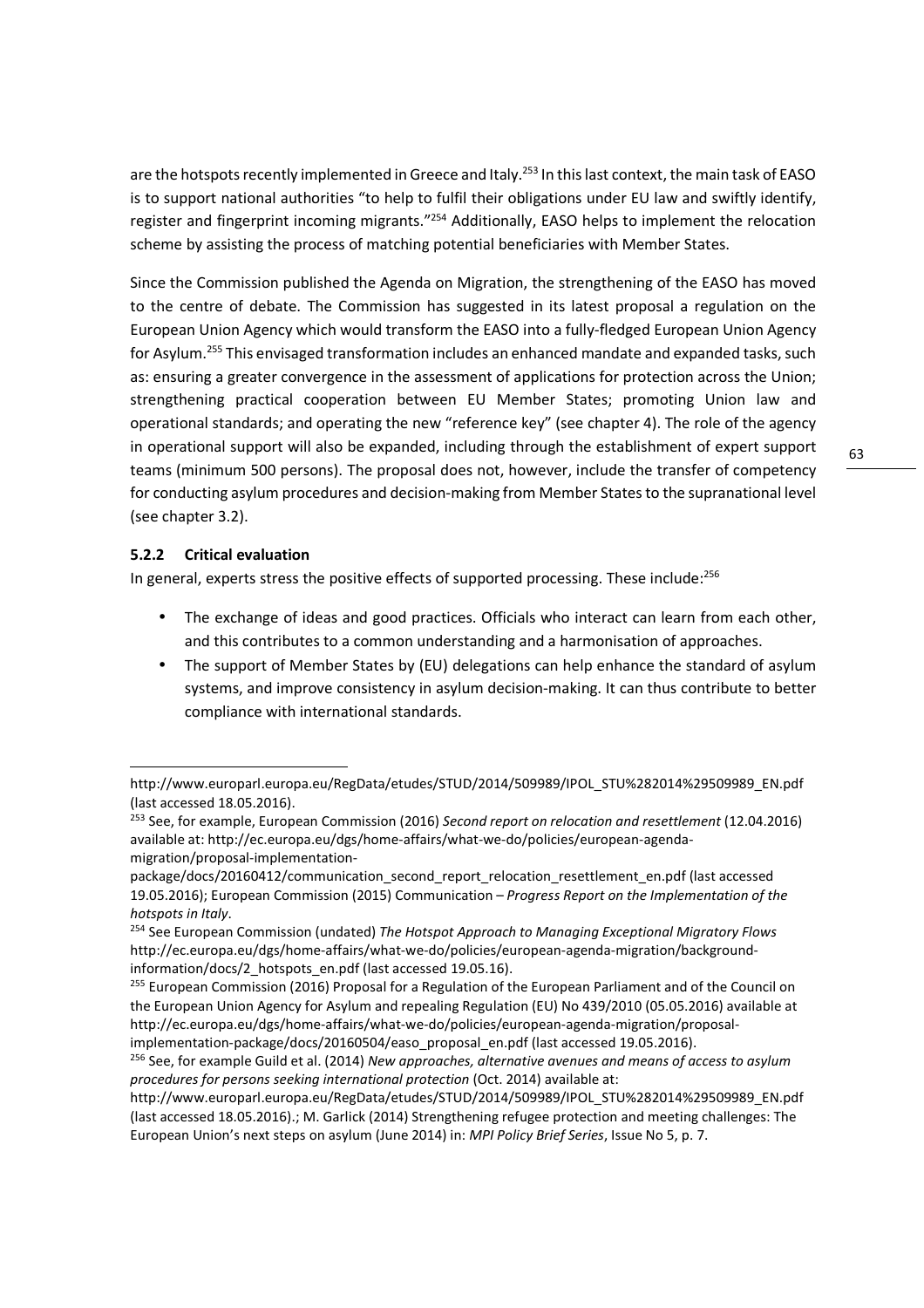• Ad hoc support by expert teams can especially help Member States better cope with largescale arrivals. This has the additional positive effect of demonstrating solidarity between the Member States.

But scholars also emphasise some negative aspects of supported processes. First of all, there are practical obstacles such as language barriers, and the fact that experts/judges have to operate in asylum systems which they are not familiar with.<sup>257</sup> Even more importantly, a number of questions arise with regard to human right standards. It has to be ensured that the main focus lies on protection and that supported processing does not include the detention or forced relocation of asylum seekers.<sup>258</sup> It also has to be ensured that access to procedural guarantees is provided.<sup>259</sup> Full compliance with the 1951 Refugee Convention and human rights standards has to be guaranteed.

It is more than questionable whether this is currently the case in the so-called "hotspots". The framework conditions under which supported processing takes place in Greek and Italian hotspots at the moment is very problematic and does not comply with EU law or the EUCFR. According to organisations working on the ground, the conditions in these hotspots, and the actions taken within them, are in violation of the recast Asylum Procedure Directive, as well as the RCD.<sup>260</sup> The following are just some of the problematic points. The pre-identification phase, essential for the initial separation between asylum seekers and "irregular migrants", takes place directly after disembarkation. Refugees who have just arrived are in many cases traumatised and probably not in a condition to answer a questionnaire deciding their future.<sup>261</sup> Reception capacities in hotspots are not commensurate with the number of arrivals – the requirements of the RCD are thus not met. National authorities are so completely overburdened that high quality procedures cannot be ensured. There are insufficient numbers of support staff, including EASO members, and it is also questionable whether those in charge of decision-making always have the necessary qualifications.<sup>262</sup> It is not clear which

.<br>-

<sup>&</sup>lt;sup>257</sup> ECRE (2013) Enhancing Intra-EU solidarity tools to improve quality and fundamental rights protection in the Common European Asylum System, p. 6, available at:

http://www.ecre.org/component/downloads/downloads/688.html (last accessed 18.05.2016).

<sup>258</sup> ECRE (2014) *An Open and Safe Europe – What Next?*, p. 20, available at:

http://ecre.org/component/downloads/downloads/844.html (last accessed 19.05.2016); ECRE (2013) *Enhancing Intra-EU solidarity tools to improve quality and fundamental rights protection in the Common European Asylum System*, available at: http://www.ecre.org/component/downloads/downloads/688.html (last accessed 18.05.2016).

<sup>&</sup>lt;sup>259</sup> Therefore, ECRE and other organisations claim that the UNHCR should play a prominent role. ECRE (2014) *An Open and Safe Europe – What Next?*, p. 20, available at:

http://ecre.org/component/downloads/downloads/844.html (last accessed 19.05.2016);

<sup>&</sup>lt;sup>260</sup> See, for example, the report on the CIE (Lampedusa) by the Human Rights Commission of the Italian Senate Amongst other problematic aspects, the pre-identification phase directly after the disembarkation is a particular worrying aspect: Refugees who just arrived are in many cases traumatised and probably not in the condition to answer a questionnaire deciding their future. See http://ecre.org/component/content/article/70 weekly-bulletin-articles/1415-lampedusa-hotspot-shows-severe-deficiencies-states-the-italian-senate-.html (last accessed 18.05.2016).

<sup>261</sup> ibidem

<sup>&</sup>lt;sup>262</sup> See, for example, the questions ECRE ELENA posed on this question to Commissioner Avramopoulus in an open letter: European Council on Refugees and Exiles (ECRE) and the European Legal Network on Asylum (ELENA) *letter to the Commissioner for Migration, Home Affairs and Citizenship, European Commission*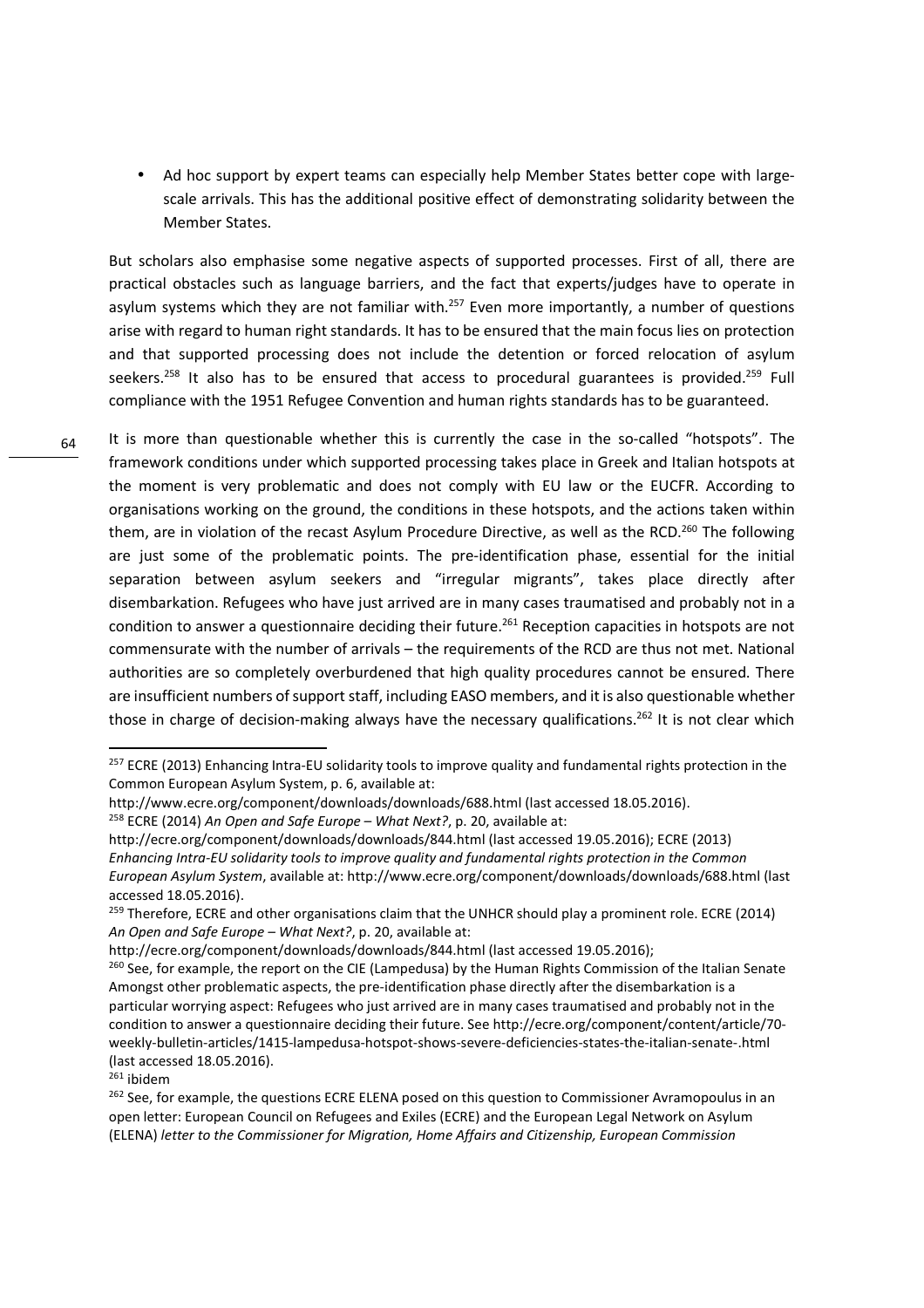authority has ultimate responsibility for activities in hotspots or who exactly is involved in decisionmaking.<sup>263</sup> From the beginning, conditions were problematic, but they became untenable with the implementation of the EU-Turkey agreement.<sup>264</sup> In March 2016, the UNHCR decided to redefine its role in the Greek Hotspots because "they have now become detention facilities".<sup>265</sup> Mutual learning and the exchange of best practices is hardly possible under these circumstances.

We clearly see the big advantages of supported processing. We believe that the collaboration of experts and judges, and the exchange of views and experiences of the different legal systems that comes with it, might help to achieve a certain level of harmonisation ("harmonisation through the backdoor"). We back the idea of a "progressive approach" in supported processing. In particular, the actors concerned should start with the simplest form of supported processing initiatives and then build upon them once they have proven effective and in line with human right standards.<sup>266</sup> We strongly support the strengthening of mutual learning and cooperation between EU Member States, as foreseen in the latest suggestions of the Commission on how to reform the EASO. But to be successful, supported processing has to take place under different circumstances. The situation in the hotspots is certainly not acceptable. We therefore suggest the need to consider other forms of EU reception centres, as for example proposed by the Centre for European Policy Studies (CEPS).<sup>267</sup>

We believe that supported processing can be very helpful as ad hoc responses to failures in the system. In the long-term, however, one may need to adopt a more innovative approach and explore further possibilities in order to realise a truly common *European* asylum system. Even if this may not be politically feasible today, we believe that it is worth discussing more ambitious ideas with the aim of bringing a vision into a debate that is too often anchored to the urge to address only the latest "crisis" or "emergency". With this in mind, the following discussion on joint processing concentrates on the most far-reaching option: the idea of transferring the asylum determination process to the

.<br>-

<sup>(25.01.2016)</sup> available at :

http://www.accem.es/ficheros/documentos/pdf\_noticias/2016\_pdf/ELENA%20letter%20relocationhotspots%20EC.pdf (last accessed 05.06.2016).

<sup>&</sup>lt;sup>263</sup> See, for example, European Council on Refugees and Exiles (ECRE) and the European Legal Network on Asylum (ELENA) *letter to the Commissioner for Migration, Home Affairs and Citizenship, European Commission*  (25.01.2016) available at :

http://www.accem.es/ficheros/documentos/pdf\_noticias/2016\_pdf/ELENA%20letter%20relocationhotspots%20EC.pdf (last accessed 05.06.2016)

<sup>264</sup> European Commission (2016) Fact Sheet – EU-Turkey Agreement: Questions and Answers (19.03.2016) available at: http://europa.eu/rapid/press-release MEMO-16-963 de.htm (last accessed 19.05.2016).

<sup>&</sup>lt;sup>265</sup> M. Flemming (2016) UNHCR redefines role in Greece as EU-Turkey deal comes into effect (22.03.2016) UNHCR Briefing Notes, available at: http://www.unhcr.org/56f10d049.html (last accessed 19.05.2016). <sup>266</sup> Guild et al. (2014) *New approaches, alternative avenues and means of access to asylum procedures for persons seeking international protection* (Oct. 2014) available at:

http://www.europarl.europa.eu/RegData/etudes/STUD/2014/509989/IPOL\_STU%282014%29509989\_EN.pdf (last accessed 18.05.2016)

<sup>267</sup> Centre for European Policy Studies (2015) *Enhancing the Common European Asylum System and Alternatives to Dublin* (04.08.2015) p. 17, available at: https://www.ceps.eu/publications/enhancing-common-europeanasylum-system-and-alternatives-dublin (last accessed 05.06.2016).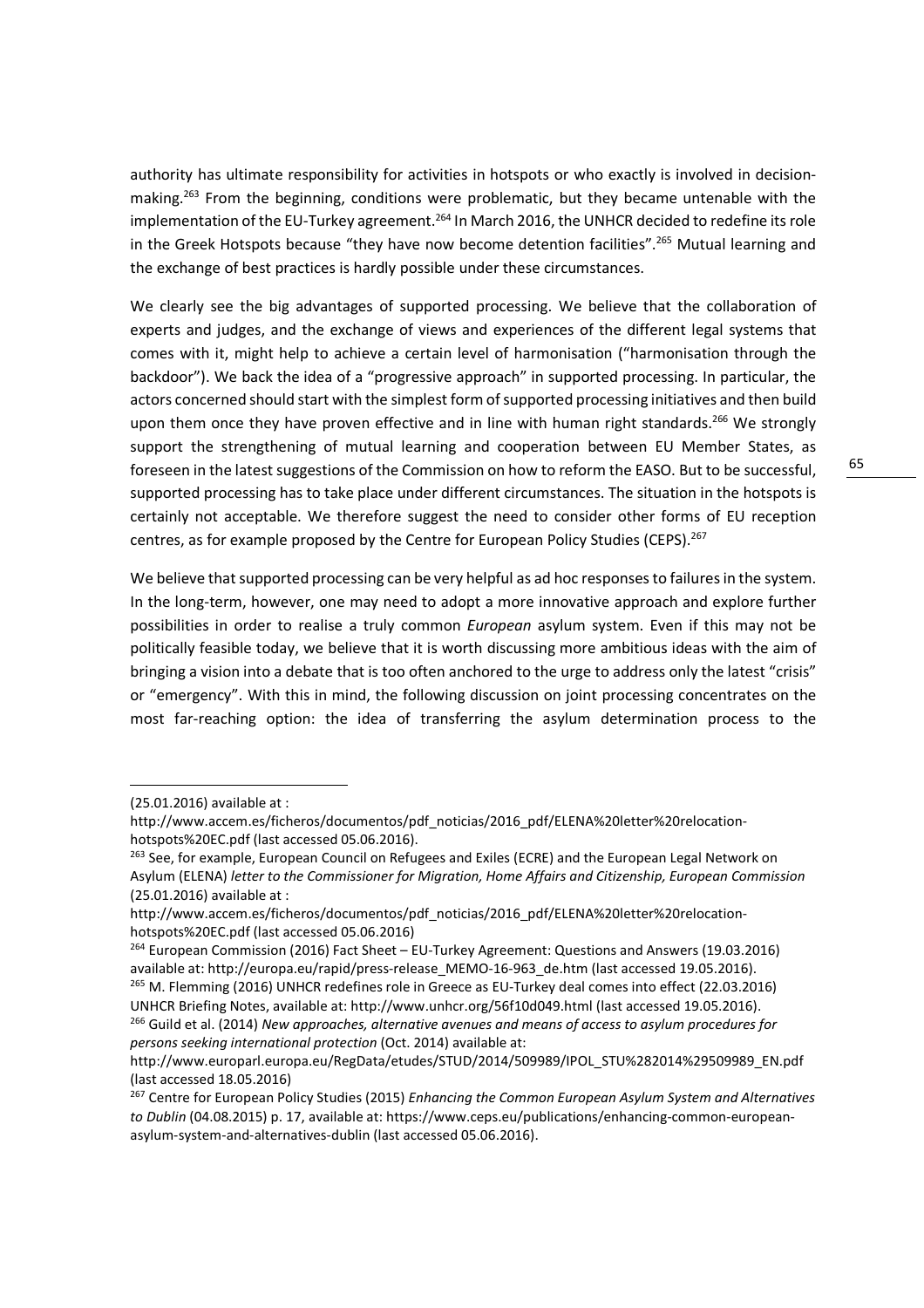supranational EU level, by establishing an EU Asylum Agency with a decision-making mandate for all international protection claims lodged in EU territory (see chapter 5.3.).

#### **5.3 Joint processing**

#### **5.3.1 Current proposals**

As described above, there are many different proposals as to what supported or joint processing should look like. Some of them culminate in joint processing in the strict sense: that is to say a completely harmonised and EU-based approach with an EU authority taking binding decisions on international protection applications, and being responsible for the operation of a distribution key – as described by model 4 of the Commission study referred to above. This model has been further elaborated by a number of scholars and think-thanks.

According to Goodwin-Gill, who puts forward the proposal for a "European Migration and Protection Agency", "there can be no Common European Asylum System that is not a *European* one, in which protection decisions are taken by a European institution, appealable to a European court, and in which the decisions are valid region-wide – a European refugee or protected status to be enjoyed across a Europe without internal borders."<sup>268</sup>

In April 2015,<sup>269</sup> the CEPS also joined the call for the elimination of divergences between EU Member States in the processing of asylum applications, and recommended a two-phase approach. The first phase envisages the expansion of the competences and mandate of the EASO. The second phase involves the transformation of the EASO into a "common European asylum service" responsible for processing asylum applications and determining responsibilities across the EU, with competence for overseeing a uniform application of EU asylum law.

The Commission has also advanced the possibility of transferring responsibility for the processing of asylum claims from the national to the EU level.<sup>270</sup> It issued a Communication that considered the possibility of establishing a single and centralised decision-making process, both for first-instance decisions and appeals. The Commission did, however, point out that this reform would require "major institutional transformations" and "substantial resources", and thus could only be envisaged in the long-term. In its latest regulation proposal, it proposed a strengthening of the EASO, but without transferring the responsibility for asylum decisions to the supranational level. $^{271}$ 

<sup>&</sup>lt;sup>268</sup> G. S. Goodwin-Gill (2015) Regulating "Irregular" Migration: International Obligations and International Responsibilities, An International Workshop National and Kapodistrian University of Athens Faculty of Law (20.03.2015) pp. 1-14.

<sup>&</sup>lt;sup>269</sup> S. Carrere, D. Gros and E. Guild (2015) "What priorities for the new European agenda on migration" (22.04.2015) in: *CEPS Commentary*, available at: https://www.ceps.eu/system/files/MigrationPriorities.pdf (last accessed 05.06.2016).

 $270$  European Commission (2016) Communication – Towards A Reform Of The Common European Asylum System And Enhancing Legal Avenues To Europe (06.04.2016).

<sup>271</sup> European Commission (2016) *Proposal for a Regulation of the European Parliament and of the Council on the European Union Agency for Asylum and repealing Regulation (EU) No 439/2010* (05.05.2016) available at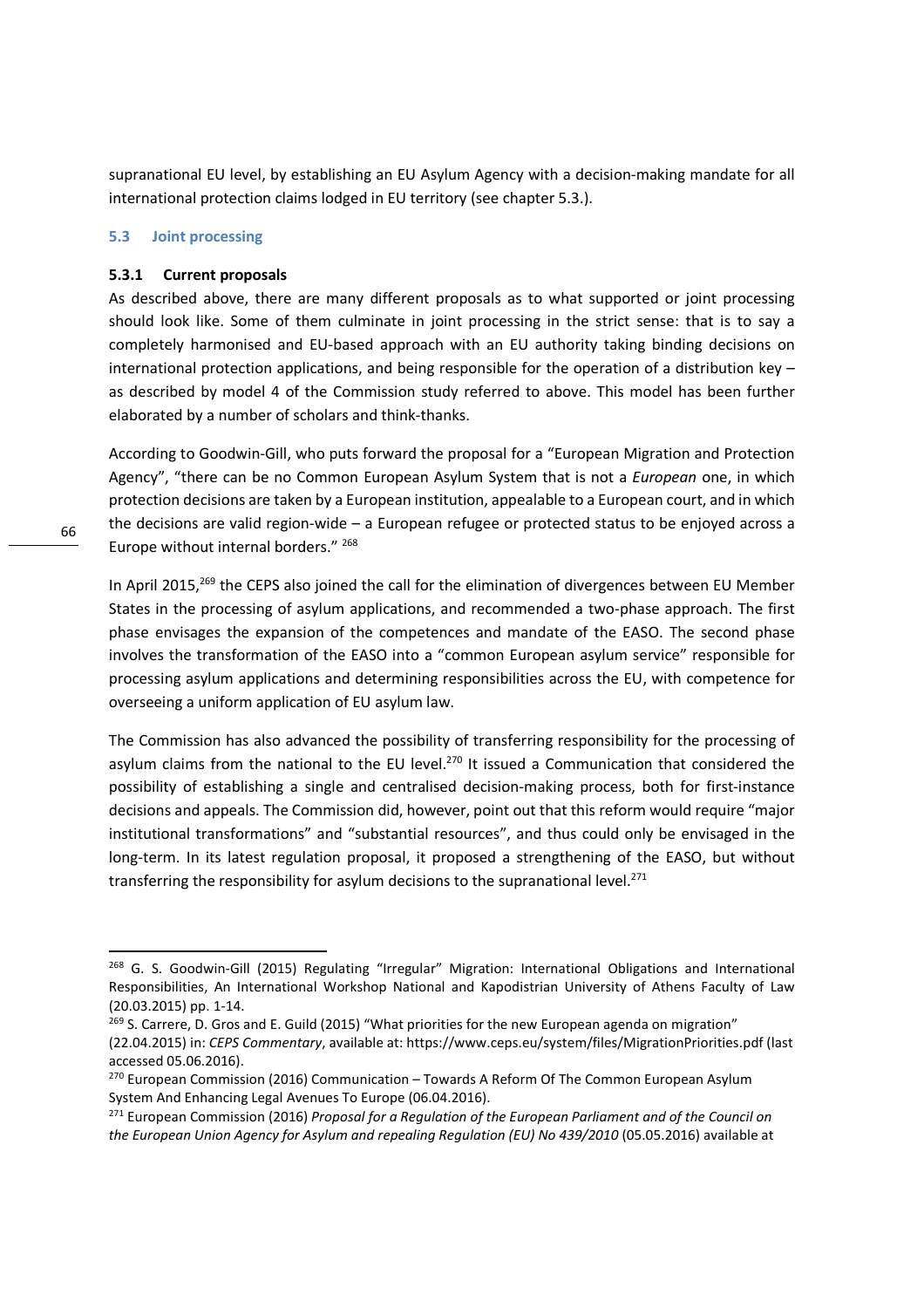There are still many open questions and doubts as to if and how this new EU body could actually work in practice. The sub-chapter below attempts to identify the main issues that such an approach would raise.

## **5.3.2 On the possibility of a centralised EU authority**

.<br>-

To begin with one should assess whether the current legal framework allows for an EU determination authority. Asylum issues, as with all matters concerning freedom, security and justice, fall under the shared competence between the Union and its Member States (Articles 2 and 4 TFEU). With the Lisbon Treaty, EU competence in asylum matters is no longer limited to setting "minimum standards", and the treaties do allow the EU to adopt measures pursuing full harmonisation in asylum matters. This is reflected in Article 78 (2) TFEU, which provides for a clear legal basis for the EU to adopt measures establishing a CEAS, comprising, amongst others things, *uniform* statuses, a *common* system of temporary protection, and *common* procedures. Whether the potential to fully harmonise could also encompasses the conferring of a competence to decide on individual applications for international applications is not clear.<sup>272</sup> However, in the 2013 Feasibility Study the authors concluded that Article 78, together with Article 80 TFEU represent a sufficient legal basis.<sup>273</sup> We share this view.

Yet, harmonisation measures must also respect the principles of subsidiarity and proportionality (Article 5 TEU).<sup>274</sup> While more research is certainly needed, the persistent divergences among national asylum systems – e.g. in relation to recognition rates, procedures, the safeguards enjoyed pending the determination of claims, and reception conditions – certainly support a strong argument in favour of more EU action and the greater exercise of EU competence in this field.<sup>275</sup> In fact, in the long term, a more European system with EU-based procedures and decisions can represent the only way forward towards the fulfilment of the treaties' provisions.

http://ec.europa.eu/dgs/home-affairs/what-we-do/policies/european-agenda-migration/proposalimplementation-package/docs/20160504/easo\_proposal\_en.pdf (last accessed 19.05.2016).

<sup>&</sup>lt;sup>272</sup> ECRE (2013) Enhancing Intra-EU solidarity tools to improve quality and fundamental rights protection in the Common European Asylum System, p. 42, available at:

http://www.ecre.org/component/downloads/downloads/688.html (last accessed 18.05.2016).

<sup>&</sup>lt;sup>273</sup> European Commission (2013) Study on the Feasibility and legal and practical implications of establishing a mechanism for the joint processing of asylum applications on the territory of the EU (13.02.2013) p. 75, available at: http://ec.europa.eu/dgs/home-affairs/e-library/documents/policies/asylum/commonprocedures/docs/jp\_final\_report\_\_final\_en.pdf (last accessed 19.05.216).

<sup>&</sup>lt;sup>274</sup> The subsidiarity principle sets out that the EU should exercise its competence only if the objectives of the proposed action cannot be sufficiently achieved by the Member States, and can be better achieved by the EU. Similarly, the principle of proportionality provides that the EU should act only if EU action is suitable and necessary to achieve a desired end as well as whether the measure has an excessive effect on the applicant's interests. Craig, De Burca (2015) EU Law: Text, Cases, and Materials, *OUP*, p. 551.

<sup>&</sup>lt;sup>275</sup> European Commission (2013) Study on the Feasibility and legal and practical implications of establishing a mechanism for the joint processing of asylum applications on the territory of the EU (13.02.2013) available at: http://ec.europa.eu/dgs/home-affairs/e-library/documents/policies/asylum/commonprocedures/docs/jp\_final\_report\_\_final\_en.pdf (last accessed 19.05.216).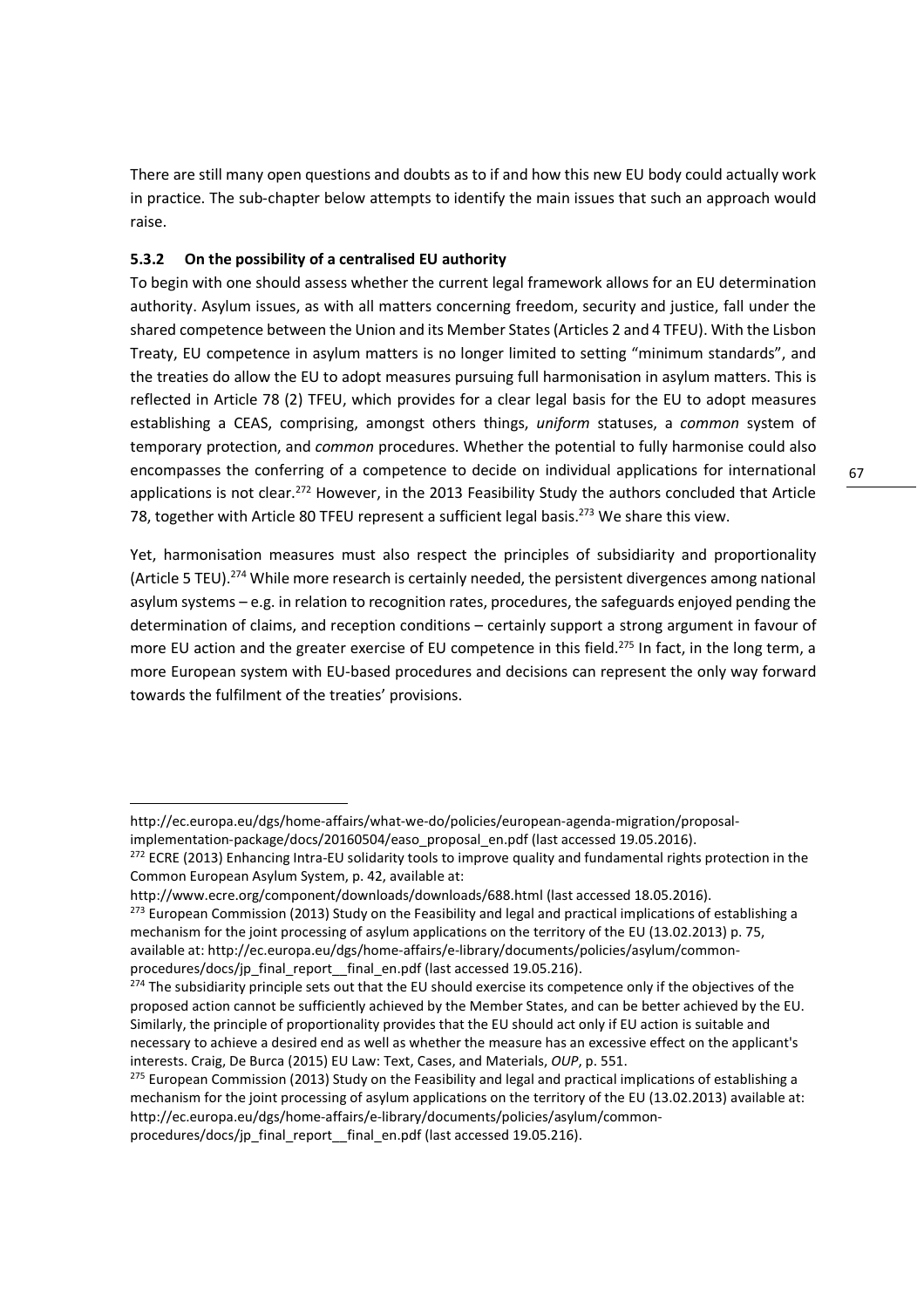Should the EU decide to go down this path, more questions will need to be addressed: for example, who will act as an EU determination authority? Who will have authority for second-instance decisionmaking? And what role should EASO play?

In the debate concerning EU processing, the first proposal considered was built around the notion of a "European judge of asylum", established either on the basis of Article 257 TFEU, under which the EU Parliament and Council may establish "special tribunals", or by expanding the role of the CJEU.<sup>276</sup> The idea of involving the UNHCR in the decision-making process was only initially considered by the Feasibility Study of 2013. The idea was subsequently dropped, as it was said that the UNHCR would best serve its mandate as the guardian of the 1951 Refugee convention by retaining its independence and maintaining a solely monitoring and advisory role. The CEPS has instead proposed the establishment of a "service" along the lines of the European Central Bank or the European System of Central Banks (the Eurosystem).<sup>277</sup> Amongst others, the ECRE has mentioned the possibility of an EU Commissioner for Refugees as an independent body, similar to the Ombudsperson.<sup>278</sup>

Perhaps inspired by the success of the EASO, the option most often suggested is that the role of an EU determining authority should be taken up by an EU agency.<sup>279</sup> This could be a new agency or a further development of the EASO. In the case of the latter, the mandate of the EASO would need to be considerably expanded. Its founding regulation sets up clear boundaries and establishes that: "The Support Office should have no direct or indirect powers in relation to the taking of decisions by Member States' asylum authorities on individual applications for international protection" (Recital 14).<sup>280</sup>

http://www.ecre.org/component/downloads/downloads/688.html (last accessed 18.05.2016).

.<br>-

<sup>276</sup> European Parliament – Policy Department (2010) *Setting up a Common European Asylum System: Report on the application of existing instruments and proposals for the new system* (Aug. 2010) p. 448, available at: http://www.europarl.europa.eu/meetdocs/2009\_2014/documents/libe/dv/pe425622\_/pe425622\_en.pdf (last accessed 19.05.2016).

<sup>&</sup>lt;sup>277</sup> S. Carrere, D. Gros and E. Guild (2015) "What priorities for the new European agenda on migration" (22.04.2015) in: *CEPS Commentary*, available at: https://www.ceps.eu/system/files/MigrationPriorities.pdf (last accessed 05.06.2016).

<sup>&</sup>lt;sup>278</sup> ECRE (2013) Enhancing Intra-EU solidarity tools to improve quality and fundamental rights protection in the Common European Asylum System, p. 43, available at:

<sup>279</sup> M. Shapiro (2011) "Independent Agencies", in: P. Craig and G. De Burca (eds.) *The Evolution of EU law*, Oxford: OUP, p. 112.

<sup>&</sup>lt;sup>280</sup> Regulation (EU) No 439/2010 (19.05.2010) p. 11–28. The restrictive phrasing of the EASO regulation was strongly criticised in the 2010 Parliamentary Study, which defined it as "unnecessary" and not in line "with a vision for the future of the European Support Office designed like a minimum instrument of first generation as if it had been adopted on the basis of the Treaty of Amsterdam". See European Parliament – Policy Department (2010) *Setting up a Common European Asylum System: Report on the application of existing instruments and proposals for the new system* (Aug. 2010) p. 448, available at:

http://www.europarl.europa.eu/meetdocs/2009\_2014/documents/libe/dv/pe425622\_/pe425622\_en.pdf (last accessed 19.05.2016).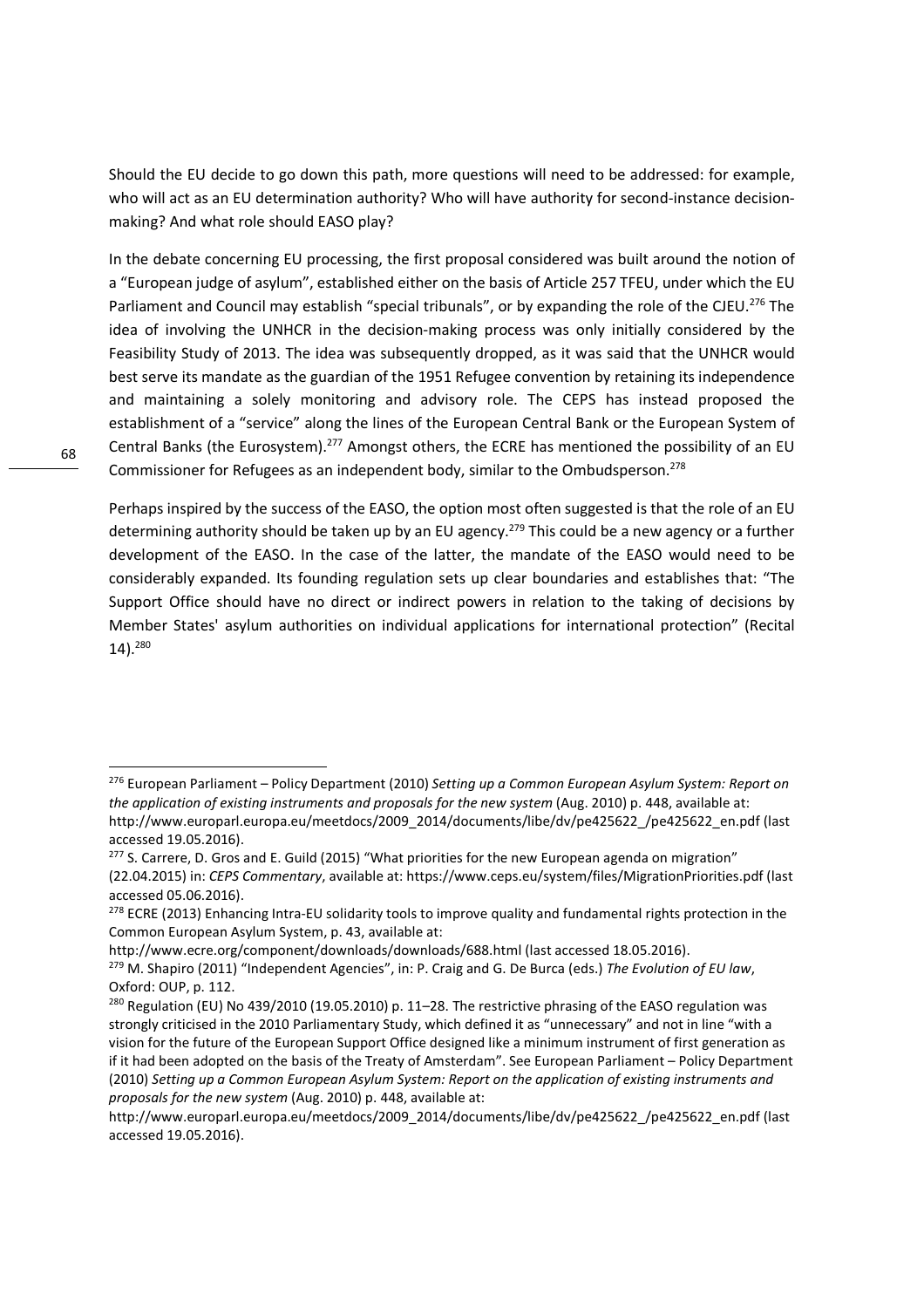But an *EU agency* with decision-making powers for asylum claims raises additional questions. Bearing in mind the restrictive approach of the CJEU, $^{281}$  what sort of mandate exactly could an EU agency be granted? And would an EU agency be a sufficiently independent authority for this task? Though not in the same terms and for a much more technical field of expertise, a useful comparison can be found in the design and functioning of other EU agencies with decision-making powers.<sup>282</sup> So far there are different ideas about what the mandate of the agency should include. In addition to the question of competence to determine international protection claims, Goodwin-Gill proposes that the agency should have a broad mandate, which respects the principle of *non-refoulement*, and carries out monitoring functions on arrival and reception.<sup>283</sup> Nowak's proposal goes even further. He argues that the EU authority should deal "with all applications as well as with installing the necessary accommodation facilities on the basis of a single European budget".<sup>284</sup>

Having an agency with responsibility for reception has the advantage of addressing problems associated with the divergences in reception conditions amongst Member States. But it may raise additional problems in terms of competence, as the TFEU only provides for the adoption of "standards" in this field, as does the RCD (which refers to "equivalent level of treatment as regards reception conditions" (Recital 5)). As for the possibility of an agency fulfilling a monitoring function regarding reception facilities – which the EMN reports is conducted only in few Member States<sup>285</sup> -- other specialised monitoring bodies may be better suited to carry out this role, both in terms of expertise and independence. Further, an additional monitoring function could be conducted by the FRA. On the other hand, the functions currently carried out by EASO will need to be continued, thus raising the issue of whether one single authority could assume both roles.

Whatever shape the first instance authority will take, an appeal system will be required in line with the right to an effective remedy as enshrined by the EUCFR and the ECHR. Again, several options are in

<sup>&</sup>lt;sup>281</sup> Meroni & Co., Industrie Metallurgiche, SpA v High Authority of the European Coal and Steel Community CJEU/C‑9/56 (judgment) (13.06.1958).

<sup>&</sup>lt;sup>282</sup> For example, in literature the following agencies are normally classified as "agencies with decision making powers": the Office for Harmonisation of the Internal Market (OHIM) the Community Plant Variety Office (CPVO) the European Aviation Safety Agency (EASA) the Agency for the Cooperation of Energy Regulators (ACER) and the European Institute of Innovation and Technology (EIT); or with "pre-decision making powers": European Medicines Agency (EMEA) the European Food Safety Agency (EFSA) the European Union's Judicial Cooperation Unit (EUROJUST) the European Maritime Safety Agency (EMSA) the European Centre for Disease Control (ECDC) the European Railway Agency (ERA) and the European Chemicals Agency (ECHA). See M. Chamon (2016) *EU Agencies Legal and Political Limits to the Transformation of the EU Administration*, Oxford: OUP.

<sup>&</sup>lt;sup>283</sup> G. S. Goodwin-Gill (2015) Regulating "Irregular" Migration: International Obligations and International Responsibilities, An International Workshop National and Kapodistrian University of Athens Faculty of Law (20.03.2015).

<sup>&</sup>lt;sup>284</sup> Manfred Nowak and Antonia Elisabeth Walter, "The crisis of the European refugee policy", 2016 not yet published.

<sup>&</sup>lt;sup>285</sup> European Migration Network (2014) The Organisation of Reception Facilities for Asylum Seekers in different Member States, p. 19.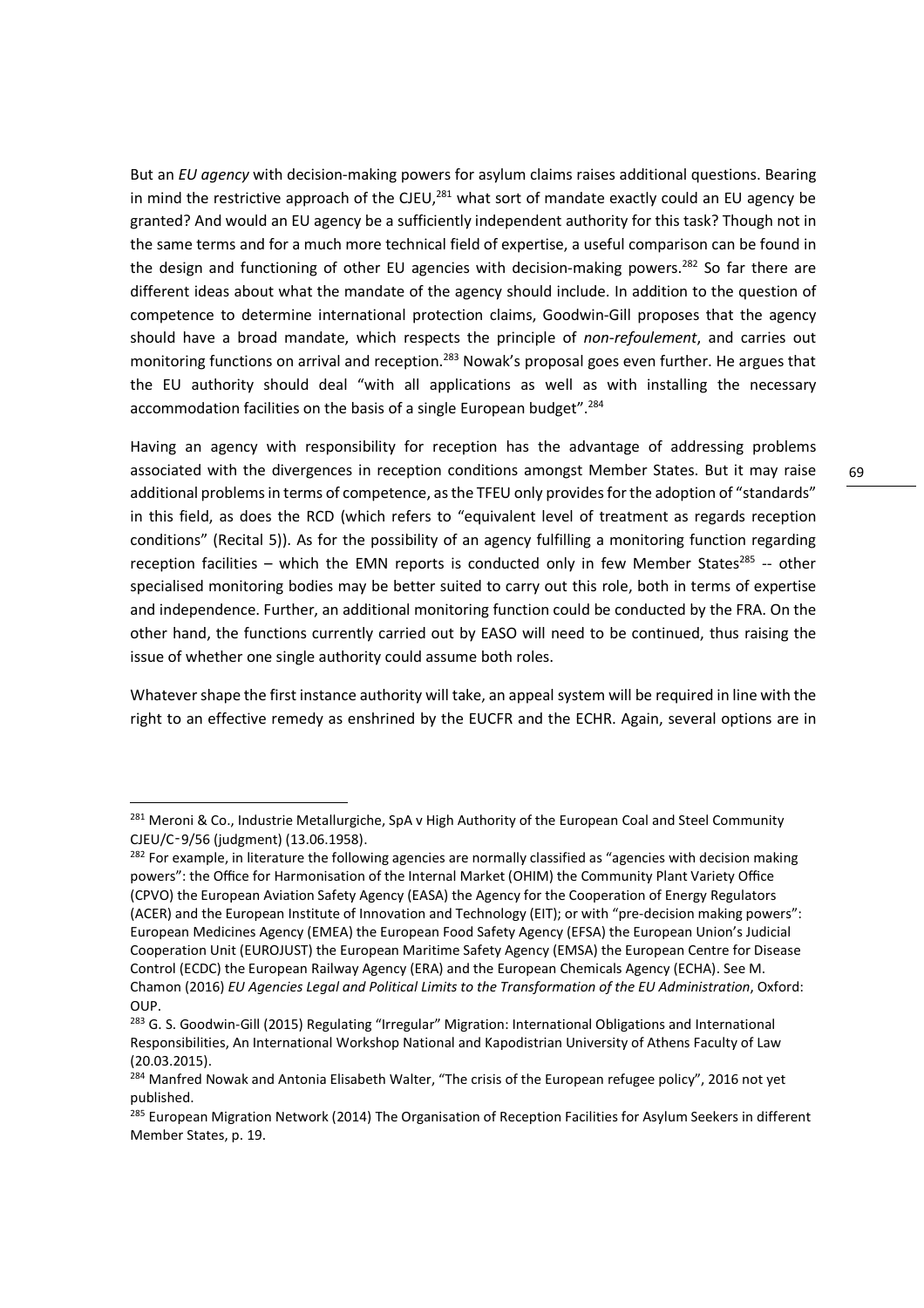principle available.<sup>286</sup> One could think about extending the mandate of the existing CJEU, or establishing ad hoc appeal boards or a European Court of Protection, as Goodwin-Gill suggests. To be able to ensure swift access to protection, both first-instance and second-instance bodies will need to have national branches, so as to remain close to protection seekers.

The next logical step would be to argue that the status granted by the EU authority should be valid across the whole EU territory. This would not only address an anomaly typical of the asylum field which, though providing for "common standards", does not address the question of the mutual recognition of positive decisions,<sup>287</sup> but it would also mitigate the non-functioning of the Dublin system – as described above.

The transfer of responsibilities to the EU level raises the problem of accountability and external control, especially in the aftermath of the CJEU Opinion 2/13.<sup>288</sup> As the EU is not (yet) a party to the ECHR, the ECtHR will not have the necessary jurisdiction to review EU decisions on asylum. This will deprive applicants of the existing possibility of having their claims reviewed by a human rights court. Past experience has shown that this plays a crucial role in upholding the rights of international protection seekers and migrants. However, under the TEU, the EU has an obligation to accede to the ECHR, and so in the long term the problem of a missing external control should be overcome.

Member States are very cautious about the idea of transferring the responsibility for determining asylum claims to the EU level. Migration and asylum policy – but also more general jurisdictional powers – forms an essential feature of Member States' sovereignty. However, an EU asylum authority would have advantages for Member States. By eliminating the divergences between national asylum procedures, EU processing would significantly reduce differences in recognition rates, thus functioning as an additional driver for a fairer sharing of responsibilities amongst Member States.<sup>289</sup> As for applicants and beneficiaries, the system would mean equal and high-quality procedural rights in all EU Member States, as well as more mobility rights once protected status is granted.

Of course, provided that the risk of downgrading human rights standards is avoided, and that the EU agency is empowered to adopt decisions in full compliance with human rights principles, this approach could offer a solution to the problem of an "asylum protection lottery", and could achieve a truly *common* European asylum system.

.<br>-

<sup>286</sup> Guild et al. (2010) *Setting up a Common European Asylum System: Report on the application of existing instruments and proposals for the new system* (Aug. 2010) p. 448, available at:

http://www.europarl.europa.eu/meetdocs/2009\_2014/documents/libe/dv/pe425622\_/pe425622\_en.pdf (last accessed 19.05.2016).

<sup>&</sup>lt;sup>287</sup> See inter alia: C. Costello and E. Hancox (2015) "The recast Asylum Procedures Directive 2013/32/EU: Caught between the Stereotypes of the Abusive Seeker and the Vulnerable Refugee" in: V. Chetail, P. De Bruycker, F. Maiani (eds.) *Reforming the Common European Asylum System: The New European Refugee Law*, Leiden: Brill, pp.377-445.

<sup>288</sup> CJEU – *Opinion 2/13*, 18 December 2014.

<sup>&</sup>lt;sup>289</sup> Manfred Nowak and Antonia Elisabeth Walter, "The crisis of the European refugee policy", 2016 not yet published.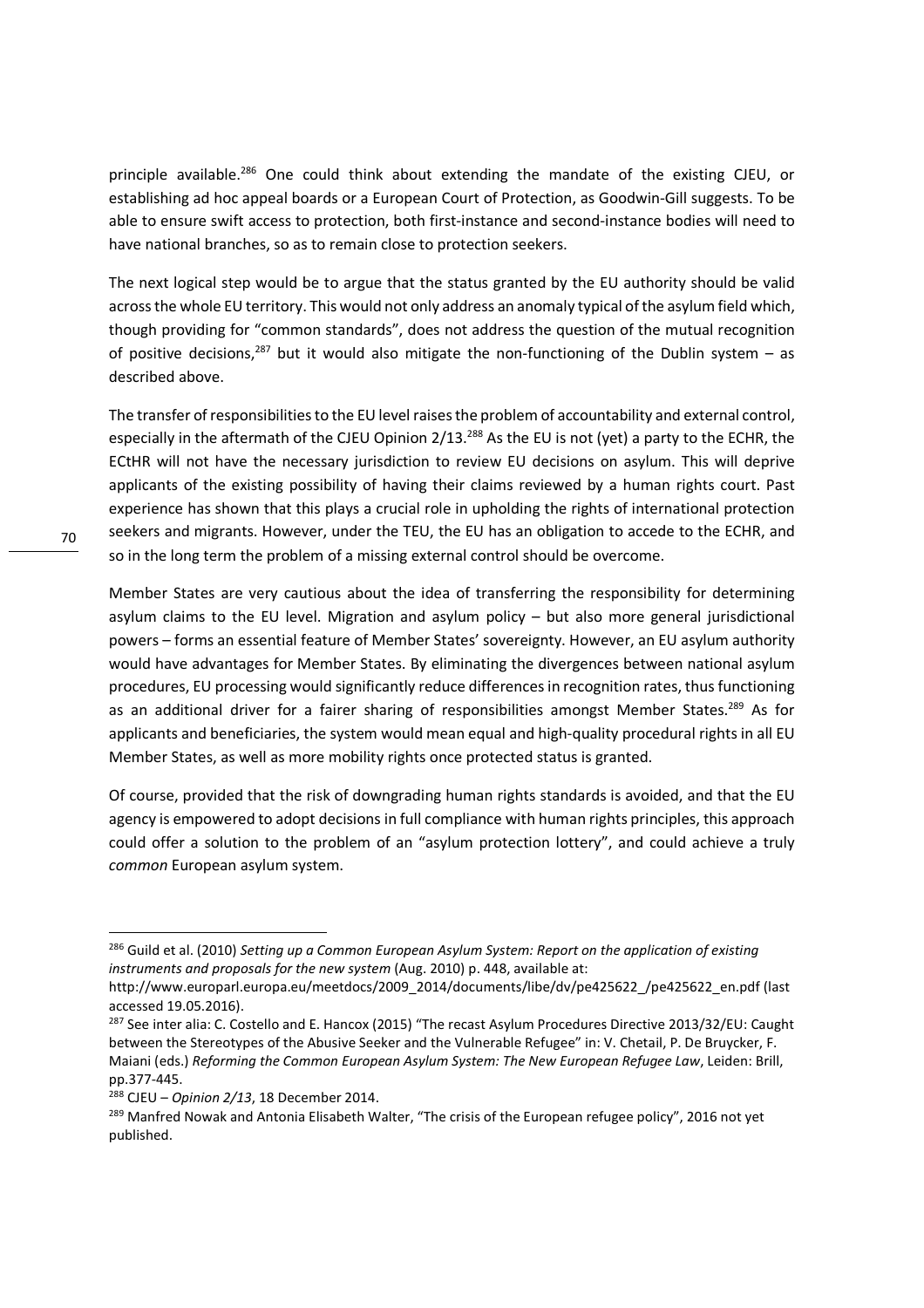# **6 Outlook: How to ensure human rights standards after access to asylum procedures**

The focus of this study has been to analyse human rights obligations in relation to access to asylum procedures. These issues are also those upon which political debate concentrates. But what about those who have obtained access to asylum procedures but remain in the position of "asylum seeker" for a period of months or years? What about their status in the societies within which they are living?

This sub-chapter seeks to address human rights standards and the core EU legal framework that are relevant for the phase after having accessed asylum procedures. Furthermore we also very briefly discuss the relevance of guaranteeing for them from a socio-political perspective. This is carried out by way of a brief look at the issues rather than a comprehensive analysis, and the following purely aims to highlight some of the main questions that need to be addressed in the development and implementation of an asylum system in line with human rights requirements.

#### **6.1.1 International human rights standards**

The 1951 Refugee Convention makes it clear in Articles 17-24 that, depending on their level of attachment to the host state, refugees must be granted access to the labour market; that receiving countries must provide access to domestic education systems; and that labour market conditions, access to adequate housing, and social welfare systems, must meet the same minimum requirements that apply to other aliens. What is not always so clear is, which obligations states have to fulfil towards those persons, whose status is not yet determined – who are lawfully present, but not lawfully residing (yet).

International human rights law, while limiting political rights to citizens, recognises socio-economic rights as adhering to "everyone", including those seeking asylum, without any distinction according to race, colour, sex, language, religion, political opinion, national or social origin, property, birth or other status. Such rights include a right to an adequate standard of living (including food, adequate housing and health care), the right to work, and the right to elementary education. This does not mean that everyone has the right to enjoy the same standard of living, but simply that certain *minimum standards* must be guaranteed for everyone.

#### **6.1.2 The EU legal framework**

<u>.</u>

The EU legal framework presented in previous chapters goes beyond the question of access to asylum procedures and procedural standards. Rather it also refers to minimum standards in relation to the living conditions of those applying for international protection, those who have obtained refugee status or those who are benefiting from subsidiary protection. The so-called Qualification Directive<sup>290</sup> extends the scope of rights guaranteed to all beneficiaries of international protection (recognised

<sup>&</sup>lt;sup>290</sup> European Parliament and Council Directive 2011/95/EU (13.12.2011) available at: http://eur-lex.europa.eu/legal-content/EN/TXT/PDF/?uri=CELEX:32011L0095&from=EN (last accessed 05.06.2016).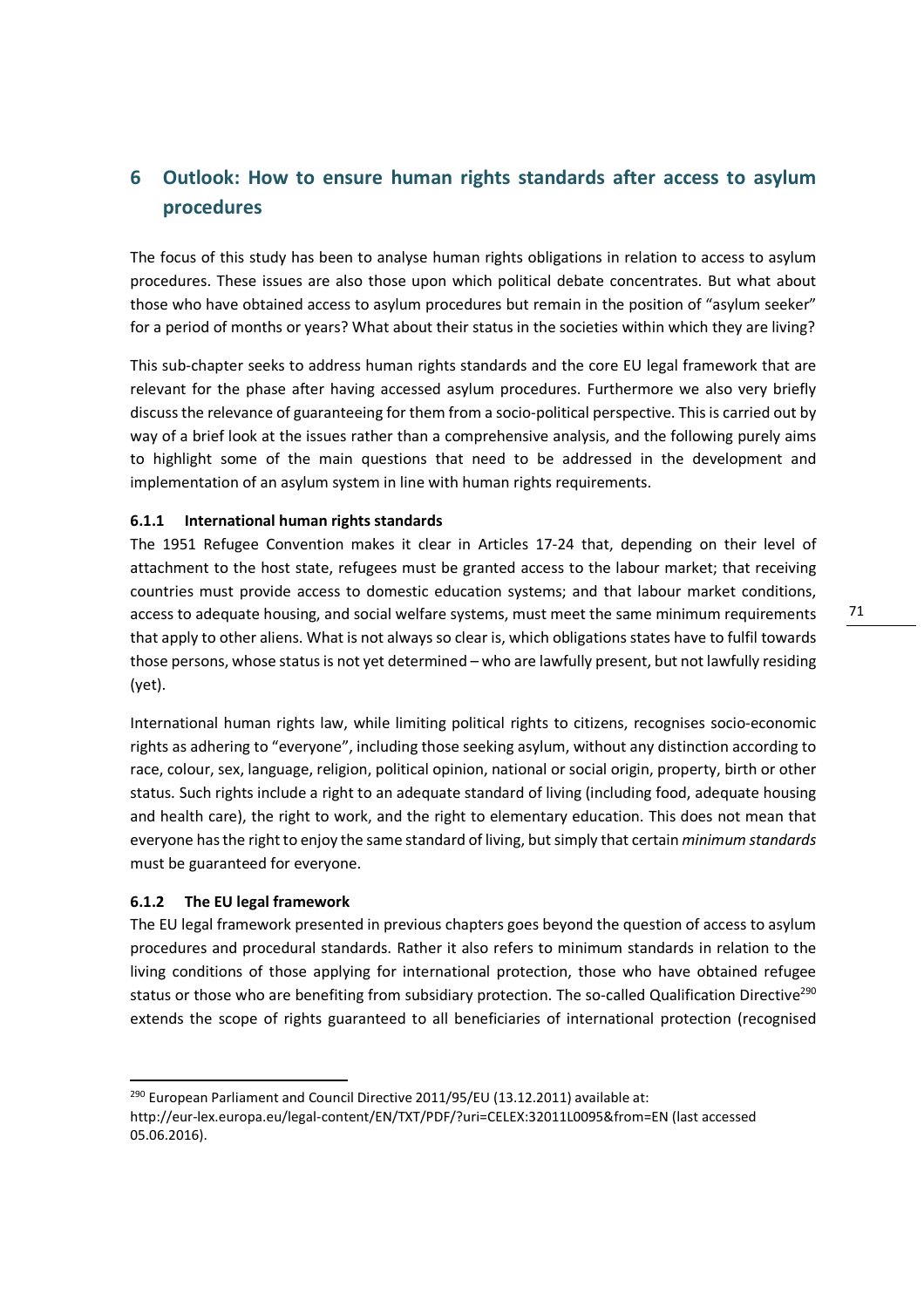refugees and recipients of so-called "subsidiary protection"). It addresses access to employment and healthcare and improves access to rights and integration measures.

The situation of asylum seekers from the moment of their application for asylum is far more disputed and difficult to harmonise. According to the RCD (recast)<sup>291</sup> access to employment for an asylum seeker must be granted within a maximum of nine months. However, this does not mean that after waiting nine months asylum seekers automatically have access to the labour market. Member States can still require asylum seekers to apply for work permits, or impose employment rules that give priority to the nationals of the host state, other EU nationals and *recognised* refugees. Nevertheless, the RCD, "in order to promote the self-sufficiency of applicants and to limit wide discrepancies between Member States",<sup>292</sup> does require that applicants be given effective access to the labour market.<sup>293</sup>

Another issue that has been widely discussed is the amount of financial or in-kind assistance provided to asylum seekers, and the minimum standards in this regard. Material reception conditions are defined in Article 17 as including housing, clothing and daily expenses allowances. The CJEU in *Cimade and Gisti* required financial assistance to "be sufficient to ensure a dignified standard of living and adequate for the health of applicants and capable of ensuring their subsistence.*"* Guaranteeing family unity by ensuring access to adequate housing was explicitly addressed by the court.

The recast RCD refers to international human rights standards and the concept of dignity (Article 1 EUCFR) in its recitals – but fails to refer to these standards in its material part, which defines "reception conditions." Some authors have discussed whether respect for the principle of human dignity requires Member States to actively take a rights-based approach.<sup>294</sup> But an open question remains as to who defines what a dignified life looks like. "Intuitively, it has to do with notions of (self)-respect, autonomy, privacy, integrity, and self-determination."<sup>295</sup>

Even if never applied in practise, also minimum standards for temporary protection have been designed at EU level.<sup>296</sup> They include *inter alia* the right to engage in employment, the right to have access to suitable accommodation, the right to receive necessary assistance in terms of social welfare, the right to medical care, and the right for children under 18 years of age to access the education system under the same conditions as nationals of the host Member State.

<u>.</u>

<sup>&</sup>lt;sup>291</sup> European Parliament and Council Directive 2013/33/EU (recast) (26.06.2013) available at: http://eur-lex.europa.eu/legal-content/EN/TXT/PDF/?uri=CELEX:32013L0033&from=EN (last accessed 05.06.2016).

<sup>292</sup> Recital 23, RCD (recast).

<sup>&</sup>lt;sup>293</sup> Article 15, 2 RCD (recast).

<sup>&</sup>lt;sup>294</sup> Suggested for example by L. Thornton in (undated) "Law, Dignity & Socio-Economic Rights: The Case of Asylum Seekers in Europe", available at: http://www.fp7-frame.eu/wp-content/materiale/w-papers/Law-Dignity-Socio-Economic-Rights-The-Case-of-Asylum-Seekers-in-Europe.pdf (last accessed 05.06.2016). <sup>295</sup> Catherine Dupre, Article 1, Commentary Peers, p. 18, para 1.32.

<sup>&</sup>lt;sup>296</sup> Council Directive 2001/55/EC (20.07.2001) (Temporary Protection Directive) available at: http://eur-lex.europa.eu/LexUriServ/LexUriServ.do?uri=OJ:L:2001:212:0012:0023:EN:PDF (last accessed 05.06.2016).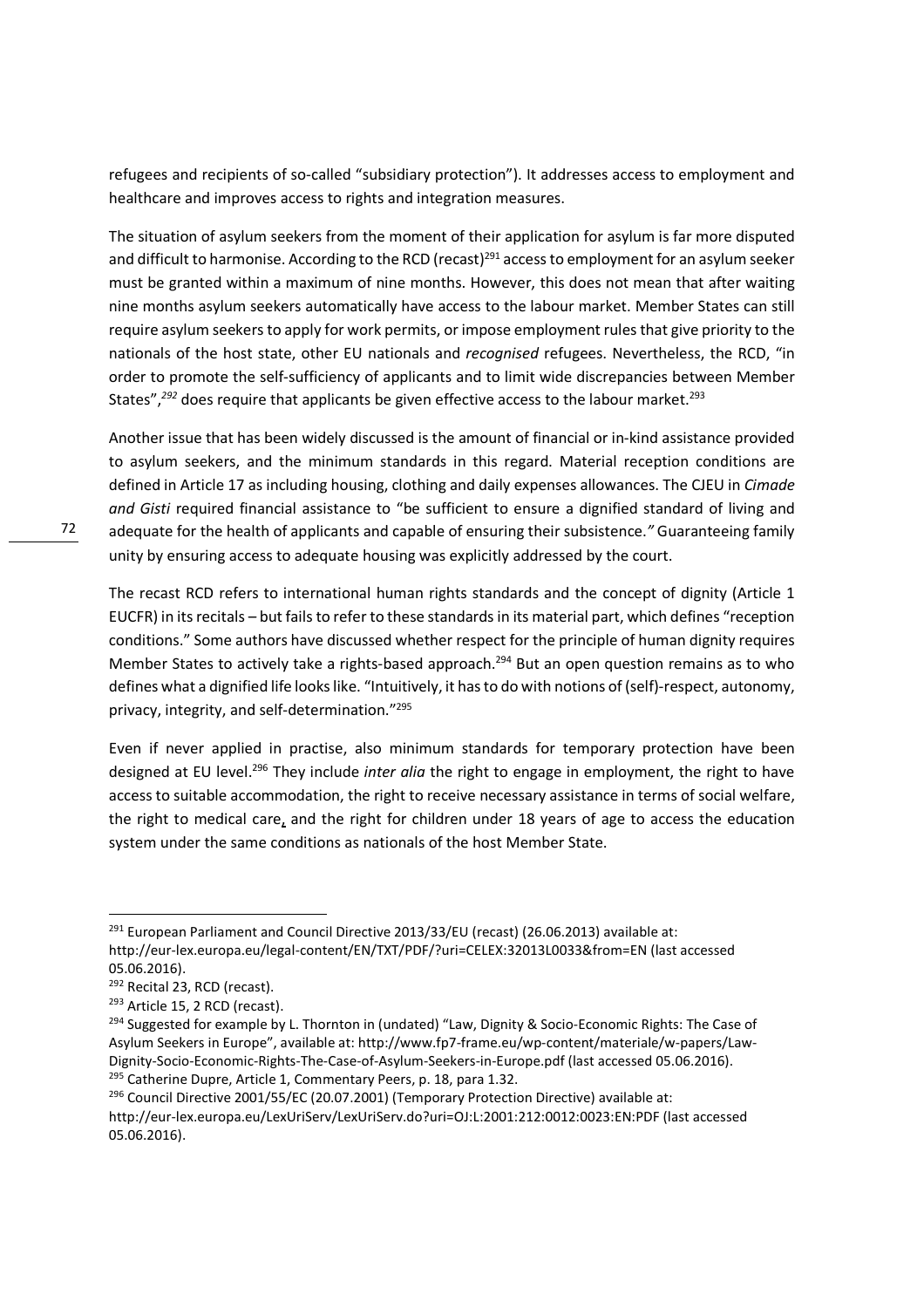The EU-wide harmonisation of reception conditions was primarily aimed at limiting secondary movements of asylum seekers and refugees to countries where they hope to benefit from higher standards.

#### **6.1.3 Socio-economic and socio-political perspectives**

<u>.</u>

The rise in the number of asylum seekers has led to pressure on the systems currently in place, particularly in those countries located at the Southern boarders of Europe and which receive the highest percentage asylum seekers. Political debate tends not to be about the need to grant asylum or how this can be realised in the best possible way, but rather about the economic and/or cultural integration capacities of receiving countries. However, the economic impact of large numbers of asylum seekers on a receiving country is seen as being limited, and often even beneficial in the long run by socio-economic experts.<sup>297</sup> The short-term impact might be characterised by higher public spending that will only be partly offset by economic stimulation through associated investment, jobs and consumption. But in the long run, economic impact is normally relatively neutral. However, any assumptions that can be made about the long-term economic impact of large numbers of refugees depend on the educational backgrounds and competencies of the people arriving in the host country, and their early and successful integration into the labour market.<sup>298</sup> Further research which takes into account socio-economic factors from a human rights perspective would be very interesting.

Another issue that is stimulating public debate even more than economic arguments is the potential impact of large numbers of refugees on the cultural and religious traditions of receiving societies. Fears of losing national or local identities, or the achievements of "modern" societies, can mix with a general hostility towards anyone perceived as "foreign", and drive societal division and conflict. Questions relating to how societies with changing populations should be guided in a way that overcomes these fears will need to be addressed in the near future. This will necessarily have to include reflections upon how to guarantee adequate living conditions for everyone in society, how to develop a common understanding of common values and principles, and how to reorganise our societies in such a way as to eradicate structural inequalities. Respecting human rights and dignity will have to be at the core of such deliberations instead of the fear of losing privileges and inherited rights.<sup>299</sup>

<sup>297</sup> See, for example, A. Melander and K. Pichelmann (2015) *An economic assessment of asylum seeker inflows: Spectaculat and disturbing images, unspectacular economic impacts* (06.11.2015) Vienna: ÖGfE Policy Brief 37, available at: http://oegfe.at/wordpress/wp-content/uploads/2015/11/OEGfE\_Policy\_Brief-

<sup>2015.37</sup> Pichelmann-Melander.pdf (last accessed 05.06.2016); and OECD (2015) "How will the refugee surge affect the European economy" (Nov. 2015) in: Migration Policy Debates n 8, available at:

https://www.oecd.org/migration/How-will-the-refugee-surge-affect-the-European-economy.pdf (last accessed 05.06.2016).

<sup>298</sup> See, for example, International Monetary Fund (2016) *The Refugee Surge in Europe: Economic Challenges* (Jan 2016) available at: https://www.imf.org/external/pubs/ft/sdn/2016/sdn1602.pdf (last accessed 05.06.2016)

 $^{299}$  See, for example, J. Niessen (2012): International Migration, Human Development and Integrating Societies. Foundation for European Progressive Studies, http://www.feps-europe.eu/assets/40dcb173-2235-4ccf-a2ab-36b4f84b7912/final%20study.pdf (last accessed 05.06.2016).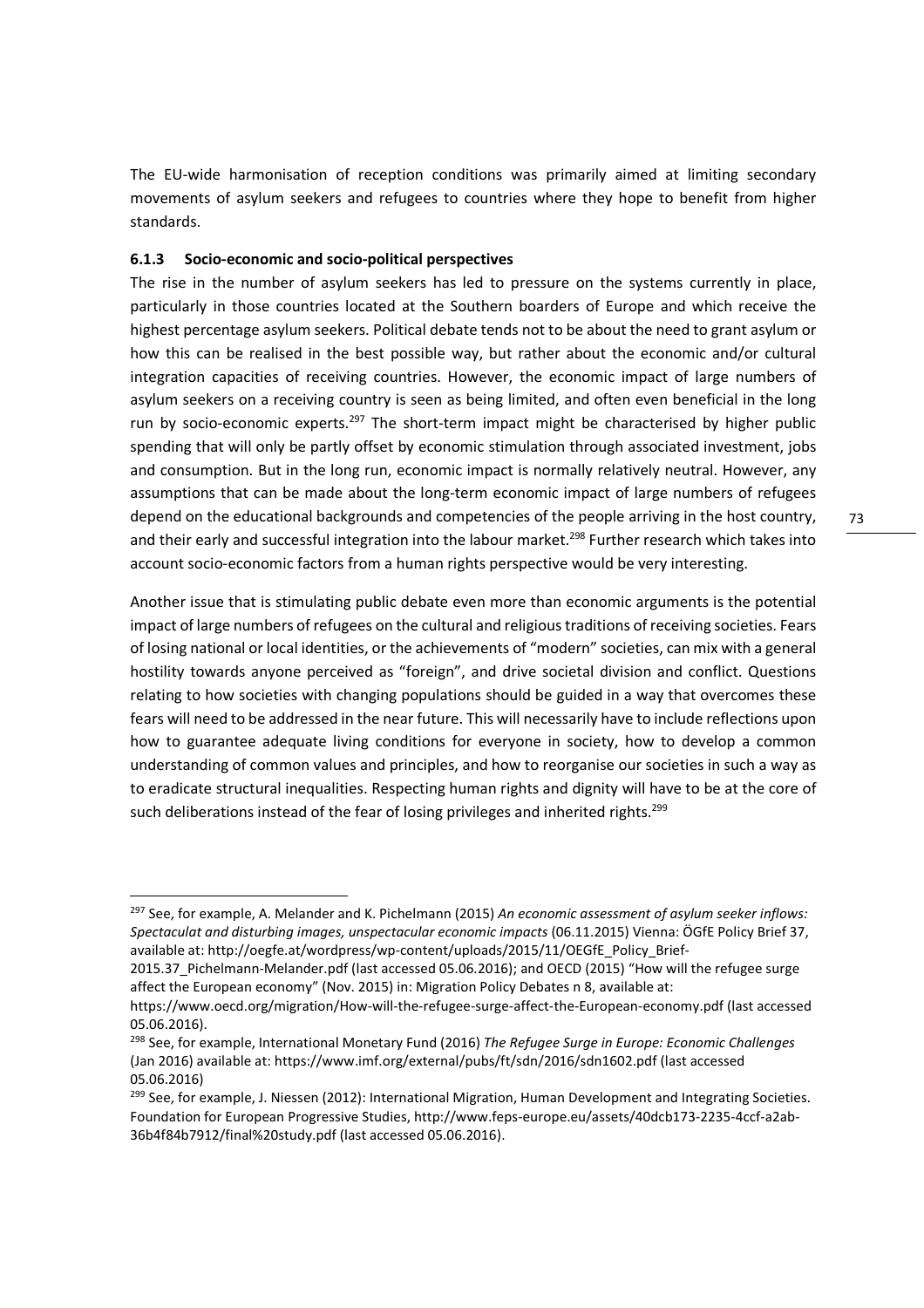## **7 Conclusions and Recommendations**

There is no doubt that the EU and its Member States are facing a crisis of their system in place for handling many cases of people seeking for international protection at the same time. This crisis however is not really surprising as the Common European Asylum System had been characterised by severe deficiencies from the very beginning, and even more so in its concrete implementation over the years of setting it into practise.

A core problem of the system has been that it has left the human rights based approach of providing protection to those that were forced to flee for an approach that is much more targeted at protecting the borders and the perception capacities of Member States. Three main shortcomings are apparent: Protection seekers have very limited ways to access the EU and its Common European Asylum System; the current system of allocation of responsibility between the Member States fails to ensure a fair and sustainable responsibility-sharing; the great divergences between EU Member States in terms of reception conditions, recognition rates, and procedures and safeguards result in protection seekers being subject to a risk of "protection lottery".

Opting for a rights based approach for the EU and its Member States would mean to:

- Ensure the rights of persons in need of protection are at the centre of any laws or policies concerning asylum and immigration and at their practical implementation
- Take into account the perspective of those seeking protection
- Provide for legal, safe and dignified channels for accessing the European Union and its Common European Asylum System
- Develop a common system of processing international protection applications and ensure that it is applied in a consistent and coherent way in all EU Member States.
- Ensure equal access to international protection procedures and application of common standards in all EU Member States
- Ensure that individual rights of international protection seekers are guaranteed at each stage of their journey. This can include the rights of the child, the right not to be discriminated, access to legal aid, etc.
- Ensure that decisions granting international protection taken in one Member State are recognised by all others (mutual recognition)
- Apply a human rights perspective on reception conditions and living conditions of applicants

We have in our research put the focus on access to the asylum system of the EU, access to application procedures and the criteria of, responsibilities for as well as legal framework of such. These areas consequently are also those on which we provide more detailed recommendations, which follow below:

#### **7.1 Increase legal entry channels**

Every year thousands of protection seekers do not have any other choice but to put their lives at risk crossing the Mediterranean Sea in order to reach the EU. Too many have died this way, and there is an urgent need to act. In order to prevent further death, legal pathways to the EU should be increased.

74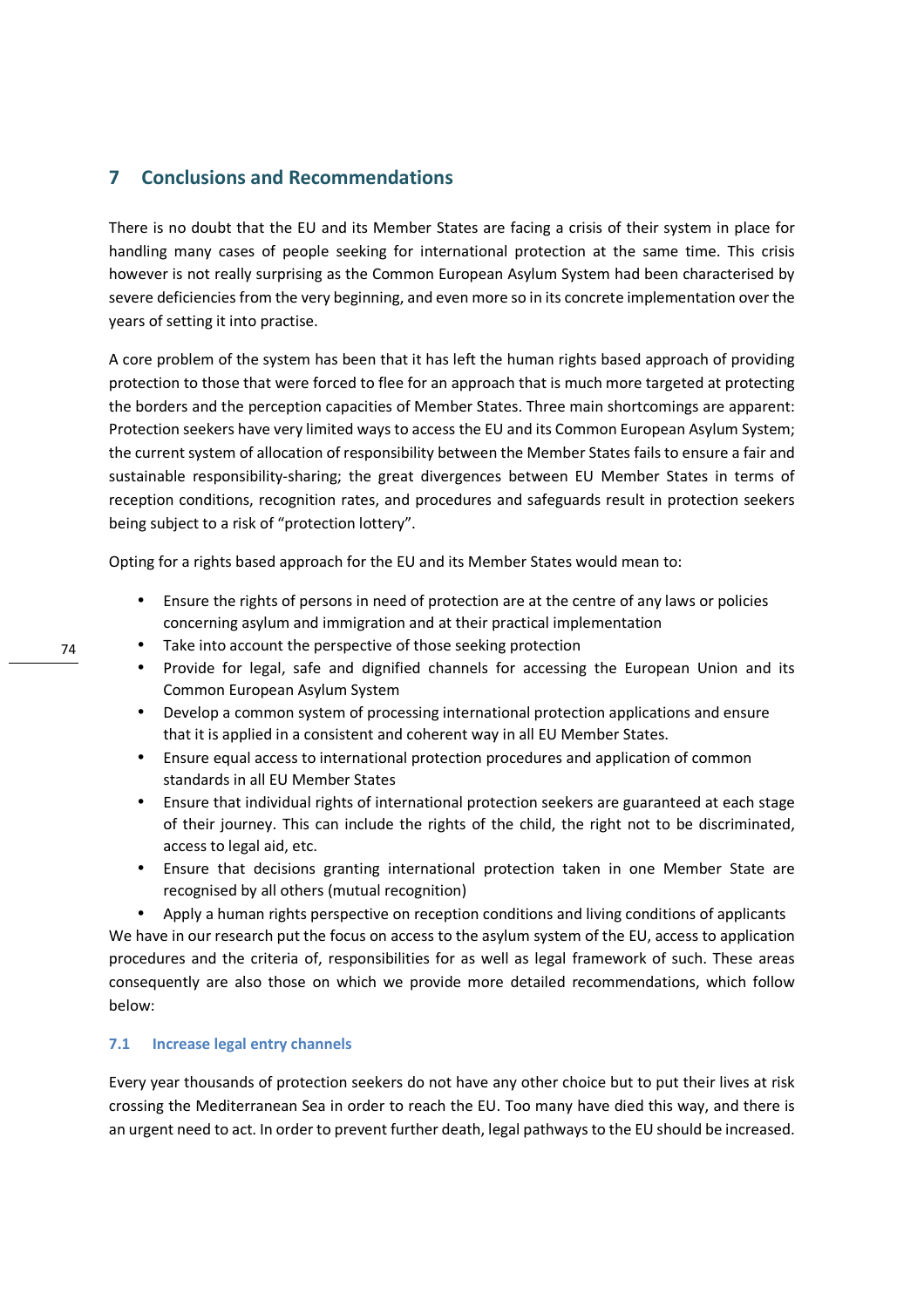Increasing the legal ways to reach the EU will not only contribute to ensure the respect of the right to asylum but also help Member States in the fight against smuggling, as well as relieve the Member States with external borders and their reception system from most of the pressure. In this regard, we recommend to:

## **7.1.1 Visas**

- Lifting carrier sanctions on transport companies and visa requirements at least for those countries of origin, where there are the greatest protection needs
- Adopt measures on humanitarian visas. A step in this regard should be to clarify the scope of the provisions concerning Limited Territorial Validity visas regulated by the Visa Code, and to establish EU dedicated procedures for humanitarian visas in compliance with the principle of *non-refoulement* and the right to asylum. In order to facilitate the application for humanitarian visas by persons in need of protection, the EU should guarantee a better geographical coverage for collecting/processing visa applications.

## **7.1.2 Resettlement**

- Further elaborate programmes that aim at transferring refugees from the state in which they have sought protection to a third state that admits them and in which they are granted permanent residence status (resettlement programmes)
- Ensure a common European approach with common definitions of selection criteria
- Develope ways of increasing the readiness of Member States to admit refugees by ways of resettlement by executing EU pressure or by financial benefits
- Involve private sponsors as this could help to widen the possibilities and might also have positive effects on the integration of refugees and on the general climate towards refugees in society.
- Consider the Establishment of additional resettlement places specifically dedicated to emergency humanitarian situations Emergency however in no case may lead to downgrading of international protection standards.

## **7.1.3 Family reunification**

- Increase the possibilities for family members to reunite with beneficiaries of international protection residing in EU Member States. This could be done by:
	- o Extending the scope of the Family Reunification Directive to beneficiaries of subsidiary protection, who should have the same rights as refugees;
	- $\circ$  Interpreting the term "family" in a wider sense (going beyond the "nuclear family"). "Dependency on the refugee" should not only be interpreted in the sense of financial dependency, but also in the sense of emotional and social dependency.
- Remove practical obstacles to family reunifications, as for example high application fees, requirements of application documents that are difficult to provide for as well as high travel costs and other costs of procedural requirements such as visa fee and DNA testing.
- Speed up the processing of family reunification claims in order to avoid that people risk their lives by choosing dangerous journeys and to facilitate the integration in the host country.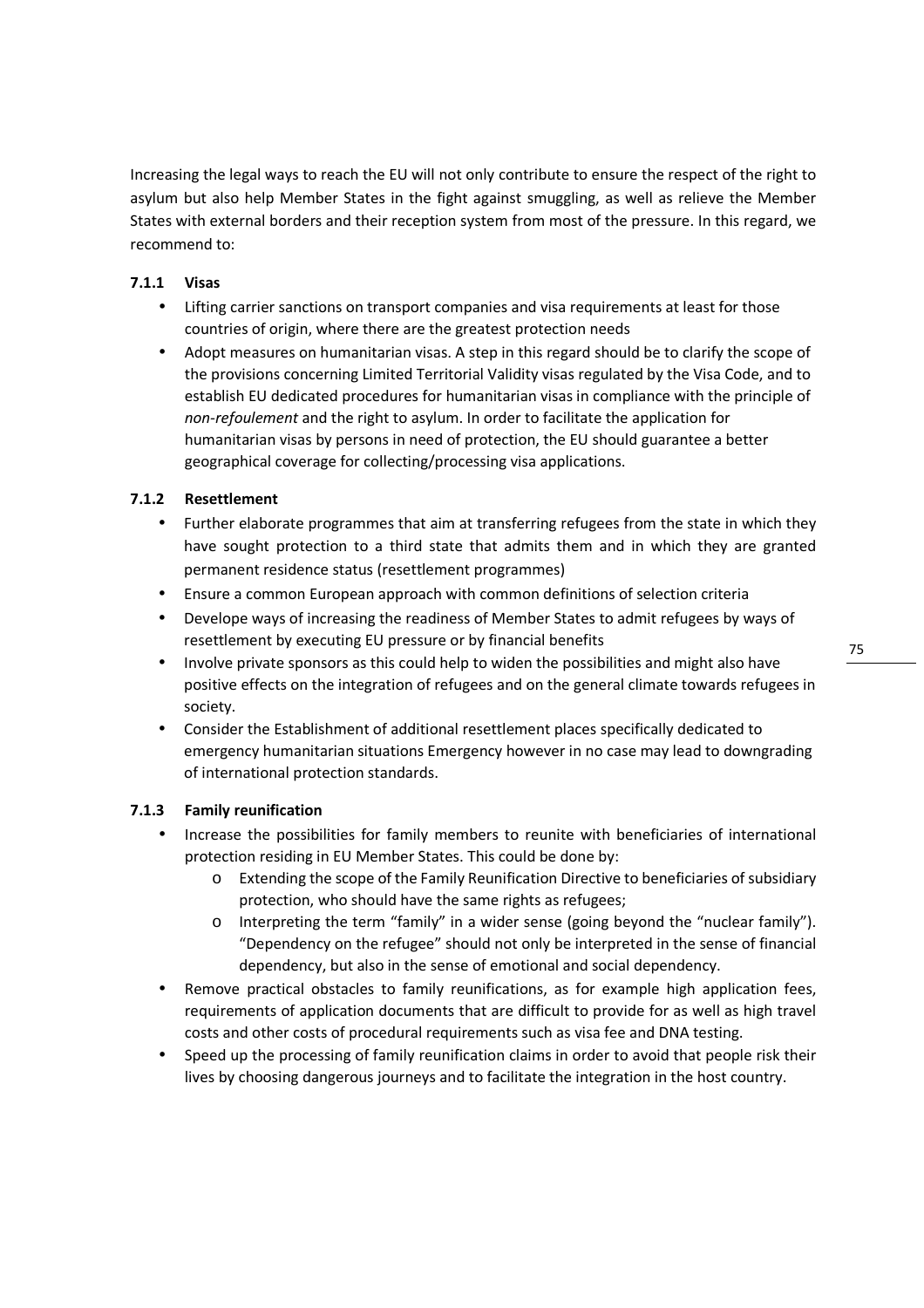#### **7.1.4 Temporary protection**

In order to increasing legal entry channels to the EU, the EU and its Member States should also consider the application of the Temporary Protection Directive in cases of emergency and high numbers of arrivals.

#### **7.2 Reforming Dublin**

Once the protection seekers have arrived in the EU, the main question is who should be responsible for processing their application for international protection. The so-called Dublin system, which currently regulates the allocation of responsibilities among the EU Member States, has failed to establish a mechanism in line with the principle of solidarity and fair sharing of responsibility enshrined in article 80 TFEU. A reform would be the way to go. In this regard, an allocation system should:

- Ensure that the best interest of the child and family unity considerations are absolute priorities in any allocation system. The notion of family members should be expanded for example by including families established outside the country of origin during the flight and siblings. Member States and EU institutions should make efforts to ensure that family members can live together from the very beginning by facilitating family tracing procedures as well as alleviating evidentiary requirements needed to prove family connections.
- Take into account the verifiable individual preferences of international protection seekers. In addition to family links, primary consideration should be given also to "verifiable and relevant substantial links" such as for example evidence of past working experience, professional qualifications obtained from a certain country, knowledge of languages, and existence of a local sponsor etc.
- When no family ties or substantial links between the applicant and a Member State can be found or when the concerned EU Member State is already disproportionally burdened, other criteria should be applied. We deem that a distribution key applied in combination with family criteria and verifiable preferences of the applicants may offer a more sustainable and fairer alternative.
- Replace the criterion of "first entry and stay" and establish a system for the allocation of responsibilities that is more in line with the principle of solidarity and fair sharing enshrined in Article 80 TFEU; or ensure that it is applied as a last resort, as also clearly established by the current Dublin system, which puts it at the bottom of the hierarchy.
- Coercive measures should be avoided as much as possible, and any measure aimed at preventing secondary movements should be in full compliance with fundamental rights, and especially with human dignity.

## **7.3 Towards a more harmonised asylum system within the EU – joint or supported processing**

Further to the problems concerning the allocation of responsibilities, one of the biggest challenges of the Common European Asylum System lies in the wide divergences among the national asylum systems of the EU Member States in terms of recognition rates, procedures and reception conditions. In order to achieve more harmonisation,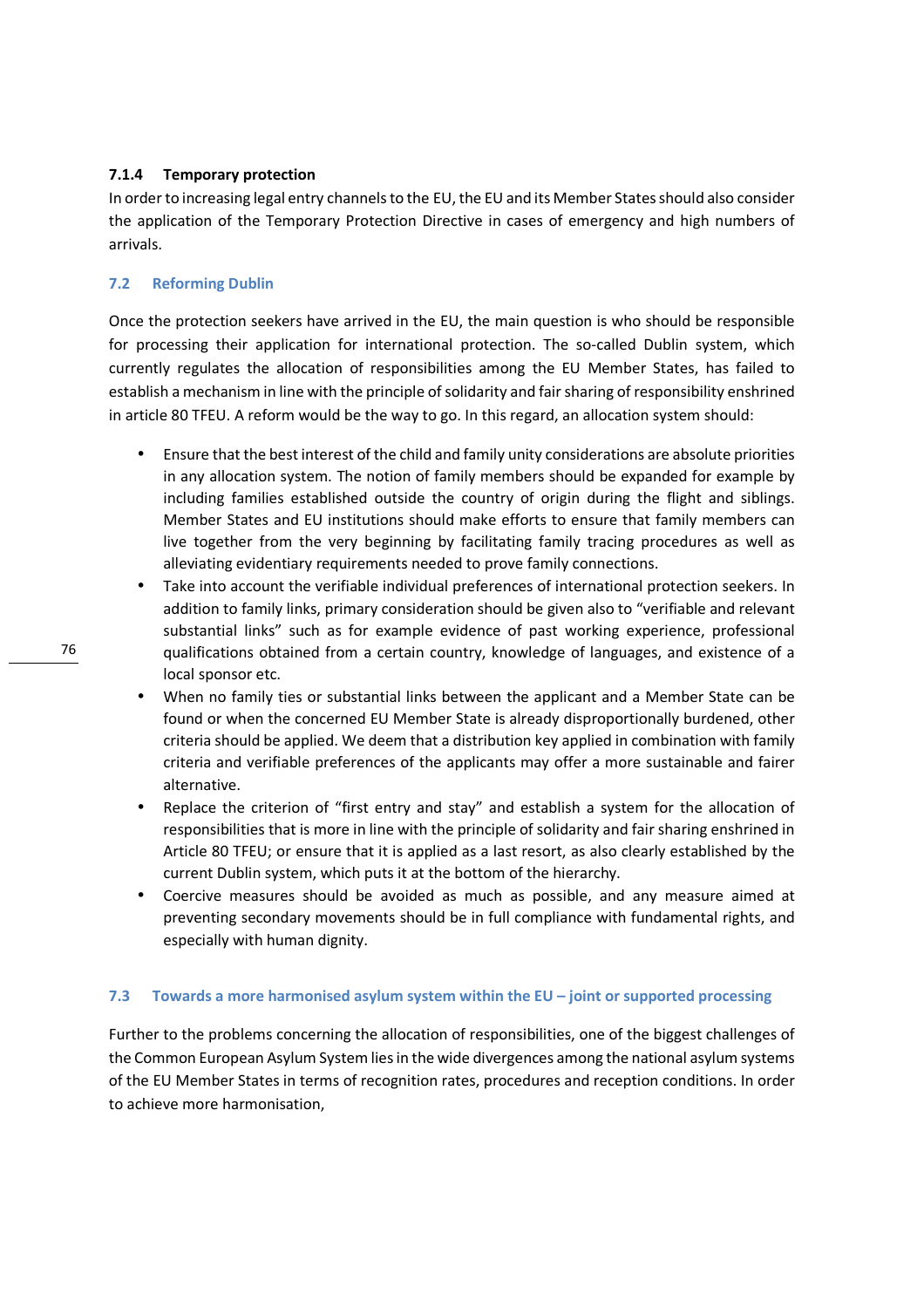In a long-term, we recommend:

• The establishment of an EU authority responsible for the determination of all international protection claims lodged in the EU in order to guarantee truly common procedures and a uniform status valid throughout the EU. EU centralised processing would significantly reduce the risk of a "protection lottery" and grant applicants equal and high quality procedural rights in all EU Member States. This would impact also the attractiveness of certain Member States as compared to others, thus functioning as an additional driver for a fair sharing of responsibilities among the Member States.

In a short-term we support the idea of a "progressive approach"suggesting that the EU institutions and the Member States could take the following steps:

- Wider use of supported processing and cooperation between EU MS as foreseen in the latest suggestions of the Commission how to reform EASO. We see supported processing as an important means to achieve more convergence and harmonisation in procedures and as a tool to increase mutual trust among the Member States.
- Mutual recognition of positive asylum decisions and the possibility to transfer international protection.
- Ensure that the existing standards are correctly implemented by strengthening the Commission's monitoring and enforcement policy with a more extensive use of infringement procedures. Civil society also plays a key role in monitoring the correct implementation of the EU Asylum Acquis, for example with strategic litigation or research. This should be facilitated by allocating more funding.
- Ensuring greater convergence between the national asylum systems of EU Member States by the adoption of further legislation in the form of regulations, especially in the field of procedures.

It is of key importance to avoid that efforts towards harmonisation result in a downgrading of human rights standards. Any future legislation or joint/supported processing must remain in compliance with the 1951 Refugee Convention, international human rights law obligations, as well as the EUCFR and the jurisprudence of the European courts.